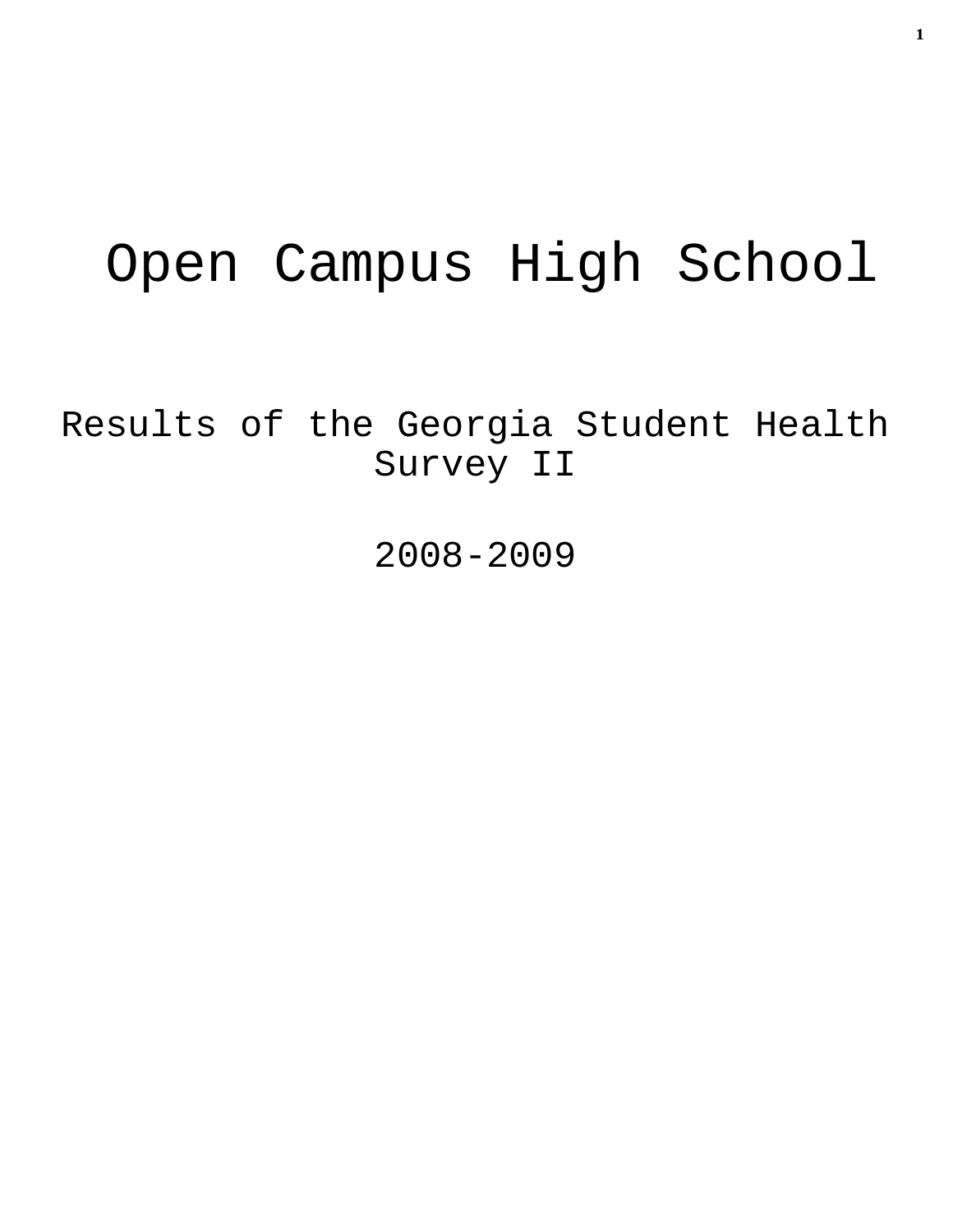## *Demographics* **2**

| Grade                    |     |  |  |
|--------------------------|-----|--|--|
| <b>Grade   Frequency</b> |     |  |  |
| 10                       | 70  |  |  |
| 12                       | 300 |  |  |

| Frequency      | <b>Table of Gender by Grade</b> |              |              |              |  |
|----------------|---------------------------------|--------------|--------------|--------------|--|
| <b>Col Pct</b> |                                 | Grade(Grade) |              |              |  |
|                | Gender(Gender)                  | 10           | 12           | <b>Total</b> |  |
|                | <b>Female</b>                   | 33<br>47.14  | 138<br>46.00 | 171          |  |
|                | <b>Male</b>                     | 37<br>52.86  | 162<br>54.00 | 199          |  |
|                | <b>Total</b>                    | 70           | 300          | 370          |  |

| Frequency<br>Col Pct |
|----------------------|

| <b>Table of Ethnicity by Grade</b> |              |              |              |  |  |  |
|------------------------------------|--------------|--------------|--------------|--|--|--|
|                                    | Grade(Grade) |              |              |  |  |  |
| <b>Ethnicity</b> (Ethnicity)       | 10           | 12           | <b>Total</b> |  |  |  |
| <b>Black</b>                       | 43<br>61.43  | 234<br>78.00 | 277          |  |  |  |
| <b>Hispanic</b>                    | 18<br>25.71  | 28<br>9.33   | 46           |  |  |  |
| <b>White</b>                       | 1<br>1.43    | 11<br>3.67   | 12           |  |  |  |
| <b>Asian</b>                       | 3<br>4.29    | 4<br>1.33    | 7            |  |  |  |
| <b>Other</b>                       | 5<br>7.14    | 23<br>7.67   | 28           |  |  |  |
| <b>Total</b>                       | 70           | 300          | 370          |  |  |  |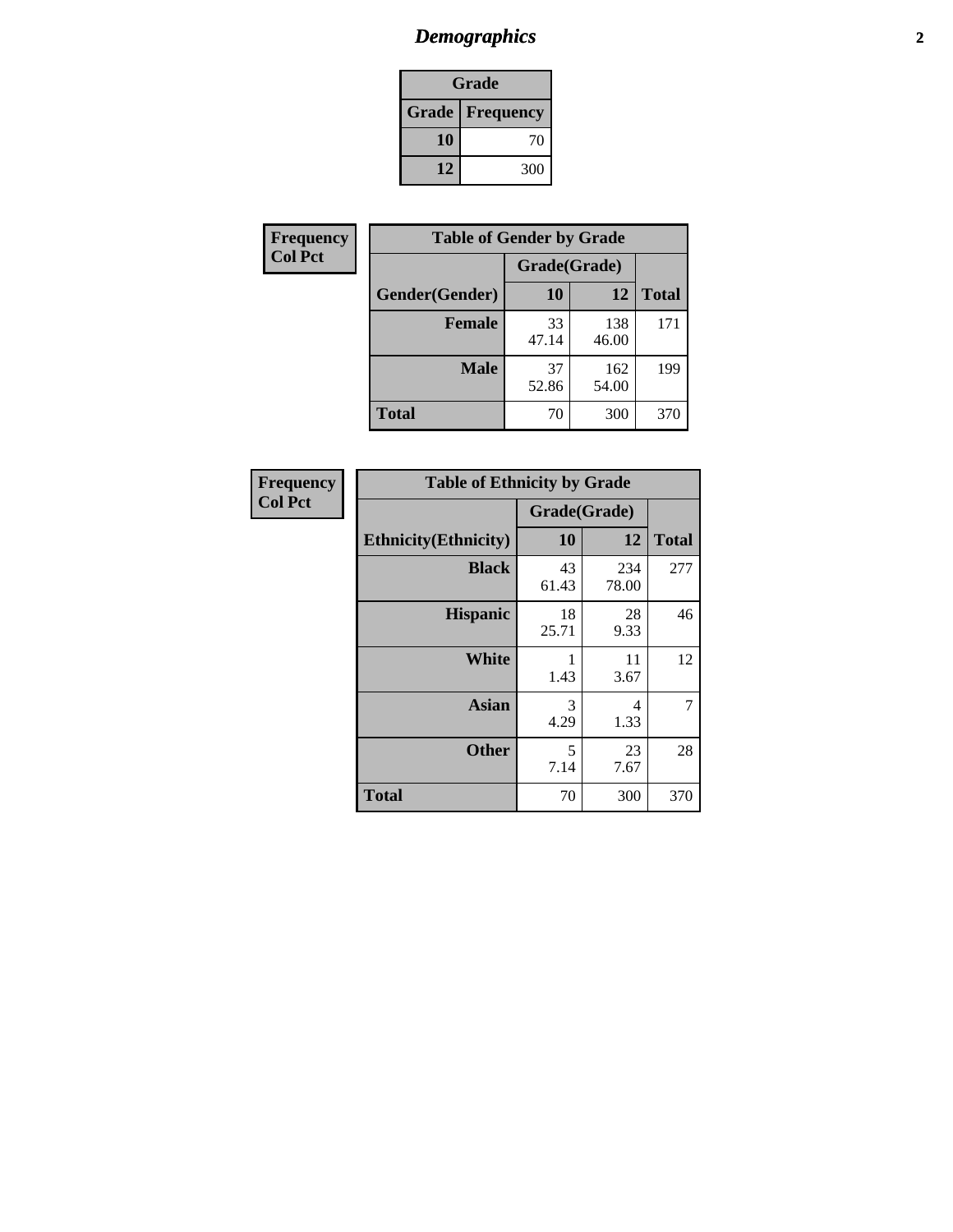#### *Title IV, Part A, Schedule A* **3** *Goal 1: Ensure that all schools are drug-free Baseline Data: Year 2008-2009 Prevalence of Drug Use*

| Frequency<br><b>Col Pct</b> | <b>Table of AlcoholAlt by Grade</b> |              |              |              |  |  |
|-----------------------------|-------------------------------------|--------------|--------------|--------------|--|--|
|                             | AlcoholAlt(Alcohol                  | Grade(Grade) |              |              |  |  |
|                             | use, past 30 days)                  | 10           | 12           | <b>Total</b> |  |  |
|                             | Yes                                 | 21<br>30.00  | 99<br>33.00  | 120          |  |  |
|                             | N <sub>0</sub>                      | 49<br>70.00  | 201<br>67.00 | 250          |  |  |
|                             | <b>Total</b>                        | 70           | 300          | 370          |  |  |

| Frequency<br><b>Col Pct</b> | <b>Table of TobaccoAny by Grade</b> |              |              |              |  |
|-----------------------------|-------------------------------------|--------------|--------------|--------------|--|
|                             | <b>TobaccoAny(Tobacco</b>           | Grade(Grade) |              |              |  |
|                             | use, past 30 days)                  | 10           | 12           | <b>Total</b> |  |
|                             | Yes                                 | 15<br>21.43  | 69<br>23.00  | 84           |  |
|                             | N <sub>0</sub>                      | 55<br>78.57  | 231<br>77.00 | 286          |  |
|                             | <b>Total</b>                        | 70           | 300          | 370          |  |

| Frequency<br><b>Col Pct</b> | <b>Table of MarijuanaAlt by Grade</b> |              |              |              |  |
|-----------------------------|---------------------------------------|--------------|--------------|--------------|--|
|                             | MarijuanaAlt(Marijuana                | Grade(Grade) |              |              |  |
|                             | use, past 30 days)                    | 10           | 12           | <b>Total</b> |  |
|                             | <b>Yes</b>                            | 16<br>22.86  | 84<br>28.00  | 100          |  |
|                             | N <sub>0</sub>                        | 54<br>77.14  | 216<br>72.00 | 270          |  |
|                             | <b>Total</b>                          | 70           | 300          | 370          |  |

| Frequency<br><b>Col Pct</b> | <b>Table of OtherDrugAny by Grade</b>                  |             |              |              |  |
|-----------------------------|--------------------------------------------------------|-------------|--------------|--------------|--|
|                             | <b>OtherDrugAny(Other</b><br>Grade(Grade)<br>drug use, |             |              |              |  |
|                             | past 30 days)                                          | 10          | 12           | <b>Total</b> |  |
|                             | Yes                                                    | 8<br>11.43  | 21<br>7.00   | 29           |  |
|                             | N <sub>0</sub>                                         | 62<br>88.57 | 279<br>93.00 | 341          |  |
|                             | <b>Total</b>                                           | 70          | 300          | 370          |  |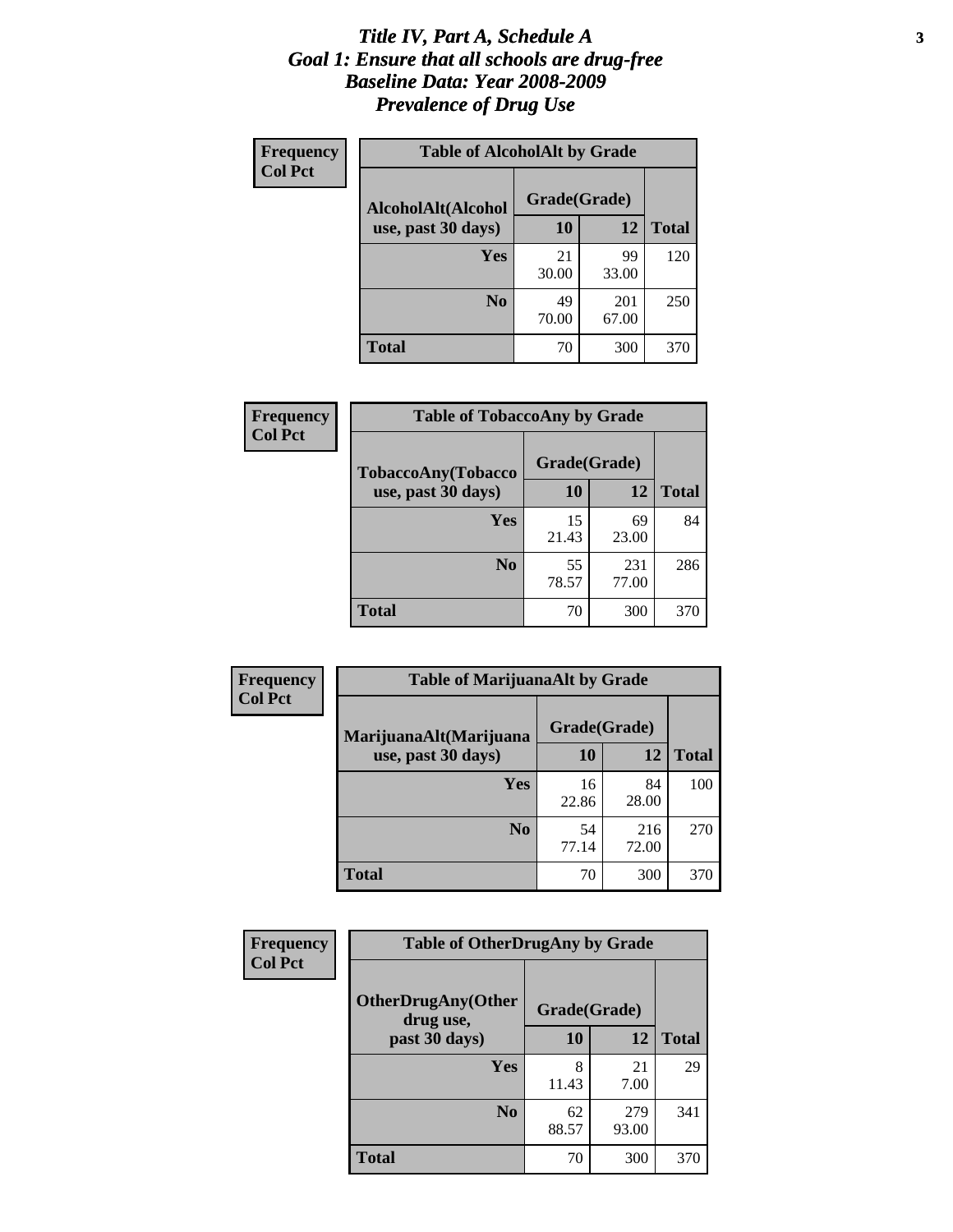#### *Average Age of Onset of Use* **4** *Results for "Average Age of Onset of Use" questions exclude students who said they did not use that substance*

| <b>Variable</b>    | Label                                                              | <b>Mean</b> |
|--------------------|--------------------------------------------------------------------|-------------|
| Alcoholinit2       | I started using alcohol when I was                                 | 15.04       |
| Cigarettesinit2    | I started smoking tobacco when I was                               | 15.15       |
| Smokelessinit2     | I started chewing tobacco when I was                               | 15.71       |
| Marijuanainit2     | I started using marijuana when I was                               | 14.45       |
| Cocaineinit2       | I started using cocaine when I was                                 | 14.69       |
| Inhalantsinit2     | I started using inhalants when I was                               | 13.86       |
| Steroidsinit2      | I started using steroids when I was                                | 14.00       |
| Ecstasyinit2       | I started using ecstasy when I was                                 | 15.88       |
| Methinit2          | I started using methamphetamines when I was                        | 13.25       |
| Hallucinogensinit2 | I started using hallucinogens when I was                           | 16.11       |
| Prescriptioninit2  | I started using prescription drugs not prescribed to me when I was | 13.45       |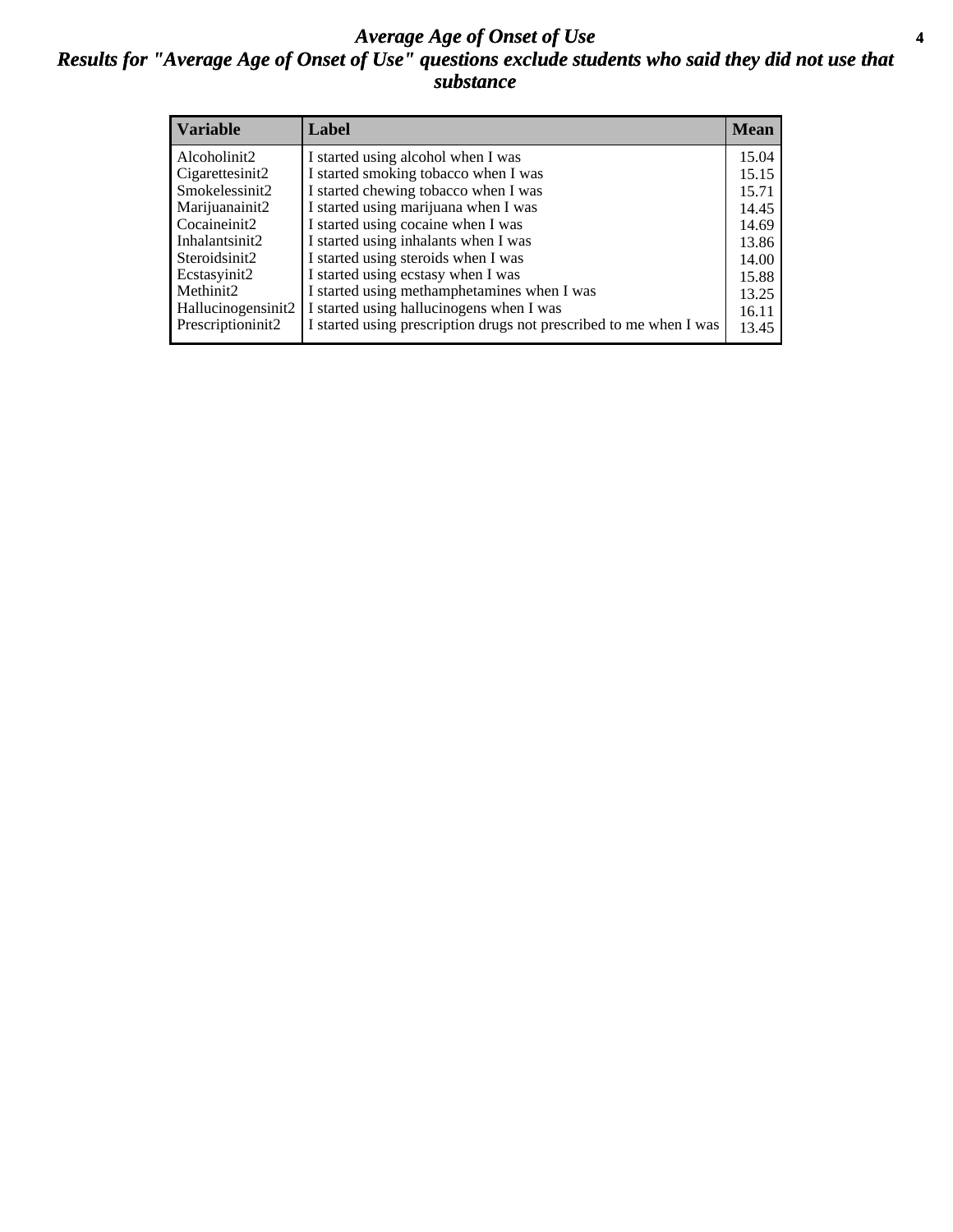## *Perception of Health Risk* **5**

| Frequency      | <b>Table of Alcoholharmdich by Grade</b> |              |              |              |  |
|----------------|------------------------------------------|--------------|--------------|--------------|--|
| <b>Col Pct</b> | Alcoholharmdich(I<br>think alcohol is    | Grade(Grade) |              |              |  |
|                | harmful)                                 | 10           | 12           | <b>Total</b> |  |
|                | Yes                                      | 57<br>81.43  | 230<br>76.67 | 287          |  |
|                | N <sub>0</sub>                           | 13<br>18.57  | 70<br>23.33  | 83           |  |
|                | <b>Total</b>                             | 70           | 300          | 370          |  |

| Frequency | <b>Table of Tobaccoharmdich by Grade</b> |              |              |              |  |
|-----------|------------------------------------------|--------------|--------------|--------------|--|
| Col Pct   | Tobaccoharmdich(I<br>think tobacco is    | Grade(Grade) |              |              |  |
|           | harmful)                                 | 10           | 12           | <b>Total</b> |  |
|           | Yes                                      | 62<br>88.57  | 272<br>90.67 | 334          |  |
|           | N <sub>0</sub>                           | 8<br>11.43   | 28<br>9.33   | 36           |  |
|           | <b>Total</b>                             | 70           | 300          | 370          |  |

| <b>Frequency</b> | <b>Table of Marijuanaharmdich by Grade</b> |              |              |              |  |  |
|------------------|--------------------------------------------|--------------|--------------|--------------|--|--|
| <b>Col Pct</b>   | Marijuanaharmdich(I<br>think marijuana is  | Grade(Grade) |              |              |  |  |
|                  | harmful)                                   | 10           | 12           | <b>Total</b> |  |  |
|                  | Yes                                        | 48<br>68.57  | 196<br>65.33 | 244          |  |  |
|                  | N <sub>0</sub>                             | 22<br>31.43  | 104<br>34.67 | 126          |  |  |
|                  | <b>Total</b>                               | 70           | 300          | 370          |  |  |

| <b>Frequency</b> | <b>Table of Otherdrugharmdich by Grade</b>   |              |              |              |  |
|------------------|----------------------------------------------|--------------|--------------|--------------|--|
| <b>Col Pct</b>   | Otherdrugharmdich(I<br>think other drugs are | Grade(Grade) |              |              |  |
|                  | harmful)                                     | 10           | 12           | <b>Total</b> |  |
|                  | <b>Yes</b>                                   | 61<br>87.14  | 273<br>91.00 | 334          |  |
|                  | N <sub>0</sub>                               | Q<br>12.86   | 27<br>9.00   | 36           |  |
|                  | <b>Total</b>                                 | 70           | 300          | 370          |  |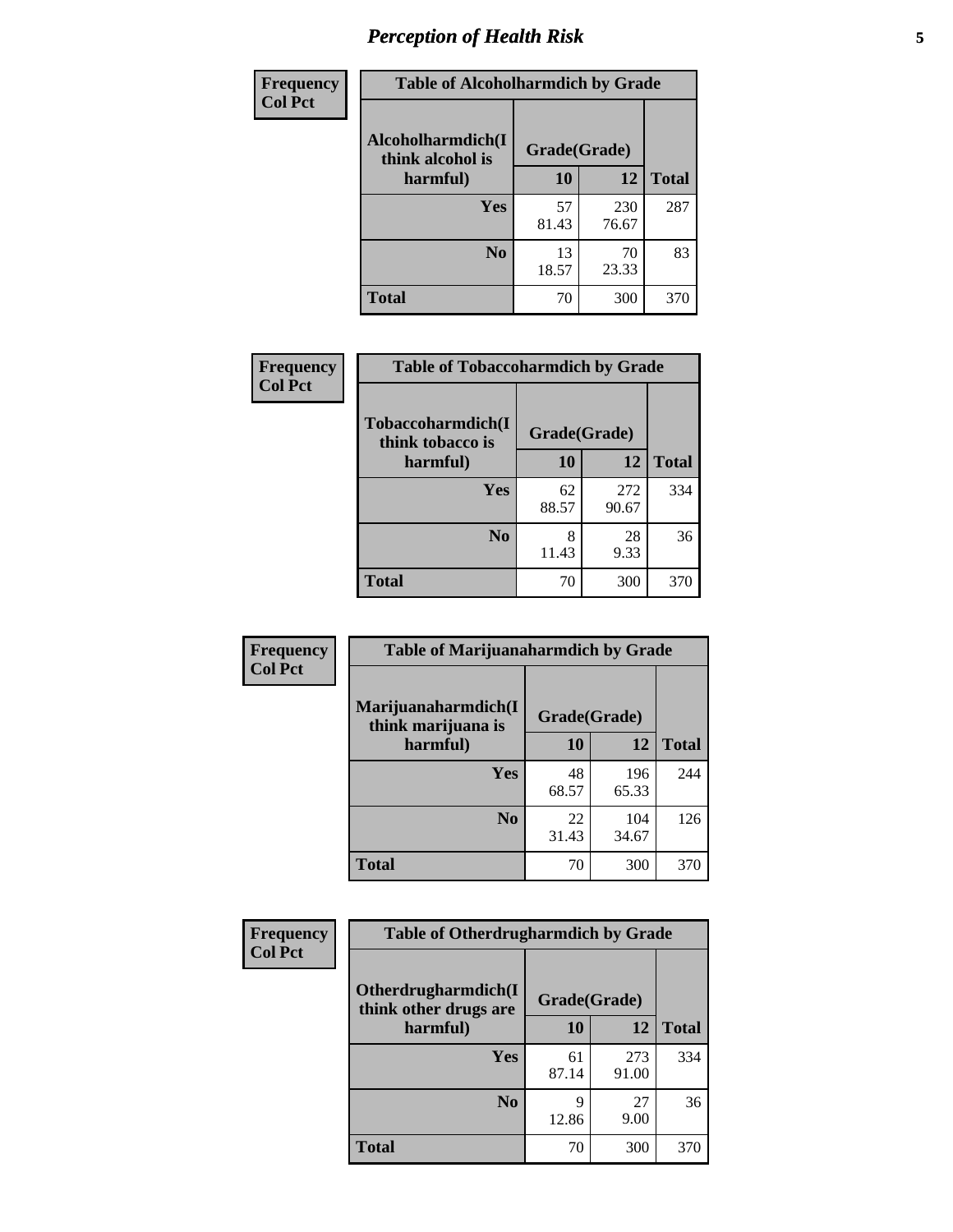### *Social Disapproval* **6**

| <b>Frequency</b> | <b>Table of Alcoholpeerdich by Grade</b>                    |              |              |              |
|------------------|-------------------------------------------------------------|--------------|--------------|--------------|
| <b>Col Pct</b>   | Alcoholpeerdich(My<br>friends would<br>disapprove if I used | Grade(Grade) |              |              |
|                  | alcohol)                                                    | 10           | 12           | <b>Total</b> |
|                  | <b>Yes</b>                                                  | 33<br>47.14  | 120<br>40.00 | 153          |
|                  | N <sub>0</sub>                                              | 37<br>52.86  | 180<br>60.00 | 217          |
|                  | <b>Total</b>                                                | 70           | 300          | 370          |

| <b>Frequency</b> |
|------------------|
| <b>Col Pct</b>   |

| <b>Table of Tobaccopeerdich by Grade</b>                    |              |              |              |  |  |
|-------------------------------------------------------------|--------------|--------------|--------------|--|--|
| Tobaccopeerdich(My<br>friends would<br>disapprove if I used | Grade(Grade) |              |              |  |  |
| tobacco)                                                    | 10           | 12           | <b>Total</b> |  |  |
| Yes                                                         | 44<br>62.86  | 170<br>56.67 | 214          |  |  |
| N <sub>0</sub>                                              | 26<br>37.14  | 130<br>43.33 | 156          |  |  |
| <b>Total</b>                                                | 70           | 300          | 370          |  |  |

| Frequency      | <b>Table of Marijuanapeerdich by Grade</b>                    |              |              |              |  |
|----------------|---------------------------------------------------------------|--------------|--------------|--------------|--|
| <b>Col Pct</b> | Marijuanapeerdich(My<br>friends would<br>disapprove if I used | Grade(Grade) |              |              |  |
|                | marijuana)                                                    | 10           | 12           | <b>Total</b> |  |
|                | <b>Yes</b>                                                    | 38<br>54.29  | 143<br>47.67 | 181          |  |
|                | N <sub>0</sub>                                                | 32<br>45.71  | 157<br>52.33 | 189          |  |
|                | <b>Total</b>                                                  | 70           | 300          | 370          |  |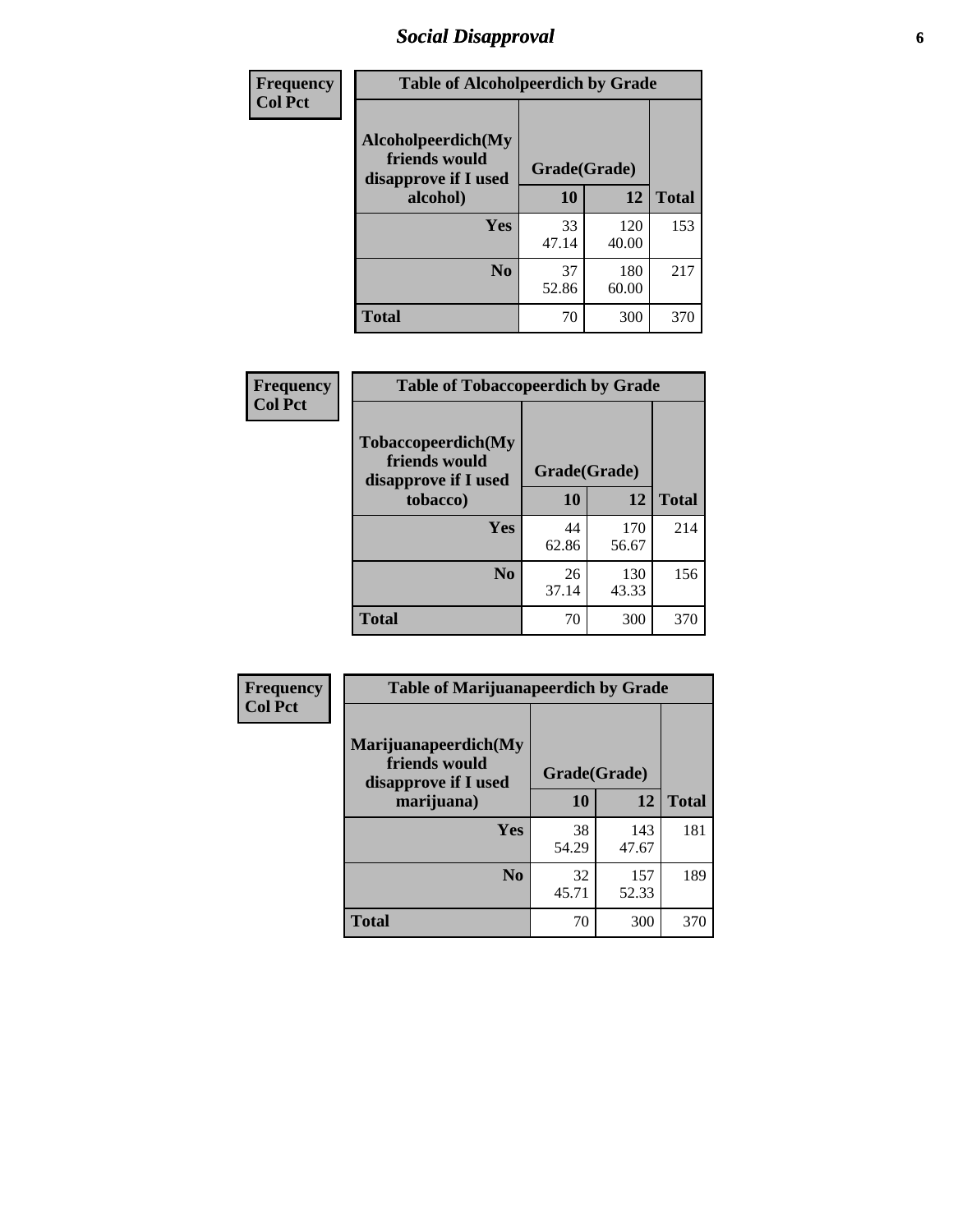## *Social Disapproval* **7**

| Frequency      | <b>Table of Otherdrugpeerdich by Grade</b>                    |              |              |              |  |
|----------------|---------------------------------------------------------------|--------------|--------------|--------------|--|
| <b>Col Pct</b> | Otherdrugpeerdich(My<br>friends would<br>disapprove if I used | Grade(Grade) |              |              |  |
|                | other drugs)                                                  | 10           | 12           | <b>Total</b> |  |
|                | Yes                                                           | 56<br>80.00  | 222<br>74.00 | 278          |  |
|                | N <sub>0</sub>                                                | 14<br>20.00  | 78<br>26.00  | 92           |  |
|                | <b>Total</b>                                                  | 70           | 300          | 370          |  |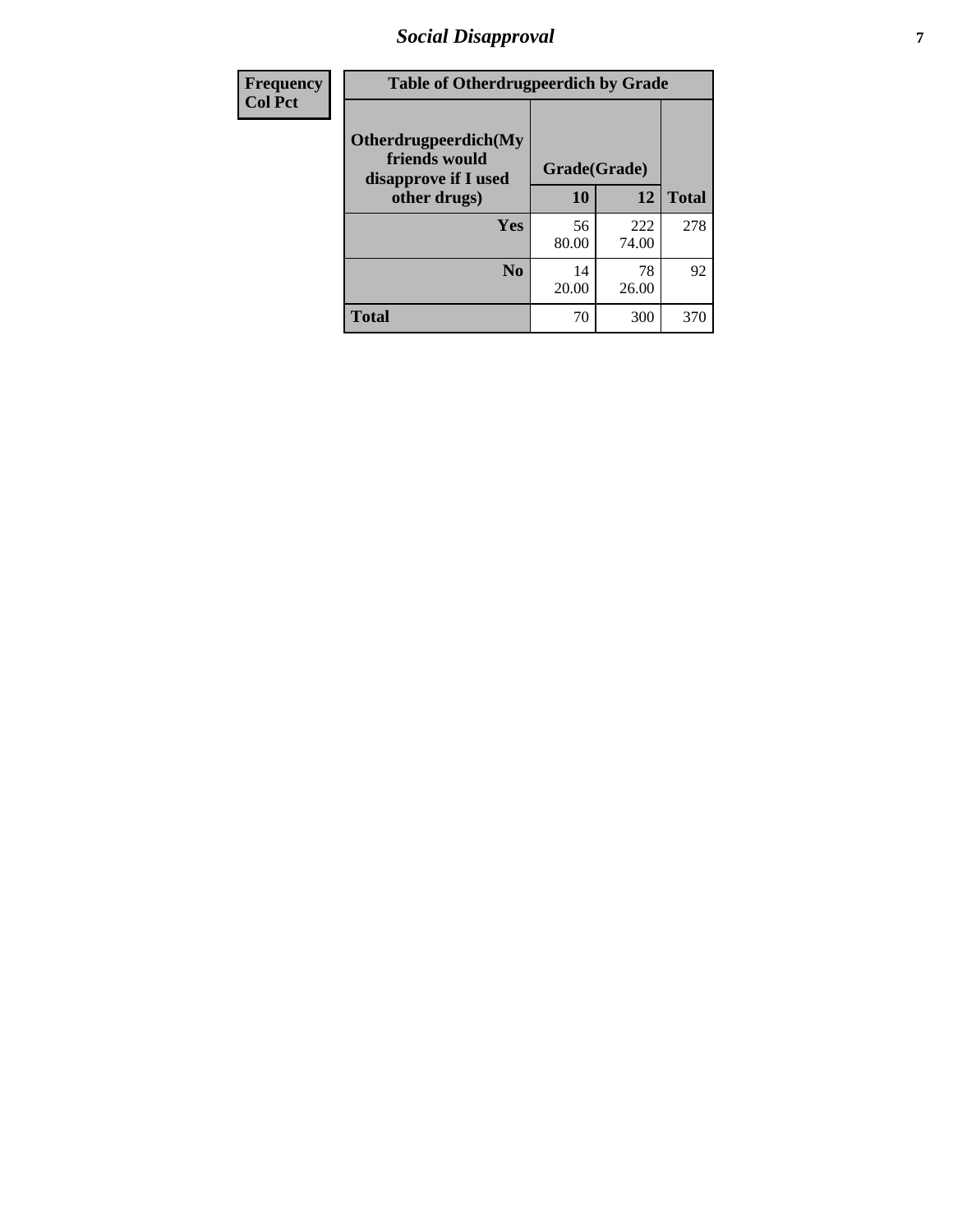#### Title IV, Part A, Schedule A **8** *Goal 2: To help ensure that all schools are safe and disciplined Baseline Data: Year 2008-2009 Student Involvement in Gang Activity*

| Frequency      | <b>Table of Gangself by Grade</b>                                                                 |                    |              |              |
|----------------|---------------------------------------------------------------------------------------------------|--------------------|--------------|--------------|
| <b>Col Pct</b> | Gangself(I<br>have<br>participated<br>in illegal<br>gang<br>activities in<br>the past 30<br>days) | Grade(Grade)<br>10 | 12           | <b>Total</b> |
|                | Yes                                                                                               | 8<br>11.43         | 14<br>4.67   | 22           |
|                | N <sub>0</sub>                                                                                    | 62<br>88.57        | 286<br>95.33 | 348          |
|                | <b>Total</b>                                                                                      | 70                 | 300          | 370          |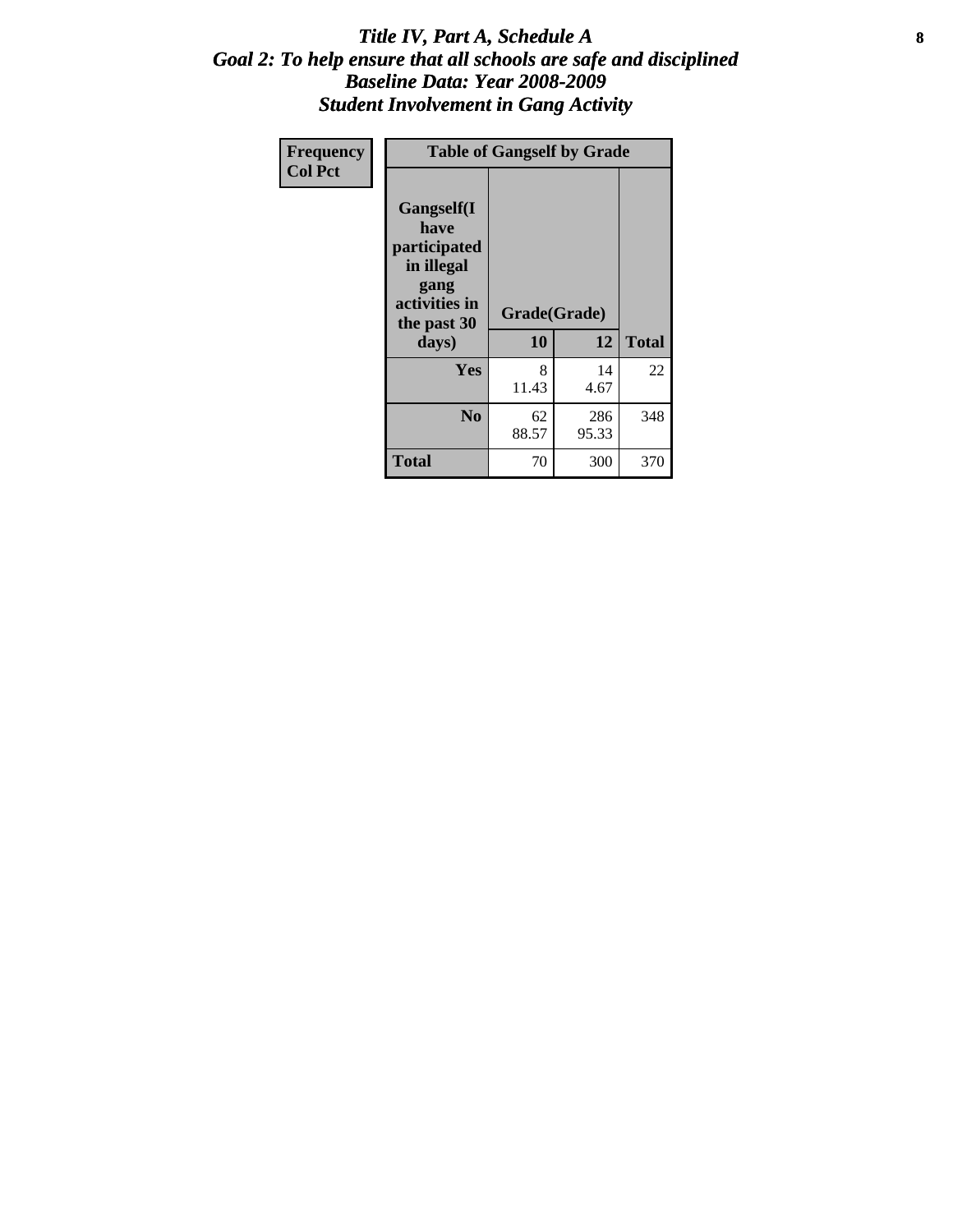## *Student Perception of School Safety* **9**

| <b>Frequency</b><br>Row Pct |
|-----------------------------|
|                             |

| <b>Table of Grade by Safeschool</b> |                          |                                                        |                             |                                    |              |  |
|-------------------------------------|--------------------------|--------------------------------------------------------|-----------------------------|------------------------------------|--------------|--|
|                                     |                          | Safeschool (School is a place at which I feel<br>safe) |                             |                                    |              |  |
| Grade(Grade)                        | <b>Strongly</b><br>Agree | Somewhat  <br>Agree                                    | <b>Somewhat</b><br>Disagree | <b>Strongly</b><br><b>Disagree</b> | <b>Total</b> |  |
| 10                                  | 16<br>22.86              | 25<br>35.71                                            | 15<br>21.43                 | 14<br>20.00                        | 70           |  |
| 12                                  | 42<br>14.00              | 122<br>40.67                                           | 66<br>22.00                 | 70<br>23.33                        | 300          |  |
| <b>Total</b>                        | 58                       | 147                                                    | 81                          | 84                                 | 370          |  |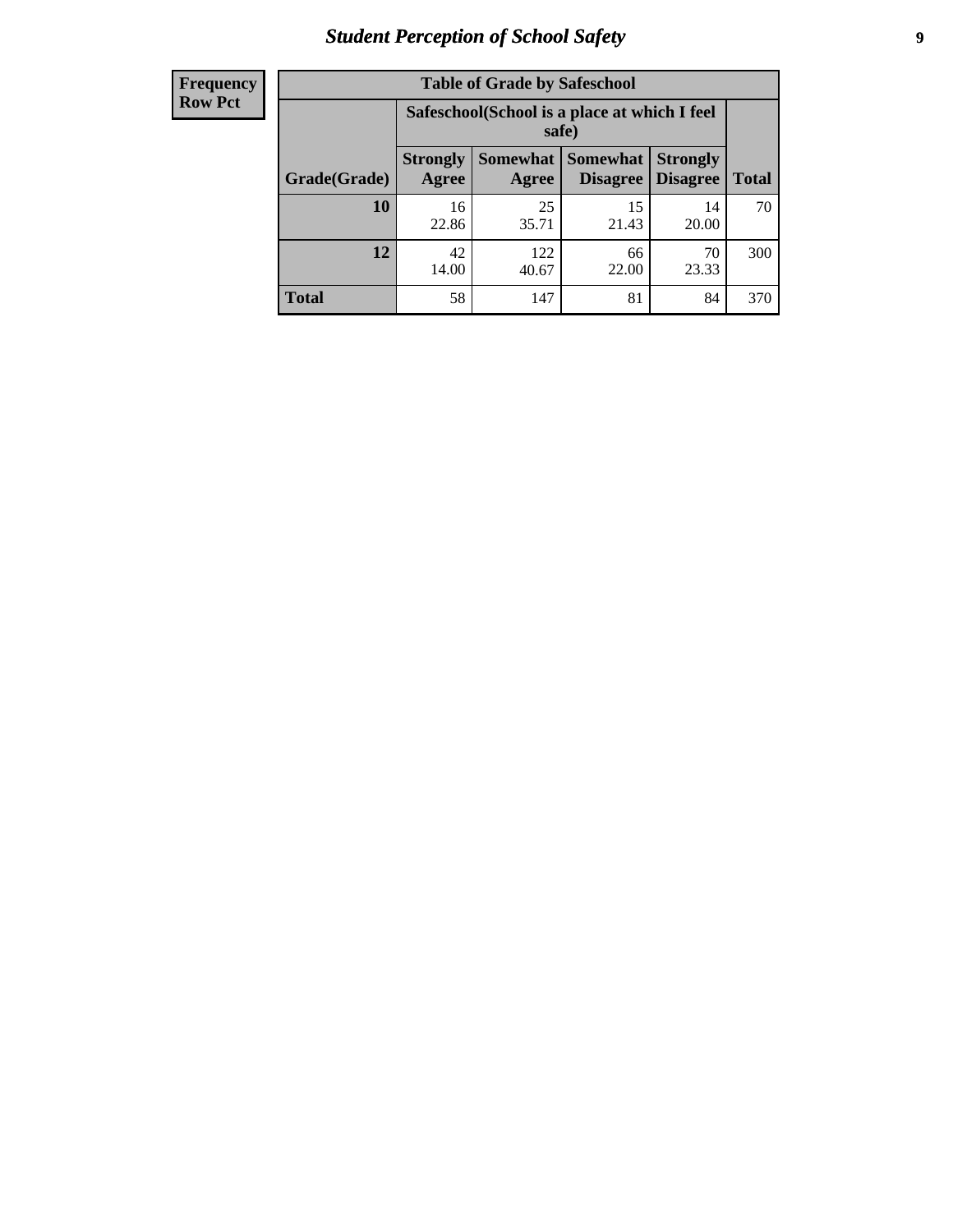#### *Students Who Have Been Bullied* **10**

| <b>Frequency</b> | <b>Table of Grade by Bullied</b> |              |                                                                               |                        |                        |                       |                  |              |
|------------------|----------------------------------|--------------|-------------------------------------------------------------------------------|------------------------|------------------------|-----------------------|------------------|--------------|
| <b>Row Pct</b>   |                                  |              | <b>Bullied</b> (I have been bullied by other<br>students in the past 30 days) |                        |                        |                       |                  |              |
|                  | Grade(Grade)                     | $\mathbf{0}$ | 1 or<br>2                                                                     | 3 <sub>to</sub>        | 6 to<br>9              | <b>20</b><br>to<br>29 | All<br>30        | <b>Total</b> |
|                  |                                  | <b>Days</b>  | days                                                                          | days                   | days                   | days                  | days             |              |
|                  | 10                               | 64<br>91.43  | $\mathfrak{D}$<br>2.86                                                        | $\mathfrak{D}$<br>2.86 | $\mathfrak{D}$<br>2.86 | 0<br>0.00             | $\Omega$<br>0.00 | 70           |
|                  | 12                               | 276<br>92.00 | 10<br>3.33                                                                    | 6<br>2.00              | 0.33                   | $\mathcal{D}$<br>0.67 | 5<br>1.67        | 300          |
|                  | <b>Total</b>                     | 340          | 12                                                                            | 8                      | 3                      | 2                     | 5                | 370          |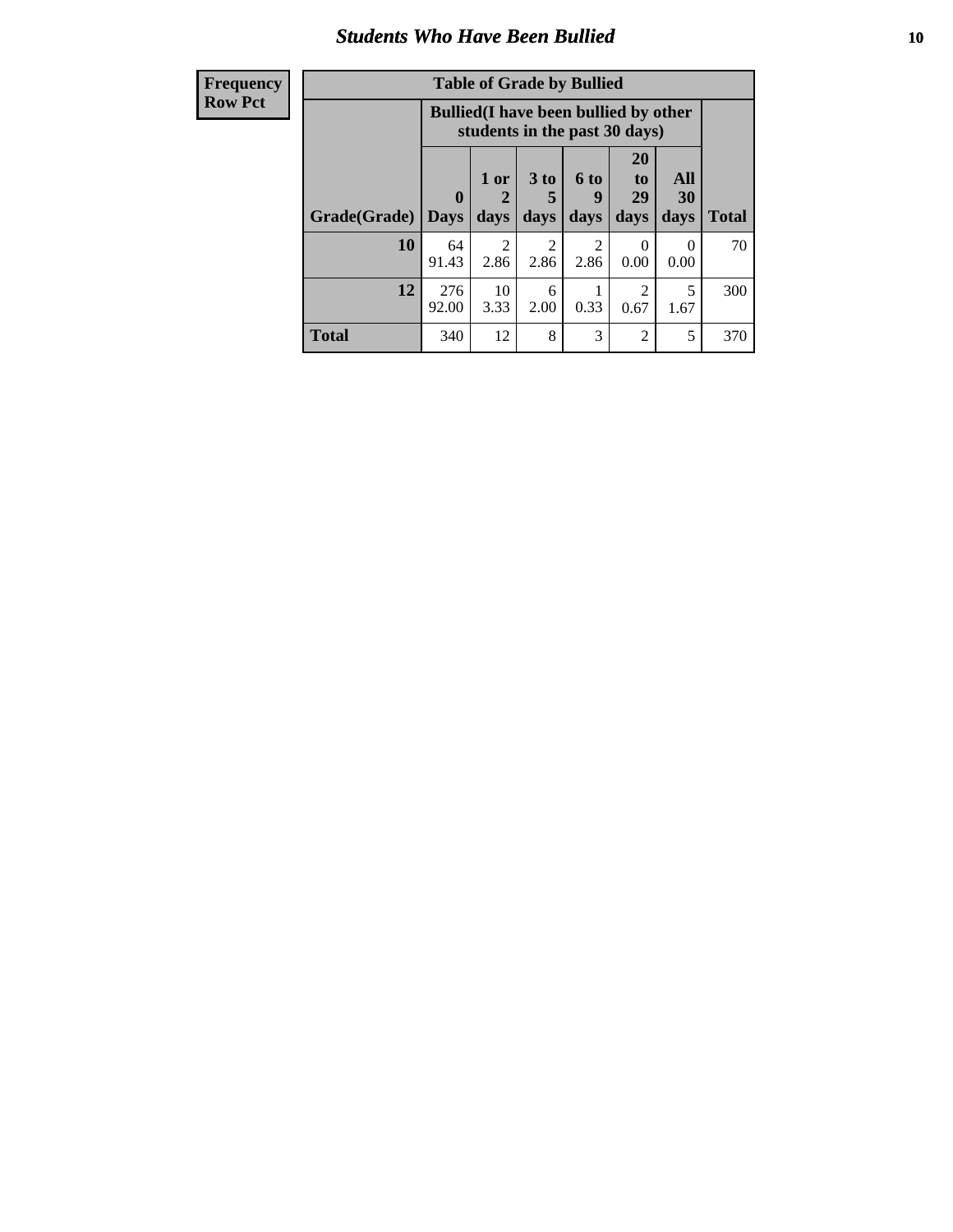#### *School Climate* **11**

| <b>Frequency</b> | <b>Table of SchoolClimate1 by Grade</b> |                    |              |              |  |
|------------------|-----------------------------------------|--------------------|--------------|--------------|--|
| <b>Col Pct</b>   | SchoolClimate1(I<br>like school)        | Grade(Grade)<br>10 | 12           | <b>Total</b> |  |
|                  | <b>Strongly Agree</b>                   | 21<br>30.00        | 71<br>23.67  | 92           |  |
|                  | <b>Somewhat Agree</b>                   | 40<br>57.14        | 151<br>50.33 | 191          |  |
|                  | <b>Somewhat Disagree</b>                | 4<br>5.71          | 32<br>10.67  | 36           |  |
|                  | <b>Strongly Disagree</b>                | 5<br>7.14          | 46<br>15.33  | 51           |  |
|                  | <b>Total</b>                            | 70                 | 300          | 370          |  |

| Frequency      | <b>Table of SchoolClimate2 by Grade</b>           |                        |              |              |
|----------------|---------------------------------------------------|------------------------|--------------|--------------|
| <b>Col Pct</b> | SchoolClimate2(I<br>feel successful at<br>school) | Grade(Grade)<br>10     | 12           | <b>Total</b> |
|                | <b>Strongly Agree</b>                             | 26<br>37.14            | 112<br>37.33 | 138          |
|                | <b>Somewhat Agree</b>                             | 40<br>57.14            | 146<br>48.67 | 186          |
|                | <b>Somewhat Disagree</b>                          | $\mathfrak{D}$<br>2.86 | 27<br>9.00   | 29           |
|                | <b>Strongly Disagree</b>                          | $\mathfrak{D}$<br>2.86 | 15<br>5.00   | 17           |
|                | <b>Total</b>                                      | 70                     | 300          | 370          |

| Frequency | <b>Table of SchoolClimate3 by Grade</b>                                      |                           |              |              |
|-----------|------------------------------------------------------------------------------|---------------------------|--------------|--------------|
| Col Pct   | <b>SchoolClimate3(My</b><br>school has high<br>standards for<br>achievement) | Grade(Grade)<br><b>10</b> | 12           | <b>Total</b> |
|           |                                                                              |                           |              |              |
|           | <b>Strongly Agree</b>                                                        | 23<br>32.86               | 78<br>26.00  | 101          |
|           | <b>Somewhat Agree</b>                                                        | 36<br>51.43               | 147<br>49.00 | 183          |
|           | <b>Somewhat Disagree</b>                                                     | 9<br>12.86                | 44<br>14.67  | 53           |
|           | <b>Strongly Disagree</b>                                                     | $\mathfrak{D}$<br>2.86    | 31<br>10.33  | 33           |
|           | Total                                                                        | 70                        | 300          | 370          |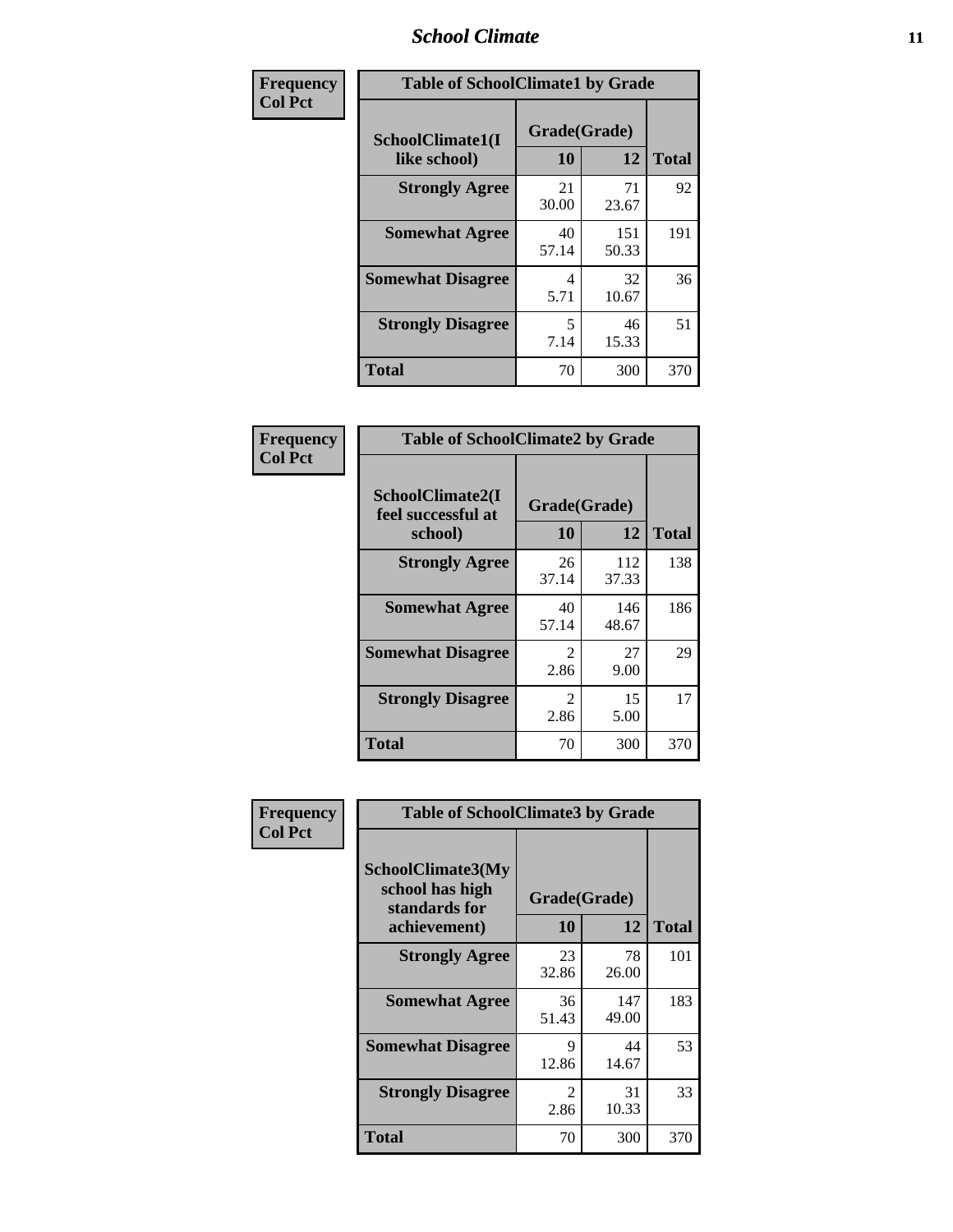#### *School Climate* **12**

| Frequency      | <b>Table of SchoolClimate4 by Grade</b>                       |                    |              |              |
|----------------|---------------------------------------------------------------|--------------------|--------------|--------------|
| <b>Col Pct</b> | SchoolClimate4(My<br>school sets clear<br>rules for behavior) | Grade(Grade)<br>10 | 12           | <b>Total</b> |
|                | <b>Strongly Agree</b>                                         | 38<br>54.29        | 172<br>57.33 | 210          |
|                | <b>Somewhat Agree</b>                                         | 21<br>30.00        | 84<br>28.00  | 105          |
|                | <b>Somewhat Disagree</b>                                      | 8<br>11.43         | 27<br>9.00   | 35           |
|                | <b>Strongly Disagree</b>                                      | 3<br>4.29          | 17<br>5.67   | 20           |
|                | <b>Total</b>                                                  | 70                 | 300          | 370          |

| <b>Table of SchoolClimate5 by Grade</b>                              |                    |              |     |  |  |
|----------------------------------------------------------------------|--------------------|--------------|-----|--|--|
| SchoolClimate5(I<br>know what to do in<br>an emergency at<br>school) | Grade(Grade)<br>10 | <b>Total</b> |     |  |  |
| <b>Strongly Agree</b>                                                | 36<br>51.43        | 162<br>54.00 | 198 |  |  |
| <b>Somewhat Agree</b>                                                | 20<br>28.57        | 91<br>30.33  | 111 |  |  |
| <b>Somewhat Disagree</b>                                             | 10<br>14.29        | 31<br>10.33  | 41  |  |  |
| <b>Strongly Disagree</b>                                             | 4<br>5.71          | 16<br>5.33   | 20  |  |  |
| <b>Total</b>                                                         | 70                 | 300          | 370 |  |  |

| Frequency      | <b>Table of SchoolClimate6 by Grade</b>                  |                    |              |              |
|----------------|----------------------------------------------------------|--------------------|--------------|--------------|
| <b>Col Pct</b> | <b>SchoolClimate6(Teachers</b><br>treat me with respect) | Grade(Grade)<br>10 | 12           | <b>Total</b> |
|                | <b>Strongly Agree</b>                                    | 35<br>50.00        | 107<br>35.67 | 142          |
|                | <b>Somewhat Agree</b>                                    | 23<br>32.86        | 110<br>36.67 | 133          |
|                | <b>Somewhat Disagree</b>                                 | 10.00              | 58<br>19.33  | 65           |
|                | <b>Strongly Disagree</b>                                 | 5<br>7.14          | 25<br>8.33   | 30           |
|                | <b>Total</b>                                             | 70                 | 300          | 370          |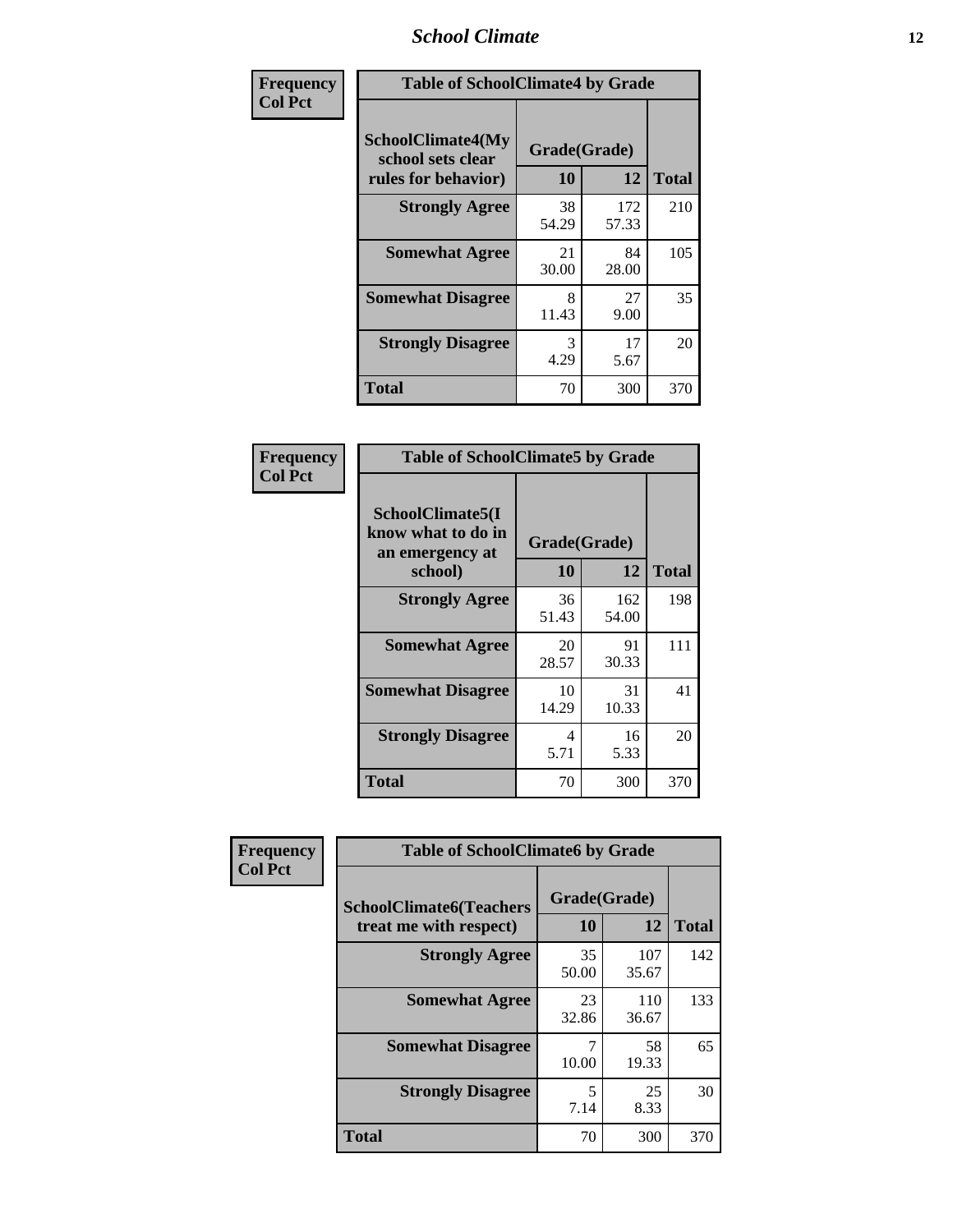#### *School Climate* **13**

| Frequency      | <b>Table of SchoolClimate7 by Grade</b>                                       |                    |              |              |
|----------------|-------------------------------------------------------------------------------|--------------------|--------------|--------------|
| <b>Col Pct</b> | <b>SchoolClimate7(Behaviors</b><br>in my class allow the<br>teacher to teach) | Grade(Grade)<br>10 | 12           | <b>Total</b> |
|                | <b>Strongly Agree</b>                                                         | 33<br>47.14        | 91<br>30.33  | 124          |
|                | <b>Somewhat Agree</b>                                                         | 25<br>35.71        | 130<br>43.33 | 155          |
|                | <b>Somewhat Disagree</b>                                                      | 11<br>15.71        | 55<br>18.33  | 66           |
|                | <b>Strongly Disagree</b>                                                      | 1.43               | 24<br>8.00   | 25           |
|                | <b>Total</b>                                                                  | 70                 | 300          | 370          |

| Frequency      | <b>Table of SchoolClimate8 by Grade</b>                                 |              |              |              |
|----------------|-------------------------------------------------------------------------|--------------|--------------|--------------|
| <b>Col Pct</b> | <b>SchoolClimate8(Students</b><br>are frequently<br>recognized for good | Grade(Grade) |              |              |
|                | behavior)                                                               | 10           | 12           | <b>Total</b> |
|                | <b>Strongly Agree</b>                                                   | 20<br>28.57  | 76<br>25.33  | 96           |
|                | <b>Somewhat Agree</b>                                                   | 27<br>38.57  | 105<br>35.00 | 132          |
|                | <b>Somewhat Disagree</b>                                                | 14<br>20.00  | 68<br>22.67  | 82           |
|                | <b>Strongly Disagree</b>                                                | 9<br>12.86   | 51<br>17.00  | 60           |
|                | <b>Total</b>                                                            | 70           | 300          | 370          |

| <b>Frequency</b> | <b>Table of SchoolClimate9 by Grade</b>                                           |                    |              |              |
|------------------|-----------------------------------------------------------------------------------|--------------------|--------------|--------------|
| <b>Col Pct</b>   | SchoolClimate9(School<br>counselor would be<br>helpful if I needed<br>assistance) | Grade(Grade)<br>10 | 12           | <b>Total</b> |
|                  | <b>Strongly Agree</b>                                                             | 37<br>52.86        | 181<br>60.33 | 218          |
|                  | <b>Somewhat Agree</b>                                                             | 24<br>34.29        | 83<br>27.67  | 107          |
|                  | <b>Somewhat Disagree</b>                                                          | 5<br>7.14          | 18<br>6.00   | 23           |
|                  | <b>Strongly Disagree</b>                                                          | 4<br>5.71          | 18<br>6.00   | 22           |
|                  | Total                                                                             | 70                 | 300          | 370          |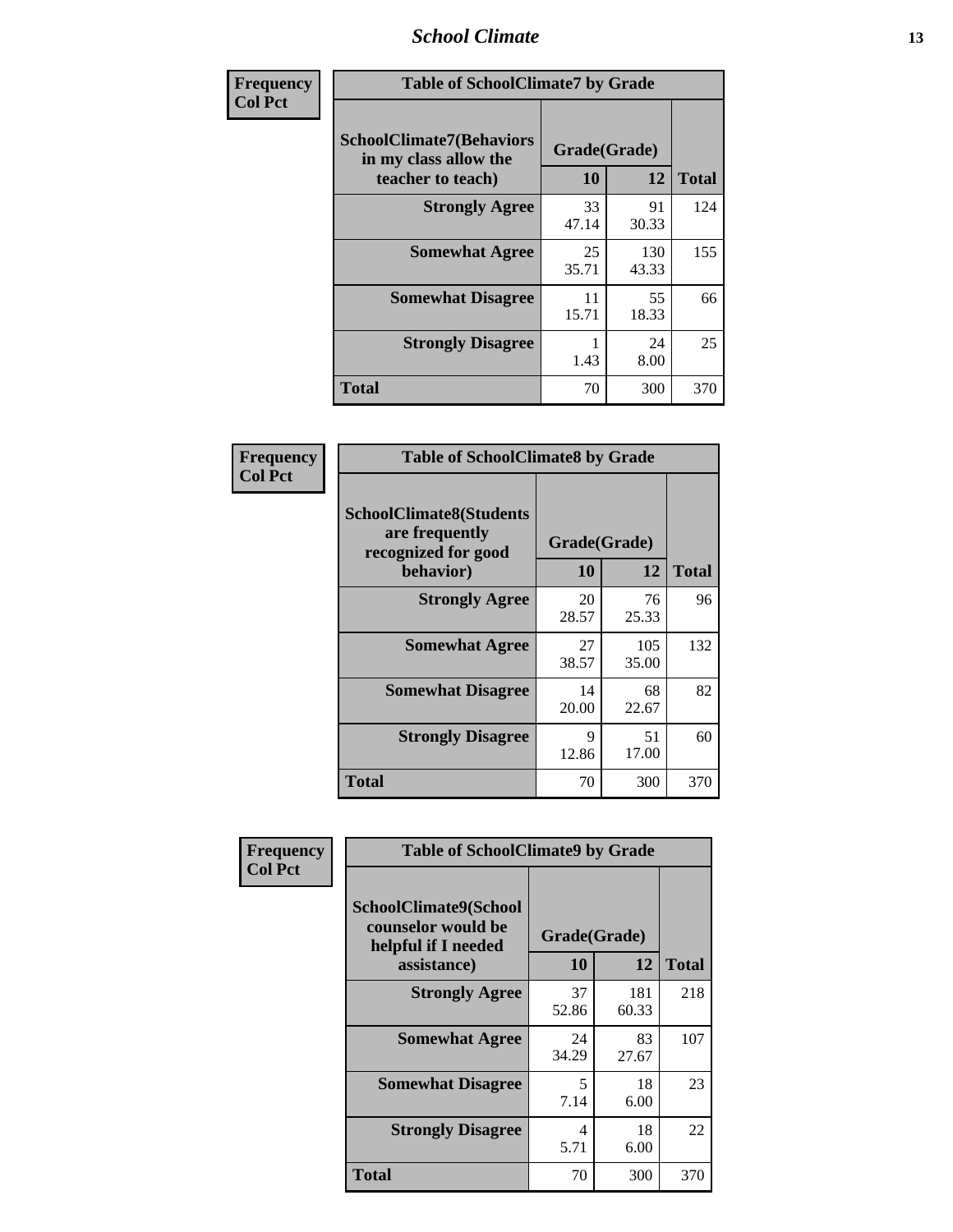### *Reasons for Dropping Out* **14**

| Frequency      | <b>Table of Dropoutreason by Grade</b>                                   |                    |              |              |
|----------------|--------------------------------------------------------------------------|--------------------|--------------|--------------|
| <b>Col Pct</b> | Dropoutreason(If<br>I dropped out the<br>reason would<br>most likely be) | Grade(Grade)<br>10 | 12           | <b>Total</b> |
|                | <b>Won't Drop out</b>                                                    | 21<br>30.00        | 121<br>40.33 | 142          |
|                | <b>Bored</b>                                                             | 7<br>10.00         | 43<br>14.33  | 50           |
|                | <b>Family Reasons</b>                                                    | 12<br>17.14        | 50<br>16.67  | 62           |
|                | <b>Being Bullied</b>                                                     | 1<br>1.43          | 0<br>0.00    | 1            |
|                | <b>Other</b>                                                             | 29<br>41.43        | 86<br>28.67  | 115          |
|                | <b>Total</b>                                                             | 70                 | 300          | 370          |

| Frequency<br><b>Col Pct</b> | <b>Table of Dropout by Grade</b>                            |              |              |              |  |
|-----------------------------|-------------------------------------------------------------|--------------|--------------|--------------|--|
|                             | Dropout(I<br>have<br>thought<br>about<br>dropping<br>out of | Grade(Grade) |              |              |  |
|                             | school)                                                     | 10           | 12           | <b>Total</b> |  |
|                             | <b>Yes</b>                                                  | 36<br>51.43  | 142<br>47.33 | 178          |  |
|                             | N <sub>0</sub>                                              | 34<br>48.57  | 158<br>52.67 | 192          |  |
|                             | <b>Total</b>                                                | 70           | 300          | 370          |  |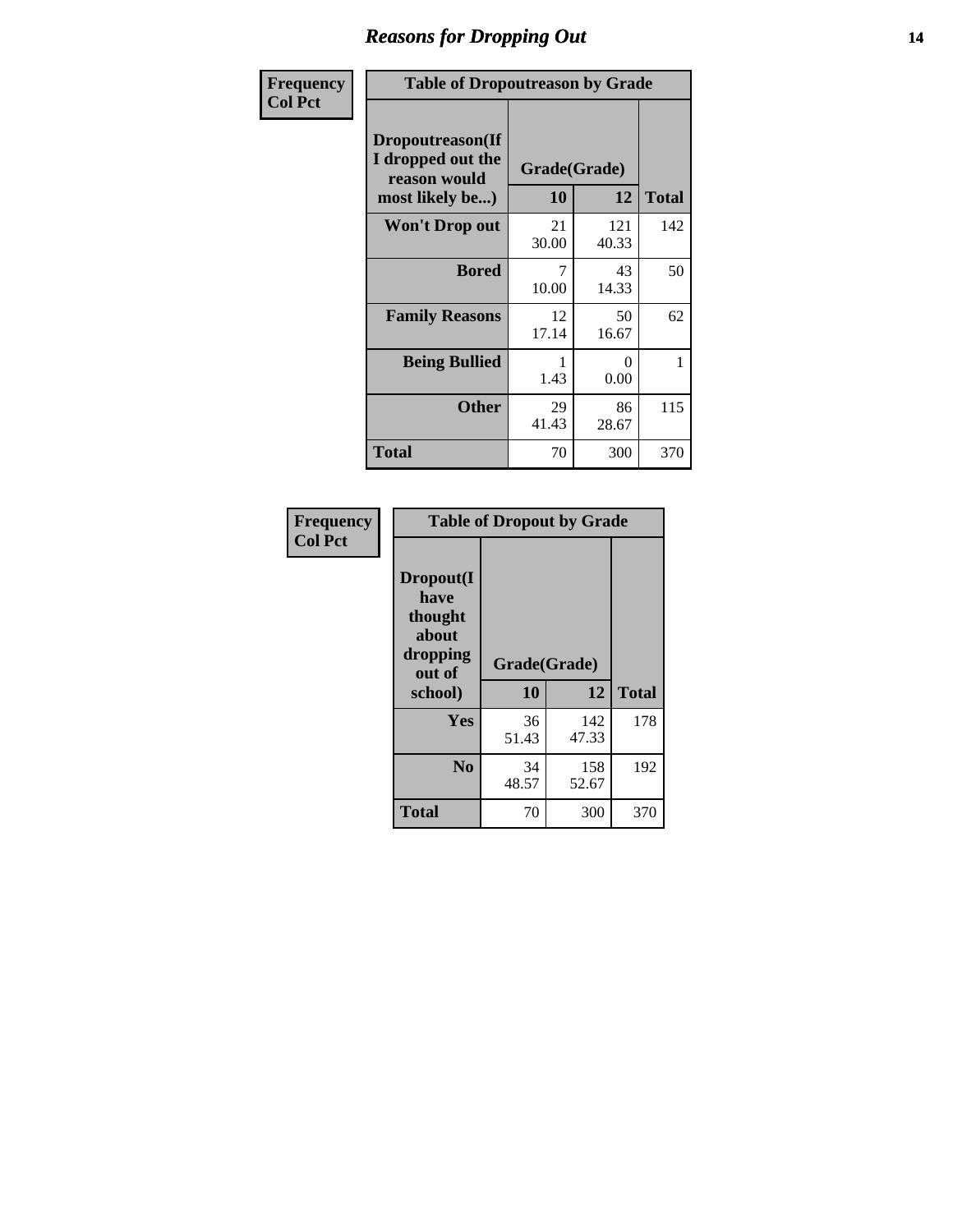*School Safety* **15**

| Frequency      | <b>Table of Gangself by Grade</b>                                                                 |                    |              |              |
|----------------|---------------------------------------------------------------------------------------------------|--------------------|--------------|--------------|
| <b>Col Pct</b> | Gangself(I<br>have<br>participated<br>in illegal<br>gang<br>activities in<br>the past 30<br>days) | Grade(Grade)<br>10 | 12           | <b>Total</b> |
|                | Yes                                                                                               | 8<br>11.43         | 14<br>4.67   | 22           |
|                | N <sub>0</sub>                                                                                    | 62<br>88.57        | 286<br>95.33 | 348          |
|                | <b>Total</b>                                                                                      | 70                 | 300          | 370          |

| Frequency<br><b>Col Pct</b> | <b>Table of Gangpeers by Grade</b>                                                                                             |                    |              |              |
|-----------------------------|--------------------------------------------------------------------------------------------------------------------------------|--------------------|--------------|--------------|
|                             | <b>Gangpeers</b> (I<br>have friends<br>who have<br>participated<br>in illegal<br>gang<br>activities in<br>the past 30<br>days) | Grade(Grade)<br>10 | 12           | <b>Total</b> |
|                             | <b>Yes</b>                                                                                                                     | 19<br>27.14        | 80<br>26.67  | 99           |
|                             | N <sub>0</sub>                                                                                                                 | 51<br>72.86        | 220<br>73.33 | 271          |
|                             | <b>Total</b>                                                                                                                   | 70                 | 300          | 370          |

| Frequency      | <b>Table of Pickedon by Grade</b>                                  |              |            |              |
|----------------|--------------------------------------------------------------------|--------------|------------|--------------|
| <b>Col Pct</b> | <b>Pickedon(I have</b><br>been picked on or<br>teased at school in | Grade(Grade) |            |              |
|                | the past 30 days)                                                  | 10           | 12         | <b>Total</b> |
|                | <b>Strongly Agree</b>                                              | 5<br>7.14    | 14<br>4.67 | 19           |
|                | <b>Somewhat Agree</b>                                              | Q<br>12.86   | 13<br>4.33 | 22           |
|                | <b>Somewhat Disagree</b>                                           | 3<br>4.29    | 17<br>5.67 | 20           |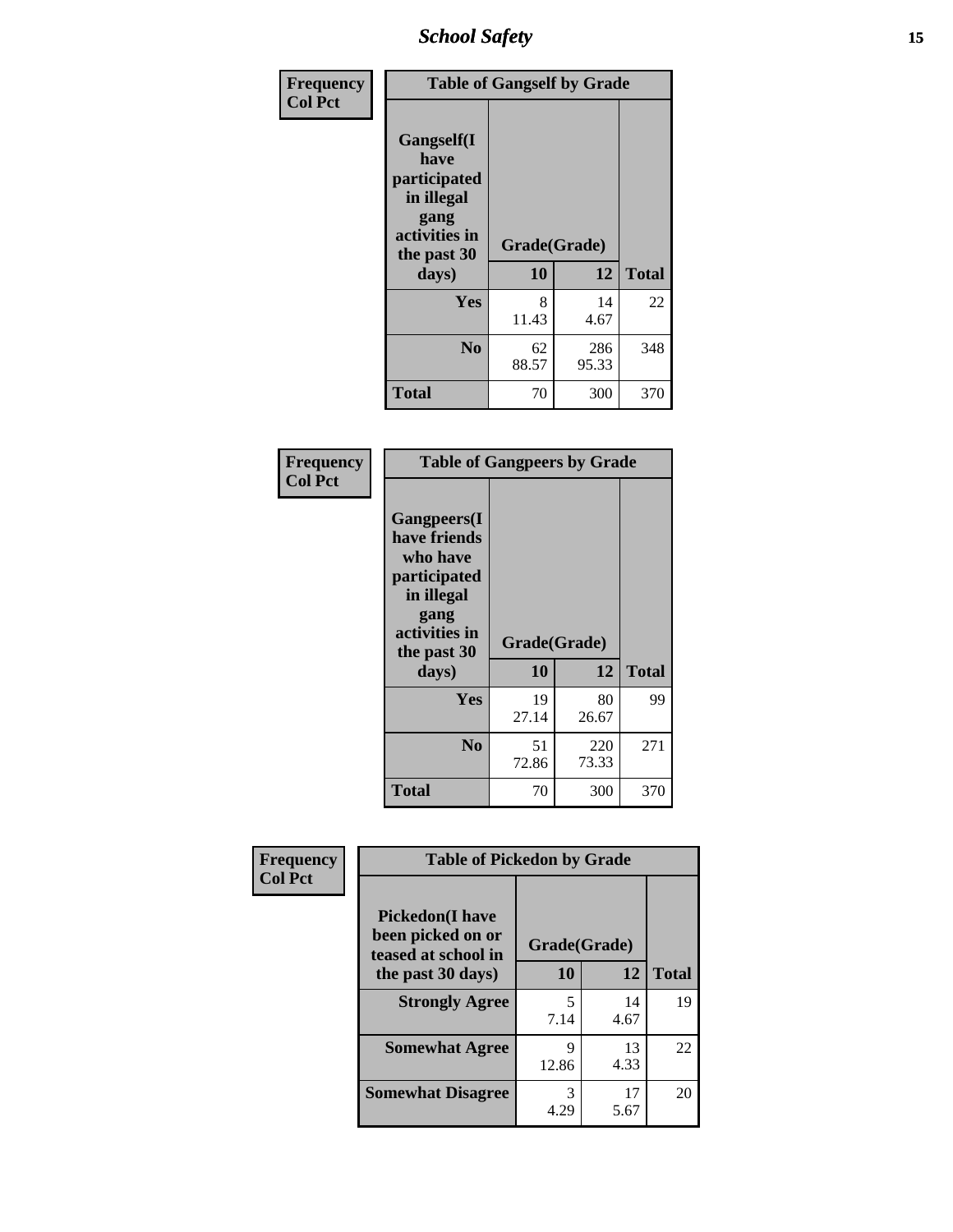## *School Safety* **16**

| <b>Frequency</b> |                                                                                          | <b>Table of Pickedon by Grade</b> |              |              |  |  |  |  |  |  |
|------------------|------------------------------------------------------------------------------------------|-----------------------------------|--------------|--------------|--|--|--|--|--|--|
| <b>Col Pct</b>   | <b>Pickedon</b> (I have<br>been picked on or<br>teased at school in<br>the past 30 days) | Grade(Grade)<br>10                | 12           | <b>Total</b> |  |  |  |  |  |  |
|                  | <b>Strongly Disagree</b>                                                                 | 53<br>75.71                       | 256<br>85.33 | 309          |  |  |  |  |  |  |
|                  | Total                                                                                    | 70                                | 300          | 370          |  |  |  |  |  |  |

| Frequency      | <b>Table of Safeschool by Grade</b>                      |                    |              |              |
|----------------|----------------------------------------------------------|--------------------|--------------|--------------|
| <b>Col Pct</b> | Safeschool(School<br>is a place at which I<br>feel safe) | Grade(Grade)<br>10 | 12           | <b>Total</b> |
|                | <b>Strongly Agree</b>                                    | 16<br>22.86        | 42<br>14.00  | 58           |
|                | <b>Somewhat Agree</b>                                    | 25<br>35.71        | 122<br>40.67 | 147          |
|                | <b>Somewhat Disagree</b>                                 | 15<br>21.43        | 66<br>22.00  | 81           |
|                | <b>Strongly Disagree</b>                                 | 14<br>20.00        | 70<br>23.33  | 84           |
|                | Total                                                    | 70                 | 300          | 370          |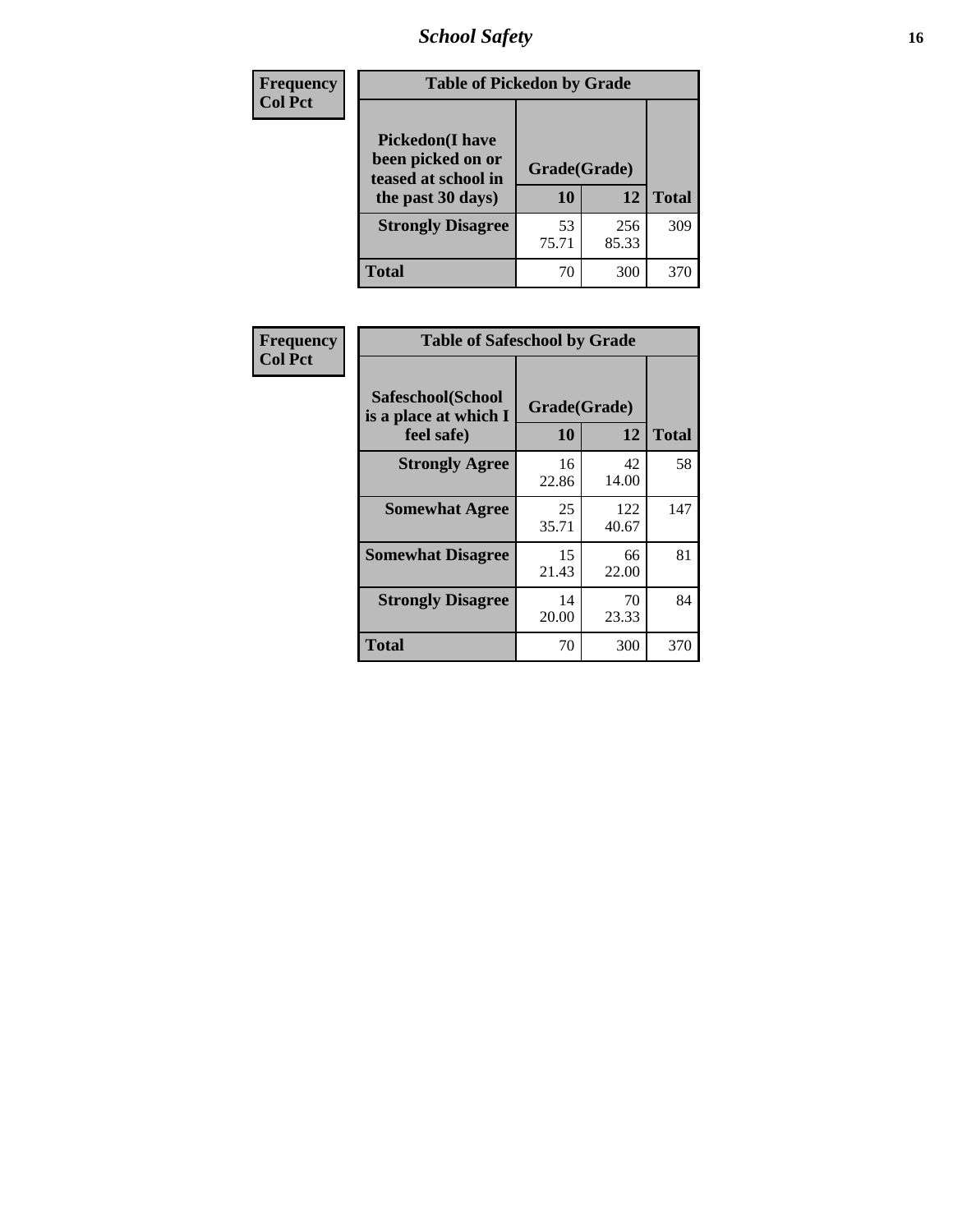*School Safety* **17**

| <b>Frequency</b> |                                                                               |              | <b>Table of Grade by Bullied</b> |                              |                        |                               |                          |              |  |
|------------------|-------------------------------------------------------------------------------|--------------|----------------------------------|------------------------------|------------------------|-------------------------------|--------------------------|--------------|--|
| <b>Row Pct</b>   | <b>Bullied</b> (I have been bullied by other<br>students in the past 30 days) |              |                                  |                              |                        |                               |                          |              |  |
|                  | Grade(Grade)   Days                                                           | $\mathbf 0$  | 1 or<br>days                     | 3 <sub>to</sub><br>5<br>days | 6 to<br>9<br>days      | <b>20</b><br>to<br>29<br>days | All<br><b>30</b><br>days | <b>Total</b> |  |
|                  | 10                                                                            | 64<br>91.43  | $\mathfrak{D}$<br>2.86           | $\mathfrak{D}$<br>2.86       | $\mathfrak{D}$<br>2.86 | 0<br>0.00                     | 0<br>0.00                | 70           |  |
|                  | 12                                                                            | 276<br>92.00 | 10<br>3.33                       | 6<br>2.00                    | 0.33                   | 2<br>0.67                     | 5<br>1.67                | 300          |  |
|                  | <b>Total</b>                                                                  | 340          | 12                               | 8                            | 3                      | $\overline{2}$                | 5                        | 370          |  |

| <b>Frequency</b> |              | <b>Table of Grade by Bulliedothers</b>                         |              |                       |                               |                        |              |
|------------------|--------------|----------------------------------------------------------------|--------------|-----------------------|-------------------------------|------------------------|--------------|
| <b>Row Pct</b>   |              | <b>Bulliedothers</b> (I bullied others<br>in the past 30 days) |              |                       |                               |                        |              |
|                  | Grade(Grade) | $\mathbf 0$<br><b>Days</b>                                     | 1 or<br>days | $3$ to<br>days        | <b>10</b><br>to<br>19<br>days | All<br>30<br>days      | <b>Total</b> |
|                  | 10           | 67<br>95.71                                                    | 1.43         | 1.43                  | 1.43                          | $\theta$<br>0.00       | 70           |
|                  | 12           | 290<br>96.67                                                   | 4<br>1.33    | $\mathcal{D}$<br>0.67 | 2<br>0.67                     | $\mathfrak{D}$<br>0.67 | 300          |
|                  | <b>Total</b> | 357                                                            | 5            | 3                     | 3                             | $\overline{2}$         | 370          |

| <b>Frequency</b> |              | <b>Table of Grade by Weaponschool</b>                     |                        |                              |                        |                   |              |
|------------------|--------------|-----------------------------------------------------------|------------------------|------------------------------|------------------------|-------------------|--------------|
| <b>Row Pct</b>   |              | Weaponschool (I brought a<br>weapon to school in the past |                        |                              |                        |                   |              |
|                  | Grade(Grade) | $\bf{0}$<br><b>Days</b>                                   | 1 or<br>2<br>days      | 3 <sub>to</sub><br>5<br>days | 10<br>to<br>19<br>days | All<br>30<br>days | <b>Total</b> |
|                  | 10           | 67<br>95.71                                               | $\overline{2}$<br>2.86 | 1.43                         | $\Omega$<br>0.00       | 0<br>0.00         | 70           |
|                  | 12           | 288<br>96.00                                              | 5<br>1.67              | 2<br>0.67                    | 3<br>1.00              | 2<br>0.67         | 300          |
|                  | <b>Total</b> | 355                                                       | 7                      | 3                            | 3                      | 2                 | 370          |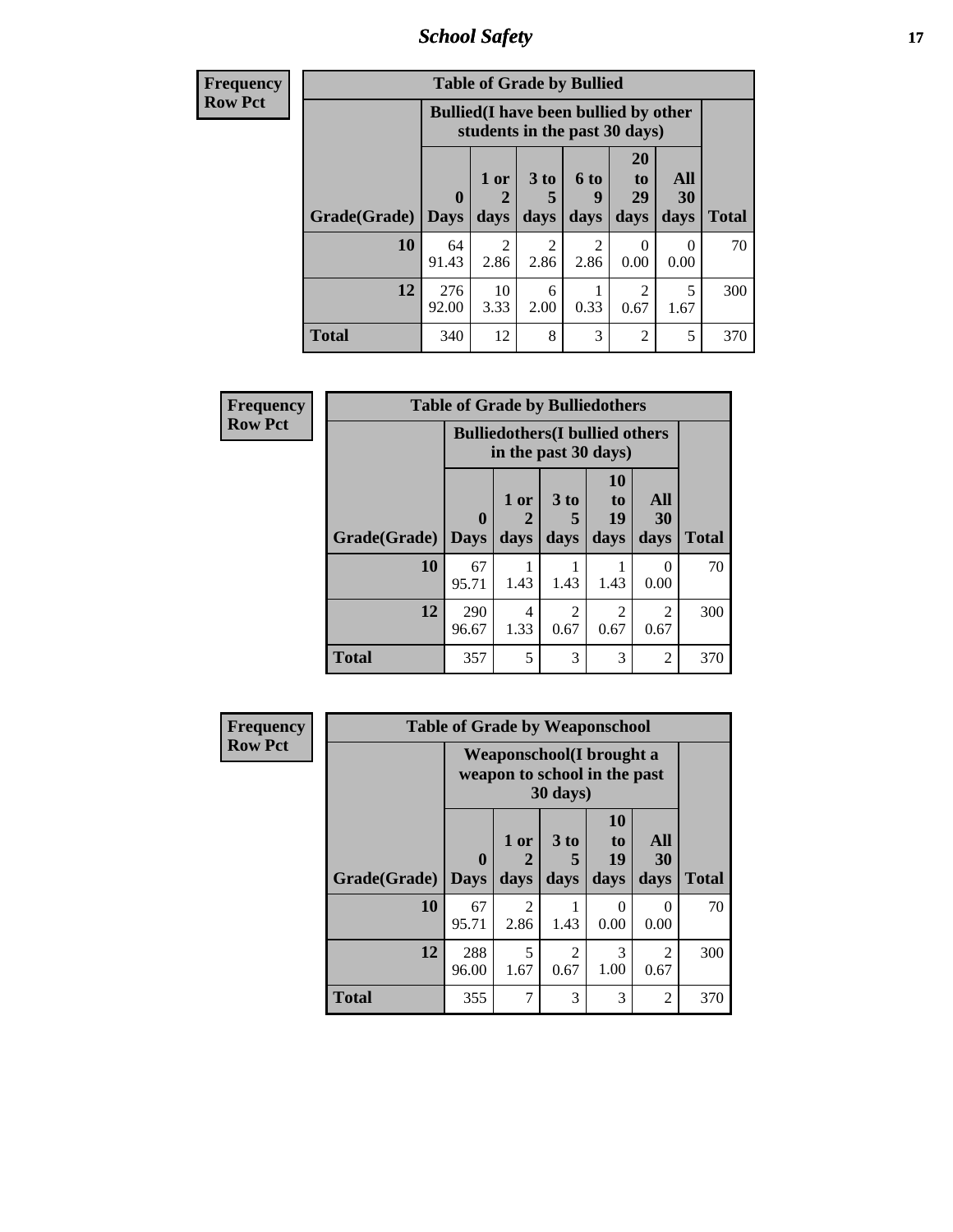*School Safety* **18**

| <b>Frequency</b> | <b>Table of Grade by Absentunsafe</b> |                            |                                                                           |                        |                        |                                           |                   |              |  |  |  |
|------------------|---------------------------------------|----------------------------|---------------------------------------------------------------------------|------------------------|------------------------|-------------------------------------------|-------------------|--------------|--|--|--|
| <b>Row Pct</b>   |                                       |                            | Absentunsafe(I have missed school<br>because I felt unsafe in the past 30 | days)                  |                        |                                           |                   |              |  |  |  |
|                  | Grade(Grade)                          | $\mathbf 0$<br><b>Days</b> | 1 or<br>$\mathbf{2}$<br>days                                              | 3 to<br>5<br>days      | 10<br>to<br>19<br>days | <b>20</b><br>t <sub>0</sub><br>29<br>days | All<br>30<br>days | <b>Total</b> |  |  |  |
|                  | 10                                    | 64<br>91.43                | $\mathfrak{D}$<br>2.86                                                    | $\mathfrak{D}$<br>2.86 | 1.43                   | 0<br>0.00                                 | 1.43              | 70           |  |  |  |
|                  | 12                                    | 294<br>98.00               | $\overline{4}$<br>1.33                                                    | 0.33                   | 0<br>0.00              | 0.33                                      | $\Omega$<br>0.00  | 300          |  |  |  |
|                  | <b>Total</b>                          | 358                        | 6                                                                         | 3                      |                        |                                           | 1                 | 370          |  |  |  |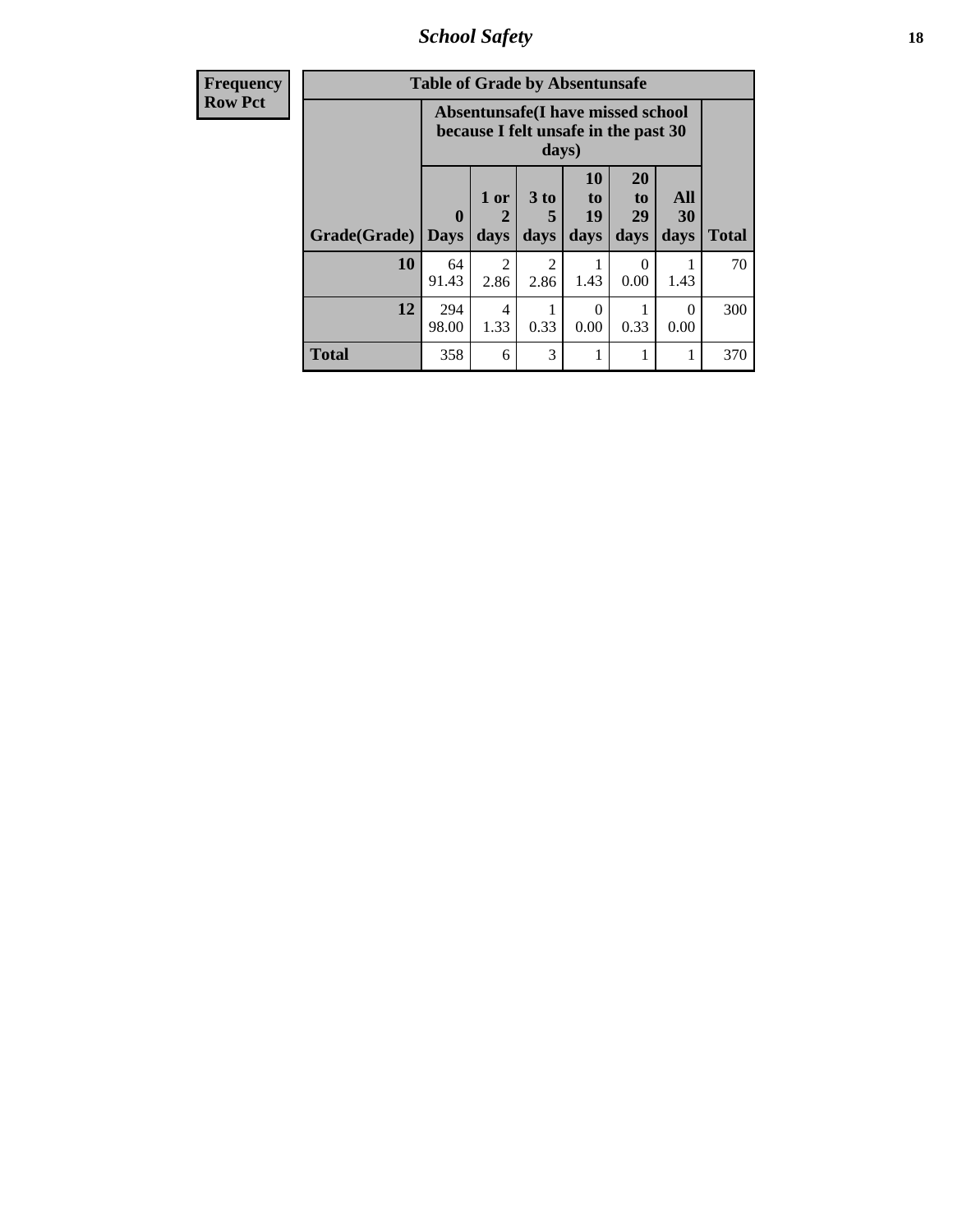### *Drug Use During Last 30 Days* **19**

#### **Frequency Row Pct**

| <b>Table of Grade by Alcohol</b> |                                 |                 |                 |               |                 |                                    |              |       |  |  |
|----------------------------------|---------------------------------|-----------------|-----------------|---------------|-----------------|------------------------------------|--------------|-------|--|--|
|                                  |                                 |                 |                 |               |                 | Alcohol(Alcohol use, past 30 days) |              |       |  |  |
| Grade(Grade)                     | <b>Did</b><br>not<br><b>use</b> | $1 - 2$<br>days | $3 - 5$<br>days | $6-9$<br>days | $10-19$<br>days | 20-29<br>days                      | Every<br>day | Total |  |  |
| 10                               | 49<br>70.00                     | 11<br>15.71     | 3<br>4.29       | 3<br>4.29     | 1.43            | $\overline{2}$<br>2.86             | 1.43         | 70    |  |  |
| 12                               | 201<br>67.00                    | 39<br>13.00     | 21<br>7.00      | 14<br>4.67    | 14<br>4.67      | $\overline{2}$<br>0.67             | 9<br>3.00    | 300   |  |  |
| <b>Total</b>                     | 250                             | 50              | 24              | 17            | 15              | $\overline{4}$                     | 10           | 370   |  |  |

#### **Frequency Row Pct**

| <b>Table of Grade by Cigarettes</b> |                          |                 |                 |                 |                 |                   |                                                |              |  |  |
|-------------------------------------|--------------------------|-----------------|-----------------|-----------------|-----------------|-------------------|------------------------------------------------|--------------|--|--|
|                                     |                          |                 |                 |                 |                 |                   | Cigarettes (Smoking tobacco use, past 30 days) |              |  |  |
| Grade(Grade)                        | Did<br>not<br><b>use</b> | $1 - 2$<br>days | $3 - 5$<br>days | $6 - 9$<br>days | $10-19$<br>days | $20 - 29$<br>days | <b>Every</b><br>day                            | <b>Total</b> |  |  |
| 10                                  | 55<br>78.57              | 8<br>11.43      | 2<br>2.86       | 1.43            | 3<br>4.29       | 0.00              | 1.43                                           | 70           |  |  |
| 12                                  | 231<br>77.00             | 23<br>7.67      | 10<br>3.33      | 0.33            | 5<br>1.67       | 5<br>1.67         | 25<br>8.33                                     | 300          |  |  |
| <b>Total</b>                        | 286                      | 31              | 12              | $\overline{2}$  | 8               | 5                 | 26                                             | 370          |  |  |

| Frequency      |              | <b>Table of Grade by Smokeless</b> |                                                         |                 |                        |              |  |  |
|----------------|--------------|------------------------------------|---------------------------------------------------------|-----------------|------------------------|--------------|--|--|
| <b>Row Pct</b> |              |                                    | <b>Smokeless</b> (Chewing<br>tobacco use, past 30 days) |                 |                        |              |  |  |
|                | Grade(Grade) | <b>Did</b><br>not<br><b>use</b>    | $1-2$<br>days                                           | $3 - 5$<br>days | <b>Every</b><br>day    | <b>Total</b> |  |  |
|                | 10           | 69<br>98.57                        | 1.43                                                    | 0<br>0.00       | 0<br>0.00              | 70           |  |  |
|                | 12           | 296<br>98.67                       | 0.33                                                    | 0.33            | $\overline{2}$<br>0.67 | 300          |  |  |
|                | <b>Total</b> | 365                                | $\overline{2}$                                          |                 | $\overline{c}$         | 370          |  |  |

| <b>Frequency</b> |  |
|------------------|--|
| <b>Row Pct</b>   |  |

| <b>Table of Grade by Marijuana</b> |                                 |                 |                 |               |                                         |                   |                     |              |  |  |
|------------------------------------|---------------------------------|-----------------|-----------------|---------------|-----------------------------------------|-------------------|---------------------|--------------|--|--|
|                                    |                                 |                 |                 |               | Marijuana (Marijuana use, past 30 days) |                   |                     |              |  |  |
| Grade(Grade)                       | <b>Did</b><br>not<br><b>use</b> | $1 - 2$<br>days | $3 - 5$<br>days | $6-9$<br>days | $10-19$<br>days                         | $20 - 29$<br>days | <b>Every</b><br>day | <b>Total</b> |  |  |
| <b>10</b>                          | 54<br>77.14                     | 6<br>8.57       | 3<br>4.29       | 4<br>5.71     | 0<br>0.00                               | 0.00              | 3<br>4.29           | 70           |  |  |
| 12                                 | 216<br>72.00                    | 25<br>8.33      | 5<br>1.67       | 7<br>2.33     | 10<br>3.33                              | 8<br>2.67         | 29<br>9.67          | 300          |  |  |
| <b>Total</b>                       | 270                             | 31              | 8               | 11            | 10                                      | 8                 | 32                  | 370          |  |  |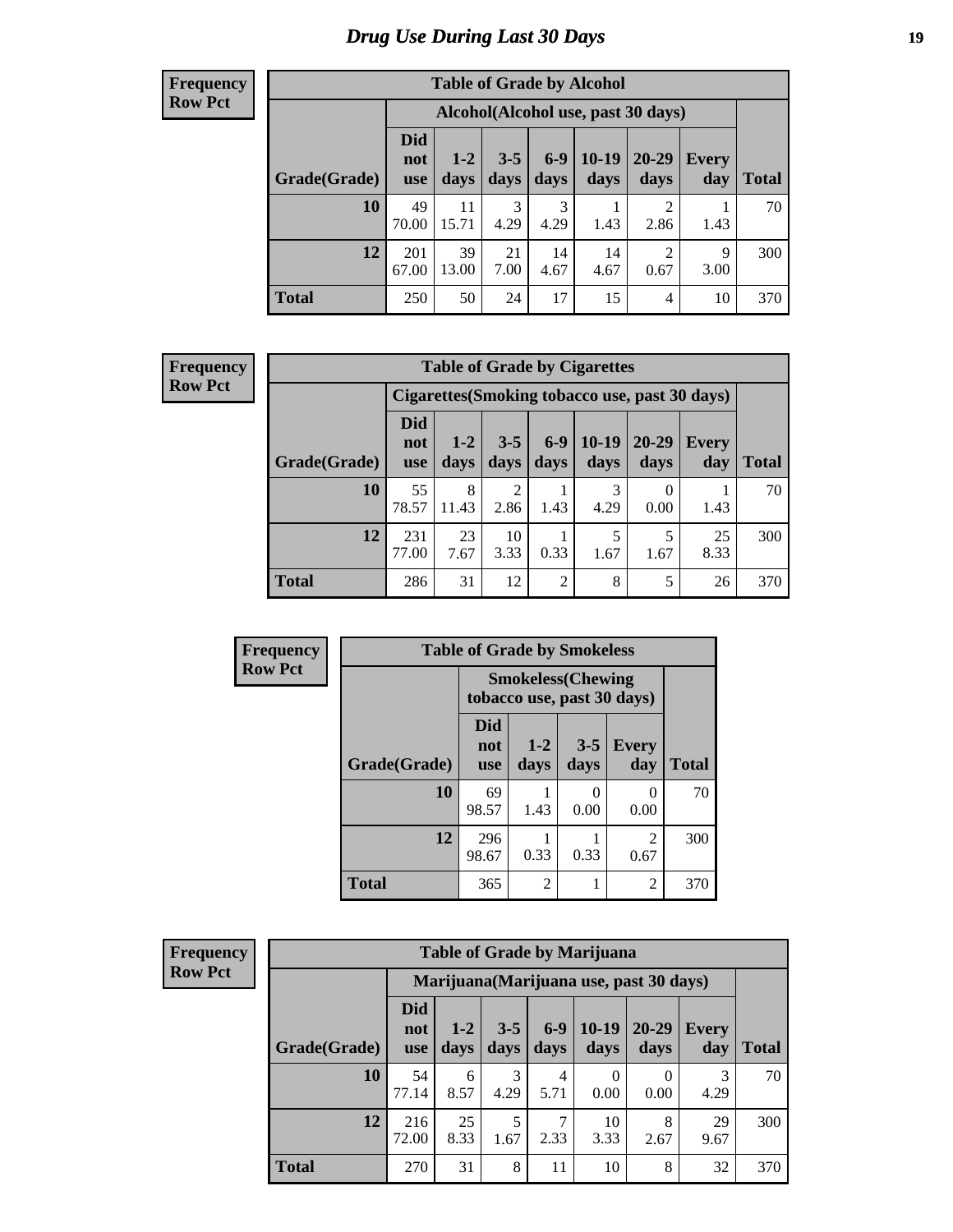### *Drug Use During Last 30 Days* 20

| Frequency      | <b>Table of Grade by Cocaine</b> |                                 |                                        |                  |                 |                     |              |  |  |  |
|----------------|----------------------------------|---------------------------------|----------------------------------------|------------------|-----------------|---------------------|--------------|--|--|--|
| <b>Row Pct</b> |                                  |                                 | Cocaine (Cocaine use,<br>past 30 days) |                  |                 |                     |              |  |  |  |
|                | Grade(Grade)                     | <b>Did</b><br>not<br><b>use</b> | $1 - 2$<br>days                        | $3 - 5$<br>days  | $10-19$<br>days | <b>Every</b><br>day | <b>Total</b> |  |  |  |
|                | 10                               | 67<br>95.71                     | 3<br>4.29                              | $\theta$<br>0.00 | 0.00            | $\Omega$<br>0.00    | 70           |  |  |  |
|                | 12                               | 293<br>97.67                    | $\mathcal{R}$<br>1.00                  | 0.33             | 0.33            | 2<br>0.67           | 300          |  |  |  |
|                | <b>Total</b>                     | 360                             | 6                                      |                  |                 | $\overline{2}$      | 370          |  |  |  |

| Frequency      | <b>Table of Grade by Inhalants</b> |                                 |                 |                                           |                  |              |  |
|----------------|------------------------------------|---------------------------------|-----------------|-------------------------------------------|------------------|--------------|--|
| <b>Row Pct</b> |                                    |                                 |                 | Inhalants (Inhalant use,<br>past 30 days) |                  |              |  |
|                | Grade(Grade)                       | <b>Did</b><br>not<br><b>use</b> | $1 - 2$<br>days | $3 - 5$<br>days                           | $6-9$<br>days    | <b>Total</b> |  |
|                | 10                                 | 68<br>97.14                     | 0<br>0.00       | 1.43                                      | 1.43             | 70           |  |
|                | 12                                 | 297<br>99.00                    | 0.33            | 2<br>0.67                                 | $\Omega$<br>0.00 | 300          |  |
|                | <b>Total</b>                       | 365                             |                 | 3                                         | 1                | 370          |  |

| Frequency      | <b>Table of Grade by Steroids</b>       |                          |                  |                  |               |              |  |  |
|----------------|-----------------------------------------|--------------------------|------------------|------------------|---------------|--------------|--|--|
| <b>Row Pct</b> | Steroids (Steroid use,<br>past 30 days) |                          |                  |                  |               |              |  |  |
|                | Grade(Grade)                            | Did<br>not<br><b>use</b> | $1 - 2$<br>days  | $3 - 5$<br>days  | $6-9$<br>days | <b>Total</b> |  |  |
|                | 10                                      | 69<br>98.57              | $\Omega$<br>0.00 | $\Omega$<br>0.00 | 1.43          | 70           |  |  |
|                | 12                                      | 298<br>99.33             | 0.33             | 0.33             | 0<br>0.00     | 300          |  |  |
|                | <b>Total</b>                            | 367                      |                  |                  |               | 370          |  |  |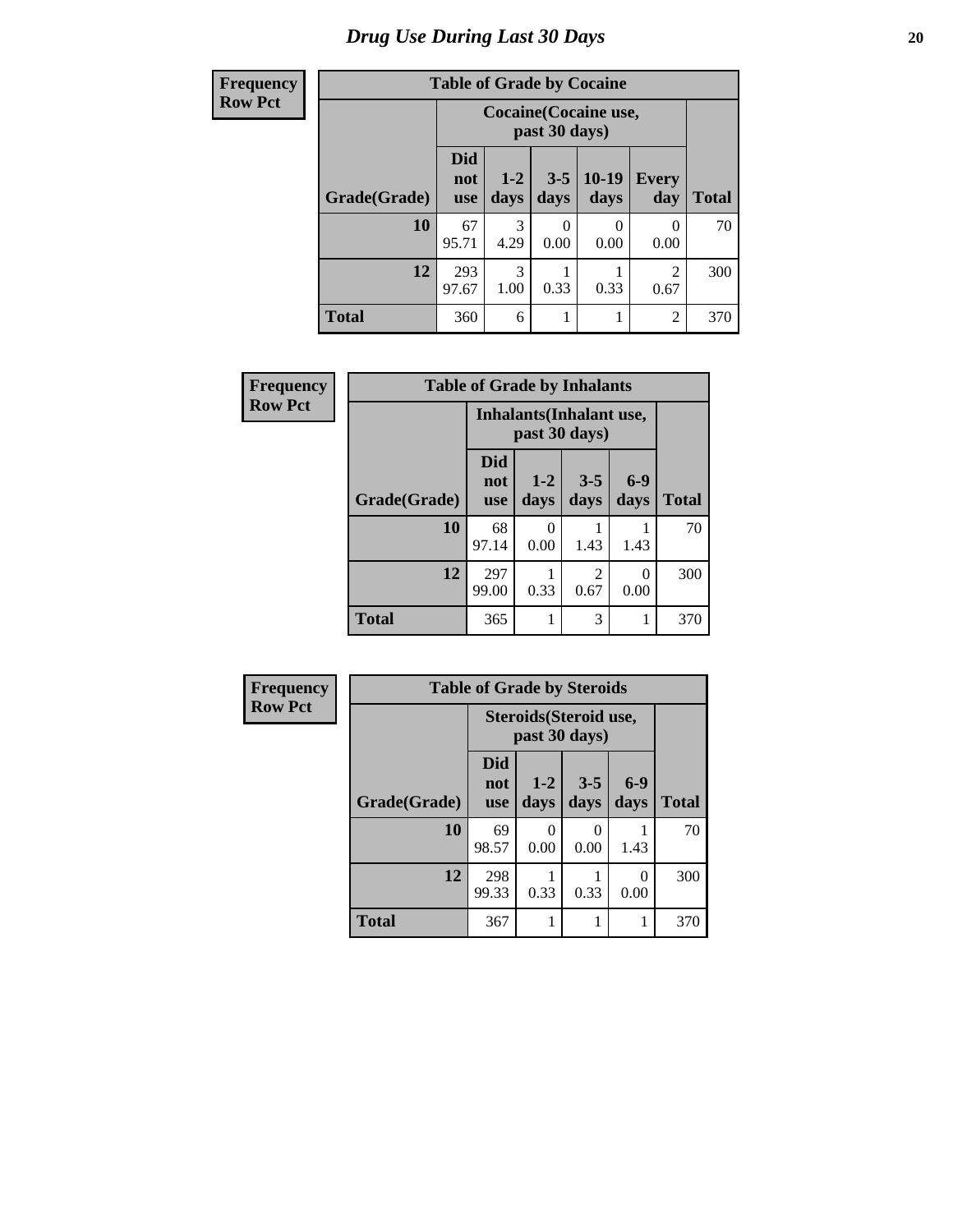**Frequency Row Pct**

| <b>Table of Grade by Ecstasy</b> |                                 |                                     |                 |                 |                 |                     |              |  |
|----------------------------------|---------------------------------|-------------------------------------|-----------------|-----------------|-----------------|---------------------|--------------|--|
|                                  |                                 | Ecstasy (Ecstasy use, past 30 days) |                 |                 |                 |                     |              |  |
| Grade(Grade)                     | <b>Did</b><br>not<br><b>use</b> | $1-2$<br>days                       | $3 - 5$<br>days | $6 - 9$<br>days | $10-19$<br>days | <b>Every</b><br>day | <b>Total</b> |  |
| 10                               | 68<br>97.14                     | 0<br>0.00                           | 1.43            | 0.00            | 1.43            | 0<br>0.00           | 70           |  |
| 12                               | 287<br>95.67                    | 3<br>1.00                           | 4<br>1.33       | 2<br>0.67       | 0.33            | 3<br>1.00           | 300          |  |
| <b>Total</b>                     | 355                             | 3                                   | 5               | $\overline{c}$  | 2               | 3                   | 370          |  |

| <b>Frequency</b> | <b>Table of Grade by Meth</b> |                          |                            |                  |                        |              |              |  |  |
|------------------|-------------------------------|--------------------------|----------------------------|------------------|------------------------|--------------|--------------|--|--|
| <b>Row Pct</b>   |                               |                          | Meth (Methamphetamine use, | past 30 days)    |                        |              |              |  |  |
|                  | Grade(Grade)                  | Did<br>not<br><b>use</b> | $1-2$<br>days              | $3 - 5$<br>days  | $6-9$<br>days          | Every<br>day | <b>Total</b> |  |  |
|                  | 10                            | 68<br>97.14              | 0<br>0.00                  | $\Omega$<br>0.00 | $\mathfrak{D}$<br>2.86 | 0<br>0.00    | 70           |  |  |
|                  | 12                            | 296<br>98.67             | $\overline{2}$<br>0.67     | 0.33             | 0<br>0.00              | 0.33         | 300          |  |  |
|                  | <b>Total</b>                  | 364                      | $\overline{2}$             |                  | $\overline{2}$         |              | 370          |  |  |

| <b>Frequency</b> | <b>Table of Grade by Hallucinogens</b> |                                 |                                  |                 |                |                     |              |  |
|------------------|----------------------------------------|---------------------------------|----------------------------------|-----------------|----------------|---------------------|--------------|--|
| <b>Row Pct</b>   |                                        |                                 | Hallucinogens (Hallucinogen use, | past 30 days)   |                |                     |              |  |
|                  | Grade(Grade)                           | <b>Did</b><br>not<br><b>use</b> | $1 - 2$<br>days                  | $3 - 5$<br>days | $6-9$<br>days  | <b>Every</b><br>day | <b>Total</b> |  |
|                  | 10                                     | 68<br>97.14                     | 0.00                             | 1.43            | 1.43           | 0<br>0.00           | 70           |  |
|                  | 12                                     | 295<br>98.33                    | $\mathfrak{D}$<br>0.67           | 0.33            | 0.33           | 0.33                | 300          |  |
|                  | <b>Total</b>                           | 363                             | $\mathfrak{D}$                   | $\overline{2}$  | $\overline{2}$ |                     | 370          |  |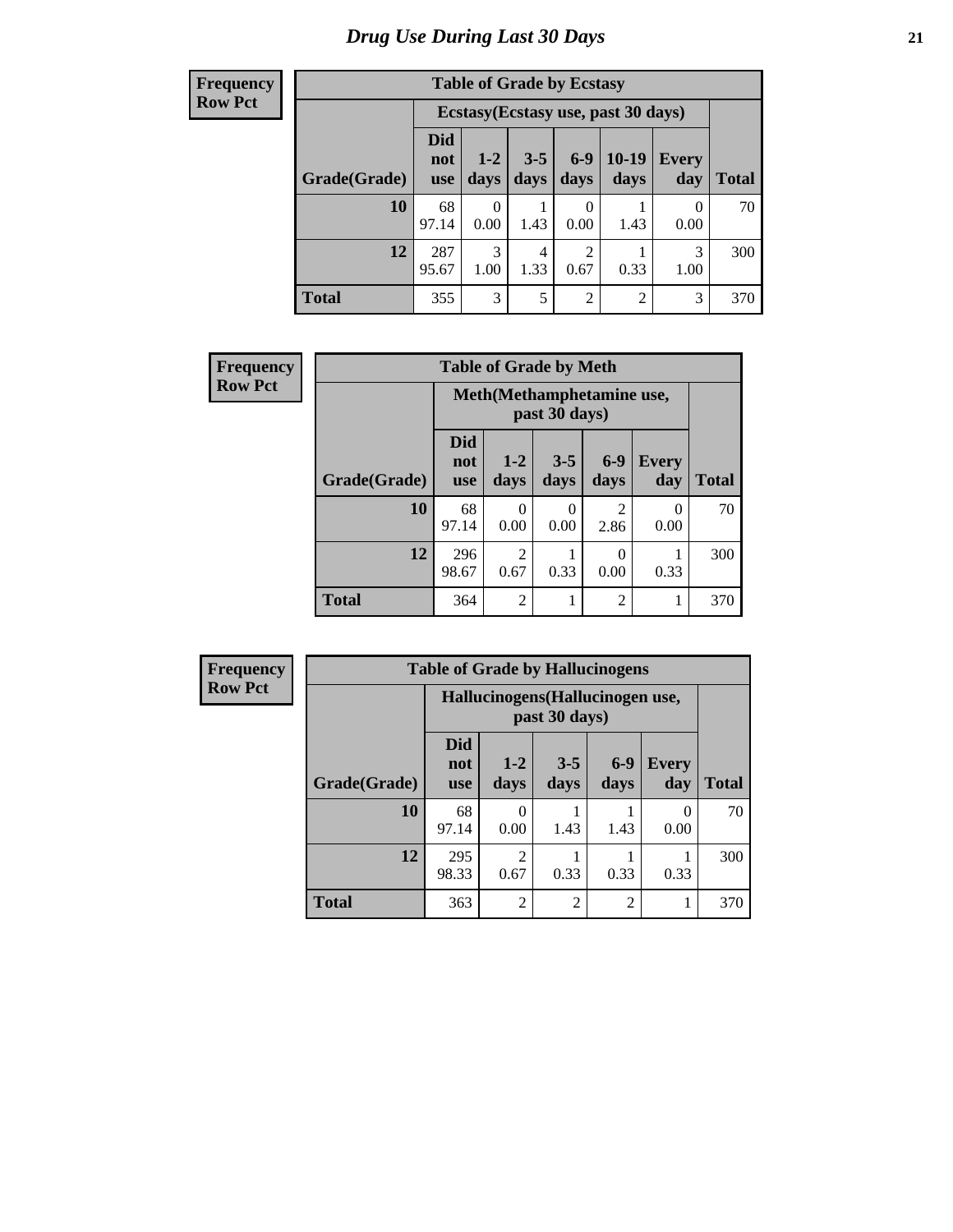#### **Frequency Row Pct**

| <b>Table of Grade by Prescription</b> |                                                                     |                                                                                                      |      |           |      |      |     |  |
|---------------------------------------|---------------------------------------------------------------------|------------------------------------------------------------------------------------------------------|------|-----------|------|------|-----|--|
|                                       |                                                                     | <b>Prescription</b> (Prescription drugs not<br>prescribed to me, past 30 days)                       |      |           |      |      |     |  |
| Grade(Grade)                          | <b>Did</b><br>not<br><b>use</b>                                     | $6 - 9$<br>10-19<br>$1-2$<br>$3 - 5$<br>Every<br><b>Total</b><br>days<br>days<br>day<br>days<br>days |      |           |      |      |     |  |
| 10                                    | 63<br>90.00                                                         | 1.43                                                                                                 | 1.43 | 3<br>4.29 | 1.43 | 1.43 | 70  |  |
| 12                                    | 5<br>3<br>3<br>288<br>1.00<br>0.33<br>0.00<br>1.00<br>96.00<br>1.67 |                                                                                                      |      |           |      |      |     |  |
| <b>Total</b>                          | 351                                                                 | 6                                                                                                    | 4    | 4         |      | 4    | 370 |  |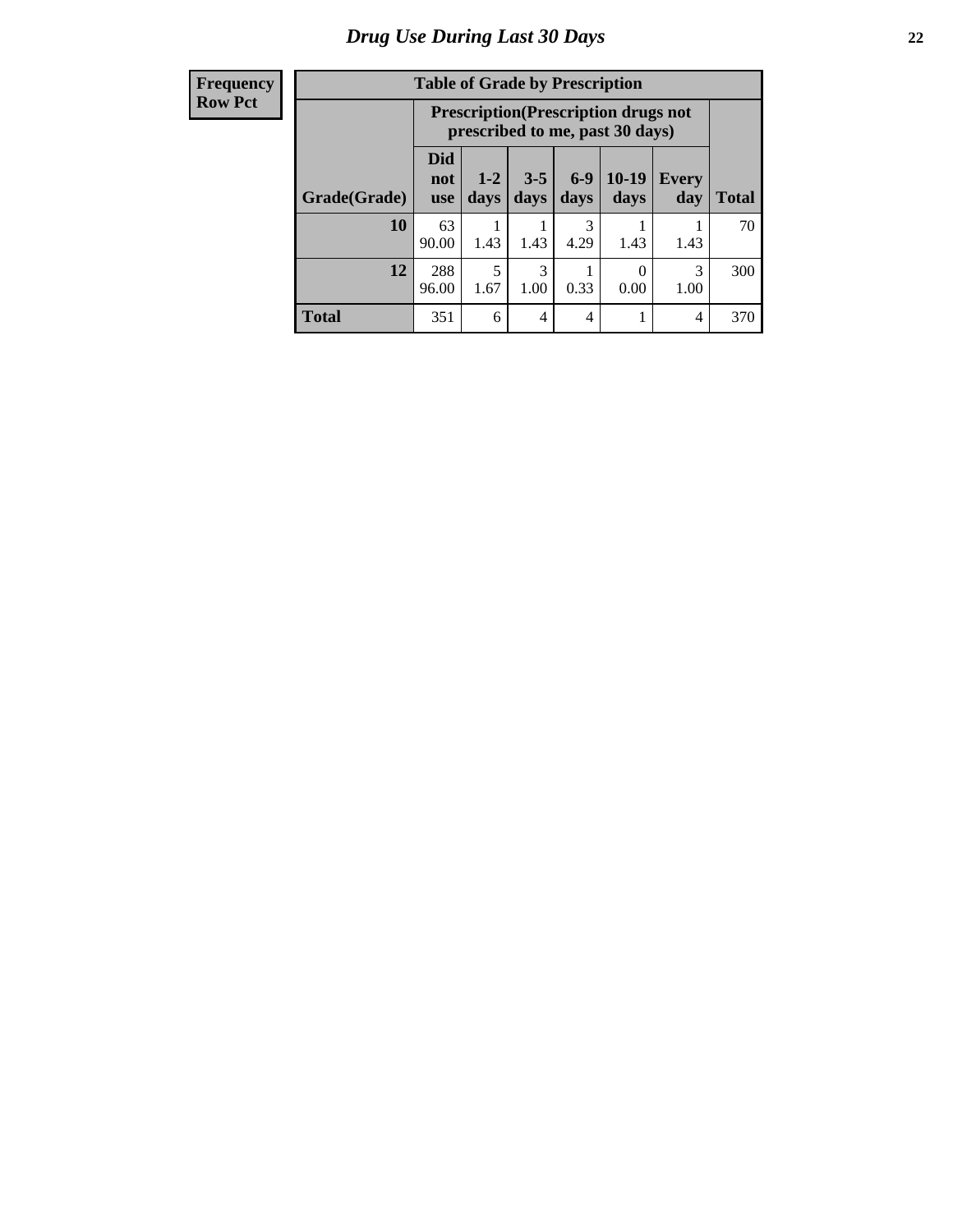| Frequency      | <b>Table of Alcoholease by Grade</b>              |                    |              |              |  |
|----------------|---------------------------------------------------|--------------------|--------------|--------------|--|
| <b>Col Pct</b> | <b>Alcoholease</b> (It is<br>easy to get alcohol) | Grade(Grade)<br>10 | 12           | <b>Total</b> |  |
|                | <b>Strongly Agree</b>                             | 21<br>30.00        | 118<br>39.33 | 139          |  |
|                | <b>Somewhat Agree</b>                             | 20<br>28.57        | 84<br>28.00  | 104          |  |
|                | <b>Somewhat Disagree</b>                          | 4<br>5.71          | 35<br>11.67  | 39           |  |
|                | <b>Strongly Disagree</b>                          | 25<br>35.71        | 63<br>21.00  | 88           |  |
|                | <b>Total</b>                                      | 70                 | 300          | 370          |  |

| Frequency      | <b>Table of Cigarettesease by Grade</b>                  |                    |              |              |  |
|----------------|----------------------------------------------------------|--------------------|--------------|--------------|--|
| <b>Col Pct</b> | Cigarettesease (It is<br>easy to get smoking<br>tobacco) | Grade(Grade)<br>10 | 12           | <b>Total</b> |  |
|                | <b>Strongly Agree</b>                                    | 25<br>35.71        | 169<br>56.33 | 194          |  |
|                | <b>Somewhat Agree</b>                                    | 10<br>14.29        | 47<br>15.67  | 57           |  |
|                | <b>Somewhat Disagree</b>                                 | 5<br>7.14          | 21<br>7.00   | 26           |  |
|                | <b>Strongly Disagree</b>                                 | 30<br>42.86        | 63<br>21.00  | 93           |  |
|                | <b>Total</b>                                             | 70                 | 300          | 370          |  |

| Frequency      | <b>Table of Smokelessease by Grade</b>             |              |              |              |
|----------------|----------------------------------------------------|--------------|--------------|--------------|
| <b>Col Pct</b> | <b>Smokelessease</b> (It is<br>easy to get chewing | Grade(Grade) |              |              |
|                | tobacco)                                           | 10           | 12           | <b>Total</b> |
|                | <b>Strongly Agree</b>                              | 12<br>17.14  | 94<br>31.33  | 106          |
|                | <b>Somewhat Agree</b>                              | 11<br>15.71  | 48<br>16.00  | 59           |
|                | <b>Somewhat Disagree</b>                           | 9<br>12.86   | 40<br>13.33  | 49           |
|                | <b>Strongly Disagree</b>                           | 38<br>54.29  | 118<br>39.33 | 156          |
|                | Total                                              | 70           | 300          | 370          |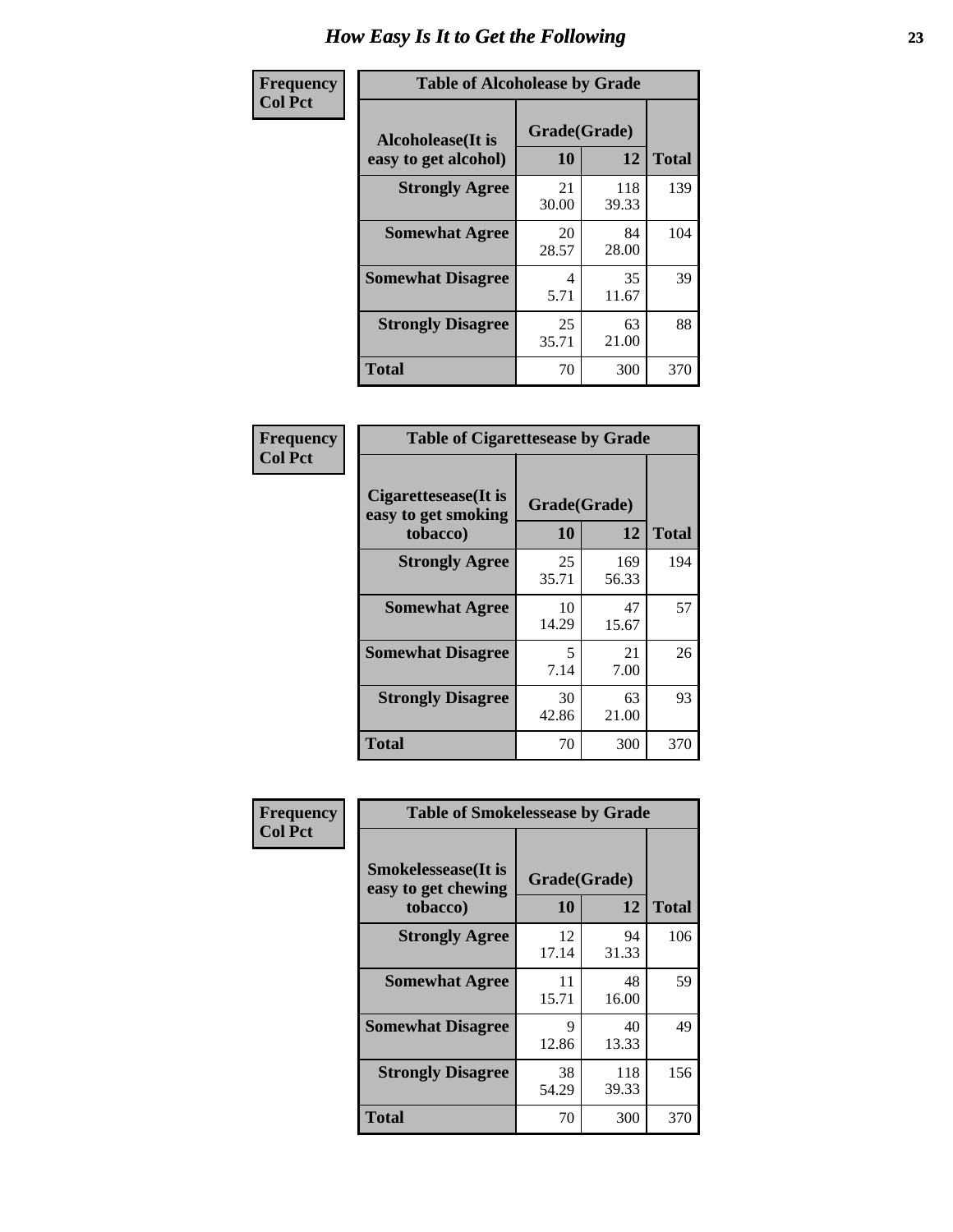| Frequency      | <b>Table of Marijuanaease by Grade</b>            |                           |              |              |  |
|----------------|---------------------------------------------------|---------------------------|--------------|--------------|--|
| <b>Col Pct</b> | Marijuanaease (It is<br>easy to get<br>marijuana) | Grade(Grade)<br><b>10</b> | 12           | <b>Total</b> |  |
|                | <b>Strongly Agree</b>                             | 26<br>37.14               | 173<br>57.67 | 199          |  |
|                | <b>Somewhat Agree</b>                             | 12<br>17.14               | 33<br>11.00  | 45           |  |
|                | <b>Somewhat Disagree</b>                          | 5<br>7.14                 | 24<br>8.00   | 29           |  |
|                | <b>Strongly Disagree</b>                          | 27<br>38.57               | 70<br>23.33  | 97           |  |
|                | <b>Total</b>                                      | 70                        | 300          | 370          |  |

|                           | <b>Table of Cocaineease by Grade</b> |              |              |  |  |  |  |
|---------------------------|--------------------------------------|--------------|--------------|--|--|--|--|
| <b>Cocaineease</b> (It is | Grade(Grade)                         |              |              |  |  |  |  |
| easy to get cocaine)      | 10                                   | 12           | <b>Total</b> |  |  |  |  |
| <b>Strongly Agree</b>     | 14<br>20.00                          | 81<br>27.00  | 95           |  |  |  |  |
| <b>Somewhat Agree</b>     | 8<br>11.43                           | 47<br>15.67  | 55           |  |  |  |  |
| <b>Somewhat Disagree</b>  | 8<br>11.43                           | 36<br>12.00  | 44           |  |  |  |  |
| <b>Strongly Disagree</b>  | 40<br>57.14                          | 136<br>45.33 | 176          |  |  |  |  |
| <b>Total</b>              | 70                                   | 300          | 370          |  |  |  |  |

| Frequency      | <b>Table of Inhalantsease by Grade</b>                   |                           |              |              |  |  |
|----------------|----------------------------------------------------------|---------------------------|--------------|--------------|--|--|
| <b>Col Pct</b> | <b>Inhalantsease</b> (It is<br>easy to get<br>inhalants) | Grade(Grade)<br><b>10</b> | 12           | <b>Total</b> |  |  |
|                | <b>Strongly Agree</b>                                    | 11<br>15.71               | 95<br>31.67  | 106          |  |  |
|                | <b>Somewhat Agree</b>                                    | 12<br>17.14               | 45<br>15.00  | 57           |  |  |
|                | <b>Somewhat Disagree</b>                                 | 5<br>7.14                 | 35<br>11.67  | 40           |  |  |
|                | <b>Strongly Disagree</b>                                 | 42<br>60.00               | 125<br>41.67 | 167          |  |  |
|                | <b>Total</b>                                             | 70                        | 300          | 370          |  |  |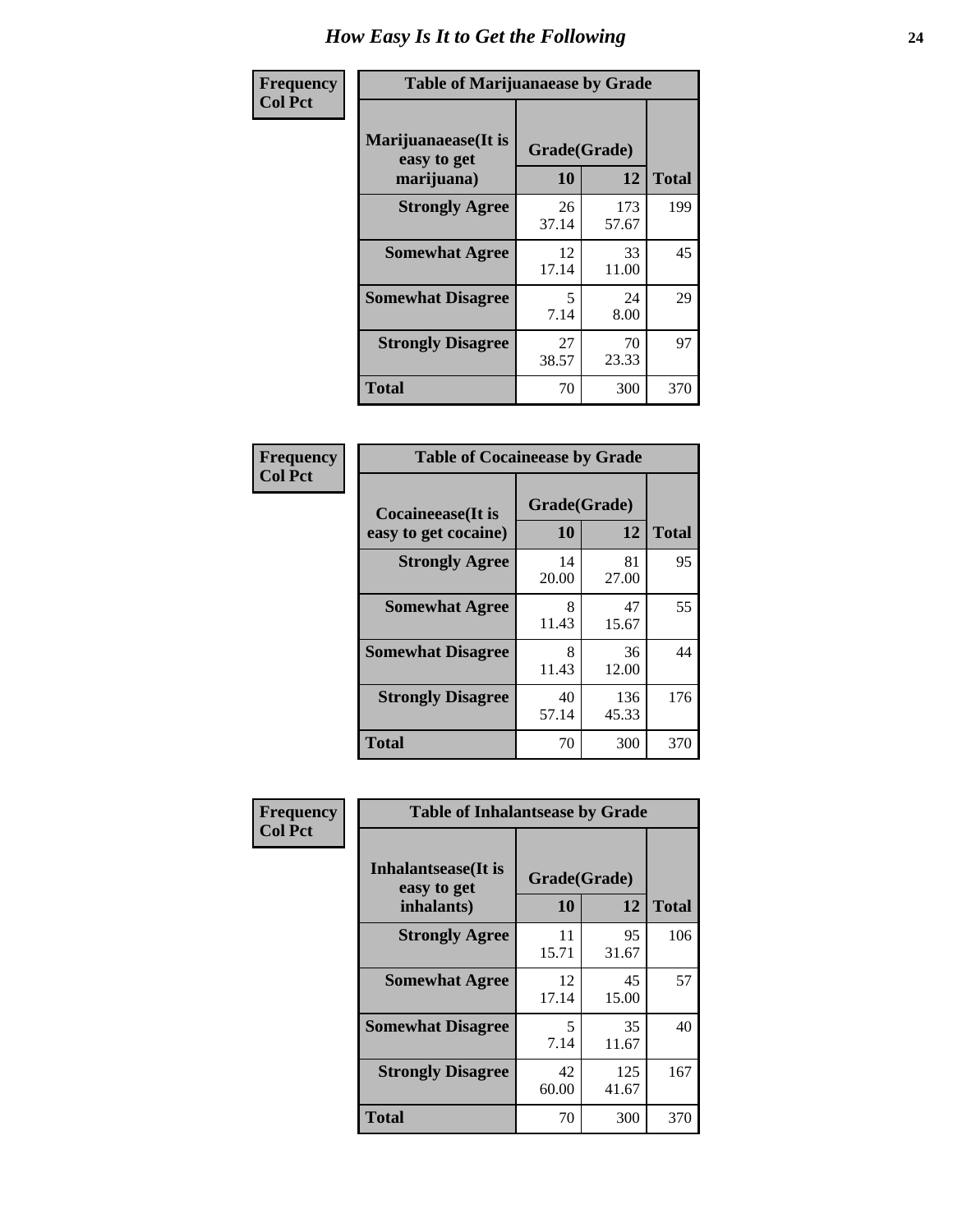| Frequency      | <b>Table of Steroidsease by Grade</b>               |                    |              |              |  |  |  |  |  |
|----------------|-----------------------------------------------------|--------------------|--------------|--------------|--|--|--|--|--|
| <b>Col Pct</b> | <b>Steroidsease</b> (It is<br>easy to get steroids) | Grade(Grade)<br>10 | 12           | <b>Total</b> |  |  |  |  |  |
|                | <b>Strongly Agree</b>                               | 10.00              | 45<br>15.00  | 52           |  |  |  |  |  |
|                | <b>Somewhat Agree</b>                               | 9<br>12.86         | 46<br>15.33  | 55           |  |  |  |  |  |
|                | <b>Somewhat Disagree</b>                            | 10<br>14.29        | 56<br>18.67  | 66           |  |  |  |  |  |
|                | <b>Strongly Disagree</b>                            | 44<br>62.86        | 153<br>51.00 | 197          |  |  |  |  |  |
|                | <b>Total</b>                                        | 70                 | 300          | 370          |  |  |  |  |  |

| Frequency      | <b>Table of Ecstasyease by Grade</b>              |                    |              |              |  |  |  |  |  |  |
|----------------|---------------------------------------------------|--------------------|--------------|--------------|--|--|--|--|--|--|
| <b>Col Pct</b> | <b>Ecstasyease</b> (It is<br>easy to get ecstasy) | Grade(Grade)<br>10 | 12           | <b>Total</b> |  |  |  |  |  |  |
|                | <b>Strongly Agree</b>                             | 11<br>15.71        | 79<br>26.33  | 90           |  |  |  |  |  |  |
|                | <b>Somewhat Agree</b>                             | 10.00              | 52<br>17.33  | 59           |  |  |  |  |  |  |
|                | <b>Somewhat Disagree</b>                          | 6<br>8.57          | 43<br>14.33  | 49           |  |  |  |  |  |  |
|                | <b>Strongly Disagree</b>                          | 46<br>65.71        | 126<br>42.00 | 172          |  |  |  |  |  |  |
|                | <b>Total</b>                                      | 70                 | 300          | 370          |  |  |  |  |  |  |

| <b>Frequency</b> | <b>Table of Methease by Grade</b>                          |                    |              |              |
|------------------|------------------------------------------------------------|--------------------|--------------|--------------|
| <b>Col Pct</b>   | <b>Methease</b> (It is easy<br>to get<br>methamphetamines) | Grade(Grade)<br>10 | 12           | <b>Total</b> |
|                  | <b>Strongly Agree</b>                                      | 8<br>11.43         | 53<br>17.67  | 61           |
|                  | <b>Somewhat Agree</b>                                      | 11<br>15.71        | 43<br>14.33  | 54           |
|                  | <b>Somewhat Disagree</b>                                   | 8<br>11.43         | 48<br>16.00  | 56           |
|                  | <b>Strongly Disagree</b>                                   | 43<br>61.43        | 156<br>52.00 | 199          |
|                  | <b>Total</b>                                               | 70                 | 300          | 370          |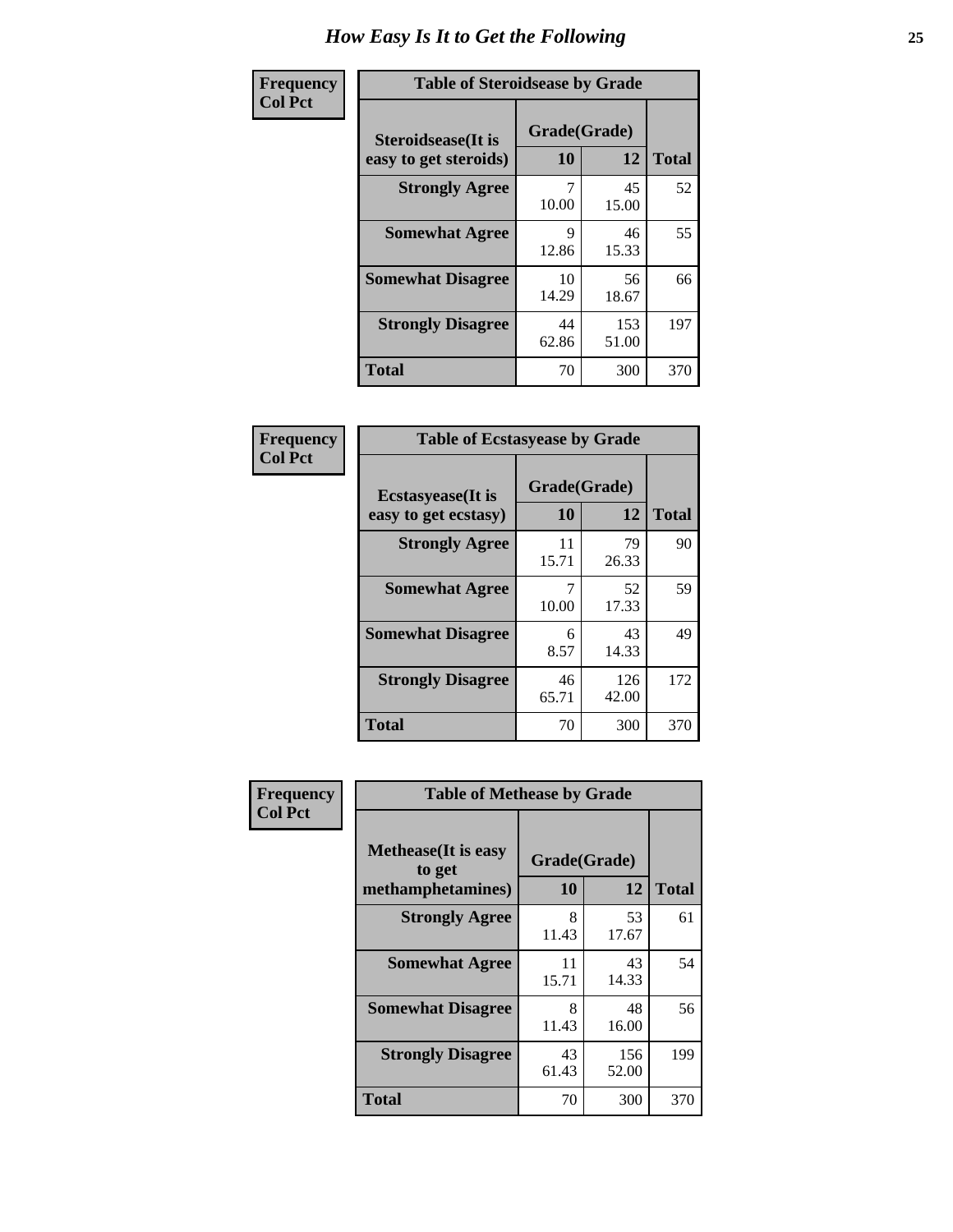| <b>Frequency</b> |                                                           | <b>Table of Hallucinogensease by Grade</b> |              |              |  |  |  |  |  |  |  |
|------------------|-----------------------------------------------------------|--------------------------------------------|--------------|--------------|--|--|--|--|--|--|--|
| <b>Col Pct</b>   | Hallucinogensease(It)<br>is easy to get<br>hallucinogens) | Grade(Grade)<br>10                         | 12           | <b>Total</b> |  |  |  |  |  |  |  |
|                  | <b>Strongly Agree</b>                                     | 10<br>14.29                                | 46<br>15.33  | 56           |  |  |  |  |  |  |  |
|                  | <b>Somewhat Agree</b>                                     | 10.00                                      | 41<br>13.67  | 48           |  |  |  |  |  |  |  |
|                  | <b>Somewhat Disagree</b>                                  | 10<br>14.29                                | 52<br>17.33  | 62           |  |  |  |  |  |  |  |
|                  | <b>Strongly Disagree</b>                                  | 43<br>61.43                                | 161<br>53.67 | 204          |  |  |  |  |  |  |  |
|                  | <b>Total</b>                                              | 70                                         | 300          | 370          |  |  |  |  |  |  |  |

| Frequency<br>Col Pct |
|----------------------|
|                      |

г

| <b>Table of Prescriptionease by Grade</b>                                               |              |              |              |  |  |  |  |  |  |
|-----------------------------------------------------------------------------------------|--------------|--------------|--------------|--|--|--|--|--|--|
| <b>Prescriptionease(It</b><br>is easy to get<br>prescription drugs<br>not prescribed to | Grade(Grade) |              |              |  |  |  |  |  |  |
| me)                                                                                     | 10           | 12           | <b>Total</b> |  |  |  |  |  |  |
| <b>Strongly Agree</b>                                                                   | 16<br>22.86  | 100<br>33.33 | 116          |  |  |  |  |  |  |
| <b>Somewhat Agree</b>                                                                   | 10<br>14.29  | 41<br>13.67  | 51           |  |  |  |  |  |  |
| <b>Somewhat Disagree</b>                                                                | 10.00        | 32<br>10.67  | 39           |  |  |  |  |  |  |
| <b>Strongly Disagree</b>                                                                | 37<br>52.86  | 127<br>42.33 | 164          |  |  |  |  |  |  |
| <b>Total</b>                                                                            | 70           | 300          | 370          |  |  |  |  |  |  |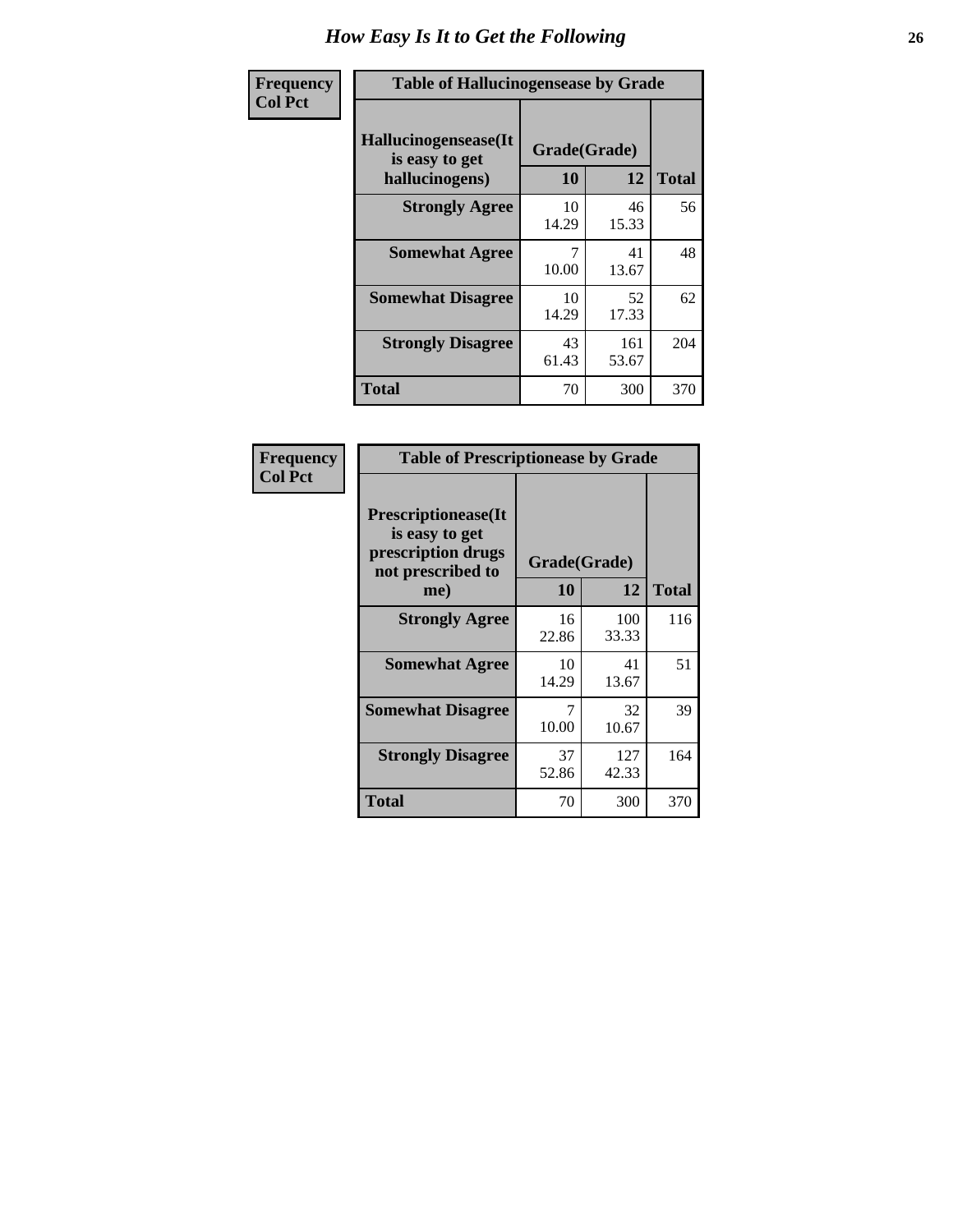#### *Age at Onset of Use* **27** *Results for "Age at Onset of Use" questions exclude students who said they did not use that substance*

| <b>Frequency</b> | <b>Table of Grade by Alcoholinit</b> |                                                  |                            |           |           |           |                           |            |             |             |             |                       |              |
|------------------|--------------------------------------|--------------------------------------------------|----------------------------|-----------|-----------|-----------|---------------------------|------------|-------------|-------------|-------------|-----------------------|--------------|
| <b>Row Pct</b>   |                                      | Alcoholinit (I started using alcohol when I was) |                            |           |           |           |                           |            |             |             |             |                       |              |
|                  | Grade(Grade)                         | <b>8 or</b><br>younger                           | 9                          | 10        | 11        | 12        | 13                        | 14         | 15          | <b>16</b>   | 17          | <b>18 or</b><br>older | <b>Total</b> |
|                  | 10                                   | $\mathbf{0}$<br>0.00                             | $\overline{0}$<br>$0.00\,$ | 3.70      | 3.70      | 3.70      | 4<br>14.81                | 1<br>3.70  | 6<br>22.22  | 10<br>37.04 | 3<br>11.11  | $\Omega$<br>0.00      | 27           |
|                  | 12                                   | 6<br>4.08                                        | $\overline{2}$<br>1.36     | 4<br>2.72 | 2<br>1.36 | 8<br>5.44 | 11<br>7.48                | 13<br>8.84 | 24<br>16.33 | 23<br>15.65 | 32<br>21.77 | 22<br>14.97           | 147          |
|                  | <b>Total</b>                         | 6                                                | $\overline{2}$             | 5         | 3         | 9         | 15                        | 14         | 30          | 33          | 35          | 22                    | 174          |
|                  |                                      |                                                  |                            |           |           |           | Frequency Missing $= 196$ |            |             |             |             |                       |              |

| <b>Frequency</b> |  |
|------------------|--|
| <b>Row Pct</b>   |  |

| <b>Table of Grade by Cigarettesinit</b> |                        |                                                       |           |                        |                                |           |           |                      |             |             |                       |              |
|-----------------------------------------|------------------------|-------------------------------------------------------|-----------|------------------------|--------------------------------|-----------|-----------|----------------------|-------------|-------------|-----------------------|--------------|
|                                         |                        | Cigarettesinit (I started smoking tobacco when I was) |           |                        |                                |           |           |                      |             |             |                       |              |
| Grade(Grade)                            | 8 or<br>younger        | 9                                                     | 10        | 11                     | 12                             | 13        | 14        | <b>15</b>            | 16          | 17          | <b>18 or</b><br>older | <b>Total</b> |
| 10                                      | 4.76                   | 4.76                                                  | 0<br>0.00 | $\Omega$<br>0.00       | 4.76                           | 4.76      | 2<br>9.52 | $\Omega$<br>$0.00\,$ | 10<br>47.62 | 9.52        | 3<br>14.29            | 21           |
| 12                                      | $\overline{4}$<br>4.44 | 2<br>2.22                                             | 1.11      | $\overline{2}$<br>2.22 | 3<br>3.33                      | 6<br>6.67 | 5<br>5.56 | 19<br>21.11          | 19<br>21.11 | 13<br>14.44 | 16<br>17.78           | 90           |
| <b>Total</b>                            | 5                      | 3                                                     |           | 2                      | $\overline{4}$                 | 7         | 7         | 19                   | 29          | 15          | 19                    | 111          |
|                                         |                        |                                                       |           |                        | <b>Frequency Missing = 259</b> |           |           |                      |             |             |                       |              |

| <b>Frequency</b> |              | <b>Table of Grade by Smokelessinit</b> |           |                                                          |                       |              |  |  |  |  |  |
|------------------|--------------|----------------------------------------|-----------|----------------------------------------------------------|-----------------------|--------------|--|--|--|--|--|
| <b>Row Pct</b>   |              |                                        | was)      | <b>Smokelessinit(I started</b><br>chewing tobacco when I |                       |              |  |  |  |  |  |
|                  | Grade(Grade) | 9                                      | 15        | 17                                                       | <b>18 or</b><br>older | <b>Total</b> |  |  |  |  |  |
|                  | 10           | 100.00                                 | 0<br>0.00 | 0<br>0.00                                                | $\mathcal{L}$<br>0.00 |              |  |  |  |  |  |
|                  | 12           | 0<br>0.00                              | 16.67     | 4<br>66.67                                               | 1<br>16.67            | 6            |  |  |  |  |  |
|                  | <b>Total</b> |                                        |           | 4                                                        | 1                     | 7            |  |  |  |  |  |
|                  |              | Frequency Missing $= 363$              |           |                                                          |                       |              |  |  |  |  |  |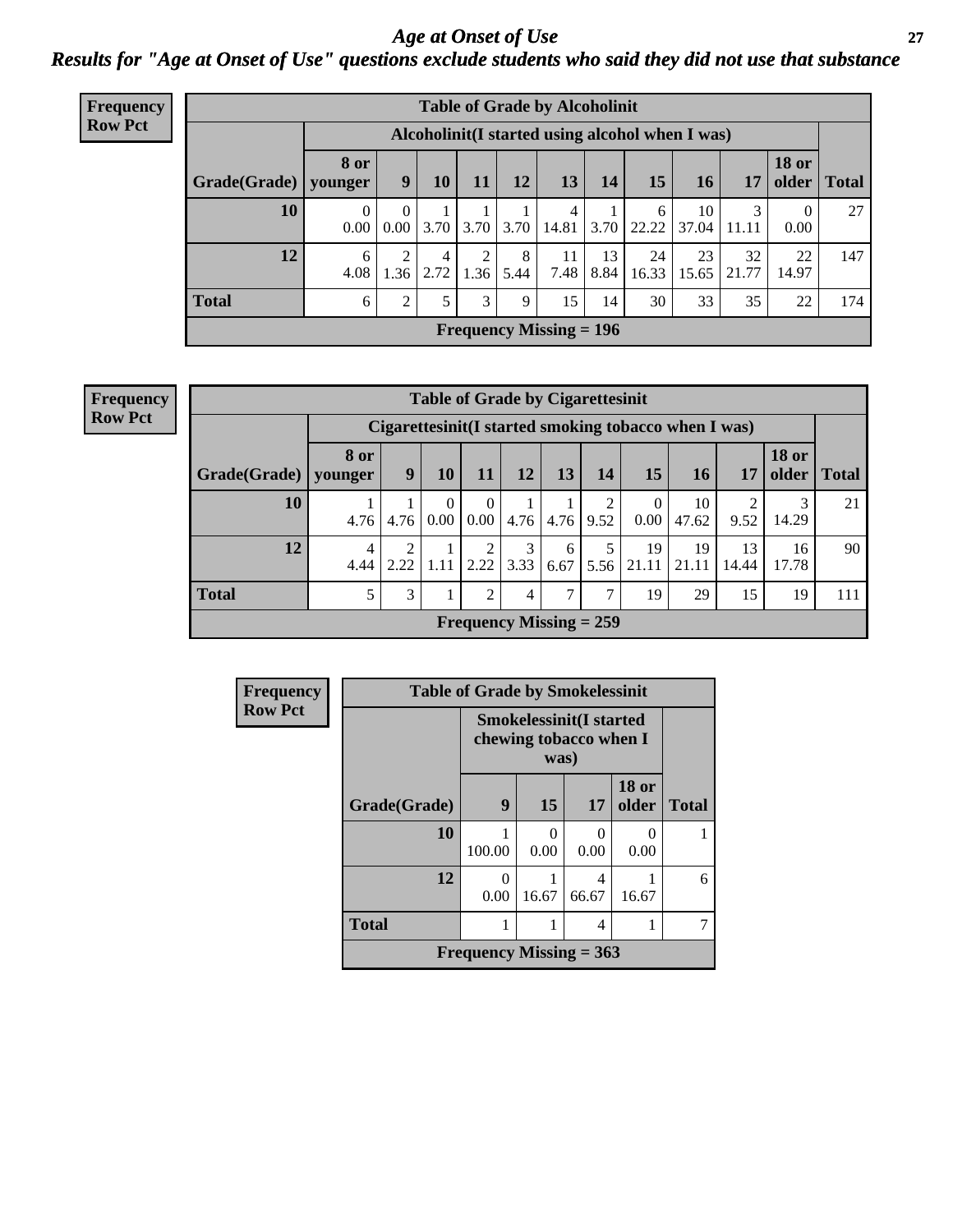#### *Age at Onset of Use* **28**

*Results for "Age at Onset of Use" questions exclude students who said they did not use that substance*

| Frequency      | <b>Table of Grade by Marijuanainit</b> |                        |                  |           |                        |           |            |                                                      |             |             |             |                       |              |
|----------------|----------------------------------------|------------------------|------------------|-----------|------------------------|-----------|------------|------------------------------------------------------|-------------|-------------|-------------|-----------------------|--------------|
| <b>Row Pct</b> |                                        |                        |                  |           |                        |           |            | Marijuanainit (I started using marijuana when I was) |             |             |             |                       |              |
|                | Grade(Grade)                           | <b>8 or</b><br>younger | 9                | 10        | 11                     | 12        | 13         | 14                                                   | 15          | <b>16</b>   | 17          | <b>18 or</b><br>older | <b>Total</b> |
|                | 10                                     | 4<br>17.39             | $\left($<br>0.00 | 4.35      | 8.70                   | 4.35      | 8.70       | 2<br>8.70                                            | 4<br>17.39  | 3<br>13.04  | 0.00        | 4<br>17.39            | 23           |
|                | 12                                     | 8<br>6.67              | 0.83             | 2<br>1.67 | $\overline{2}$<br>1.67 | 7<br>5.83 | 10<br>8.33 | 20<br>16.67                                          | 18<br>15.00 | 20<br>16.67 | 19<br>15.83 | 13<br>10.83           | 120          |
|                | <b>Total</b>                           | 12                     | 1                | 3         | $\overline{4}$         | 8         | 12         | 22                                                   | 22          | 23          | 19          | 17                    | 143          |
|                |                                        |                        |                  |           |                        |           |            | Frequency Missing $= 227$                            |             |             |             |                       |              |

| <b>Frequency</b> | <b>Table of Grade by Cocaineinit</b> |                  |                  |                  |                                                     |                  |            |                         |                |  |  |
|------------------|--------------------------------------|------------------|------------------|------------------|-----------------------------------------------------|------------------|------------|-------------------------|----------------|--|--|
| <b>Row Pct</b>   |                                      |                  |                  |                  | Cocaineinit (I started using cocaine when I<br>was) |                  |            |                         |                |  |  |
|                  | Grade(Grade)                         | 9                | 10               | <b>11</b>        | <b>14</b>                                           | <b>16</b>        | 17         | <b>18 or</b><br>older   | <b>Total</b>   |  |  |
|                  | 10                                   | 25.00            | 25.00            | $\left($<br>0.00 | 2<br>50.00                                          | $\Omega$<br>0.00 | 0<br>0.00  | 0.00                    | $\overline{4}$ |  |  |
|                  | 12                                   | $\Omega$<br>0.00 | $\Omega$<br>0.00 | 11.11            | 11.11                                               | 2<br>22.22       | 3<br>33.33 | $\mathfrak{D}$<br>22.22 | 9              |  |  |
|                  | <b>Total</b>                         |                  |                  |                  | $\mathcal{F}$                                       | $\overline{2}$   | 3          | $\overline{2}$          | 13             |  |  |
|                  |                                      |                  |                  |                  | Frequency Missing $= 357$                           |                  |            |                         |                |  |  |

| <b>Frequency</b> |                                                         | <b>Table of Grade by Inhalantsinit</b> |                  |                  |       |            |                |
|------------------|---------------------------------------------------------|----------------------------------------|------------------|------------------|-------|------------|----------------|
| <b>Row Pct</b>   | Inhalantsinit (I started using<br>inhalants when I was) |                                        |                  |                  |       |            |                |
|                  | <b>Grade</b> (Grade)                                    | 8 or<br>younger                        | <b>10</b>        | <b>12</b>        | 16    | 17         | <b>Total</b>   |
|                  | <b>10</b>                                               | 0<br>0.00                              | 50.00            | $\theta$<br>0.00 | 50.00 | 0.00       | $\overline{2}$ |
|                  | 12                                                      | 20.00                                  | $\theta$<br>0.00 | 20.00            | 0.00  | 3<br>60.00 | 5              |
|                  | <b>Total</b>                                            |                                        |                  |                  |       | 3          |                |
|                  |                                                         | <b>Frequency Missing = 363</b>         |                  |                  |       |            |                |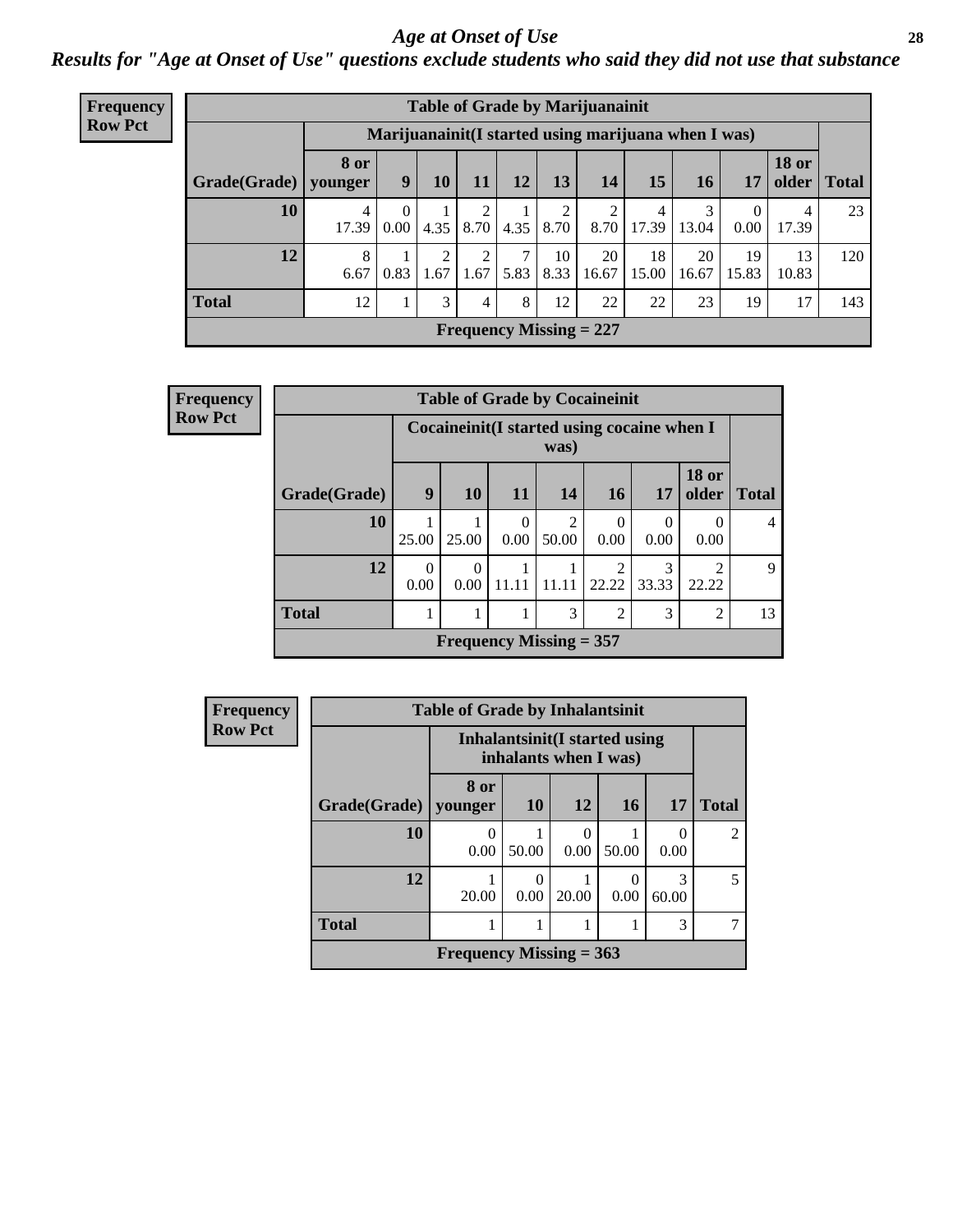#### *Age at Onset of Use* **29**

*Results for "Age at Onset of Use" questions exclude students who said they did not use that substance*

| Frequency      |              | <b>Table of Grade by Steroidsinit</b>                      |              |
|----------------|--------------|------------------------------------------------------------|--------------|
| <b>Row Pct</b> |              | Steroidsinit(I<br>started using<br>steroids<br>when I was) |              |
|                | Grade(Grade) | 14                                                         | <b>Total</b> |
|                | 10           | 100.00                                                     |              |
|                | 12           | 0                                                          | $\Omega$     |
|                | Total        | 1                                                          |              |
|                |              | <b>Frequency Missing = 369</b>                             |              |

**Frequency Row Pct**

| <b>Table of Grade by Ecstasyinit</b>                                                                   |                                                                                                                          |           |                  |                           |                  |       |       |                  |    |
|--------------------------------------------------------------------------------------------------------|--------------------------------------------------------------------------------------------------------------------------|-----------|------------------|---------------------------|------------------|-------|-------|------------------|----|
|                                                                                                        | Ecstasyinit (I started using ecstasy when I was)                                                                         |           |                  |                           |                  |       |       |                  |    |
| Grade(Grade)                                                                                           | <b>18 or</b><br><b>8 or</b><br>older<br>13<br>15<br><b>16</b><br><b>14</b><br><b>12</b><br>17<br><b>Total</b><br>younger |           |                  |                           |                  |       |       |                  |    |
| 10                                                                                                     | 25.00                                                                                                                    | 0<br>0.00 | $\Omega$<br>0.00 | 25.00                     | $\Omega$<br>0.00 | 25.00 | 25.00 | $\left($<br>0.00 |    |
| 12<br>$\overline{2}$<br>3<br>0<br>6<br>0.00<br>4.76<br>14.29<br>33.33<br>4.76<br>9.52<br>4.76<br>28.57 |                                                                                                                          |           |                  |                           |                  |       |       |                  | 21 |
| <b>Total</b><br>$\overline{2}$<br>$\overline{c}$<br>8<br>4<br>6                                        |                                                                                                                          |           |                  |                           |                  |       |       |                  | 25 |
|                                                                                                        |                                                                                                                          |           |                  | Frequency Missing $=$ 345 |                  |       |       |                  |    |

| <b>Frequency</b> |              | <b>Table of Grade by Methinit</b> |             |                                                      |                  |              |
|------------------|--------------|-----------------------------------|-------------|------------------------------------------------------|------------------|--------------|
| <b>Row Pct</b>   |              |                                   | when I was) | <b>Methinit</b> (I started using<br>methamphetamines |                  |              |
|                  | Grade(Grade) | 11                                | 12          | 13                                                   | 17               | <b>Total</b> |
|                  | 10           | 50.00                             | 0.00        | 0.00                                                 | 50.00            | 2            |
|                  | 12           | 0.00                              | 50.00       | 50.00                                                | $\Omega$<br>0.00 | 2            |
|                  | <b>Total</b> |                                   |             |                                                      |                  | 4            |
|                  |              | Frequency Missing $=$ 366         |             |                                                      |                  |              |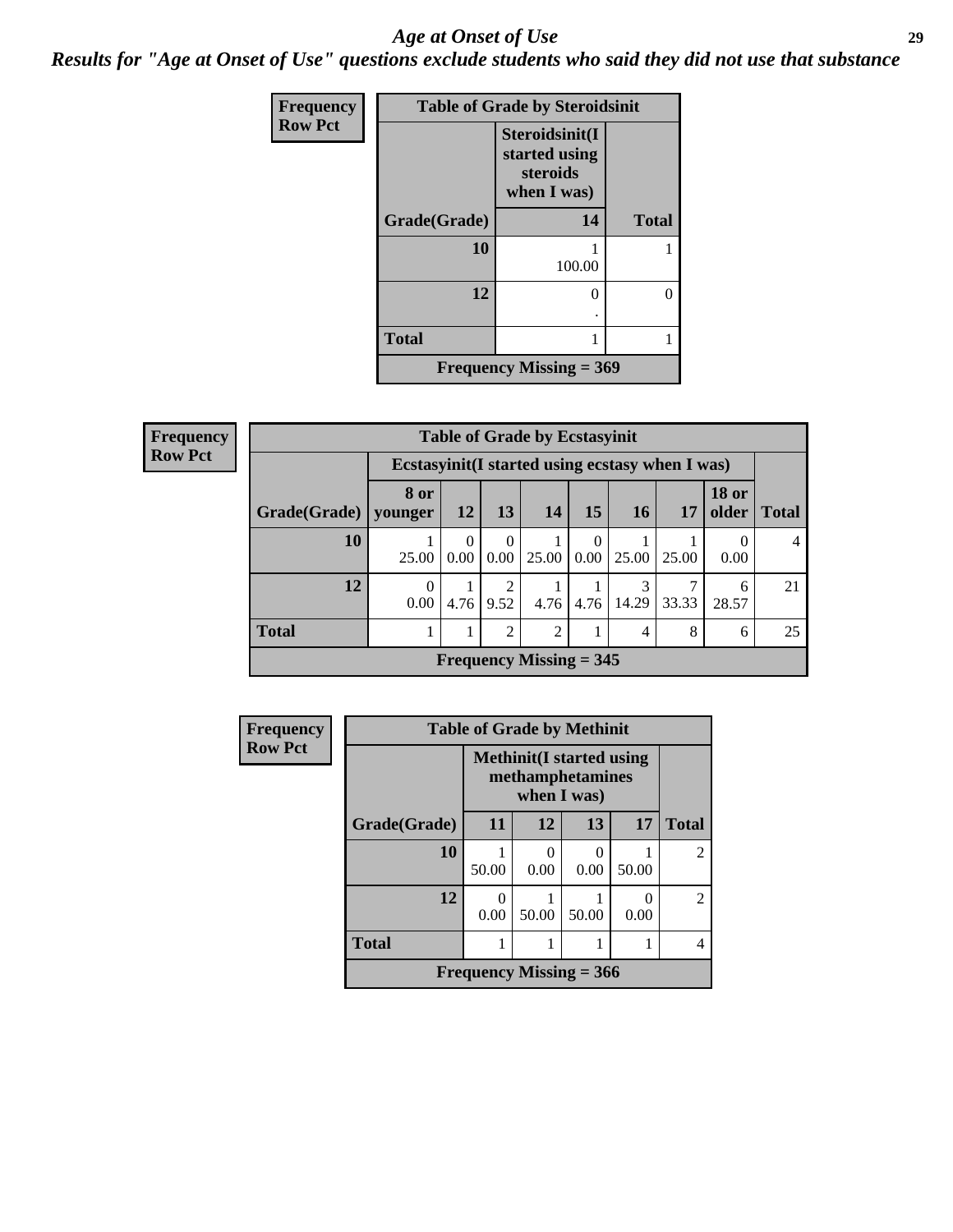#### Age at Onset of Use **30**

*Results for "Age at Onset of Use" questions exclude students who said they did not use that substance*

| <b>Frequency</b> |                                                                          |           | <b>Table of Grade by Hallucinogensinit</b>     |            |                           |                           |   |  |  |
|------------------|--------------------------------------------------------------------------|-----------|------------------------------------------------|------------|---------------------------|---------------------------|---|--|--|
| <b>Row Pct</b>   | <b>Hallucinogensinit(I started</b><br>using hallucinogens when I<br>was) |           |                                                |            |                           |                           |   |  |  |
|                  | Grade(Grade)                                                             | 14        | <b>18 or</b><br>15<br><b>16</b><br>older<br>17 |            |                           |                           |   |  |  |
|                  | 10                                                                       | 33.33     | 33.33                                          | 33.33      | $\mathbf{\Omega}$<br>0.00 | $\mathbf{\Omega}$<br>0.00 | 3 |  |  |
|                  | 12                                                                       | 0<br>0.00 | $\Omega$<br>0.00                               | 3<br>50.00 | $\mathfrak{D}$<br>33.33   | 16.67                     | 6 |  |  |
|                  | <b>Total</b>                                                             |           |                                                | 4          | $\overline{c}$            |                           | 9 |  |  |
|                  |                                                                          |           | Frequency Missing $= 361$                      |            |                           |                           |   |  |  |

| Frequency      |              |                                                         | <b>Table of Grade by Prescriptioninit</b> |                  |            |                              |                  |                  |                       |              |
|----------------|--------------|---------------------------------------------------------|-------------------------------------------|------------------|------------|------------------------------|------------------|------------------|-----------------------|--------------|
| <b>Row Pct</b> |              | Prescriptioninit(I started using prescription drugs not |                                           |                  |            | prescribed to me when I was) |                  |                  |                       |              |
|                | Grade(Grade) | 8 or<br>vounger                                         | 9                                         | 13               | 14         | 15                           | <b>16</b>        | 17               | <b>18 or</b><br>older | <b>Total</b> |
|                | 10           | $\Omega$<br>0.00                                        | 4<br>57.14                                | $\Omega$<br>0.00 | 2<br>28.57 | 14.29                        | $\Omega$<br>0.00 | $\Omega$<br>0.00 | 0.00                  |              |
|                | 12           | 4<br>18.18                                              | $\Omega$<br>0.00                          | 3<br>13.64       | 3<br>13.64 | 9.09                         | 4<br>18.18       | 4<br>18.18       | 9.09                  | 22           |
|                | <b>Total</b> | 4                                                       | 4                                         | 3                | 5          | 3                            | 4                | $\overline{4}$   | $\overline{2}$        | 29           |
|                |              |                                                         |                                           |                  |            | Frequency Missing $= 341$    |                  |                  |                       |              |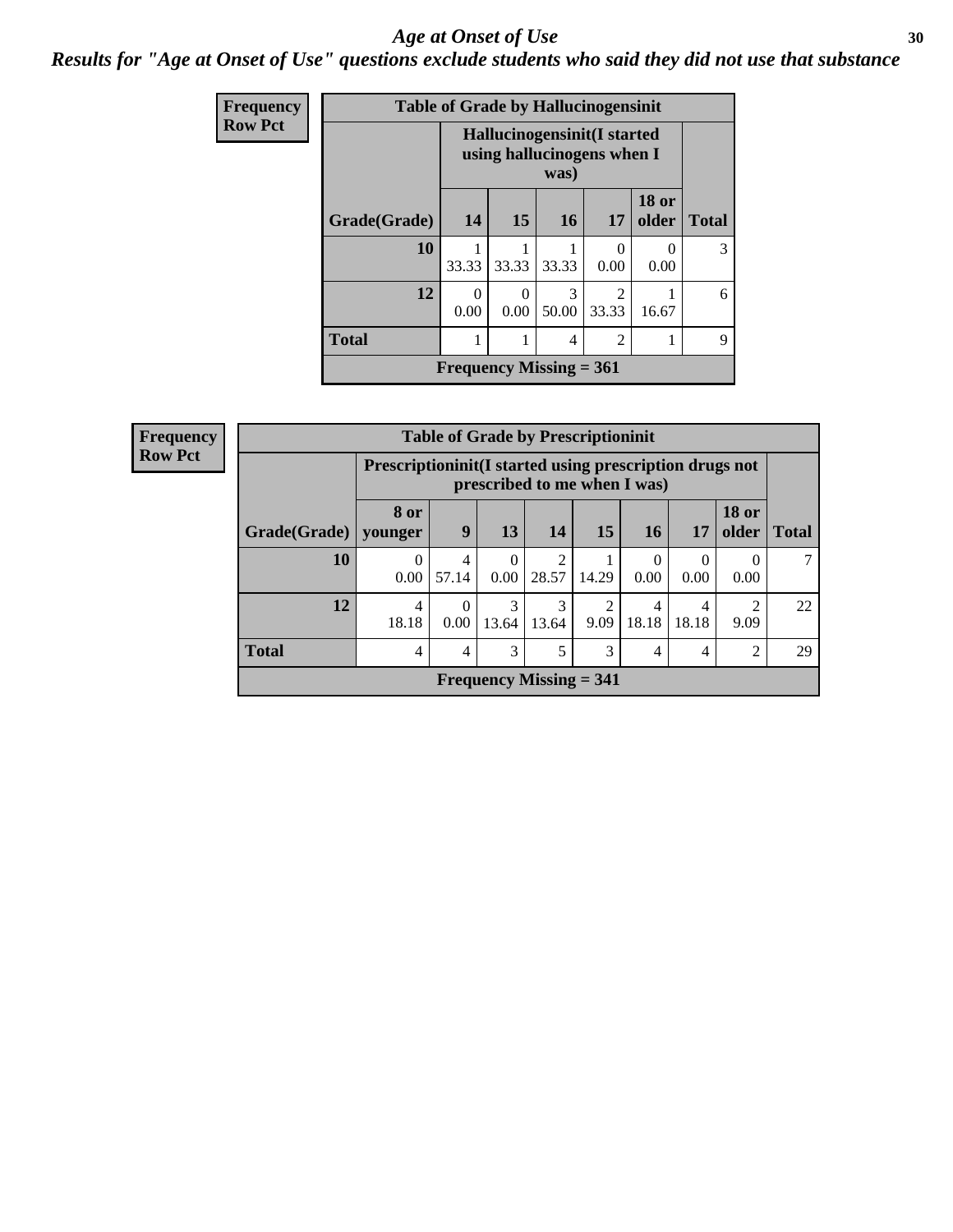| Frequency      | <b>Table of Alcoholharm by Grade</b>          |                    |              |              |  |
|----------------|-----------------------------------------------|--------------------|--------------|--------------|--|
| <b>Col Pct</b> | Alcoholharm(I<br>think alcohol is<br>harmful) | Grade(Grade)<br>10 | 12           | <b>Total</b> |  |
|                | <b>Strongly Agree</b>                         | 41<br>58.57        | 163<br>54.33 | 204          |  |
|                | <b>Somewhat Agree</b>                         | 16<br>22.86        | 67<br>22.33  | 83           |  |
|                | <b>Somewhat Disagree</b>                      | 6<br>8.57          | 28<br>9.33   | 34           |  |
|                | <b>Strongly Disagree</b>                      | 10.00              | 42<br>14.00  | 49           |  |
|                | <b>Total</b>                                  | 70                 | 300          | 370          |  |

|                                                          | <b>Table of Cigarettesharm by Grade</b> |              |              |  |  |  |  |  |
|----------------------------------------------------------|-----------------------------------------|--------------|--------------|--|--|--|--|--|
| Cigarettesharm(I<br>think smoking<br>tobacco is harmful) | Grade(Grade)<br>10                      | 12           | <b>Total</b> |  |  |  |  |  |
| <b>Strongly Agree</b>                                    | 53<br>75.71                             | 232<br>77.33 | 285          |  |  |  |  |  |
| <b>Somewhat Agree</b>                                    | 7<br>10.00                              | 33<br>11.00  | 40           |  |  |  |  |  |
| <b>Somewhat Disagree</b>                                 | 3<br>4.29                               | 4<br>1.33    | 7            |  |  |  |  |  |
| <b>Strongly Disagree</b>                                 | 7<br>10.00                              | 31<br>10.33  | 38           |  |  |  |  |  |
| <b>Total</b>                                             | 70                                      | 300          | 370          |  |  |  |  |  |

| Frequency      | <b>Table of Smokelessharm by Grade</b>                  |                    |              |              |  |  |  |  |
|----------------|---------------------------------------------------------|--------------------|--------------|--------------|--|--|--|--|
| <b>Col Pct</b> | Smokelessharm(I<br>think chewing<br>tobacco is harmful) | Grade(Grade)<br>10 | 12           | <b>Total</b> |  |  |  |  |
|                | <b>Strongly Agree</b>                                   | 56<br>80.00        | 241<br>80.33 | 297          |  |  |  |  |
|                | <b>Somewhat Agree</b>                                   | 4<br>5.71          | 24<br>8.00   | 28           |  |  |  |  |
|                | <b>Somewhat Disagree</b>                                | 3<br>4.29          | 4<br>1.33    | 7            |  |  |  |  |
|                | <b>Strongly Disagree</b>                                | 10.00              | 31<br>10.33  | 38           |  |  |  |  |
|                | Total                                                   | 70                 | 300          | 370          |  |  |  |  |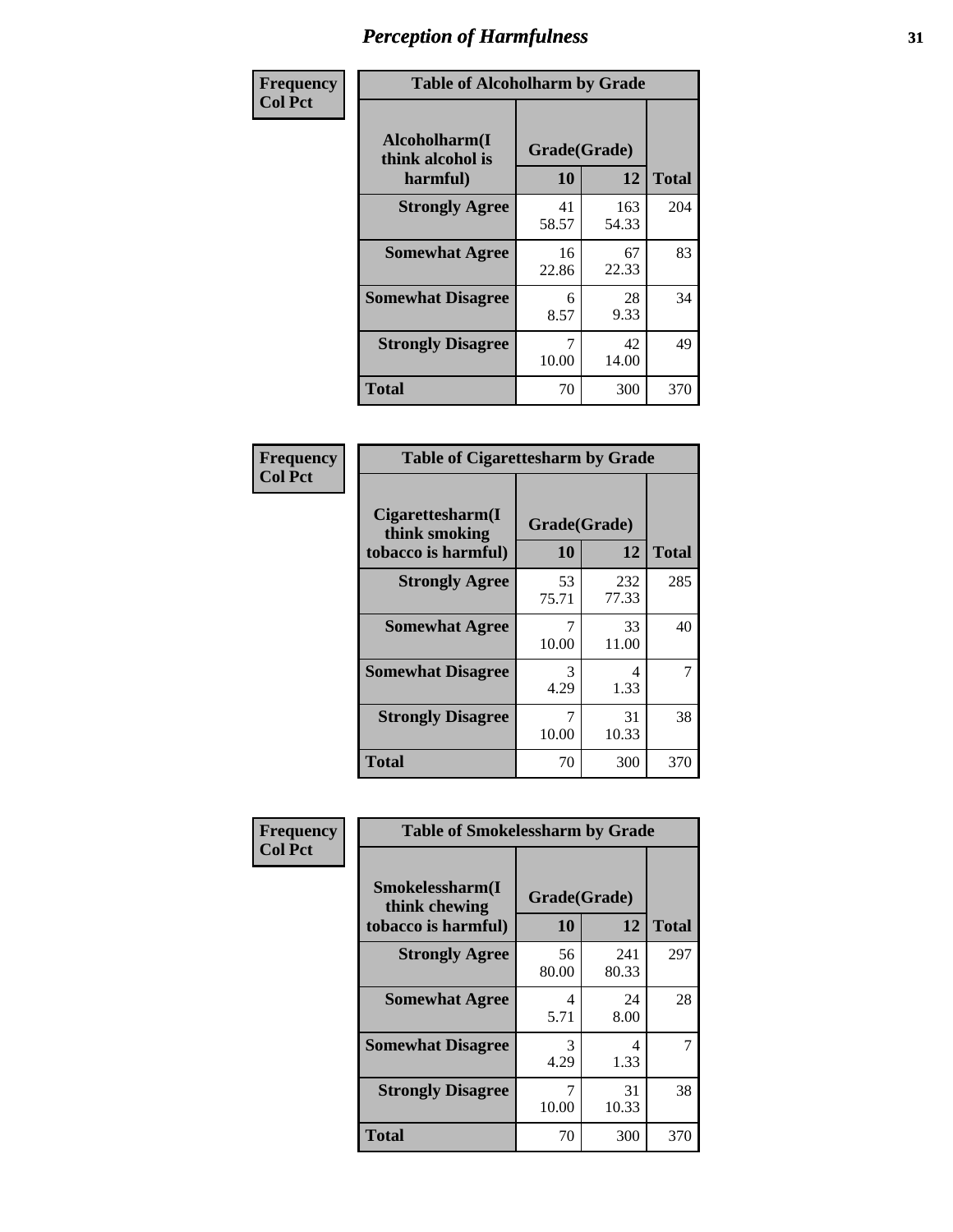| Frequency      |                                                   | <b>Table of Marijuanaharm by Grade</b> |              |              |  |  |  |
|----------------|---------------------------------------------------|----------------------------------------|--------------|--------------|--|--|--|
| <b>Col Pct</b> | Marijuanaharm(I<br>think marijuana is<br>harmful) | Grade(Grade)<br>10                     | 12           | <b>Total</b> |  |  |  |
|                | <b>Strongly Agree</b>                             | 45<br>64.29                            | 165<br>55.00 | 210          |  |  |  |
|                | <b>Somewhat Agree</b>                             | 3<br>4.29                              | 31<br>10.33  | 34           |  |  |  |
|                | <b>Somewhat Disagree</b>                          | 9<br>12.86                             | 28<br>9.33   | 37           |  |  |  |
|                | <b>Strongly Disagree</b>                          | 13<br>18.57                            | 76<br>25.33  | 89           |  |  |  |
|                | <b>Total</b>                                      | 70                                     | 300          | 370          |  |  |  |

| <b>Table of Cocaineharm by Grade</b>          |                    |              |              |  |  |  |  |
|-----------------------------------------------|--------------------|--------------|--------------|--|--|--|--|
| Cocaineharm(I<br>think cocaine is<br>harmful) | Grade(Grade)<br>10 | 12           | <b>Total</b> |  |  |  |  |
| <b>Strongly Agree</b>                         | 54<br>77.14        | 257<br>85.67 | 311          |  |  |  |  |
| <b>Somewhat Agree</b>                         | 6<br>8.57          | 10<br>3.33   | 16           |  |  |  |  |
| <b>Somewhat Disagree</b>                      | 1.43               | 5<br>1.67    | 6            |  |  |  |  |
| <b>Strongly Disagree</b>                      | 9<br>12.86         | 28<br>9.33   | 37           |  |  |  |  |
| Total                                         | 70                 | 300          | 370          |  |  |  |  |

| Frequency      | <b>Table of Inhalantsharm by Grade</b>              |                    |              |              |
|----------------|-----------------------------------------------------|--------------------|--------------|--------------|
| <b>Col Pct</b> | Inhalantsharm(I)<br>think inhalants are<br>harmful) | Grade(Grade)<br>10 | 12           | <b>Total</b> |
|                | <b>Strongly Agree</b>                               | 55<br>78.57        | 255<br>85.00 | 310          |
|                | <b>Somewhat Agree</b>                               | 5<br>7.14          | 13<br>4.33   | 18           |
|                | <b>Somewhat Disagree</b>                            | 1.43               | 4<br>1.33    | 5            |
|                | <b>Strongly Disagree</b>                            | 9<br>12.86         | 28<br>9.33   | 37           |
|                | <b>Total</b>                                        | 70                 | 300          | 370          |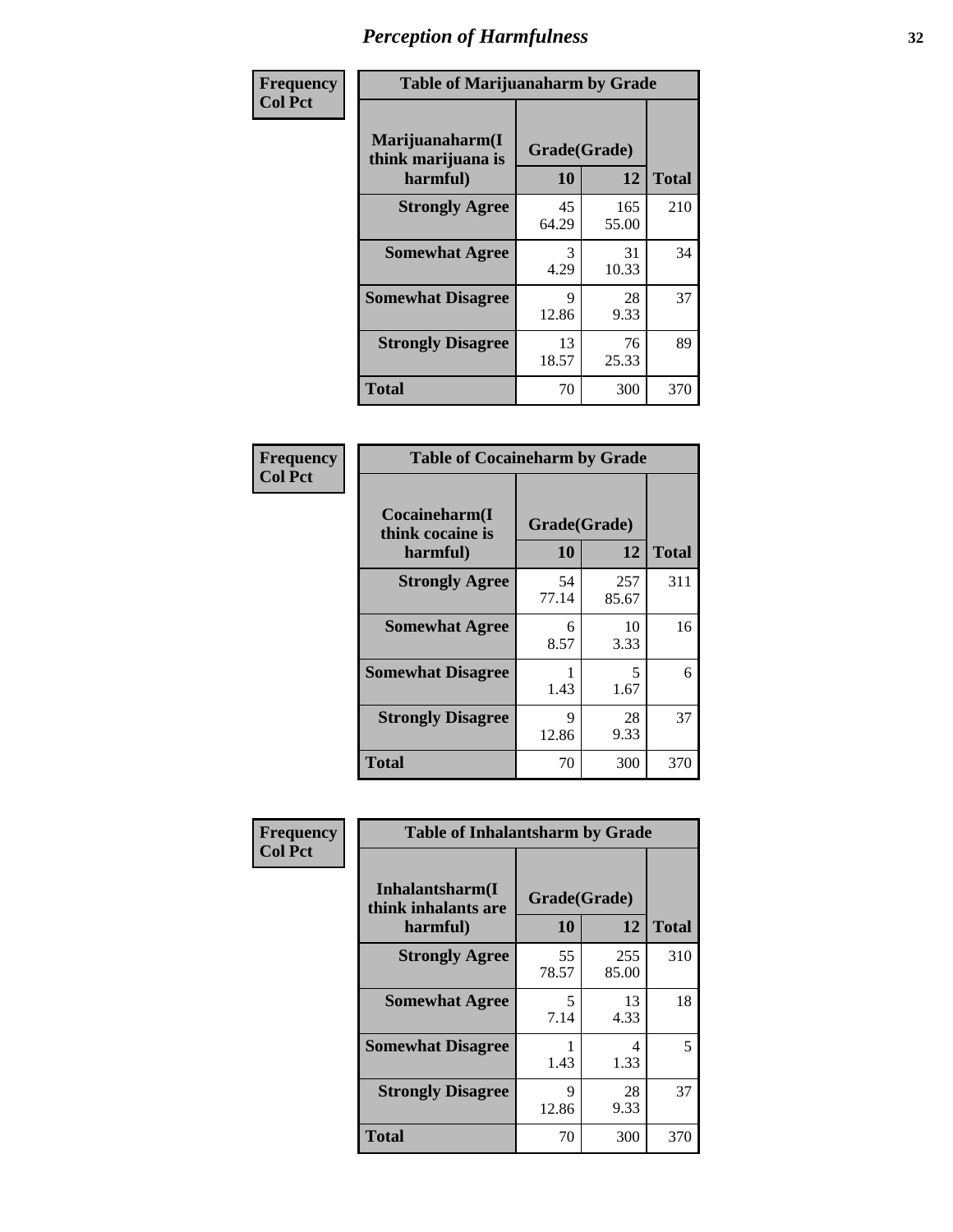| Frequency      | <b>Table of Steroidsharm by Grade</b>            |                    |              |              |
|----------------|--------------------------------------------------|--------------------|--------------|--------------|
| <b>Col Pct</b> | Steroidsharm(I<br>think steroids are<br>harmful) | Grade(Grade)<br>10 | 12           | <b>Total</b> |
|                | <b>Strongly Agree</b>                            | 55<br>78.57        | 240<br>80.00 | 295          |
|                | <b>Somewhat Agree</b>                            | 5<br>7.14          | 24<br>8.00   | 29           |
|                | <b>Somewhat Disagree</b>                         | 1.43               | 9<br>3.00    | 10           |
|                | <b>Strongly Disagree</b>                         | Q<br>12.86         | 27<br>9.00   | 36           |
|                | <b>Total</b>                                     | 70                 | 300          | 370          |

| <b>Table of Ecstasyharm by Grade</b>                |                        |              |     |  |  |
|-----------------------------------------------------|------------------------|--------------|-----|--|--|
| $E$ cstasyharm $(I$<br>think ecstasy is<br>harmful) | Grade(Grade)<br>10     | <b>Total</b> |     |  |  |
| <b>Strongly Agree</b>                               | 54<br>77.14            | 247<br>82.33 | 301 |  |  |
| <b>Somewhat Agree</b>                               | 6<br>8.57              | 19<br>6.33   | 25  |  |  |
| <b>Somewhat Disagree</b>                            | $\mathfrak{D}$<br>2.86 | 8<br>2.67    | 10  |  |  |
| <b>Strongly Disagree</b>                            | 8<br>11.43             | 26<br>8.67   | 34  |  |  |
| Total                                               | 70                     | 300          | 370 |  |  |

| Frequency      | <b>Table of Methharm by Grade</b>                            |                           |              |              |
|----------------|--------------------------------------------------------------|---------------------------|--------------|--------------|
| <b>Col Pct</b> | <b>Methharm</b> (I think<br>methamphetamines<br>are harmful) | Grade(Grade)<br><b>10</b> | 12           | <b>Total</b> |
|                | <b>Strongly Agree</b>                                        | 57<br>81.43               | 256<br>85.33 | 313          |
|                | <b>Somewhat Agree</b>                                        | 3<br>4.29                 | 9<br>3.00    | 12           |
|                | <b>Somewhat Disagree</b>                                     | $\mathfrak{D}$<br>2.86    | 2.33         | 9            |
|                | <b>Strongly Disagree</b>                                     | 8<br>11.43                | 28<br>9.33   | 36           |
|                | <b>Total</b>                                                 | 70                        | 300          | 370          |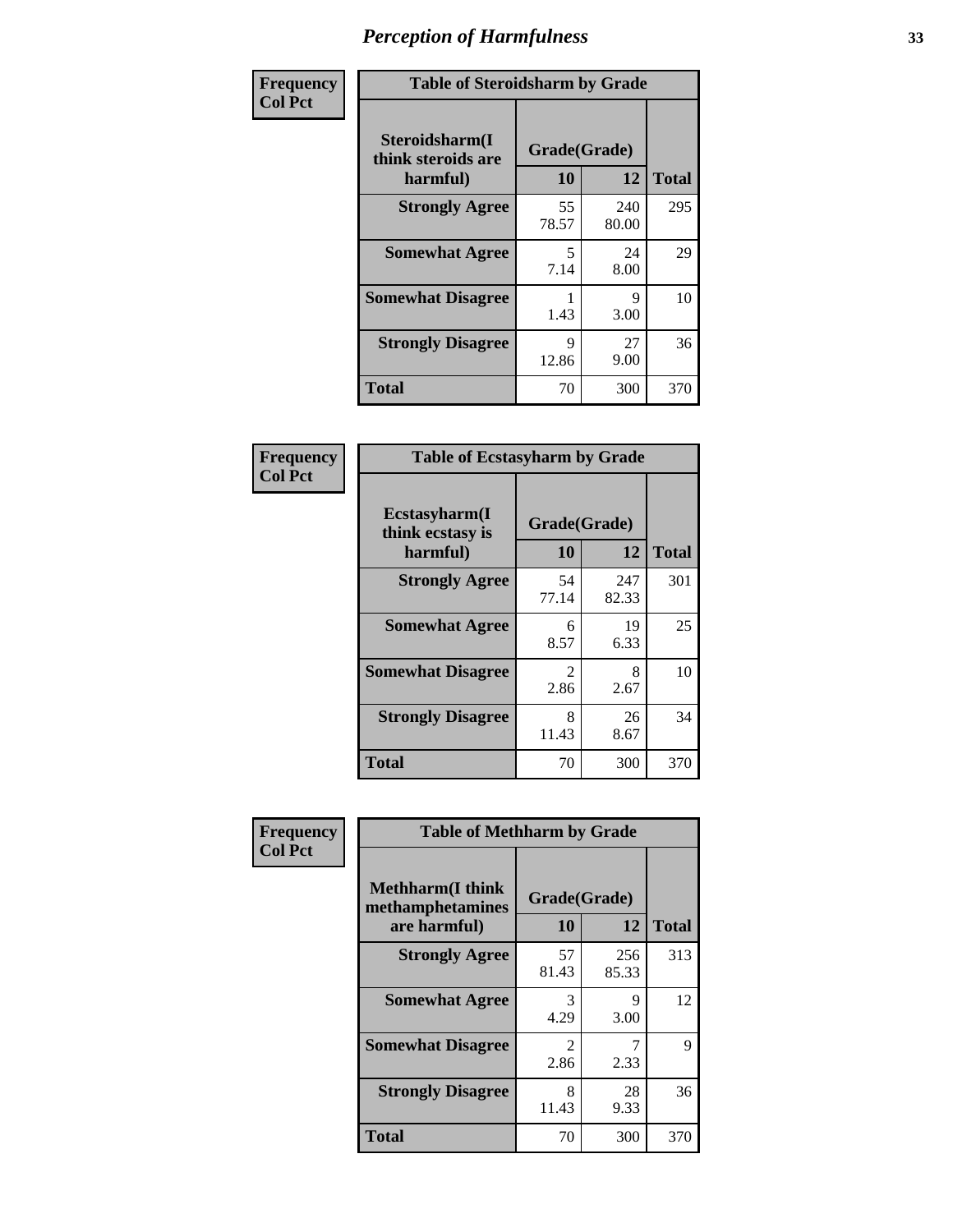| Frequency      | <b>Table of Hallucinogensharm by Grade</b>                 |                    |                                  |              |
|----------------|------------------------------------------------------------|--------------------|----------------------------------|--------------|
| <b>Col Pct</b> | Hallucinogensharm(I<br>think hallucinogens<br>are harmful) | Grade(Grade)<br>10 | 12                               | <b>Total</b> |
|                | <b>Strongly Agree</b>                                      | 54<br>77.14        | 252<br>84.00                     | 306          |
|                | <b>Somewhat Agree</b>                                      | 4<br>5.71          | 13<br>4.33                       | 17           |
|                | <b>Somewhat Disagree</b>                                   | 4<br>5.71          | $\overline{\phantom{1}}$<br>1.67 | 9            |
|                | <b>Strongly Disagree</b>                                   | 8<br>11.43         | 30<br>10.00                      | 38           |
|                | <b>Total</b>                                               | 70                 | 300                              | 370          |

| <b>Table of Prescriptionharm by Grade</b>                                         |                    |              |              |  |
|-----------------------------------------------------------------------------------|--------------------|--------------|--------------|--|
| <b>Prescriptionharm</b> (I<br>think prescription<br>drugs not<br>prescribed to me | Grade(Grade)<br>10 | 12           |              |  |
| are harmful)                                                                      |                    |              | <b>Total</b> |  |
| <b>Strongly Agree</b>                                                             | 49<br>70.00        | 232<br>77.33 | 281          |  |
| <b>Somewhat Agree</b>                                                             | 9<br>12.86         | 24<br>8.00   | 33           |  |
| <b>Somewhat Disagree</b>                                                          | 3<br>4.29          | 17<br>5.67   | 20           |  |
| <b>Strongly Disagree</b>                                                          | 9<br>12.86         | 27<br>9.00   | 36           |  |
| <b>Total</b>                                                                      | 70                 | 300          | 370          |  |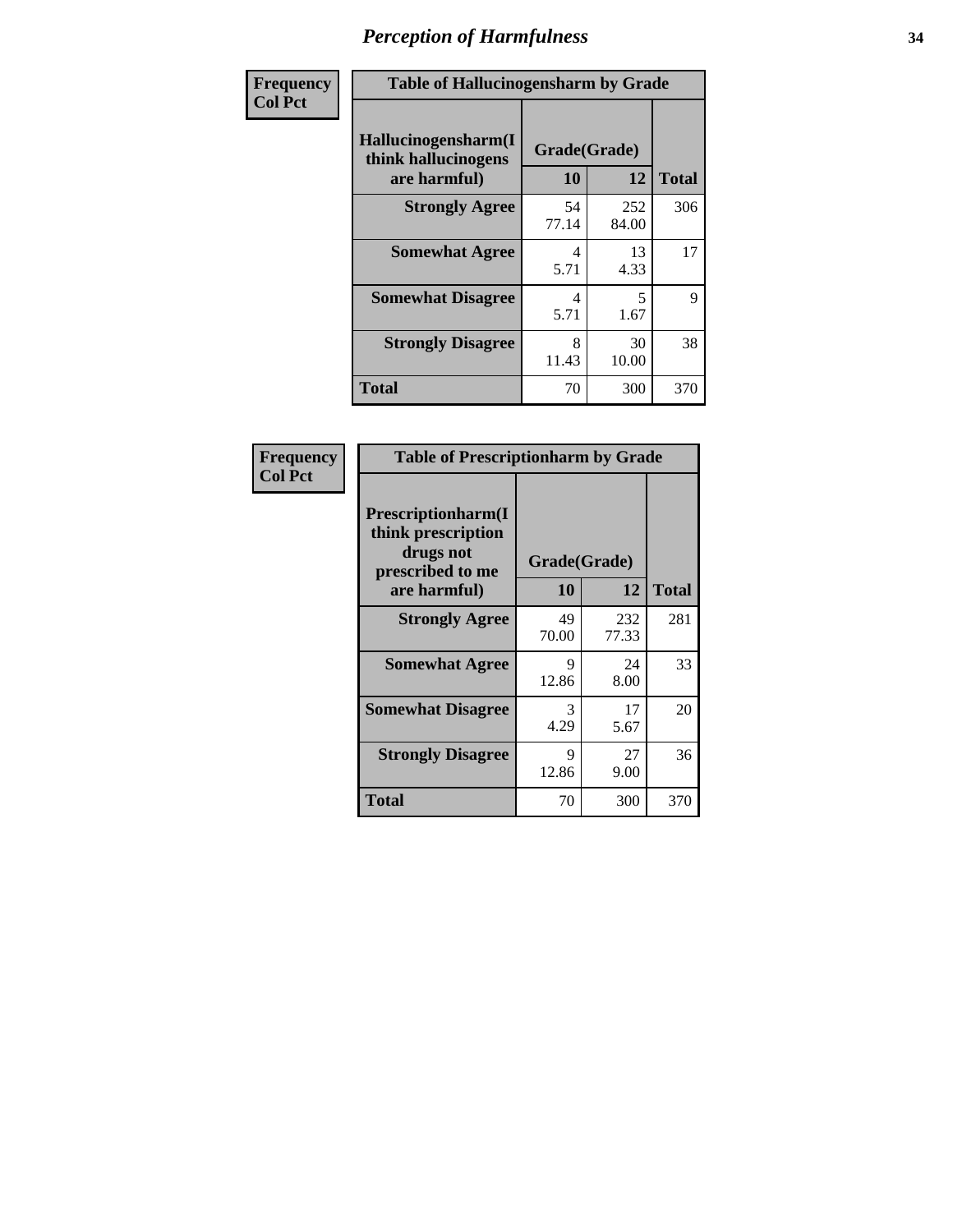### *Disapproval by Adults* **35**

| Frequency      | <b>Table of Alcoholadult by Grade</b>                                 |                    |              |              |
|----------------|-----------------------------------------------------------------------|--------------------|--------------|--------------|
| <b>Col Pct</b> | <b>Alcoholadult</b> (Adults<br>would disapprove if<br>I used alcohol) | Grade(Grade)<br>10 | 12           | <b>Total</b> |
|                | <b>Strongly Agree</b>                                                 | 39<br>55.71        | 147<br>49.00 | 186          |
|                | <b>Somewhat Agree</b>                                                 | 14<br>20.00        | 57<br>19.00  | 71           |
|                | <b>Somewhat Disagree</b>                                              | 8<br>11.43         | 53<br>17.67  | 61           |
|                | <b>Strongly Disagree</b>                                              | 9<br>12.86         | 43<br>14.33  | 52           |
|                | <b>Total</b>                                                          | 70                 | 300          | 370          |

| <b>Table of Tobaccoadult by Grade</b>                                 |                    |              |     |  |
|-----------------------------------------------------------------------|--------------------|--------------|-----|--|
| <b>Tobaccoadult</b> (Adults<br>would disapprove if<br>I used tobacco) | Grade(Grade)<br>10 | <b>Total</b> |     |  |
| <b>Strongly Agree</b>                                                 | 46<br>65.71        | 187<br>62.33 | 233 |  |
| <b>Somewhat Agree</b>                                                 | 6<br>8.57          | 44<br>14.67  | 50  |  |
| <b>Somewhat Disagree</b>                                              | 10<br>14.29        | 33<br>11.00  | 43  |  |
| <b>Strongly Disagree</b>                                              | 8<br>11.43         | 36<br>12.00  | 44  |  |
| <b>Total</b>                                                          | 70                 | 300          | 370 |  |

| Frequency<br><b>Col Pct</b> | <b>Table of Marijuanaadult by Grade</b>                           |                    |              |              |
|-----------------------------|-------------------------------------------------------------------|--------------------|--------------|--------------|
|                             | Marijuanaadult(Adults<br>would disapprove if I<br>used marijuana) | Grade(Grade)<br>10 | 12           | <b>Total</b> |
|                             | <b>Strongly Agree</b>                                             | 49<br>70.00        | 191<br>63.67 | 240          |
|                             | <b>Somewhat Agree</b>                                             | 10.00              | 35<br>11.67  | 42           |
|                             | <b>Somewhat Disagree</b>                                          | 5<br>7.14          | 28<br>9.33   | 33           |
|                             | <b>Strongly Disagree</b>                                          | 9<br>12.86         | 46<br>15.33  | 55           |
|                             | <b>Total</b>                                                      | 70                 | 300          | 370          |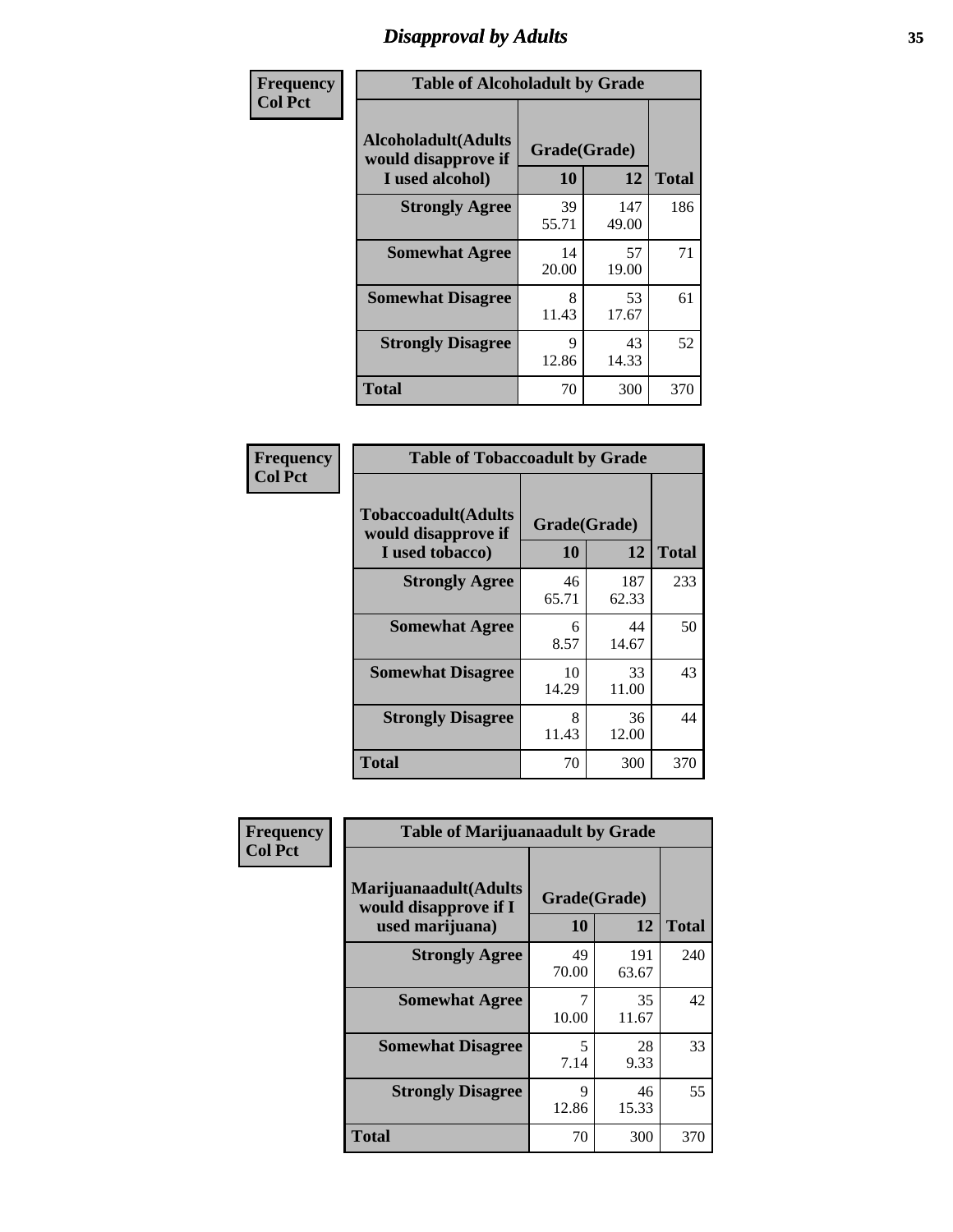### *Disapproval by Adults* **36**

| <b>Frequency</b> | <b>Table of Otherdrugadult by Grade</b>                                     |                    |              |              |
|------------------|-----------------------------------------------------------------------------|--------------------|--------------|--------------|
| <b>Col Pct</b>   | <b>Otherdrugadult</b> (Adults<br>would disapprove if I<br>used other drugs) | Grade(Grade)<br>10 | 12           | <b>Total</b> |
|                  | <b>Strongly Agree</b>                                                       | 56<br>80.00        | 249<br>83.00 | 305          |
|                  | <b>Somewhat Agree</b>                                                       | 5<br>7.14          | 16<br>5.33   | 21           |
|                  | <b>Somewhat Disagree</b>                                                    | ∩<br>0.00          | 5<br>1.67    | 5            |
|                  | <b>Strongly Disagree</b>                                                    | 9<br>12.86         | 30<br>10.00  | 39           |
|                  | <b>Total</b>                                                                | 70                 | 300          | 370          |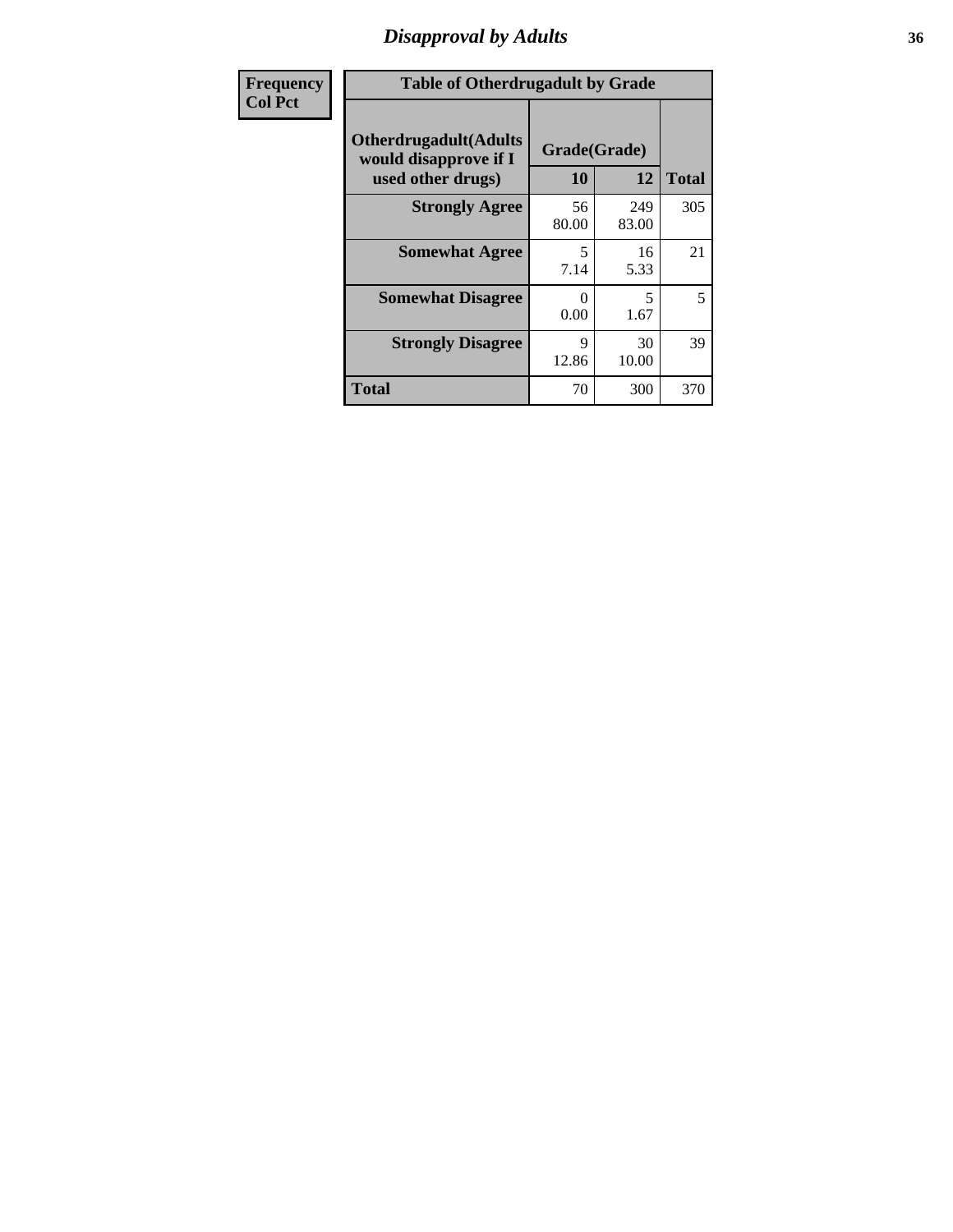# *Disapproval by Peers* **37**

| Frequency      | <b>Table of Alcoholpeer by Grade</b>                    |              |              |              |  |
|----------------|---------------------------------------------------------|--------------|--------------|--------------|--|
| <b>Col Pct</b> | Alcoholpeer(My<br>friends would<br>disapprove if I used | Grade(Grade) |              |              |  |
|                | alcohol)                                                | 10           | 12           | <b>Total</b> |  |
|                | <b>Strongly Agree</b>                                   | 22<br>31.43  | 74<br>24.67  | 96           |  |
|                | <b>Somewhat Agree</b>                                   | 11<br>15.71  | 46<br>15.33  | 57           |  |
|                | <b>Somewhat Disagree</b>                                | 14<br>20.00  | 78<br>26.00  | 92           |  |
|                | <b>Strongly Disagree</b>                                | 23<br>32.86  | 102<br>34.00 | 125          |  |
|                | Total                                                   | 70           | 300          | 370          |  |

| Frequency      | <b>Table of Tobaccopeer by Grade</b>                                |                        |              |              |  |
|----------------|---------------------------------------------------------------------|------------------------|--------------|--------------|--|
| <b>Col Pct</b> | Tobaccopeer(My<br>friends would<br>disapprove if I used<br>tobacco) | Grade(Grade)<br>10     | 12           | <b>Total</b> |  |
|                | <b>Strongly Agree</b>                                               | 34<br>48.57            | 123<br>41.00 | 157          |  |
|                | <b>Somewhat Agree</b>                                               | 10<br>14.29            | 47<br>15.67  | 57           |  |
|                | <b>Somewhat Disagree</b>                                            | $\overline{4}$<br>5.71 | 48<br>16.00  | 52           |  |
|                | <b>Strongly Disagree</b>                                            | 22<br>31.43            | 82<br>27.33  | 104          |  |
|                | Total                                                               | 70                     | 300          | 370          |  |

| Frequency<br><b>Col Pct</b> | <b>Table of Marijuanapeer by Grade</b> |              |             |              |
|-----------------------------|----------------------------------------|--------------|-------------|--------------|
|                             | Marijuanapeer(My<br>friends would      | Grade(Grade) |             |              |
|                             | disapprove if I used<br>marijuana)     | 10           | 12          | <b>Total</b> |
|                             | <b>Strongly Agree</b>                  | 31<br>44.29  | 95<br>31.67 | 126          |
|                             | <b>Somewhat Agree</b>                  | 10.00        | 48<br>16.00 | 55           |
|                             | <b>Somewhat Disagree</b>               | Q<br>12.86   | 50<br>16.67 | 59           |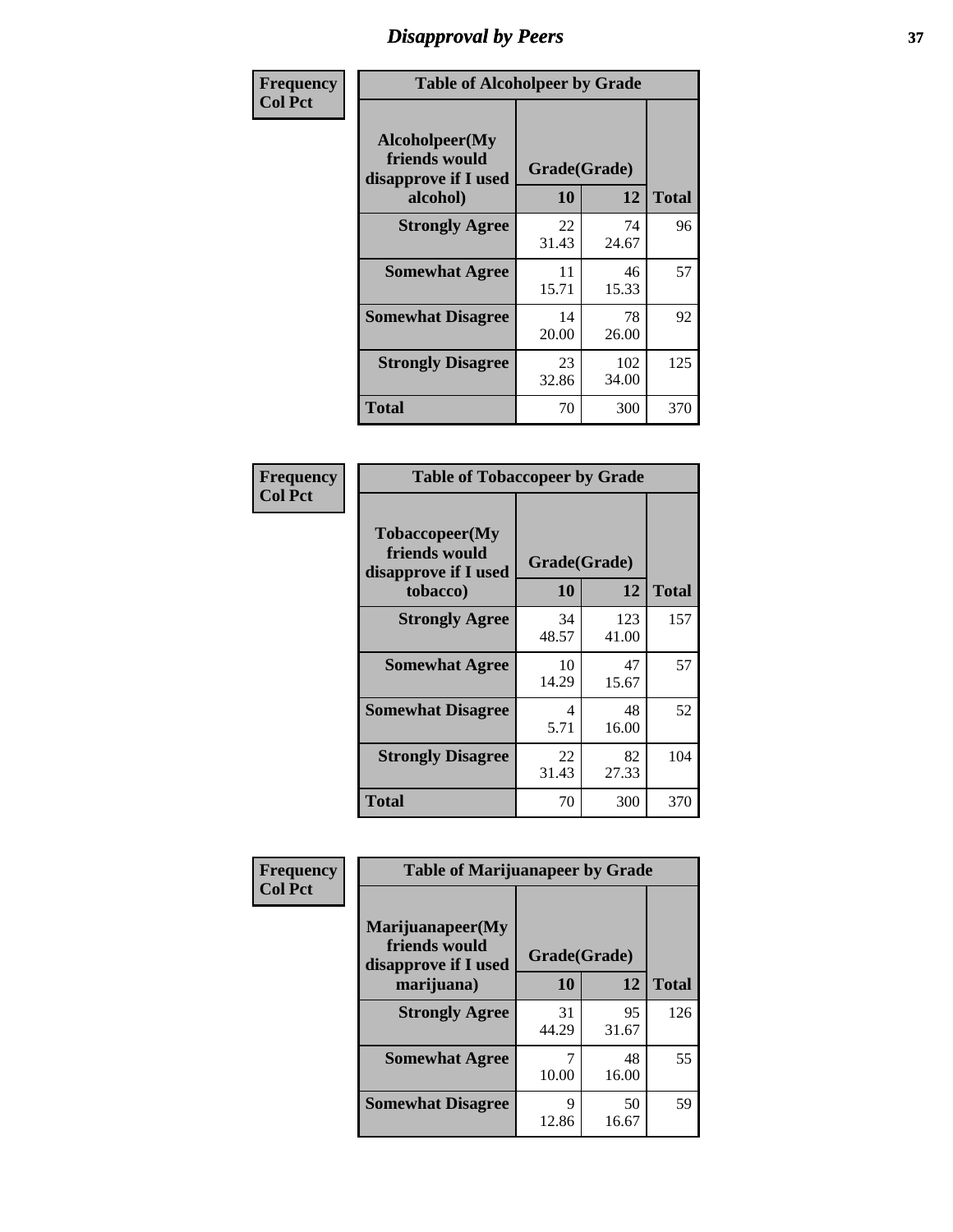# *Disapproval by Peers* **38**

| <b>Frequency</b> | <b>Table of Marijuanapeer by Grade</b>                                  |                           |              |              |  |
|------------------|-------------------------------------------------------------------------|---------------------------|--------------|--------------|--|
| <b>Col Pct</b>   | Marijuanapeer(My<br>friends would<br>disapprove if I used<br>marijuana) | Grade(Grade)<br><b>10</b> | 12           | <b>Total</b> |  |
|                  | <b>Strongly Disagree</b>                                                | 23<br>32.86               | 107<br>35.67 | 130          |  |
|                  | <b>Total</b>                                                            | 70                        | 300          | 370          |  |

| <b>Frequency</b> | <b>Table of Otherdrugpeer by Grade</b>                                    |                           |             |              |
|------------------|---------------------------------------------------------------------------|---------------------------|-------------|--------------|
| <b>Col Pct</b>   | Otherdrugpeer(My<br>friends would<br>disapprove if I used<br>other drugs) | Grade(Grade)<br><b>10</b> | 12          | <b>Total</b> |
|                  |                                                                           | 47                        | 188         | 235          |
|                  | <b>Strongly Agree</b>                                                     | 67.14                     | 62.67       |              |
|                  | <b>Somewhat Agree</b>                                                     | 9<br>12.86                | 34<br>11.33 | 43           |
|                  | <b>Somewhat Disagree</b>                                                  | 4<br>5.71                 | 18<br>6.00  | 22           |
|                  | <b>Strongly Disagree</b>                                                  | 10<br>14.29               | 60<br>20.00 | 70           |
|                  | Total                                                                     | 70                        | 300         | 370          |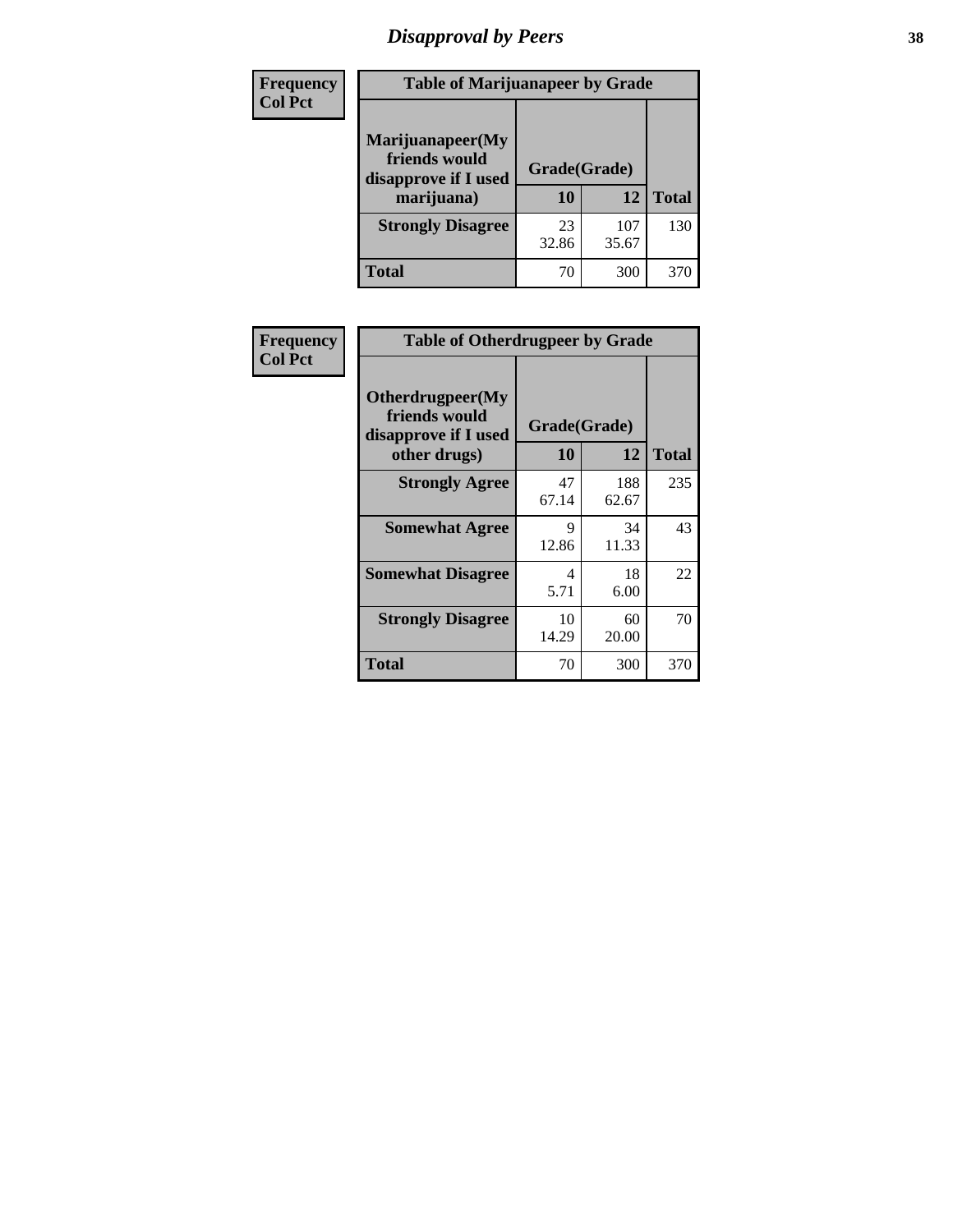| Frequency      | <b>Table of Alcohollocation1 by Grade</b> |              |              |              |
|----------------|-------------------------------------------|--------------|--------------|--------------|
| <b>Col Pct</b> | <b>Alcohollocation1(Places</b>            | Grade(Grade) |              |              |
|                | <b>Friends Use Alcohol)</b>               | 10           | 12           | <b>Total</b> |
|                |                                           | 45<br>64.29  | 202<br>67.33 | 247          |
|                | Do Not Use                                | 25<br>35.71  | 98<br>32.67  | 123          |
|                | <b>Total</b>                              | 70           | 300          | 370          |

| Frequency      | <b>Table of Alcohollocation2 by Grade</b>                     |                    |              |              |
|----------------|---------------------------------------------------------------|--------------------|--------------|--------------|
| <b>Col Pct</b> | <b>Alcohollocation2(Places</b><br><b>Friends Use Alcohol)</b> | Grade(Grade)<br>10 | <b>12</b>    | <b>Total</b> |
|                |                                                               | 40<br>57.14        | 149<br>49.67 | 189          |
|                | Home                                                          | 30<br>42.86        | 151<br>50.33 | 181          |
|                | <b>Total</b>                                                  | 70                 | 300          | 370          |

| Frequency<br><b>Col Pct</b> | <b>Table of Alcohollocation 3 by Grade</b>                    |                    |              |              |  |
|-----------------------------|---------------------------------------------------------------|--------------------|--------------|--------------|--|
|                             | <b>Alcohollocation3(Places</b><br><b>Friends Use Alcohol)</b> | Grade(Grade)<br>10 | 12           | <b>Total</b> |  |
|                             |                                                               | 66<br>94.29        | 262<br>87.33 | 328          |  |
|                             | <b>School</b>                                                 | 4<br>5.71          | 38<br>12.67  | 42           |  |
|                             | <b>Total</b>                                                  | 70                 | 300          | 370          |  |

| <b>Frequency</b> | <b>Table of Alcohollocation4 by Grade</b> |              |              |              |  |
|------------------|-------------------------------------------|--------------|--------------|--------------|--|
| <b>Col Pct</b>   | <b>Alcohollocation4(Places</b>            | Grade(Grade) |              |              |  |
|                  | <b>Friends Use Alcohol)</b>               | 10           | 12           | <b>Total</b> |  |
|                  |                                           | 64<br>91.43  | 249<br>83.00 | 313          |  |
|                  | Car                                       | 6<br>8.57    | 51<br>17.00  | 57           |  |
|                  | <b>Total</b>                              | 70           | 300          | 370          |  |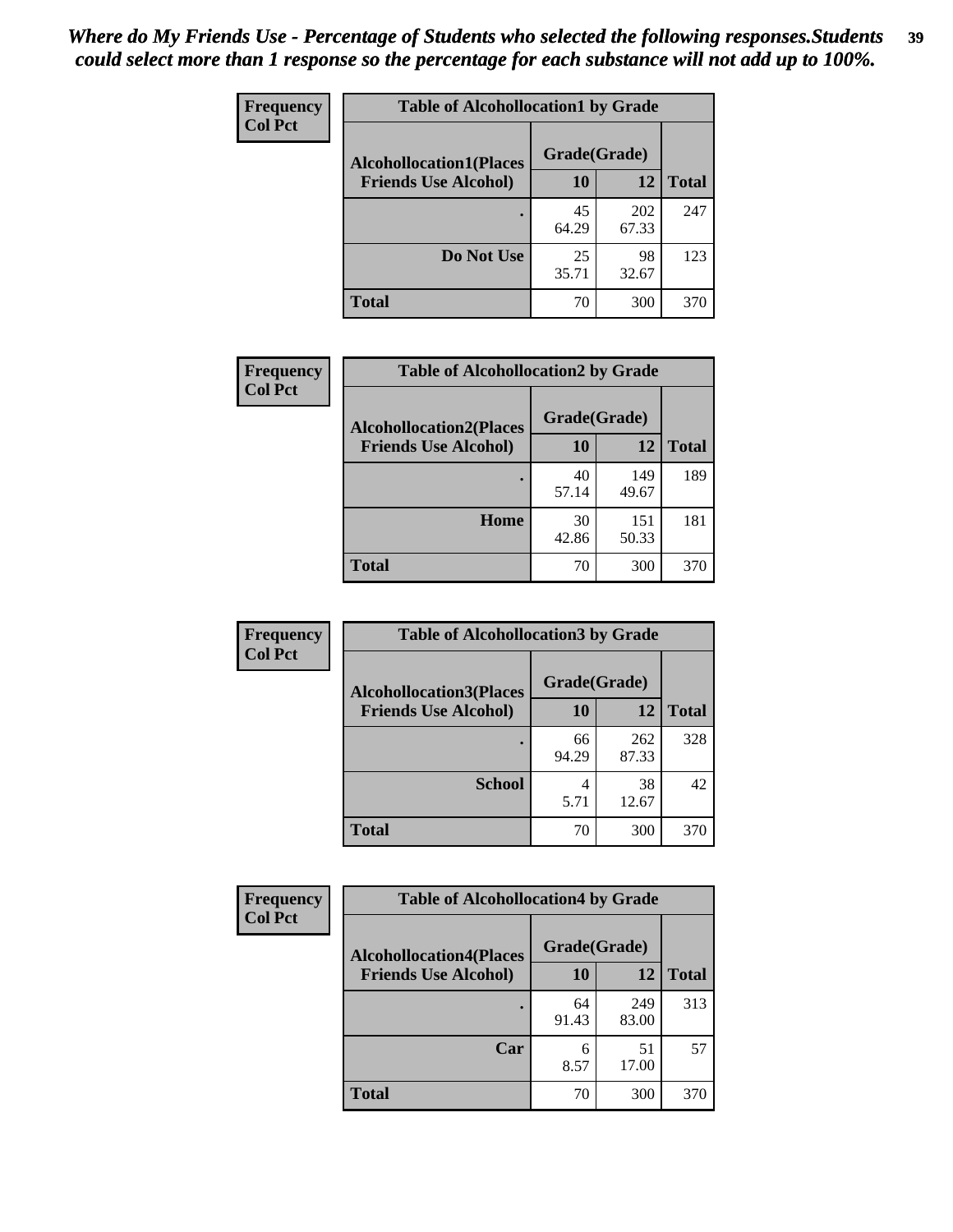| Frequency<br><b>Col Pct</b> | <b>Table of Alcohollocation5 by Grade</b>      |             |              |              |  |
|-----------------------------|------------------------------------------------|-------------|--------------|--------------|--|
|                             | Grade(Grade)<br><b>Alcohollocation5(Places</b> |             |              |              |  |
|                             | <b>Friends Use Alcohol)</b>                    | 10          | 12           | <b>Total</b> |  |
|                             |                                                | 43<br>61.43 | 169<br>56.33 | 212          |  |
|                             | <b>Friend's House</b>                          | 27<br>38.57 | 131<br>43.67 | 158          |  |
|                             | <b>Total</b>                                   | 70          | 300          | 370          |  |

| <b>Frequency</b> | <b>Table of Alcohollocation6 by Grade</b> |              |              |              |
|------------------|-------------------------------------------|--------------|--------------|--------------|
| <b>Col Pct</b>   | <b>Alcohollocation6(Places</b>            | Grade(Grade) |              |              |
|                  | <b>Friends Use Alcohol)</b>               | 10           | 12           | <b>Total</b> |
|                  |                                           | 45<br>64.29  | 190<br>63.33 | 235          |
|                  | <b>Other</b>                              | 25<br>35.71  | 110<br>36.67 | 135          |
|                  | <b>Total</b>                              | 70           | 300          | 370          |

| Frequency      | <b>Table of Tobaccolocation1 by Grade</b> |              |              |              |
|----------------|-------------------------------------------|--------------|--------------|--------------|
| <b>Col Pct</b> | <b>Tobaccolocation1(Places</b>            | Grade(Grade) |              |              |
|                | <b>Friends Use Tobacco)</b>               | 10           | 12           | <b>Total</b> |
|                |                                           | 31<br>44.29  | 152<br>50.67 | 183          |
|                | Do Not Use                                | 39<br>55.71  | 148<br>49.33 | 187          |
|                | <b>Total</b>                              | 70           | 300          | 370          |

| <b>Frequency</b> | <b>Table of Tobaccolocation2 by Grade</b> |              |              |              |
|------------------|-------------------------------------------|--------------|--------------|--------------|
| <b>Col Pct</b>   | <b>Tobaccolocation2(Places</b>            | Grade(Grade) |              |              |
|                  | <b>Friends Use Tobacco)</b>               | 10           | 12           | <b>Total</b> |
|                  |                                           | 50<br>71.43  | 188<br>62.67 | 238          |
|                  | Home                                      | 20<br>28.57  | 112<br>37.33 | 132          |
|                  | <b>Total</b>                              | 70           | 300          | 370          |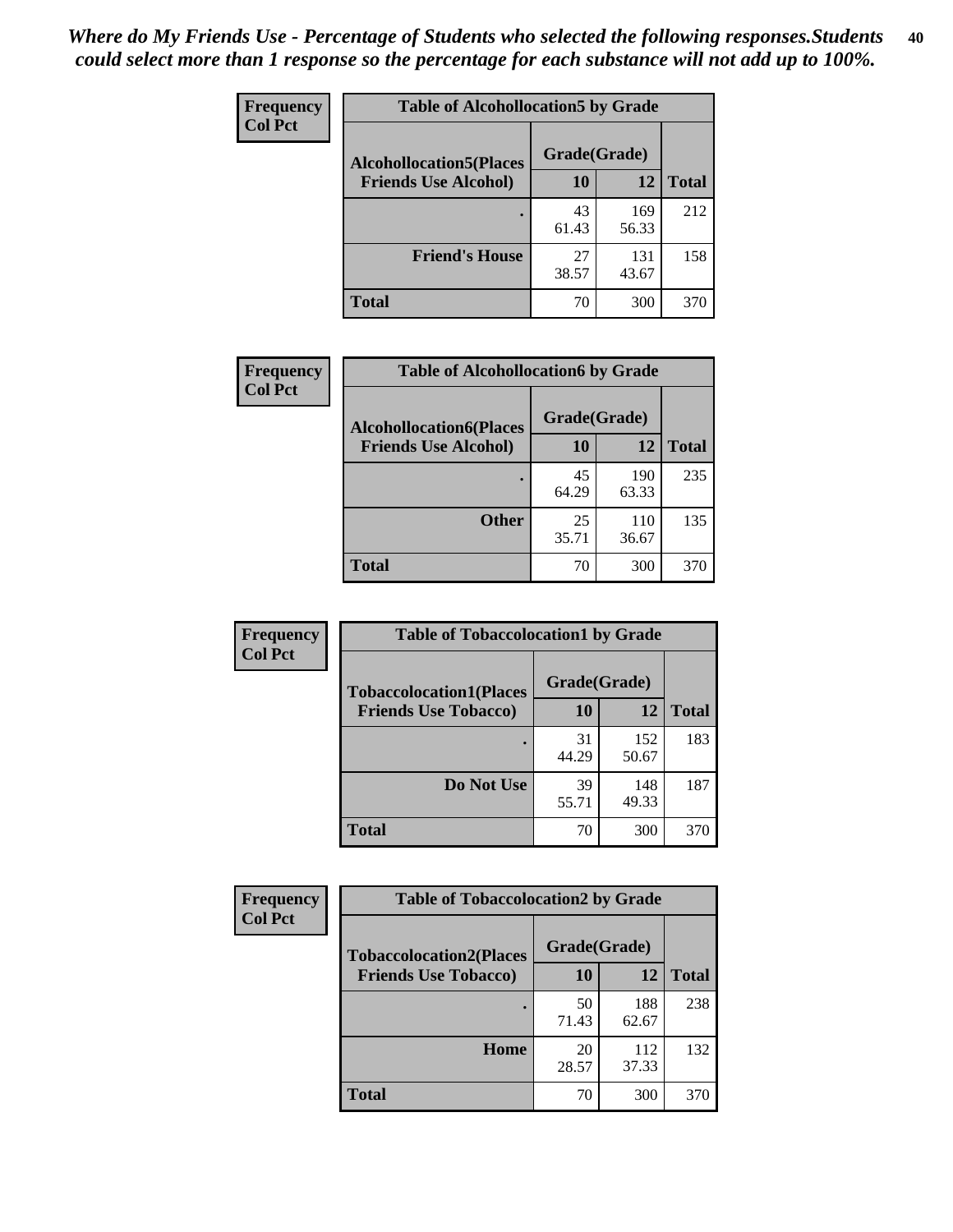| Frequency      | <b>Table of Tobaccolocation 3 by Grade</b> |              |              |              |  |
|----------------|--------------------------------------------|--------------|--------------|--------------|--|
| <b>Col Pct</b> | <b>Tobaccolocation3(Places</b>             | Grade(Grade) |              |              |  |
|                | <b>Friends Use Tobacco)</b>                | 10           | 12           | <b>Total</b> |  |
|                |                                            | 57<br>81.43  | 221<br>73.67 | 278          |  |
|                | <b>School</b>                              | 13<br>18.57  | 79<br>26.33  | 92           |  |
|                | <b>Total</b>                               | 70           | 300          | 370          |  |

| Frequency<br><b>Col Pct</b> | <b>Table of Tobaccolocation4 by Grade</b> |              |              |              |
|-----------------------------|-------------------------------------------|--------------|--------------|--------------|
|                             | <b>Tobaccolocation4(Places</b>            | Grade(Grade) |              |              |
|                             | <b>Friends Use Tobacco)</b>               | 10           | 12           | <b>Total</b> |
|                             |                                           | 57<br>81.43  | 201<br>67.00 | 258          |
|                             | Car                                       | 13<br>18.57  | 99<br>33.00  | 112          |
|                             | <b>Total</b>                              | 70           | 300          | 370          |

| Frequency      | <b>Table of Tobaccolocation5 by Grade</b>                     |                    |              |              |
|----------------|---------------------------------------------------------------|--------------------|--------------|--------------|
| <b>Col Pct</b> | <b>Tobaccolocation5(Places</b><br><b>Friends Use Tobacco)</b> | Grade(Grade)<br>10 | 12           | <b>Total</b> |
|                |                                                               | 57<br>81.43        | 191<br>63.67 | 248          |
|                | <b>Friend's House</b>                                         | 13<br>18.57        | 109<br>36.33 | 122          |
|                | <b>Total</b>                                                  | 70                 | 300          | 370          |

| <b>Frequency</b> | <b>Table of Tobaccolocation6 by Grade</b> |              |              |              |
|------------------|-------------------------------------------|--------------|--------------|--------------|
| <b>Col Pct</b>   | <b>Tobaccolocation6(Places</b>            | Grade(Grade) |              |              |
|                  | <b>Friends Use Tobacco)</b>               | 10           | 12           | <b>Total</b> |
|                  |                                           | 53<br>75.71  | 212<br>70.67 | 265          |
|                  | <b>Other</b>                              | 17<br>24.29  | 88<br>29.33  | 105          |
|                  | <b>Total</b>                              | 70           | 300          | 370          |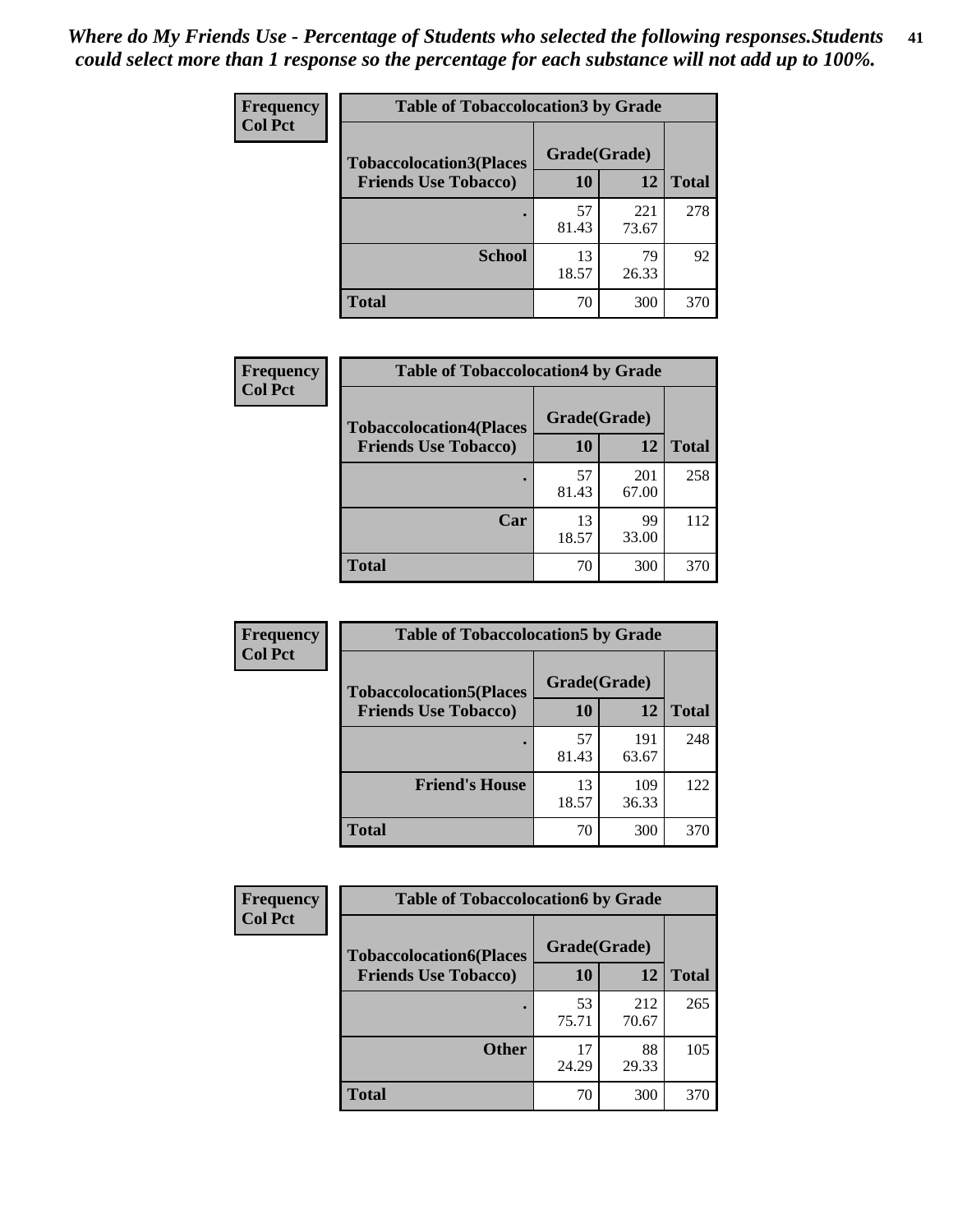| <b>Frequency</b> | <b>Table of Marijuanalocation1 by Grade</b> |              |              |              |
|------------------|---------------------------------------------|--------------|--------------|--------------|
| <b>Col Pct</b>   | <b>Marijuanalocation1(Places</b>            | Grade(Grade) |              |              |
|                  | <b>Friends Use Marijuana</b> )              | 10           | 12           | <b>Total</b> |
|                  |                                             | 37<br>52.86  | 175<br>58.33 | 212          |
|                  | Do Not Use                                  | 33<br>47.14  | 125<br>41.67 | 158          |
|                  | <b>Total</b>                                | 70           | 300          | 370          |

| <b>Frequency</b> | <b>Table of Marijuanalocation2 by Grade</b>                        |                    |              |              |
|------------------|--------------------------------------------------------------------|--------------------|--------------|--------------|
| <b>Col Pct</b>   | <b>Marijuanalocation2(Places</b><br><b>Friends Use Marijuana</b> ) | Grade(Grade)<br>10 | 12           | <b>Total</b> |
|                  |                                                                    | 43<br>61.43        | 157<br>52.33 | 200          |
|                  | Home                                                               | 27<br>38.57        | 143<br>47.67 | 170          |
|                  | <b>Total</b>                                                       | 70                 | 300          | 370          |

| <b>Frequency</b><br><b>Col Pct</b> | <b>Table of Marijuanalocation3 by Grade</b> |              |              |              |
|------------------------------------|---------------------------------------------|--------------|--------------|--------------|
|                                    | <b>Marijuanalocation3</b> (Places           | Grade(Grade) |              |              |
|                                    | <b>Friends Use Marijuana</b> )              | <b>10</b>    | 12           | <b>Total</b> |
|                                    |                                             | 57<br>81.43  | 202<br>67.33 | 259          |
|                                    | <b>School</b>                               | 13<br>18.57  | 98<br>32.67  | 111          |
|                                    | <b>Total</b>                                | 70           | 300          | 370          |

| <b>Frequency</b> | <b>Table of Marijuanalocation4 by Grade</b> |              |              |              |  |
|------------------|---------------------------------------------|--------------|--------------|--------------|--|
| <b>Col Pct</b>   | <b>Marijuanalocation4(Places</b>            | Grade(Grade) |              |              |  |
|                  | <b>Friends Use Marijuana</b> )              | <b>10</b>    | 12           | <b>Total</b> |  |
|                  |                                             | 50<br>71.43  | 186<br>62.00 | 236          |  |
|                  | Car                                         | 20<br>28.57  | 114<br>38.00 | 134          |  |
|                  | <b>Total</b>                                | 70           | 300          | 370          |  |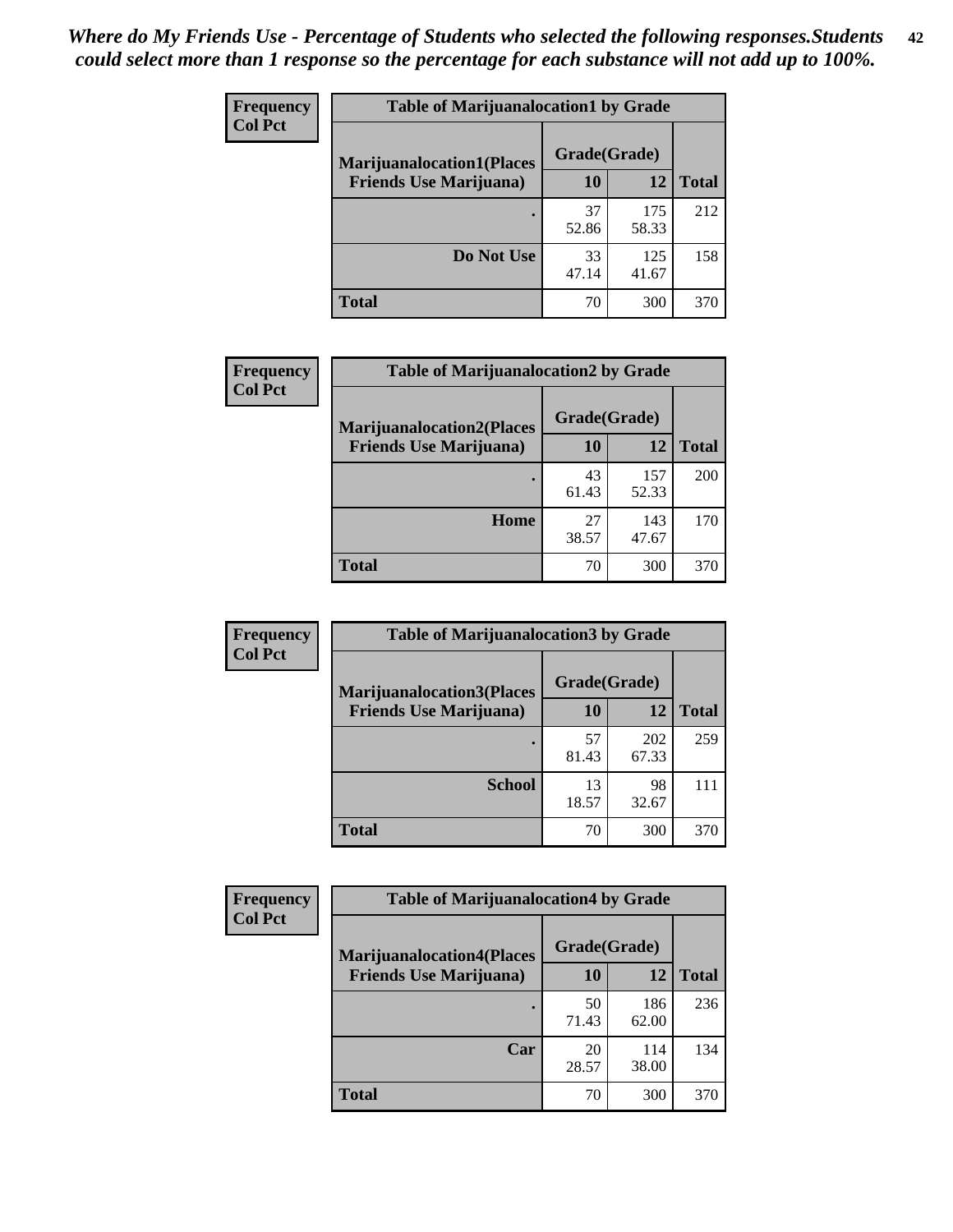| <b>Frequency</b> | <b>Table of Marijuanalocation5 by Grade</b> |              |              |              |
|------------------|---------------------------------------------|--------------|--------------|--------------|
| <b>Col Pct</b>   | <b>Marijuanalocation5</b> (Places           | Grade(Grade) |              |              |
|                  | <b>Friends Use Marijuana</b> )              | 10           | 12           | <b>Total</b> |
|                  |                                             | 45<br>64.29  | 169<br>56.33 | 214          |
|                  | <b>Friend's House</b>                       | 25<br>35.71  | 131<br>43.67 | 156          |
|                  | <b>Total</b>                                | 70           | 300          | 370          |

| <b>Frequency</b> | <b>Table of Marijuanalocation6 by Grade</b>                        |                    |              |              |
|------------------|--------------------------------------------------------------------|--------------------|--------------|--------------|
| <b>Col Pct</b>   | <b>Marijuanalocation6(Places</b><br><b>Friends Use Marijuana</b> ) | Grade(Grade)<br>10 | 12           | <b>Total</b> |
|                  |                                                                    | 50<br>71.43        | 189<br>63.00 | 239          |
|                  | <b>Other</b>                                                       | 20<br>28.57        | 111<br>37.00 | 131          |
|                  | <b>Total</b>                                                       | 70                 | 300          | 370          |

| <b>Frequency</b> | <b>Table of Otherdruglocation1 by Grade</b>                          |              |              |              |
|------------------|----------------------------------------------------------------------|--------------|--------------|--------------|
| <b>Col Pct</b>   | <b>Otherdruglocation1(Places</b><br><b>Friends Use Other Illegal</b> | Grade(Grade) |              |              |
|                  | Drugs)                                                               | 10           | 12           | <b>Total</b> |
|                  |                                                                      | 23<br>32.86  | 58<br>19.33  | 81           |
|                  | Do Not Use                                                           | 47<br>67.14  | 242<br>80.67 | 289          |
|                  | <b>Total</b>                                                         | 70           | 300          | 370          |

| Frequency      | <b>Table of Otherdruglocation2 by Grade</b>                          |             |              |              |
|----------------|----------------------------------------------------------------------|-------------|--------------|--------------|
| <b>Col Pct</b> | <b>Otherdruglocation2(Places</b><br><b>Friends Use Other Illegal</b> |             | Grade(Grade) |              |
|                | Drugs)                                                               | 10          | 12           | <b>Total</b> |
|                |                                                                      | 54<br>77.14 | 267<br>89.00 | 321          |
|                | Home                                                                 | 16<br>22.86 | 33<br>11.00  | 49           |
|                | <b>Total</b>                                                         | 70          | 300          | 370          |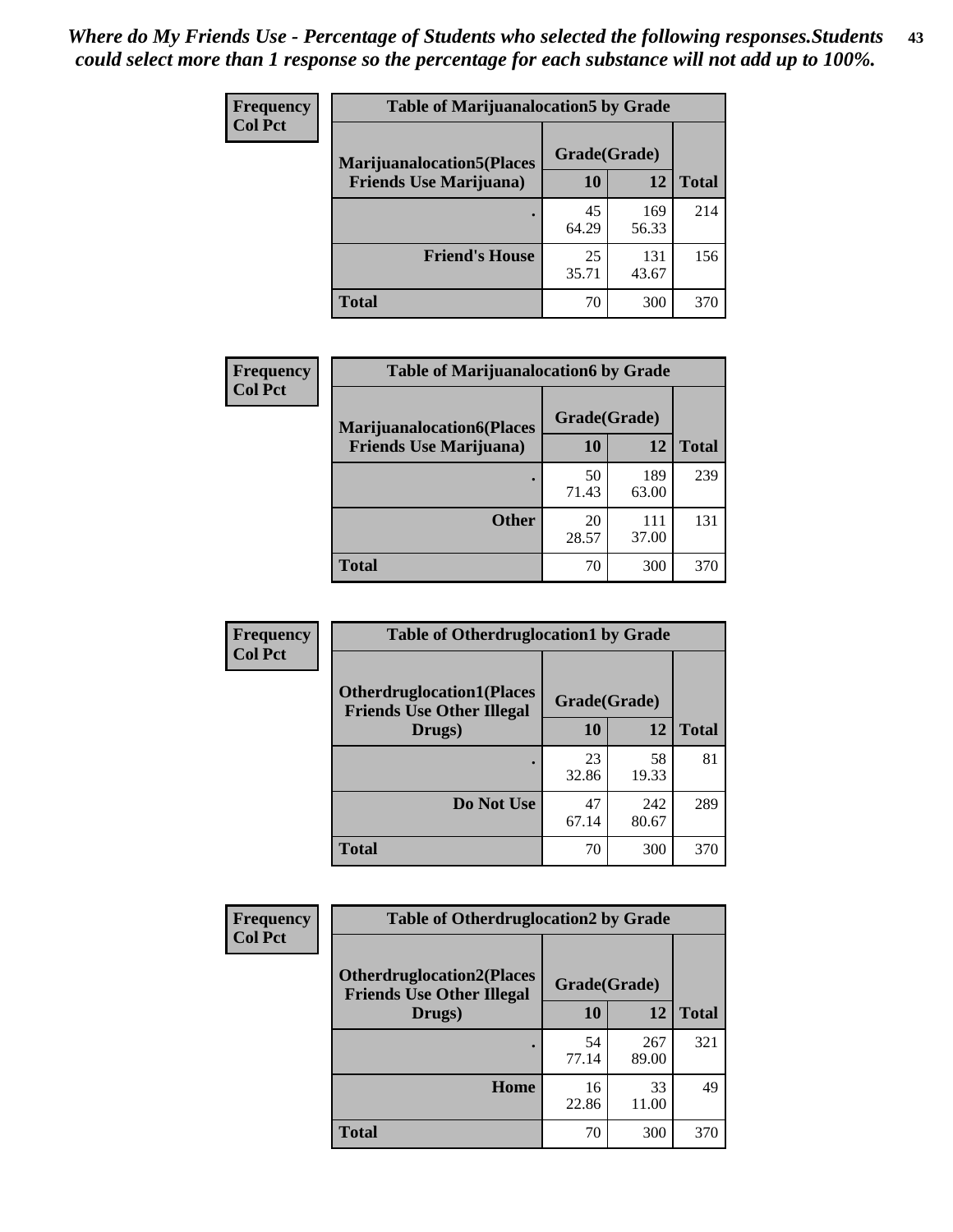| <b>Frequency</b> | <b>Table of Otherdruglocation 3 by Grade</b>                          |              |              |              |
|------------------|-----------------------------------------------------------------------|--------------|--------------|--------------|
| <b>Col Pct</b>   | <b>Otherdruglocation3(Places)</b><br><b>Friends Use Other Illegal</b> | Grade(Grade) |              |              |
|                  | Drugs)                                                                | 10           | 12           | <b>Total</b> |
|                  |                                                                       | 63<br>90.00  | 277<br>92.33 | 340          |
|                  | <b>School</b>                                                         | 10.00        | 23<br>7.67   | 30           |
|                  | Total                                                                 | 70           | 300          | 370          |

| <b>Frequency</b> | <b>Table of Otherdruglocation4 by Grade</b>                          |              |              |              |
|------------------|----------------------------------------------------------------------|--------------|--------------|--------------|
| <b>Col Pct</b>   | <b>Otherdruglocation4(Places</b><br><b>Friends Use Other Illegal</b> | Grade(Grade) |              |              |
|                  | Drugs)                                                               | 10           | 12           | <b>Total</b> |
|                  |                                                                      | 62<br>88.57  | 272<br>90.67 | 334          |
|                  | Car                                                                  | 8<br>11.43   | 28<br>9.33   | 36           |
|                  | <b>Total</b>                                                         | 70           | 300          | 370          |

| <b>Frequency</b> | <b>Table of Otherdruglocation5 by Grade</b>                          |              |              |              |
|------------------|----------------------------------------------------------------------|--------------|--------------|--------------|
| <b>Col Pct</b>   | <b>Otherdruglocation5(Places</b><br><b>Friends Use Other Illegal</b> | Grade(Grade) |              |              |
|                  | Drugs)                                                               | 10           | 12           | <b>Total</b> |
|                  |                                                                      | 59<br>84.29  | 264<br>88.00 | 323          |
|                  | <b>Friend's House</b>                                                | 11<br>15.71  | 36<br>12.00  | 47           |
|                  | <b>Total</b>                                                         | 70           | 300          | 370          |

| <b>Frequency</b> | <b>Table of Otherdruglocation6 by Grade</b>                          |              |              |              |
|------------------|----------------------------------------------------------------------|--------------|--------------|--------------|
| <b>Col Pct</b>   | <b>Otherdruglocation6(Places</b><br><b>Friends Use Other Illegal</b> | Grade(Grade) |              |              |
|                  | Drugs)                                                               | 10           | 12           | <b>Total</b> |
|                  |                                                                      | 55<br>78.57  | 256<br>85.33 | 311          |
|                  | <b>Other</b>                                                         | 15<br>21.43  | 44<br>14.67  | 59           |
|                  | <b>Total</b>                                                         | 70           | 300          | 370          |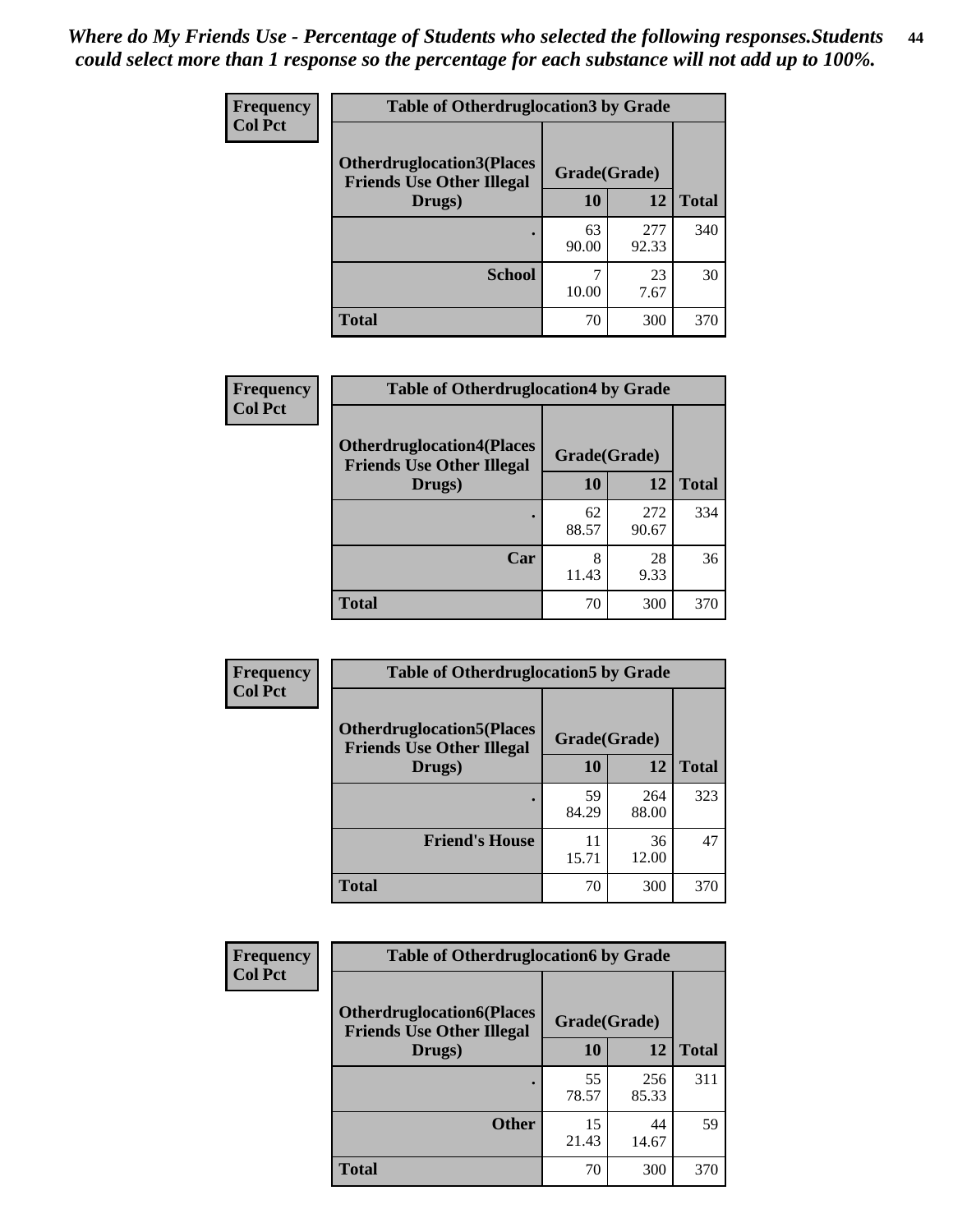| Frequency      | <b>Table of Alcoholtime1 by Grade</b>                           |             |              |              |
|----------------|-----------------------------------------------------------------|-------------|--------------|--------------|
| <b>Col Pct</b> | <b>Alcoholtime1(Times</b><br>Grade(Grade)<br><b>Friends Use</b> |             |              |              |
|                | Alcohol)                                                        | 10          | 12           | <b>Total</b> |
|                |                                                                 | 43<br>61.43 | 205<br>68.33 | 248          |
|                | Do Not Use                                                      | 27<br>38.57 | 95<br>31.67  | 122          |
|                | <b>Total</b>                                                    | 70          | 300          | 370          |

| Frequency      | <b>Table of Alcoholtime2 by Grade</b>           |              |              |              |
|----------------|-------------------------------------------------|--------------|--------------|--------------|
| <b>Col Pct</b> | <b>Alcoholtime2(Times</b><br><b>Friends Use</b> | Grade(Grade) |              |              |
|                | Alcohol)                                        | 10           | 12           | <b>Total</b> |
|                |                                                 | 64<br>91.43  | 266<br>88.67 | 330          |
|                | <b>On Way to School</b>                         | 6<br>8.57    | 34<br>11.33  | 40           |
|                | <b>Total</b>                                    | 70           | 300          | 370          |

| Frequency      | <b>Table of Alcoholtime3 by Grade</b>    |                        |              |              |  |
|----------------|------------------------------------------|------------------------|--------------|--------------|--|
| <b>Col Pct</b> | Alcoholtime3(Times<br><b>Friends Use</b> | Grade(Grade)           |              |              |  |
|                | Alcohol)                                 | 10                     | 12           | <b>Total</b> |  |
|                |                                          | 68<br>97.14            | 268<br>89.33 | 336          |  |
|                | <b>During School</b>                     | $\mathfrak{D}$<br>2.86 | 32<br>10.67  | 34           |  |
|                | <b>Total</b>                             | 70                     | 300          | 370          |  |

| <b>Frequency</b> | <b>Table of Alcoholtime4 by Grade</b> |              |              |              |
|------------------|---------------------------------------|--------------|--------------|--------------|
| <b>Col Pct</b>   | <b>Alcoholtime4(Times</b>             | Grade(Grade) |              |              |
|                  | <b>Friends Use Alcohol)</b>           | 10           | 12           | <b>Total</b> |
|                  |                                       | 65<br>92.86  | 262<br>87.33 | 327          |
|                  | <b>On Way Home From School</b>        | 5<br>7.14    | 38<br>12.67  | 43           |
|                  | <b>Total</b>                          | 70           | 300          | 370          |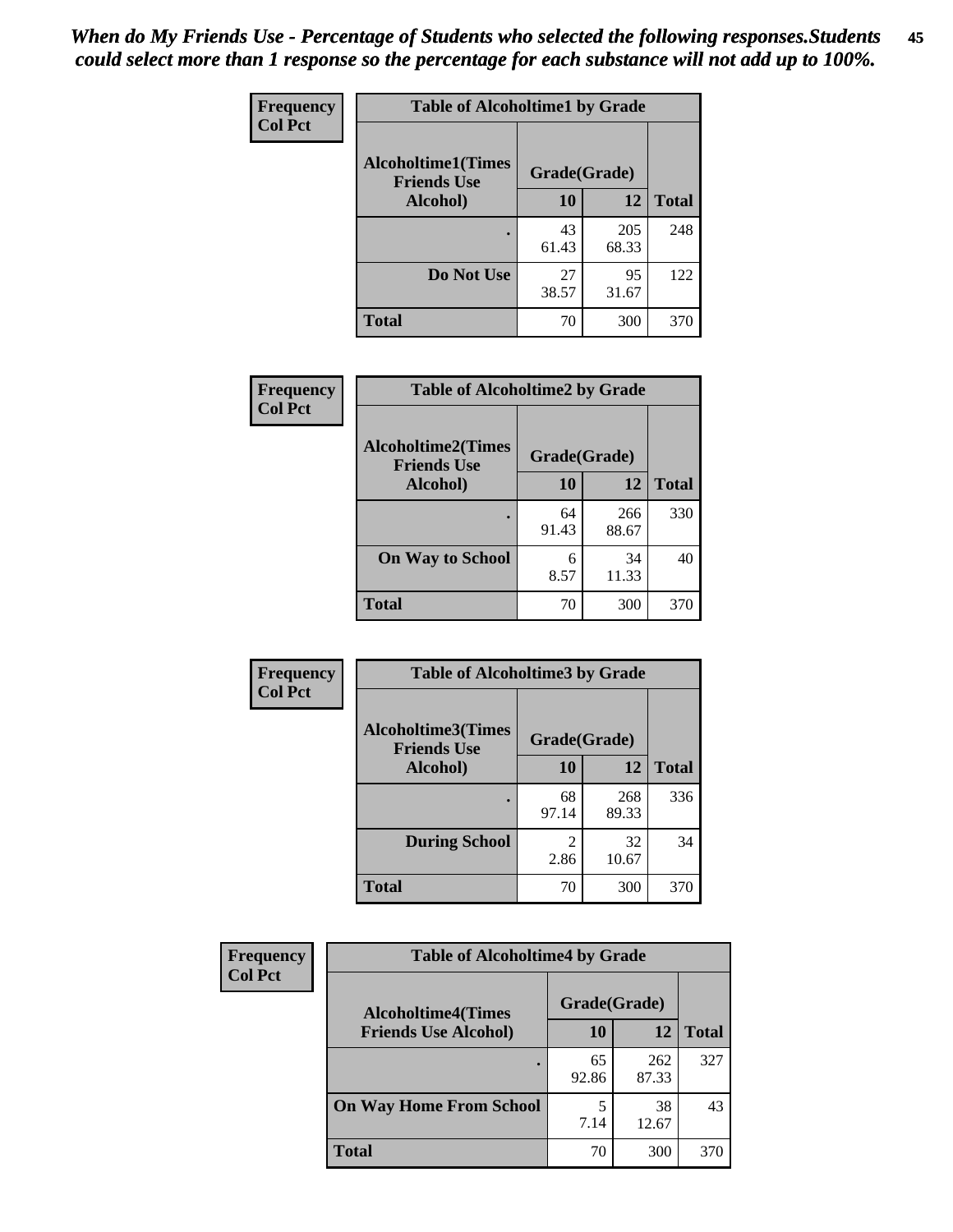*When do My Friends Use - Percentage of Students who selected the following responses.Students could select more than 1 response so the percentage for each substance will not add up to 100%.* **46**

| Frequency      | <b>Table of Alcoholtime5 by Grade</b>           |              |              |              |
|----------------|-------------------------------------------------|--------------|--------------|--------------|
| <b>Col Pct</b> | <b>Alcoholtime5(Times</b><br><b>Friends Use</b> | Grade(Grade) |              |              |
|                | Alcohol)                                        | 10           | <b>12</b>    | <b>Total</b> |
|                |                                                 | 51<br>72.86  | 202<br>67.33 | 253          |
|                | Weeknights                                      | 19<br>27.14  | 98<br>32.67  | 117          |
|                | <b>Total</b>                                    | 70           | 300          | 370          |

| Frequency      | <b>Table of Alcoholtime6 by Grade</b>           |              |              |              |
|----------------|-------------------------------------------------|--------------|--------------|--------------|
| <b>Col Pct</b> | <b>Alcoholtime6(Times</b><br><b>Friends Use</b> | Grade(Grade) |              |              |
|                | Alcohol)                                        | 10           | 12           | <b>Total</b> |
|                |                                                 | 29<br>41.43  | 100<br>33.33 | 129          |
|                | Weekends                                        | 41<br>58.57  | 200<br>66.67 | 241          |
|                | <b>Total</b>                                    | 70           | 300          | 370          |

| Frequency      | <b>Table of Tobaccotime1 by Grade</b>           |              |              |              |
|----------------|-------------------------------------------------|--------------|--------------|--------------|
| <b>Col Pct</b> | <b>Tobaccotime1(Times</b><br><b>Friends Use</b> | Grade(Grade) |              |              |
|                | <b>Tobacco</b> )                                | 10           | 12           | <b>Total</b> |
|                | ٠                                               | 30<br>42.86  | 146<br>48.67 | 176          |
|                | Do Not Use                                      | 40<br>57.14  | 154<br>51.33 | 194          |
|                | <b>Total</b>                                    | 70           | 300          | 370          |

| <b>Frequency</b> |                                                 | <b>Table of Tobaccotime2 by Grade</b> |              |              |  |
|------------------|-------------------------------------------------|---------------------------------------|--------------|--------------|--|
| <b>Col Pct</b>   | <b>Tobaccotime2(Times</b><br><b>Friends Use</b> | Grade(Grade)                          |              |              |  |
|                  | <b>Tobacco</b> )                                | 10                                    | 12           | <b>Total</b> |  |
|                  |                                                 | 58<br>82.86                           | 202<br>67.33 | 260          |  |
|                  | <b>On Way to School</b>                         | 12<br>17.14                           | 98<br>32.67  | 110          |  |
|                  | <b>Total</b>                                    | 70                                    | 300          | 370          |  |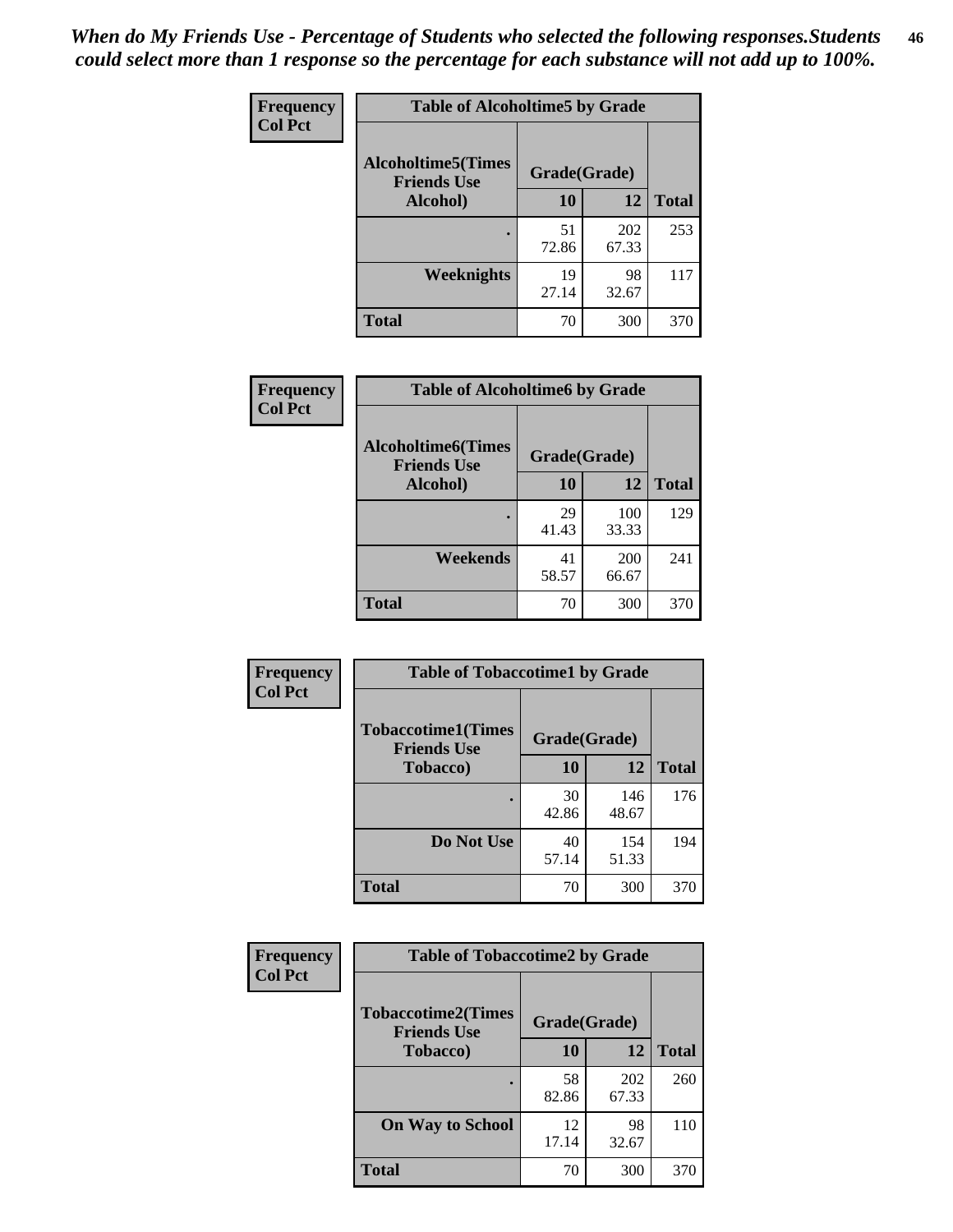*When do My Friends Use - Percentage of Students who selected the following responses.Students could select more than 1 response so the percentage for each substance will not add up to 100%.* **47**

| <b>Frequency</b> | <b>Table of Tobaccotime3 by Grade</b>           |             |              |              |  |
|------------------|-------------------------------------------------|-------------|--------------|--------------|--|
| <b>Col Pct</b>   | <b>Tobaccotime3(Times</b><br><b>Friends Use</b> |             | Grade(Grade) |              |  |
|                  | <b>Tobacco</b> )                                | 10          | 12           | <b>Total</b> |  |
|                  |                                                 | 62<br>88.57 | 219<br>73.00 | 281          |  |
|                  | <b>During School</b>                            | 8<br>11.43  | 81<br>27.00  | 89           |  |
|                  | <b>Total</b>                                    | 70          | 300          | 370          |  |

| <b>Frequency</b> | <b>Table of Tobaccotime4 by Grade</b> |              |              |              |
|------------------|---------------------------------------|--------------|--------------|--------------|
| <b>Col Pct</b>   | <b>Tobaccotime4(Times</b>             | Grade(Grade) |              |              |
|                  | <b>Friends Use Tobacco)</b>           | 10           | 12           | <b>Total</b> |
|                  |                                       | 65<br>92.86  | 262<br>87.33 | 327          |
|                  | <b>On Way Home From School</b>        | 5<br>7.14    | 38<br>12.67  | 43           |
|                  | <b>Total</b>                          | 70           | 300          | 370          |

| Frequency      | <b>Table of Tobaccotime5 by Grade</b>           |              |              |              |
|----------------|-------------------------------------------------|--------------|--------------|--------------|
| <b>Col Pct</b> | <b>Tobaccotime5(Times</b><br><b>Friends Use</b> | Grade(Grade) |              |              |
|                | <b>Tobacco</b> )                                | 10           | 12           | <b>Total</b> |
|                |                                                 | 53<br>75.71  | 185<br>61.67 | 238          |
|                | Weeknights                                      | 17<br>24.29  | 115<br>38.33 | 132          |
|                | <b>Total</b>                                    | 70           | 300          | 370          |

| <b>Frequency</b> | <b>Table of Tobaccotime6 by Grade</b>                           |             |              |              |
|------------------|-----------------------------------------------------------------|-------------|--------------|--------------|
| <b>Col Pct</b>   | <b>Tobaccotime6(Times</b><br>Grade(Grade)<br><b>Friends Use</b> |             |              |              |
|                  | <b>Tobacco</b> )                                                | 10          | <b>12</b>    | <b>Total</b> |
|                  | ٠                                                               | 49<br>70.00 | 171<br>57.00 | 220          |
|                  | Weekends                                                        | 21<br>30.00 | 129<br>43.00 | 150          |
|                  | <b>Total</b>                                                    | 70          | 300          | 370          |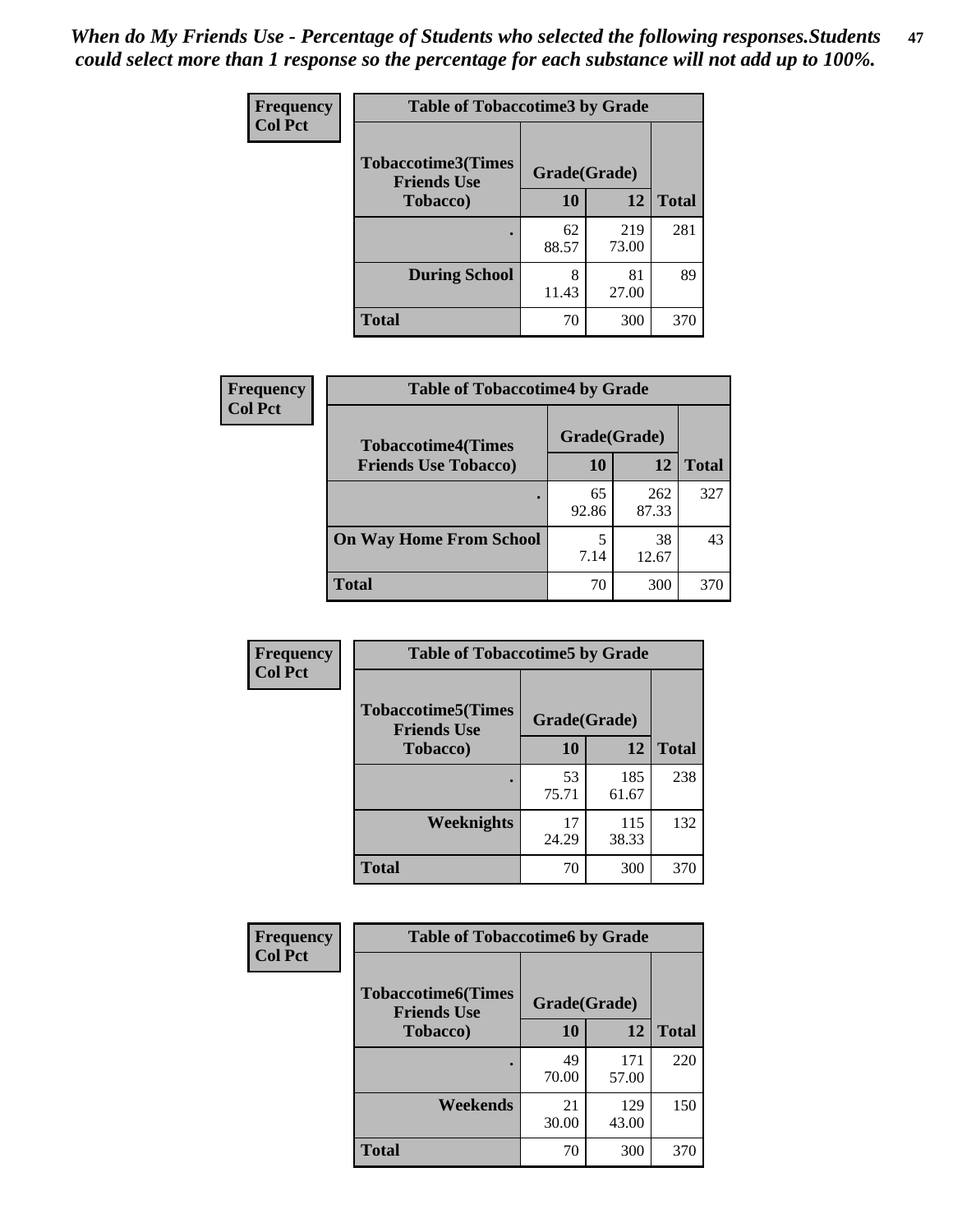| Frequency      | <b>Table of Marijuanatime1 by Grade</b>           |              |              |              |
|----------------|---------------------------------------------------|--------------|--------------|--------------|
| <b>Col Pct</b> | <b>Marijuanatime1(Times</b><br><b>Friends Use</b> | Grade(Grade) |              |              |
|                | Marijuana)                                        | 10           | 12           | <b>Total</b> |
|                |                                                   | 36<br>51.43  | 173<br>57.67 | 209          |
|                | Do Not Use                                        | 34<br>48.57  | 127<br>42.33 | 161          |
|                | <b>Total</b>                                      | 70           | 300          | 370          |

| <b>Frequency</b> | <b>Table of Marijuanatime2 by Grade</b>           |              |              |              |
|------------------|---------------------------------------------------|--------------|--------------|--------------|
| <b>Col Pct</b>   | <b>Marijuanatime2(Times</b><br><b>Friends Use</b> | Grade(Grade) |              |              |
|                  | Marijuana)                                        | 10           | 12           | <b>Total</b> |
|                  |                                                   | 54<br>77.14  | 188<br>62.67 | 242          |
|                  | <b>On Way to School</b>                           | 16<br>22.86  | 112<br>37.33 | 128          |
|                  | <b>Total</b>                                      | 70           | 300          | 370          |

| <b>Frequency</b> | <b>Table of Marijuanatime3 by Grade</b>    |              |              |              |  |
|------------------|--------------------------------------------|--------------|--------------|--------------|--|
| <b>Col Pct</b>   | Marijuanatime3(Times<br><b>Friends Use</b> | Grade(Grade) |              |              |  |
|                  | Marijuana)                                 | 10           | 12           | <b>Total</b> |  |
|                  |                                            | 61<br>87.14  | 202<br>67.33 | 263          |  |
|                  | <b>During School</b>                       | 9<br>12.86   | 98<br>32.67  | 107          |  |
|                  | <b>Total</b>                               | 70           | 300          | 370          |  |

| <b>Frequency</b><br><b>Col Pct</b> | <b>Table of Marijuanatime4 by Grade</b> |              |              |       |
|------------------------------------|-----------------------------------------|--------------|--------------|-------|
|                                    | <b>Marijuanatime4</b> (Times            | Grade(Grade) |              |       |
|                                    | <b>Friends Use Marijuana</b> )          | 10           | 12           | Total |
|                                    |                                         | 50<br>71.43  | 184<br>61.33 | 234   |
|                                    | <b>On Way Home From School</b>          | 20<br>28.57  | 116<br>38.67 | 136   |
|                                    | <b>Total</b>                            | 70           | 300          | 370   |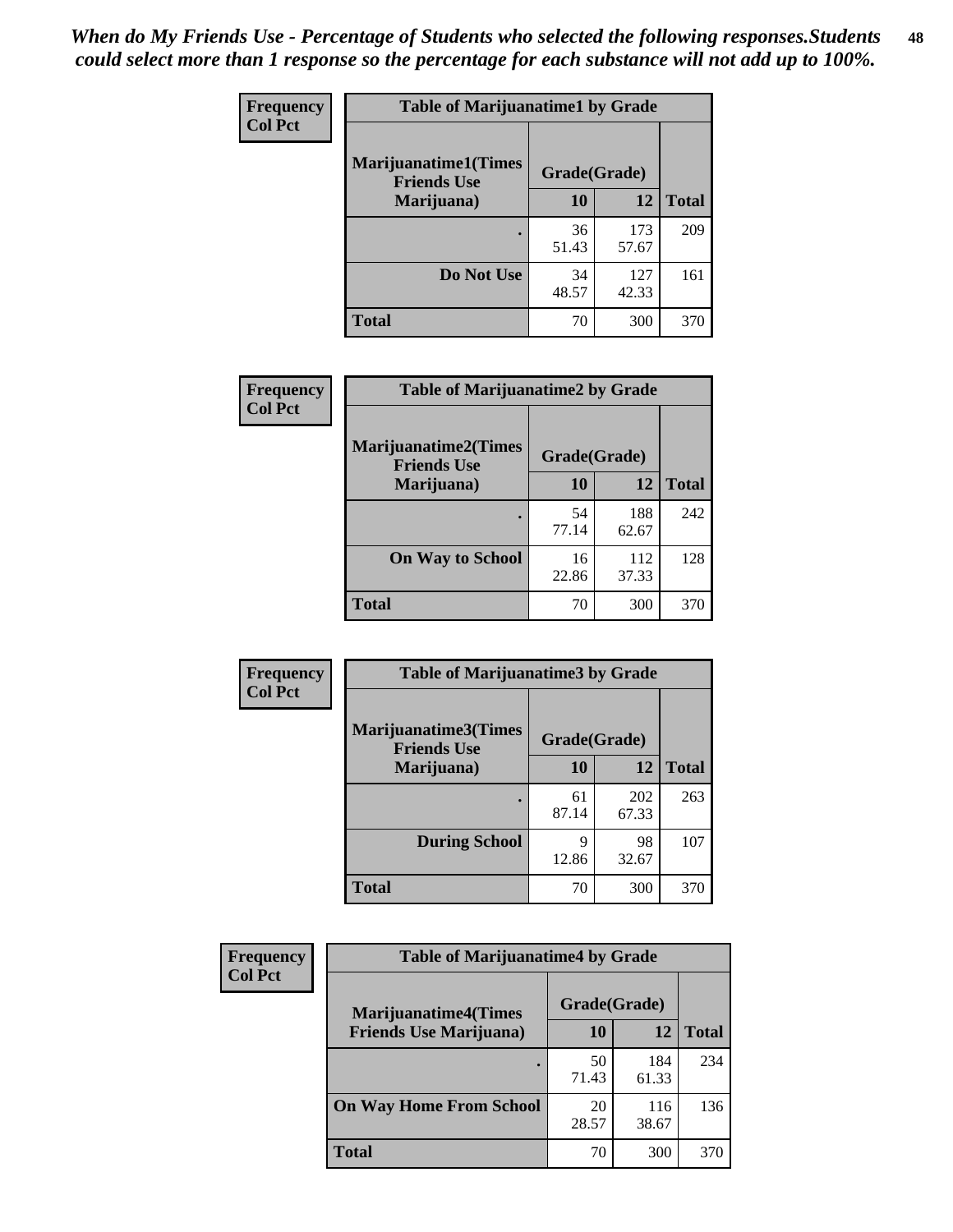| Frequency      | <b>Table of Marijuanatime5 by Grade</b>            |              |              |              |  |
|----------------|----------------------------------------------------|--------------|--------------|--------------|--|
| <b>Col Pct</b> | <b>Marijuanatime5</b> (Times<br><b>Friends Use</b> | Grade(Grade) |              |              |  |
|                | Marijuana)                                         | 10           | 12           | <b>Total</b> |  |
|                |                                                    | 49<br>70.00  | 161<br>53.67 | 210          |  |
|                | Weeknights                                         | 21<br>30.00  | 139<br>46.33 | 160          |  |
|                | <b>Total</b>                                       | 70           | 300          | 370          |  |

| <b>Frequency</b> | <b>Table of Marijuanatime6 by Grade</b>            |              |              |              |
|------------------|----------------------------------------------------|--------------|--------------|--------------|
| <b>Col Pct</b>   | <b>Marijuanatime6</b> (Times<br><b>Friends Use</b> | Grade(Grade) |              |              |
|                  | Marijuana)                                         | 10           | 12           | <b>Total</b> |
|                  |                                                    | 39<br>55.71  | 134<br>44.67 | 173          |
|                  | Weekends                                           | 31<br>44.29  | 166<br>55.33 | 197          |
|                  | <b>Total</b>                                       | 70           | 300          | 370          |

| <b>Frequency</b> | <b>Table of Otherdrugtime1 by Grade</b>                  |              |              |              |
|------------------|----------------------------------------------------------|--------------|--------------|--------------|
| <b>Col Pct</b>   | <b>Otherdrugtime1</b> (Times<br><b>Friends Use Other</b> | Grade(Grade) |              |              |
|                  | <b>Illegal Drugs</b> )                                   | 10           | 12           | <b>Total</b> |
|                  |                                                          | 19<br>27.14  | 47<br>15.67  | 66           |
|                  | Do Not Use                                               | 51<br>72.86  | 253<br>84.33 | 304          |
|                  | <b>Total</b>                                             | 70           | 300          | 370          |

| Frequency      | <b>Table of Otherdrugtime2 by Grade</b>                 |              |              |              |  |  |  |  |
|----------------|---------------------------------------------------------|--------------|--------------|--------------|--|--|--|--|
| <b>Col Pct</b> | <b>Otherdrugtime2(Times</b><br><b>Friends Use Other</b> | Grade(Grade) |              |              |  |  |  |  |
|                | <b>Illegal Drugs</b> )                                  | 10           | 12           | <b>Total</b> |  |  |  |  |
|                |                                                         | 63<br>90.00  | 280<br>93.33 | 343          |  |  |  |  |
|                | <b>On Way to School</b>                                 | 10.00        | 20<br>6.67   | 27           |  |  |  |  |
|                | <b>Total</b>                                            | 70           | 300          | 370          |  |  |  |  |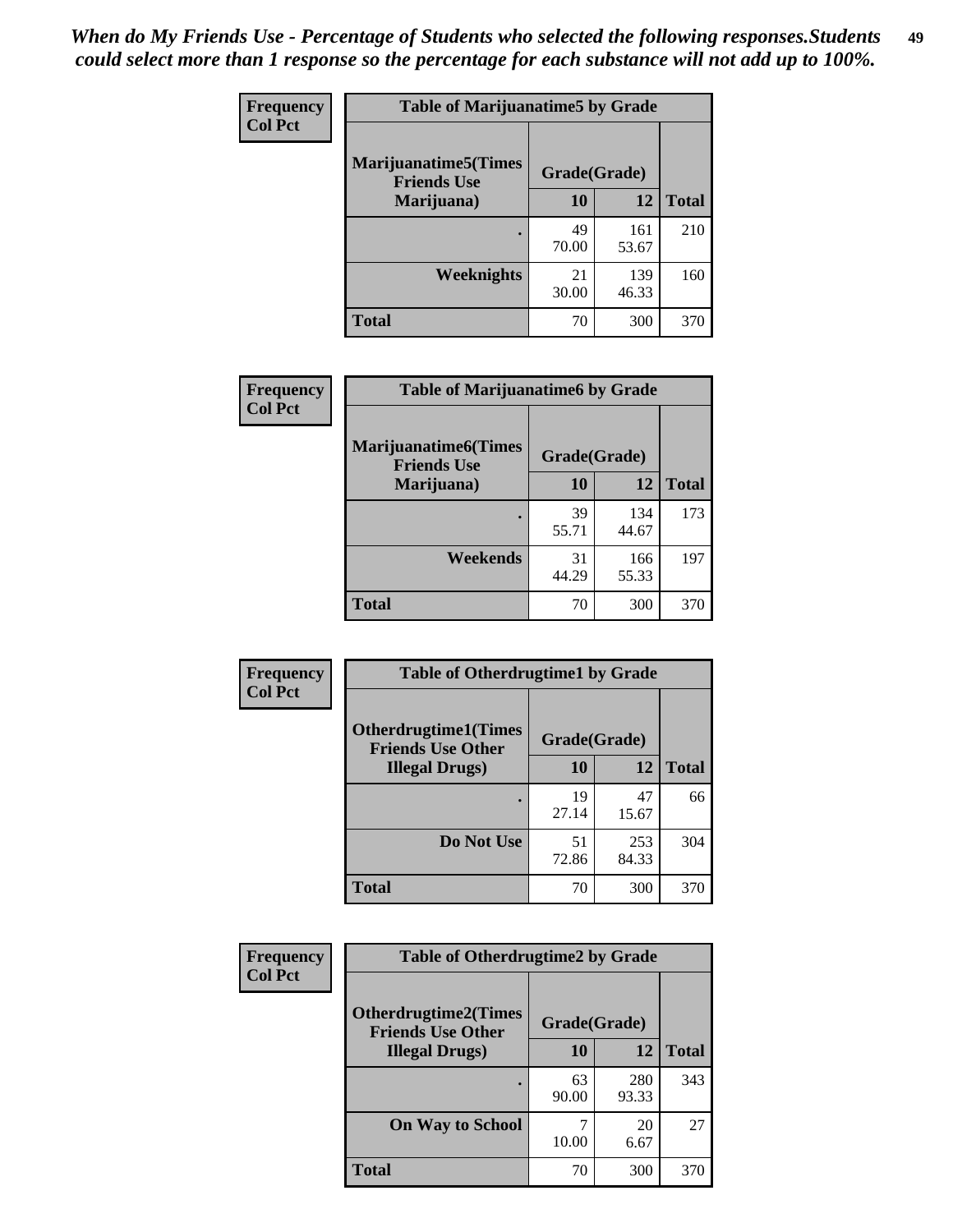| <b>Frequency</b> | <b>Table of Otherdrugtime3 by Grade</b>          |              |              |              |  |  |  |
|------------------|--------------------------------------------------|--------------|--------------|--------------|--|--|--|
| <b>Col Pct</b>   | Otherdrugtime3(Times<br><b>Friends Use Other</b> | Grade(Grade) |              |              |  |  |  |
|                  | <b>Illegal Drugs</b> )                           | 10           | 12           | <b>Total</b> |  |  |  |
|                  |                                                  | 65<br>92.86  | 279<br>93.00 | 344          |  |  |  |
|                  | <b>During School</b>                             | 5<br>7.14    | 21<br>7.00   | 26           |  |  |  |
|                  | Total                                            | 70           | 300          | 370          |  |  |  |

| Frequency      | <b>Table of Otherdrugtime4 by Grade</b>                         |              |              |              |  |  |  |
|----------------|-----------------------------------------------------------------|--------------|--------------|--------------|--|--|--|
| <b>Col Pct</b> | <b>Otherdrugtime4(Times</b><br><b>Friends Use Other Illegal</b> | Grade(Grade) |              |              |  |  |  |
|                | Drugs)                                                          | 10           | 12           | <b>Total</b> |  |  |  |
|                | ٠                                                               | 64<br>91.43  | 276<br>92.00 | 340          |  |  |  |
|                | <b>On Way Home From School</b>                                  | 6<br>8.57    | 24<br>8.00   | 30           |  |  |  |
|                | <b>Total</b>                                                    | 70           | 300          | 370          |  |  |  |

| <b>Frequency</b><br><b>Col Pct</b> | <b>Table of Otherdrugtime5 by Grade</b>                  |              |              |              |  |  |  |
|------------------------------------|----------------------------------------------------------|--------------|--------------|--------------|--|--|--|
|                                    | <b>Otherdrugtime5</b> (Times<br><b>Friends Use Other</b> | Grade(Grade) |              |              |  |  |  |
|                                    | <b>Illegal Drugs</b> )                                   | 10           | 12           | <b>Total</b> |  |  |  |
|                                    |                                                          | 60<br>85.71  | 269<br>89.67 | 329          |  |  |  |
|                                    | Weeknights                                               | 10<br>14.29  | 31<br>10.33  | 41           |  |  |  |
|                                    | Total                                                    | 70           | 300          | 370          |  |  |  |

| Frequency      | <b>Table of Otherdrugtime6 by Grade</b>                 |              |              |              |  |  |  |
|----------------|---------------------------------------------------------|--------------|--------------|--------------|--|--|--|
| <b>Col Pct</b> | <b>Otherdrugtime6(Times</b><br><b>Friends Use Other</b> | Grade(Grade) |              |              |  |  |  |
|                | <b>Illegal Drugs</b> )                                  | 10           | 12           | <b>Total</b> |  |  |  |
|                |                                                         | 55<br>78.57  | 253<br>84.33 | 308          |  |  |  |
|                | Weekends                                                | 15<br>21.43  | 47<br>15.67  | 62           |  |  |  |
|                | <b>Total</b>                                            | 70           | 300          | 370          |  |  |  |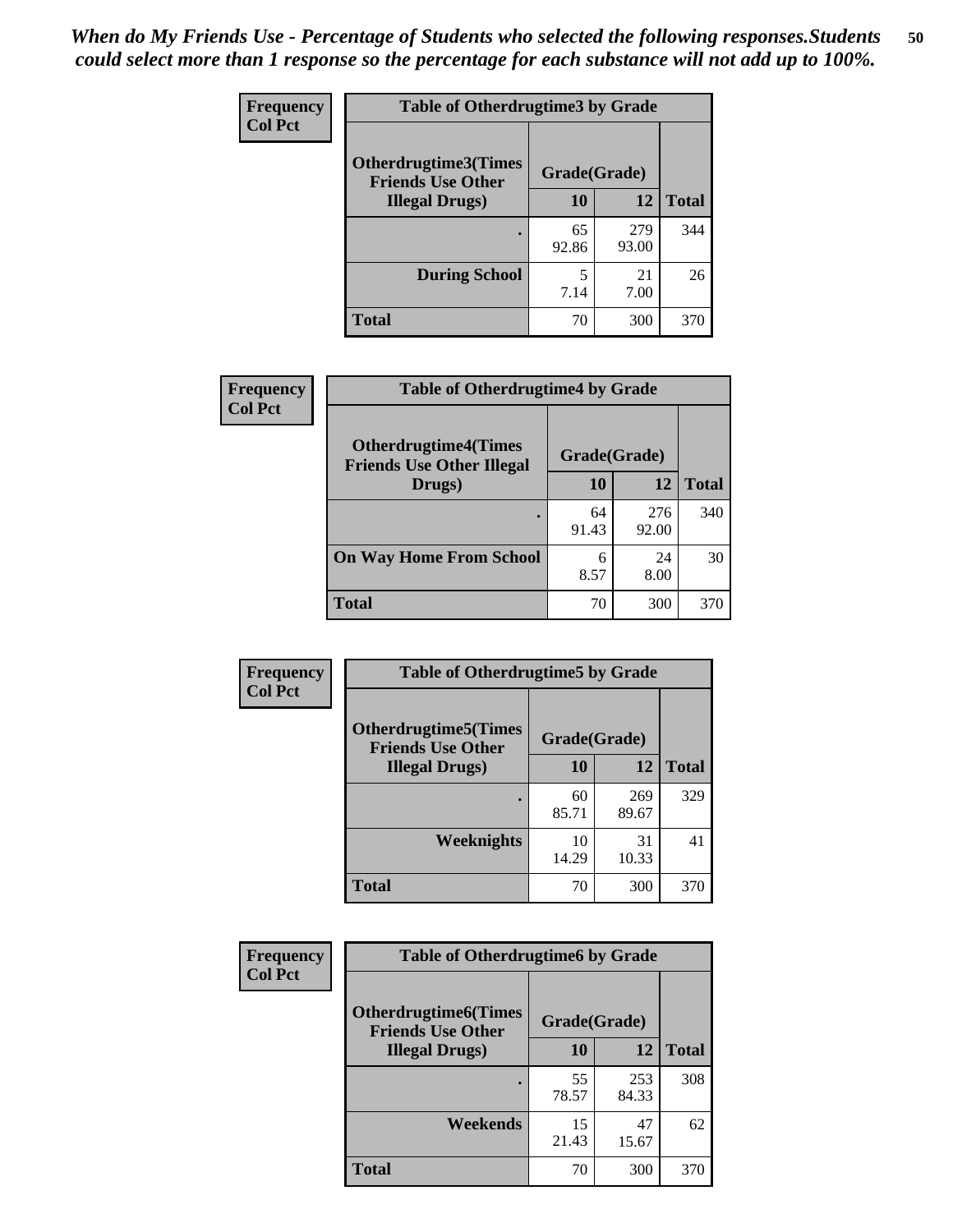| Frequency<br><b>Col Pct</b> | <b>Table of Educationalcohol by Grade</b>                                                                  |              |              |     |  |  |
|-----------------------------|------------------------------------------------------------------------------------------------------------|--------------|--------------|-----|--|--|
|                             | Educationalcohol(I<br>have been taught<br>about alcohol,<br>tobacco,<br>and other drugs<br>within the last | Grade(Grade) |              |     |  |  |
|                             | vear at school)                                                                                            | 10           | <b>Total</b> |     |  |  |
|                             | Yes                                                                                                        | 49<br>70.00  | 193<br>64.33 | 242 |  |  |
|                             | N <sub>0</sub>                                                                                             | 21<br>30.00  | 107<br>35.67 | 128 |  |  |
|                             | <b>Total</b>                                                                                               | 70           | 300          | 370 |  |  |

| Frequency      | <b>Table of Eversmoked by Grade</b> |              |              |              |  |  |  |
|----------------|-------------------------------------|--------------|--------------|--------------|--|--|--|
| <b>Col Pct</b> | Eversmoked(I<br>have smoked         | Grade(Grade) |              |              |  |  |  |
|                | a cigarette)                        | 10           | 12           | <b>Total</b> |  |  |  |
|                | <b>Yes</b>                          | 28<br>40.00  | 127<br>42.33 | 155          |  |  |  |
|                | N <sub>0</sub>                      | 42<br>60.00  | 173<br>57.67 | 215          |  |  |  |
|                | <b>Total</b>                        | 70           | 300          | 370          |  |  |  |

| Frequency      | <b>Table of Drovedrinking by Grade</b>                                                                              |                    |              |     |
|----------------|---------------------------------------------------------------------------------------------------------------------|--------------------|--------------|-----|
| <b>Col Pct</b> | Drovedrinking(In<br>the past 30 days I<br>have driven a car<br>or other vehicle<br>while I was<br>drinking alcohol) | Grade(Grade)<br>10 | <b>Total</b> |     |
|                | <b>Yes</b>                                                                                                          | 3<br>4.29          | 24<br>8.00   | 27  |
|                | N <sub>0</sub>                                                                                                      | 67<br>95.71        | 276<br>92.00 | 343 |
|                | <b>Total</b>                                                                                                        | 70                 | 300          | 370 |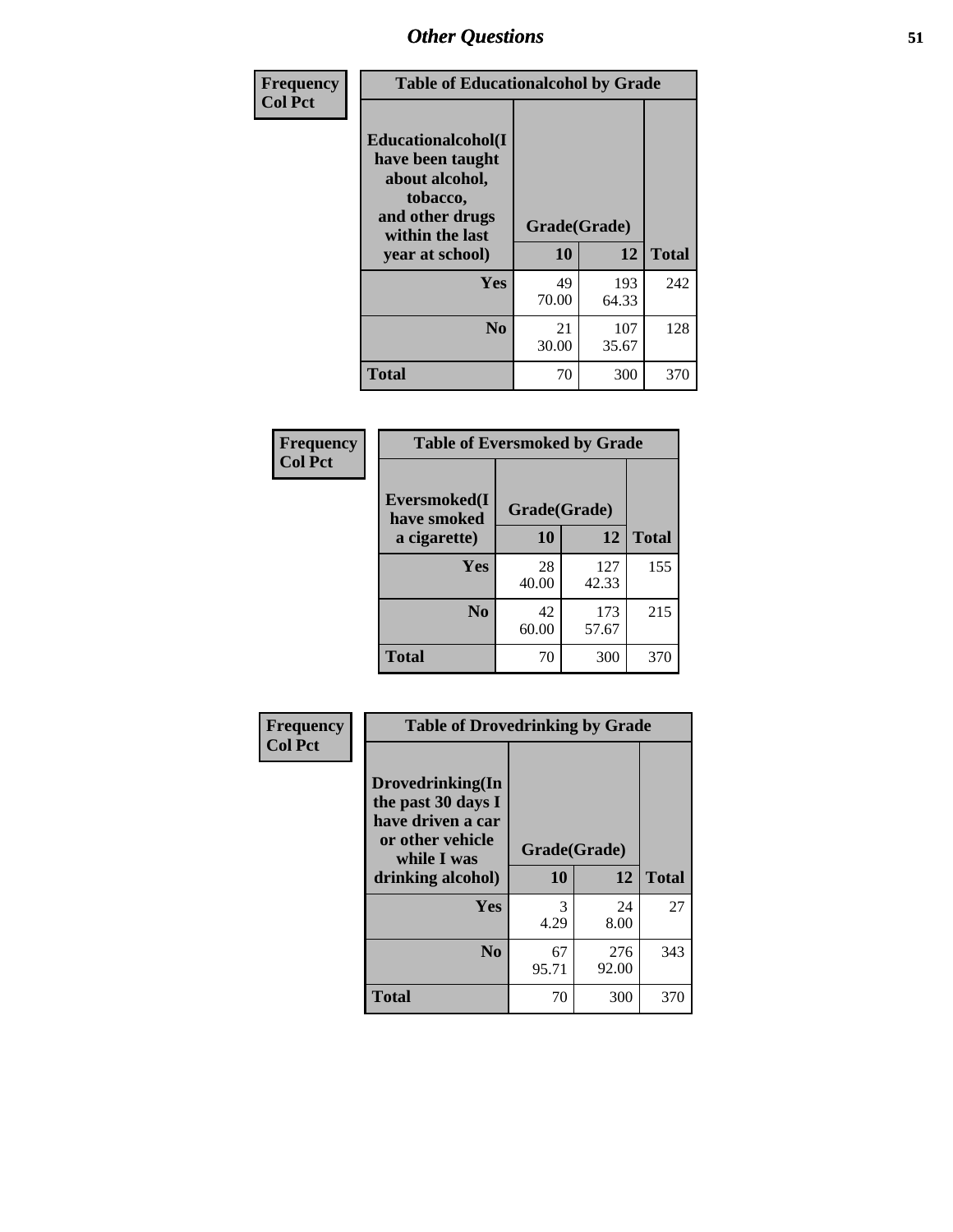| Frequency<br><b>Col Pct</b> | <b>Table of Rodedrinking by Grade</b>                                                                                  |                    |              |              |  |  |
|-----------------------------|------------------------------------------------------------------------------------------------------------------------|--------------------|--------------|--------------|--|--|
|                             | Rodedrinking(In<br>the past 30 days<br>I have ridden in<br>a car with a<br>driver who had<br>been drinking<br>alcohol) | Grade(Grade)<br>10 | 12           | <b>Total</b> |  |  |
|                             | Yes                                                                                                                    | 10<br>14.29        | 56<br>18.67  | 66           |  |  |
|                             | N <sub>0</sub>                                                                                                         | 60<br>85.71        | 244<br>81.33 | 304          |  |  |
|                             | <b>Total</b>                                                                                                           | 70                 | 300          | 370          |  |  |

#### **Frequency Col Pct**

| <b>Table of Drugsschool by Grade</b>                                                                                      |              |             |              |  |  |
|---------------------------------------------------------------------------------------------------------------------------|--------------|-------------|--------------|--|--|
| <b>Drugsschool</b> (During<br>the past 12 months,<br>I have been offered,<br>sold,<br>or given illegal<br>drugs on school | Grade(Grade) |             |              |  |  |
| property)                                                                                                                 | 10           | 12          | <b>Total</b> |  |  |
| Yes                                                                                                                       | 13<br>18.57  | 89<br>29.67 | 102          |  |  |
| N <sub>0</sub>                                                                                                            |              | 211         | 268          |  |  |
|                                                                                                                           | 57<br>81.43  | 70.33       |              |  |  |

| <b>Table of Helpbullied by Grade</b> |  |  |  |  |  |  |
|--------------------------------------|--|--|--|--|--|--|
|                                      |  |  |  |  |  |  |
| <b>Total</b>                         |  |  |  |  |  |  |
| 138                                  |  |  |  |  |  |  |
| 147                                  |  |  |  |  |  |  |
| 43                                   |  |  |  |  |  |  |
| 42                                   |  |  |  |  |  |  |
| 370                                  |  |  |  |  |  |  |
|                                      |  |  |  |  |  |  |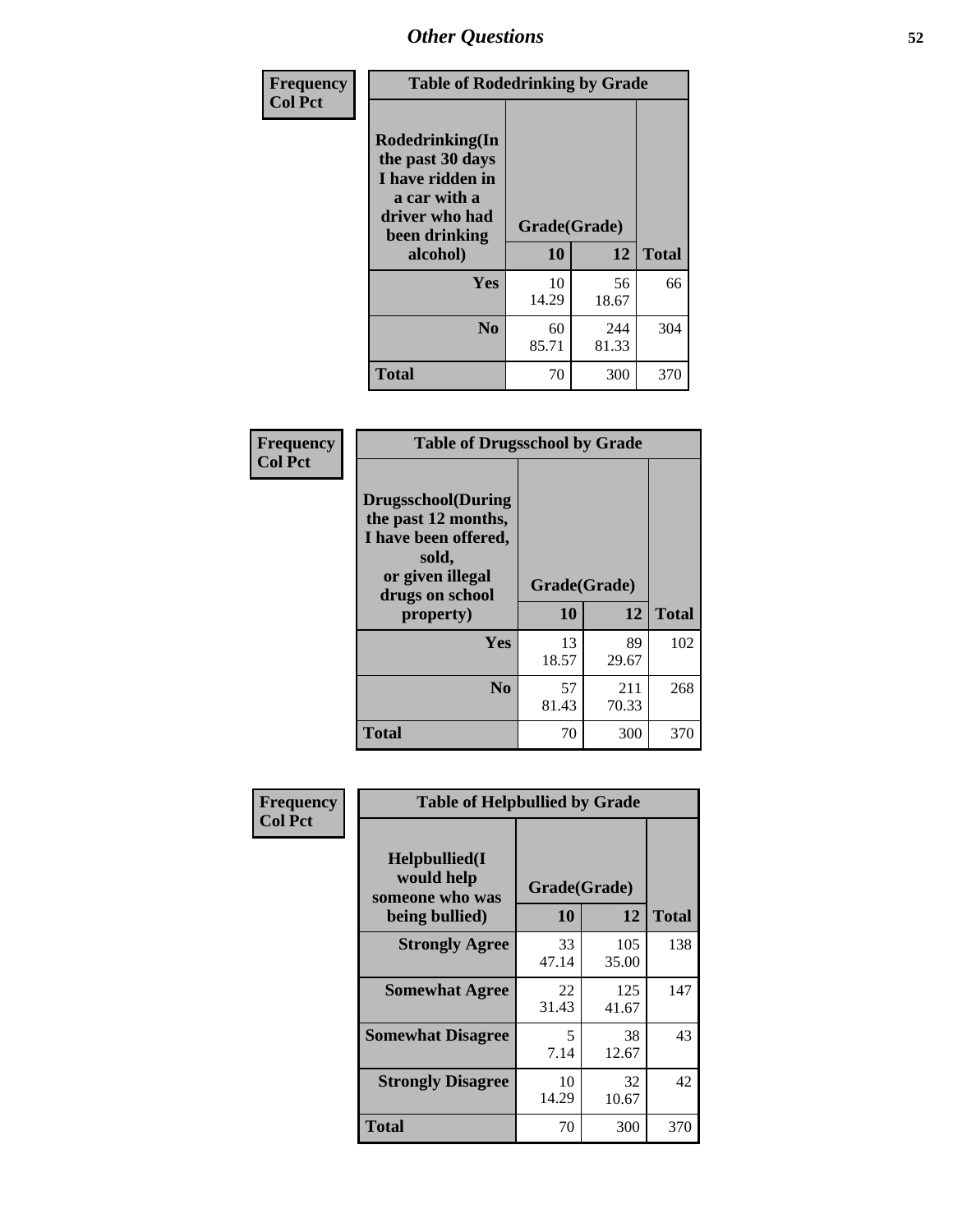| Frequency      | <b>Table of Grade by Bingedrinking</b> |                             |                |                   |                        |                                                                                        |                               |                        |              |
|----------------|----------------------------------------|-----------------------------|----------------|-------------------|------------------------|----------------------------------------------------------------------------------------|-------------------------------|------------------------|--------------|
| <b>Row Pct</b> |                                        |                             |                |                   | last 30 days)          | Bingedrinking(I have drunk five or more<br>drinks of alcohol at one sitting during the |                               |                        |              |
|                | Grade(Grade)                           | $\mathbf{0}$<br><b>Days</b> | $1$ or<br>days | 3 to<br>5<br>days | 6 to<br>q<br>days      | <b>10</b><br>to<br>19<br>days                                                          | <b>20</b><br>to<br>29<br>days | All<br>30<br>days      | <b>Total</b> |
|                | 10                                     | 56<br>80.00                 | 5<br>7.14      | 5<br>7.14         | $\mathfrak{D}$<br>2.86 | $\mathcal{D}_{\mathcal{L}}$<br>2.86                                                    | 0<br>0.00                     | $\Omega$<br>0.00       | 70           |
|                | 12                                     | 252<br>84.00                | 17<br>5.67     | 15<br>5.00        | 7<br>2.33              | 6<br>2.00                                                                              | 0.33                          | $\overline{2}$<br>0.67 | 300          |
|                | <b>Total</b>                           | 308                         | 22             | 20                | 9                      | 8                                                                                      |                               | $\overline{c}$         | 370          |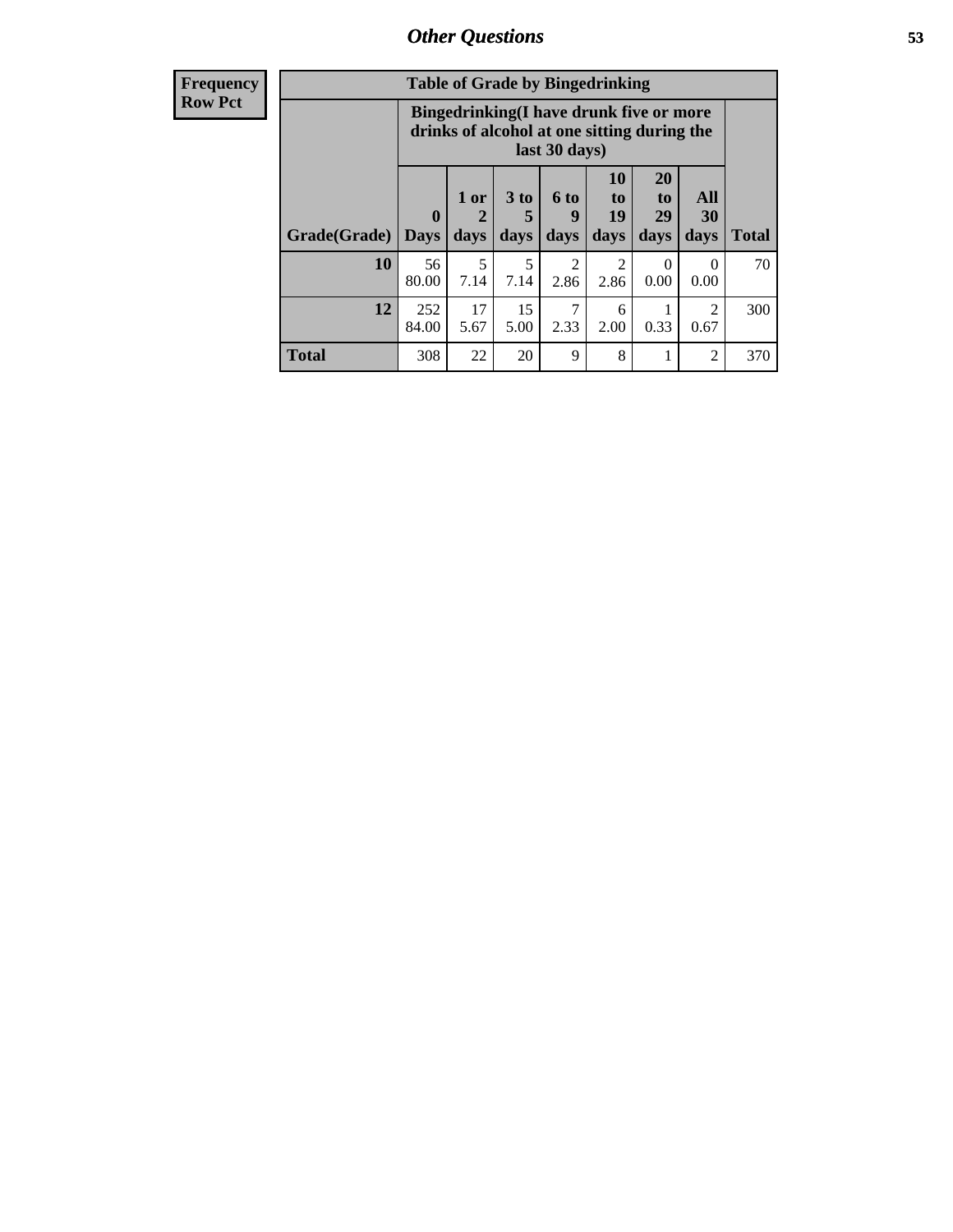### *Nutrition* **54**

| <b>Frequency</b><br>Row Pct |
|-----------------------------|
|                             |

| <b>Table of Grade by Dairy</b> |                          |                                                                 |                                    |                                    |              |
|--------------------------------|--------------------------|-----------------------------------------------------------------|------------------------------------|------------------------------------|--------------|
|                                |                          | Dairy (I eat at least 3 servings of dairy<br>products each day) |                                    |                                    |              |
| Grade(Grade)                   | <b>Strongly</b><br>Agree | Somewhat  <br>Agree                                             | <b>Somewhat</b><br><b>Disagree</b> | <b>Strongly</b><br><b>Disagree</b> | <b>Total</b> |
| 10                             | 21<br>30.00              | 26<br>37.14                                                     | 11<br>15.71                        | 12<br>17.14                        | 70           |
| 12                             | 92<br>30.67              | 113<br>37.67                                                    | 50<br>16.67                        | 45<br>15.00                        | 300          |
| <b>Total</b>                   | 113                      | 139                                                             | 61                                 | 57                                 | 370          |

| <b>Frequency</b> |  |
|------------------|--|
| <b>Row Pct</b>   |  |

| <b>Table of Grade by Fruitveg</b> |                          |                                                                          |                                    |                                    |              |
|-----------------------------------|--------------------------|--------------------------------------------------------------------------|------------------------------------|------------------------------------|--------------|
|                                   |                          | Fruitveg(I eat at least 5 servings of fruits<br>and vegetables each day) |                                    |                                    |              |
| Grade(Grade)                      | <b>Strongly</b><br>Agree | <b>Somewhat</b><br>Agree                                                 | <b>Somewhat</b><br><b>Disagree</b> | <b>Strongly</b><br><b>Disagree</b> | <b>Total</b> |
| 10                                | 16<br>22.86              | 23<br>32.86                                                              | 14<br>20.00                        | 17<br>24.29                        | 70           |
| 12                                | 54<br>18.00              | 106<br>35.33                                                             | 82<br>27.33                        | 58<br>19.33                        | 300          |
| <b>Total</b>                      | 70                       | 129                                                                      | 96                                 | 75                                 | 370          |

| <b>Frequency</b> |              | <b>Table of Grade by Cafeteriahealthy</b>                             |             |                                      |                                    |              |
|------------------|--------------|-----------------------------------------------------------------------|-------------|--------------------------------------|------------------------------------|--------------|
| <b>Row Pct</b>   |              | Cafeteriahealthy (School meals in my<br>school cafeteria are healthy) |             |                                      |                                    |              |
|                  | Grade(Grade) | <b>Strongly</b><br>Agree                                              | Agree       | Somewhat Somewhat<br><b>Disagree</b> | <b>Strongly</b><br><b>Disagree</b> | <b>Total</b> |
|                  | 10           | 11<br>15.71                                                           | 17<br>24.29 | 14<br>20.00                          | 28<br>40.00                        | 70           |
|                  | 12           | 25<br>8.33                                                            | 79<br>26.33 | 49<br>16.33                          | 147<br>49.00                       | 300          |
|                  | Total        | 36                                                                    | 96          | 63                                   | 175                                | 370          |

| <b>Frequency</b> |
|------------------|
| <b>Row Pct</b>   |

| <b>Table of Grade by Cafeterianutrition</b>                                               |                          |                          |                             |                                    |              |
|-------------------------------------------------------------------------------------------|--------------------------|--------------------------|-----------------------------|------------------------------------|--------------|
| <b>Cafeterianutrition</b> (Facts about nutrition<br>are available in my school cafeteria) |                          |                          |                             |                                    |              |
| Grade(Grade)                                                                              | <b>Strongly</b><br>Agree | <b>Somewhat</b><br>Agree | <b>Somewhat</b><br>Disagree | <b>Strongly</b><br><b>Disagree</b> | <b>Total</b> |
| 10                                                                                        | 16<br>22.86              | 21<br>30.00              | 20<br>28.57                 | 13<br>18.57                        | 70           |
| 12                                                                                        | 71<br>23.67              | 100<br>33.33             | 52<br>17.33                 | 77<br>25.67                        | 300          |
| <b>Total</b>                                                                              | 87                       | 121                      | 72                          | 90                                 | 370          |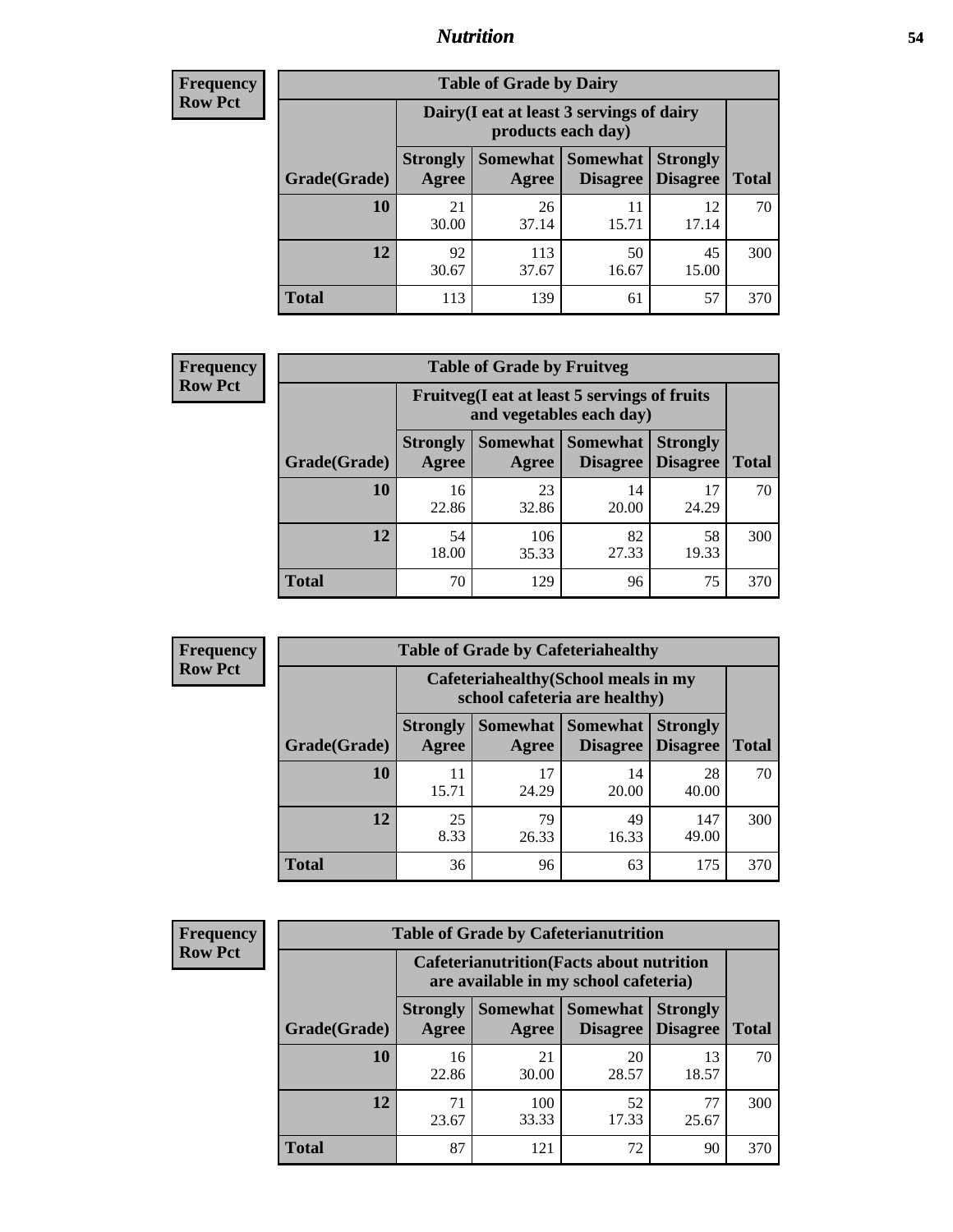## *Nutrition* **55**

| Frequency      |
|----------------|
| <b>Row Pct</b> |

| <b>Table of Grade by Schoollunch</b> |                                                                 |             |                                 |                                    |              |
|--------------------------------------|-----------------------------------------------------------------|-------------|---------------------------------|------------------------------------|--------------|
|                                      | Schoollunch(I eat school lunch three or<br>more times per week) |             |                                 |                                    |              |
| Grade(Grade)                         | <b>Strongly</b><br>Agree                                        | Agree       | Somewhat   Somewhat<br>Disagree | <b>Strongly</b><br><b>Disagree</b> | <b>Total</b> |
| 10                                   | 9<br>12.86                                                      | 12<br>17.14 | 5<br>7.14                       | 44<br>62.86                        | 70           |
| 12                                   | 32<br>10.67                                                     | 34<br>11.33 | 28<br>9.33                      | 206<br>68.67                       | 300          |
| <b>Total</b>                         | 41                                                              | 46          | 33                              | 250                                | 370          |

| <b>Frequency</b> |  |
|------------------|--|
| <b>Row Pct</b>   |  |

| y | <b>Table of Grade by Foodchoices</b> |                          |                                                                     |                                        |                                    |              |
|---|--------------------------------------|--------------------------|---------------------------------------------------------------------|----------------------------------------|------------------------------------|--------------|
|   |                                      |                          | Foodchoices (I make healthy food choices in<br>my school cafeteria) |                                        |                                    |              |
|   | Grade(Grade)                         | <b>Strongly</b><br>Agree | Agree                                                               | <b>Somewhat   Somewhat</b><br>Disagree | <b>Strongly</b><br><b>Disagree</b> | <b>Total</b> |
|   | 10                                   | 17<br>24.29              | 12<br>17.14                                                         | 12.86                                  | 32<br>45.71                        | 70           |
|   | 12                                   | 48<br>16.00              | 66<br>22.00                                                         | 38<br>12.67                            | 148<br>49.33                       | 300          |
|   | <b>Total</b>                         | 65                       | 78                                                                  | 47                                     | 180                                | 370          |

| <b>Frequency</b><br><b>Row Pct</b> |  |
|------------------------------------|--|
|                                    |  |

| <b>Table of Grade by Wholewheat</b> |    |                          |                                                                                                             |                      |                                    |              |  |
|-------------------------------------|----|--------------------------|-------------------------------------------------------------------------------------------------------------|----------------------|------------------------------------|--------------|--|
|                                     |    |                          | Wholewheat (There are whole wheat and<br>multigrain breads and cereals available in<br>my school cafeteria) |                      |                                    |              |  |
| Grade(Grade)                        |    | <b>Strongly</b><br>Agree | Somewhat<br>Agree                                                                                           | Somewhat<br>Disagree | <b>Strongly</b><br><b>Disagree</b> | <b>Total</b> |  |
|                                     | 10 | 13<br>18.57              | 14<br>20.00                                                                                                 | 16<br>22.86          | 27<br>38.57                        | 70           |  |
|                                     | 12 | 30<br>10.00              | 90<br>30.00                                                                                                 | 57<br>19.00          | 123<br>41.00                       | 300          |  |
| <b>Total</b>                        |    | 43                       | 104                                                                                                         | 73                   | 150                                | 370          |  |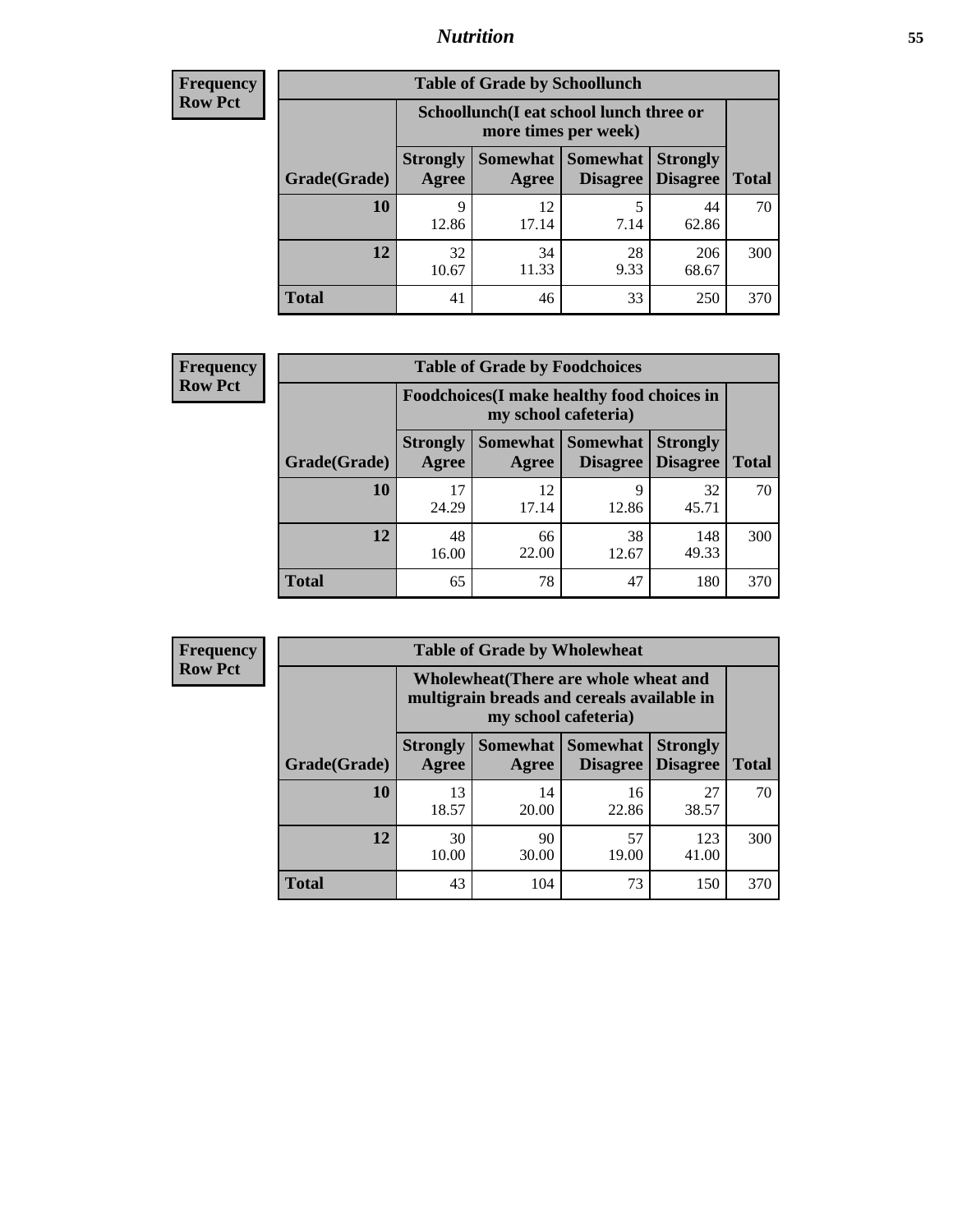### *Nutrition* **56**

**Frequency Row Pct**

| <b>Table of Grade by Healthyvending</b> |                                                                                                                                               |                          |                                    |                                    |              |  |
|-----------------------------------------|-----------------------------------------------------------------------------------------------------------------------------------------------|--------------------------|------------------------------------|------------------------------------|--------------|--|
|                                         | Healthyvending (If only healthy snacks and<br>beverages were available in the vending<br>machines during the school day,<br>I would buy them) |                          |                                    |                                    |              |  |
| Grade(Grade)                            | <b>Strongly</b><br>Agree                                                                                                                      | <b>Somewhat</b><br>Agree | <b>Somewhat</b><br><b>Disagree</b> | <b>Strongly</b><br><b>Disagree</b> | <b>Total</b> |  |
| 10                                      | 19<br>27.14                                                                                                                                   | 25<br>35.71              | 4<br>5.71                          | 22<br>31.43                        | 70           |  |
| 12                                      | 77<br>25.67                                                                                                                                   | 97<br>32.33              | 48<br>16.00                        | 78<br>26.00                        | 300          |  |
| Total                                   | 96                                                                                                                                            | 122                      | 52                                 | 100                                | 370          |  |

**Frequency Row Pct**

| <b>Table of Grade by Schoolbreakfast</b> |                                                                                                                                        |             |                                        |                                    |              |  |
|------------------------------------------|----------------------------------------------------------------------------------------------------------------------------------------|-------------|----------------------------------------|------------------------------------|--------------|--|
|                                          | Schoolbreakfast(If breakfast were<br>available at school,<br>but outside the cafeteria,<br>I would eat breakfast at school more often) |             |                                        |                                    |              |  |
| Grade(Grade)                             | <b>Strongly</b><br>Agree                                                                                                               | Agree       | Somewhat   Somewhat<br><b>Disagree</b> | <b>Strongly</b><br><b>Disagree</b> | <b>Total</b> |  |
| 10                                       | 24<br>34.29                                                                                                                            | 22<br>31.43 | 8<br>11.43                             | 16<br>22.86                        | 70           |  |
| 12                                       | 92<br>30.67                                                                                                                            | 97<br>32.33 | 37<br>12.33                            | 74<br>24.67                        | 300          |  |
| <b>Total</b>                             | 116                                                                                                                                    | 119         | 45                                     | 90                                 | 370          |  |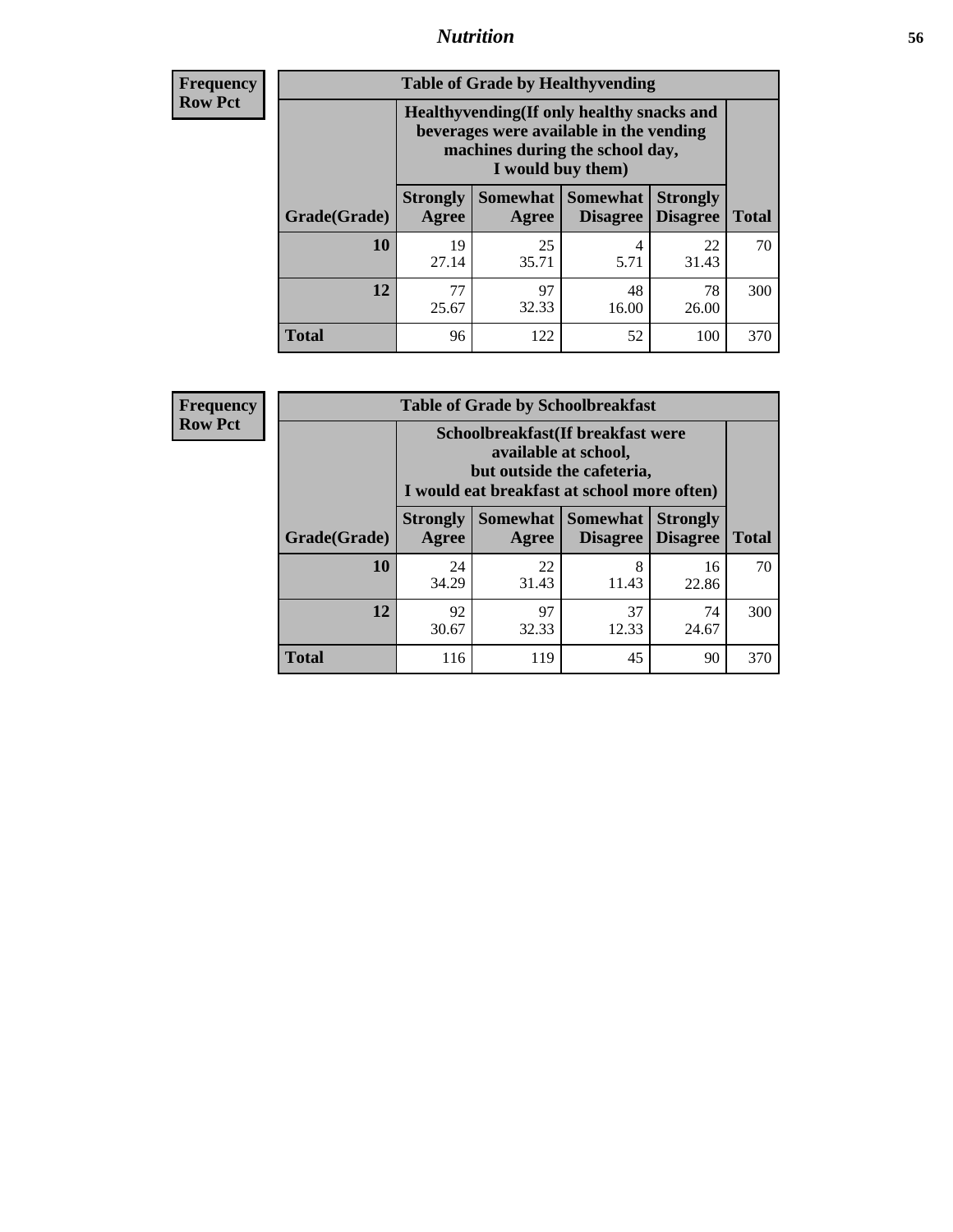| Frequency<br><b>Col Pct</b> | <b>Table of Educationaids by Grade</b>                                                                    |                    |                    |     |
|-----------------------------|-----------------------------------------------------------------------------------------------------------|--------------------|--------------------|-----|
|                             | <b>Educationaids</b> (I<br>have been<br>taught about<br><b>HIV/AIDS</b> at<br>school in the<br>past year) | Grade(Grade)<br>10 | <b>Total</b>       |     |
|                             | Yes                                                                                                       | 51<br>72.86        | 12<br>215<br>71.67 | 266 |
|                             | N <sub>0</sub>                                                                                            | 19<br>27.14        | 85<br>28.33        | 104 |
|                             | <b>Total</b>                                                                                              | 70                 | 300                | 370 |

| Frequency      | <b>Table of Educationcharacter by Grade</b>                         |              |              |              |
|----------------|---------------------------------------------------------------------|--------------|--------------|--------------|
| <b>Col Pct</b> | <b>Educationcharacter(I)</b><br>have been taught<br>about character |              |              |              |
|                | education in the past                                               | Grade(Grade) |              |              |
|                | year at school)                                                     | 10           | 12           | <b>Total</b> |
|                | Yes                                                                 | 46<br>65.71  | 213<br>71.00 | 259          |
|                | N <sub>0</sub>                                                      | 24<br>34.29  | 87<br>29.00  | 111          |
|                | <b>Total</b>                                                        | 70           | 300          | 370          |

| Frequency      | <b>Table of Gradcoach1 by Grade</b>              |              |              |              |
|----------------|--------------------------------------------------|--------------|--------------|--------------|
| <b>Col Pct</b> | Gradcoach1(I<br>know who my<br><b>Graduation</b> | Grade(Grade) |              |              |
|                | Coach is)                                        | 10           | 12           | <b>Total</b> |
|                | Yes                                              | 15<br>21.43  | 115<br>38.33 | 130          |
|                | N <sub>0</sub>                                   | 55<br>78.57  | 185<br>61.67 | 240          |
|                | <b>Total</b>                                     | 70           | 300          | 370          |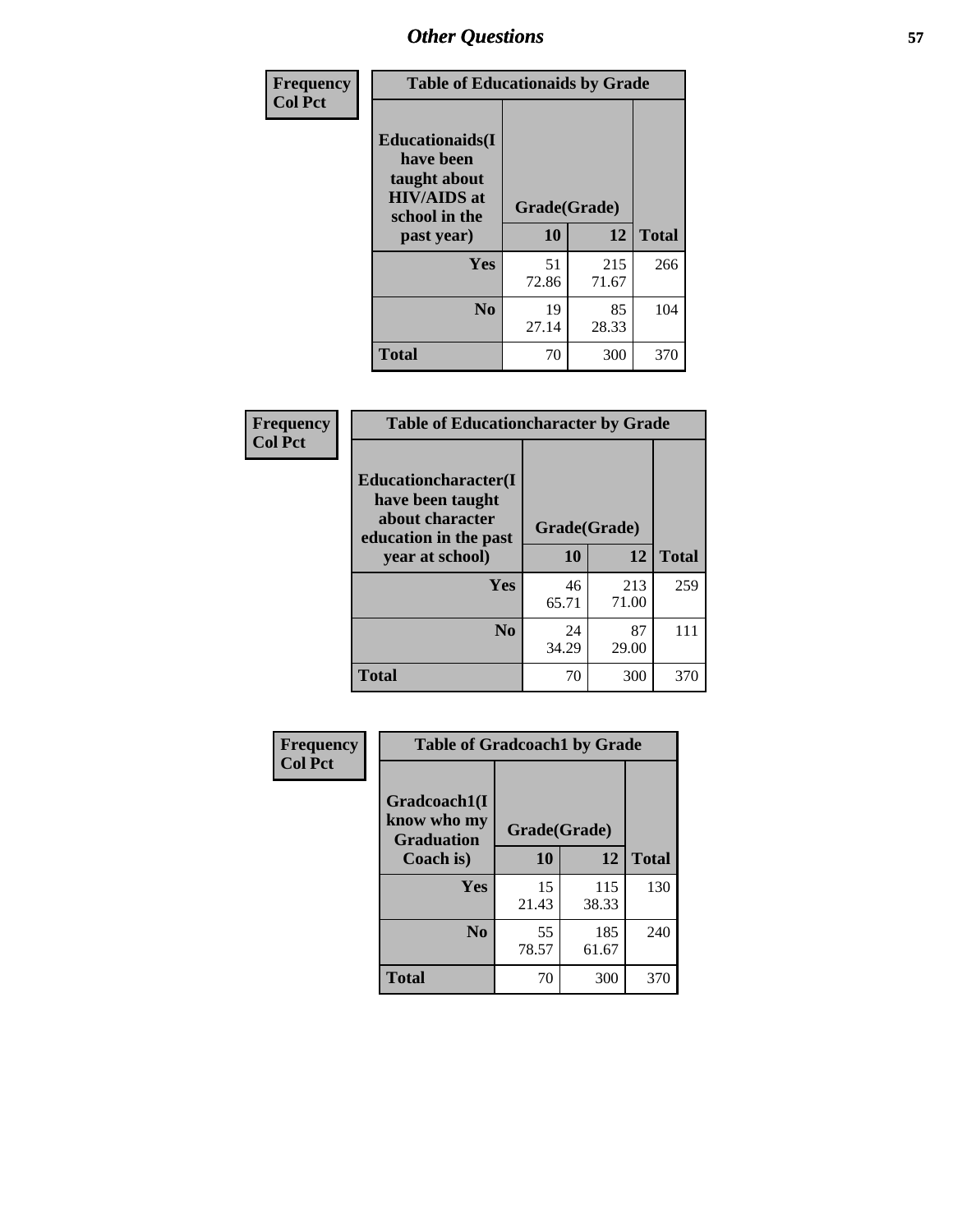| Frequency      | <b>Table of Gradcoach2 by Grade</b> |              |              |              |
|----------------|-------------------------------------|--------------|--------------|--------------|
| <b>Col Pct</b> | Gradcoach2(I<br>have                |              |              |              |
|                | contacted my<br><b>Graduation</b>   | Grade(Grade) |              |              |
|                | Coach)                              | 10           | 12           | <b>Total</b> |
|                | Yes                                 | 11<br>15.71  | 58<br>19.33  | 69           |
|                | N <sub>0</sub>                      | 59<br>84.29  | 242<br>80.67 | 301          |
|                | <b>Total</b>                        | 70           | 300          | 370          |

| Frequency<br><b>Col Pct</b> | <b>Table of Gradcoach3 by Grade</b>                                         |              |              |              |
|-----------------------------|-----------------------------------------------------------------------------|--------------|--------------|--------------|
|                             | Gradcoach3(I<br>have received<br>assistance<br>from my<br><b>Graduation</b> | Grade(Grade) |              |              |
|                             | Coach)                                                                      | 10           | 12           | <b>Total</b> |
|                             | Yes                                                                         | 6<br>8.57    | 53<br>17.67  | 59           |
|                             | N <sub>0</sub>                                                              | 22<br>31.43  | 99<br>33.00  | 121          |
|                             | Don't know                                                                  | 42<br>60.00  | 148<br>49.33 | 190          |
|                             | <b>Total</b>                                                                | 70           | 300          | 370          |

|                             | <b>Table of Selfharm by Grade</b>                                                                  |              |              |              |  |
|-----------------------------|----------------------------------------------------------------------------------------------------|--------------|--------------|--------------|--|
| Frequency<br><b>Col Pct</b> | <b>Selfharm</b> (During<br>the past 12<br>months,<br>I harmed myself                               |              |              |              |  |
|                             | on purpose<br><b>Suicideconsider</b><br>During the past<br>12 months,<br>I seriously<br>considered | Grade(Grade) |              |              |  |
|                             | suicide)                                                                                           | 10           | 12           | <b>Total</b> |  |
|                             | <b>Yes</b>                                                                                         | 9<br>12.86   | 19<br>6.33   | 28           |  |
|                             | N <sub>0</sub>                                                                                     | 61<br>87.14  | 281<br>93.67 | 342          |  |
|                             | <b>Total</b>                                                                                       | 70           | 300          | 370          |  |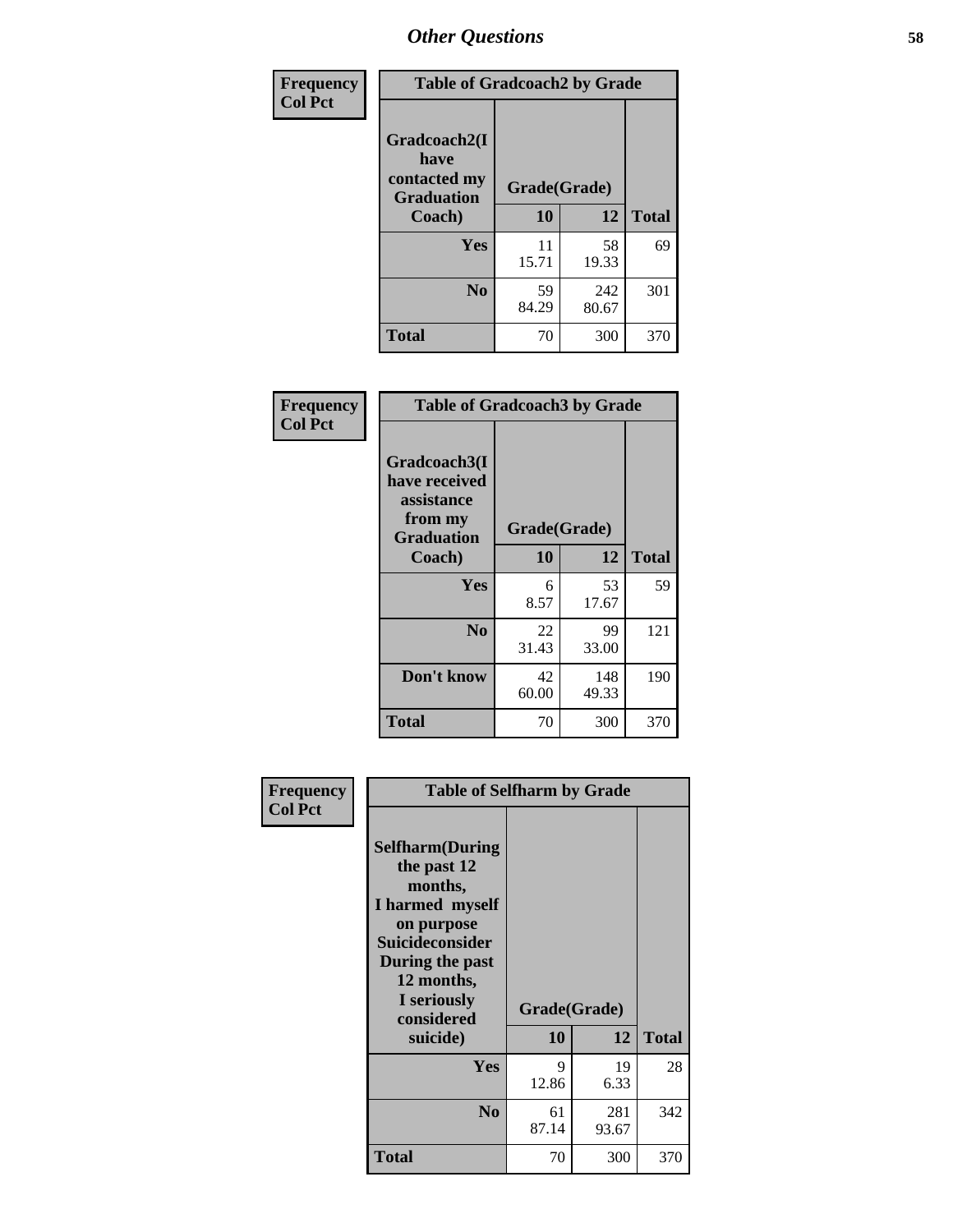| <b>Frequency</b> | <b>Table of Suicideconsider by Grade</b> |              |              |              |  |
|------------------|------------------------------------------|--------------|--------------|--------------|--|
| <b>Col Pct</b>   |                                          | Grade(Grade) |              |              |  |
|                  | <b>Suicideconsider</b>                   | 10           | 12           | <b>Total</b> |  |
|                  | <b>Yes</b>                               | 12<br>17.14  | 29<br>9.67   | 41           |  |
|                  | N <sub>0</sub>                           | 58<br>82.86  | 271<br>90.33 | 329          |  |
|                  | <b>Total</b>                             | 70           | 300          | 370          |  |

| Frequency      | <b>Table of Suicideattempt by Grade</b>              |              |              |              |
|----------------|------------------------------------------------------|--------------|--------------|--------------|
| <b>Col Pct</b> | Suicideattempt(I<br>have attempted<br>suicide in the | Grade(Grade) |              |              |
|                | last year)                                           | 10           | 12           | <b>Total</b> |
|                | Yes                                                  | 4<br>5.71    | 20<br>6.67   | 24           |
|                | N <sub>0</sub>                                       | 66<br>94.29  | 280<br>93.33 | 346          |
|                | <b>Total</b>                                         | 70           | 300          | 370          |

| Frequency      | <b>Table of Instantmessaged by Grade</b>               |              |              |              |
|----------------|--------------------------------------------------------|--------------|--------------|--------------|
| <b>Col Pct</b> | Instantmessaged(I<br>have instant<br>messaged people I | Grade(Grade) |              |              |
|                | do not even know)                                      | 10           | 12           | <b>Total</b> |
|                | Yes                                                    | 14<br>20.00  | 83<br>27.67  | 97           |
|                | N <sub>0</sub>                                         | 56<br>80.00  | 217<br>72.33 | 273          |
|                | <b>Total</b>                                           | 70           | 300          | 370          |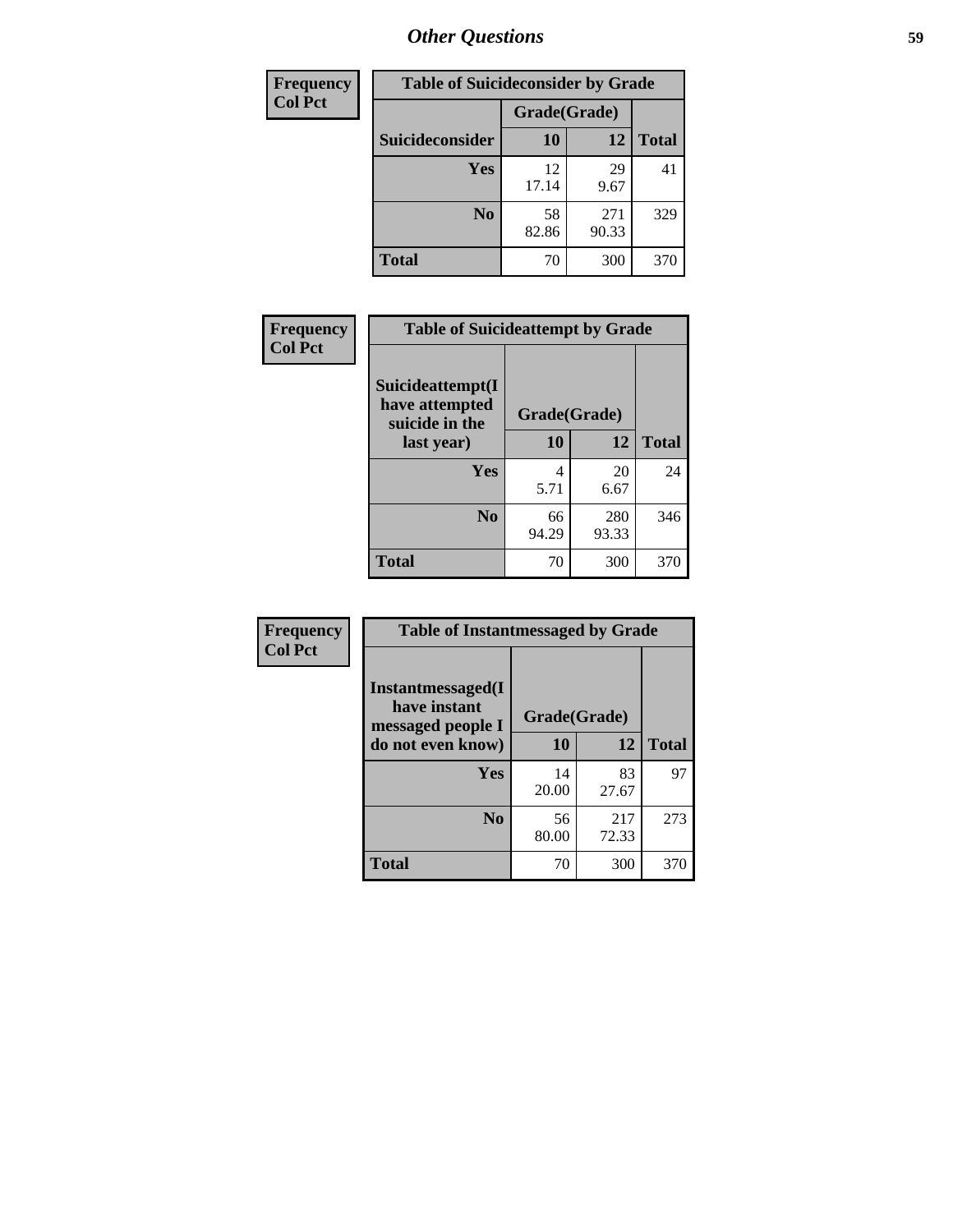| Frequency      |                                                             | <b>Table of Getsalong by Grade</b> |              |              |  |  |  |  |
|----------------|-------------------------------------------------------------|------------------------------------|--------------|--------------|--|--|--|--|
| <b>Col Pct</b> | <b>Getsalong</b> (I get<br>along with other<br>students and |                                    | Grade(Grade) |              |  |  |  |  |
|                | adults)                                                     | 10                                 | 12           | <b>Total</b> |  |  |  |  |
|                | <b>Strongly Agree</b>                                       | 30<br>42.86                        | 161<br>53.67 | 191          |  |  |  |  |
|                | <b>Somewhat Agree</b>                                       | 26<br>37.14                        | 102<br>34.00 | 128          |  |  |  |  |
|                | <b>Somewhat Disagree</b>                                    | 3<br>4.29                          | 18<br>6.00   | 21           |  |  |  |  |
|                | <b>Strongly Disagree</b>                                    | 11<br>15.71                        | 19<br>6.33   | 30           |  |  |  |  |
|                | Total                                                       | 70                                 | 300          | 370          |  |  |  |  |

| Frequency      | <b>Table of Safehome by Grade</b> |                    |              |              |  |
|----------------|-----------------------------------|--------------------|--------------|--------------|--|
| <b>Col Pct</b> | Safehome(I feel<br>safe at home)  | Grade(Grade)<br>10 | 12           | <b>Total</b> |  |
|                | <b>Strongly Agree</b>             | 45<br>64.29        | 194<br>64.67 | 239          |  |
|                | <b>Somewhat Agree</b>             | 12<br>17.14        | 81<br>27.00  | 93           |  |
|                | <b>Somewhat Disagree</b>          | 10.00              | 17<br>5.67   | 24           |  |
|                | <b>Strongly Disagree</b>          | 6<br>8.57          | 8<br>2.67    | 14           |  |
|                | <b>Total</b>                      | 70                 | 300          | 370          |  |

| Frequency      | <b>Table of Adulttalk by Grade</b>                                                  |              |              |              |  |  |  |
|----------------|-------------------------------------------------------------------------------------|--------------|--------------|--------------|--|--|--|
| <b>Col Pct</b> | <b>Adulttalk(I</b><br>know an<br>adult at<br>school that<br>I can talk<br>with if I | Grade(Grade) |              |              |  |  |  |
|                | need help)                                                                          | 10           | 12           | <b>Total</b> |  |  |  |
|                | <b>Yes</b>                                                                          | 49<br>70.00  | 195<br>65.00 | 244          |  |  |  |
|                | N <sub>0</sub>                                                                      | 21<br>30.00  | 105<br>35.00 | 126          |  |  |  |
|                | <b>Total</b>                                                                        | 70           | 300          | 370          |  |  |  |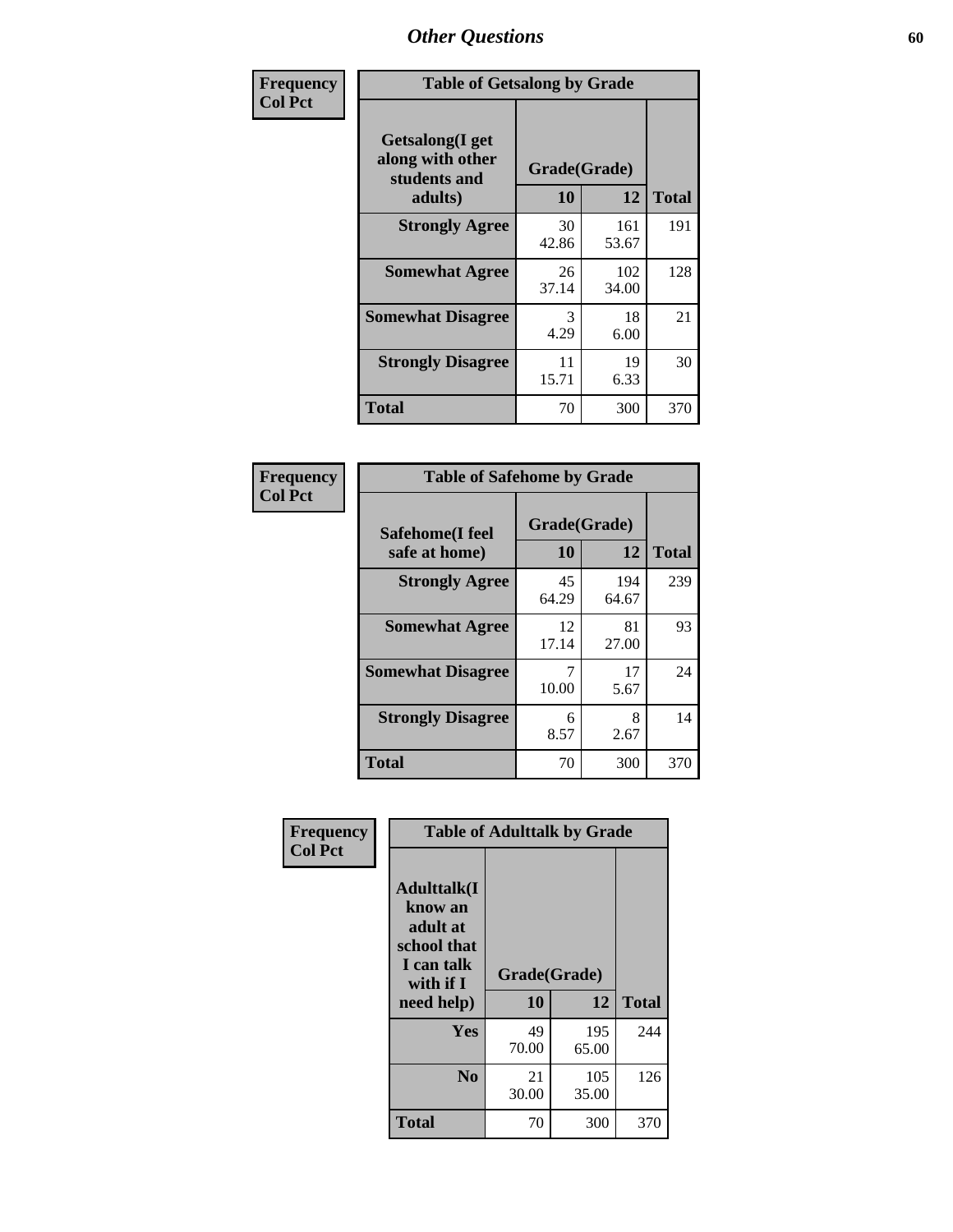**Frequency Row Pct**

| <b>Table of Grade by Tytime</b> |             |                                                                                         |                     |             |                       |             |              |  |  |  |
|---------------------------------|-------------|-----------------------------------------------------------------------------------------|---------------------|-------------|-----------------------|-------------|--------------|--|--|--|
|                                 |             | Tytime (On an average school day,<br>how much unsupervised time do I spend watching TV) |                     |             |                       |             |              |  |  |  |
|                                 |             | <b>Less that</b>                                                                        |                     | $2 - 3$     | $4 - 5$               | $6+$        |              |  |  |  |
| Grade(Grade)   None             |             |                                                                                         | hour/day   hour/day | hours/day   | hours/day   hours/day |             | <b>Total</b> |  |  |  |
| 10                              | 13<br>18.57 | 12<br>17.14                                                                             | 11<br>15.71         | 16<br>22.86 | 8<br>11.43            | 10<br>14.29 | 70           |  |  |  |
| 12                              | 51<br>17.00 | 38<br>37<br>95<br>38<br>41<br>12.67<br>12.33<br>31.67<br>13.67<br>12.67                 |                     |             |                       |             |              |  |  |  |
| <b>Total</b>                    | 64          | 50                                                                                      | 48                  | 111         | 49                    | 48          | 370          |  |  |  |

**Frequency Row Pct**

| <b>Table of Grade by Computertime</b> |             |                                                                                                   |           |                      |                      |                   |              |  |  |  |  |
|---------------------------------------|-------------|---------------------------------------------------------------------------------------------------|-----------|----------------------|----------------------|-------------------|--------------|--|--|--|--|
|                                       |             | Computertime (On an average school day,<br>how much unsupervised time do I spend on the computer) |           |                      |                      |                   |              |  |  |  |  |
| Grade(Grade)                          | None        | <b>Less that</b><br>hour/day                                                                      | hour/day  | $2 - 3$<br>hours/day | $4 - 5$<br>hours/day | $6+$<br>hours/day | <b>Total</b> |  |  |  |  |
| 10                                    | 22<br>31.43 | 12<br>17.14                                                                                       | 6<br>8.57 | 11<br>15.71          | 10.00                | 12<br>17.14       | 70           |  |  |  |  |
| 12                                    | 71<br>23.67 | 55<br>34<br>50<br>27<br>63<br>18.33<br>21.00<br>11.33<br>9.00<br>16.67                            |           |                      |                      |                   |              |  |  |  |  |
| <b>Total</b>                          | 93          | 67                                                                                                | 56        | 74                   | 41                   | 39                | 370          |  |  |  |  |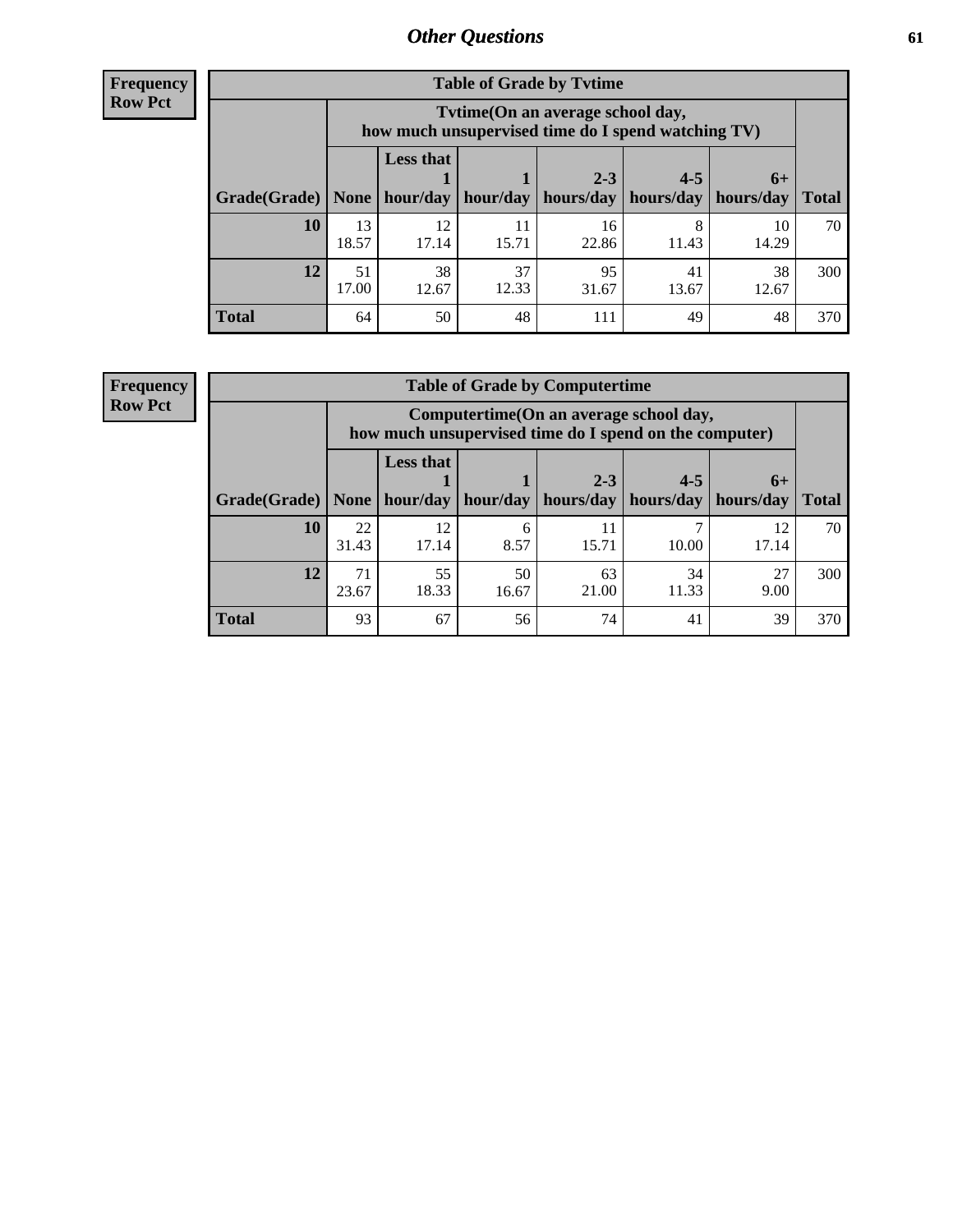#### *Questions about Driving Laws* **62** *Driving Questions were asked only of high school students.*

| <b>Frequency</b> |
|------------------|
| <b>Row Pct</b>   |

| <b>Table of Grade by License1</b> |                                                                         |                                                                                                                                           |           |             |               |              |  |  |  |
|-----------------------------------|-------------------------------------------------------------------------|-------------------------------------------------------------------------------------------------------------------------------------------|-----------|-------------|---------------|--------------|--|--|--|
|                                   |                                                                         | License1(During the first 6 months of driving<br>with a provisional license,<br>the only passengers who can ride with the<br>driver are:) |           |             |               |              |  |  |  |
| Grade(Grade)                      | <b>Parent or</b>                                                        | <b>Family</b><br><b>Guardian</b>   Members                                                                                                | Friends   | Anyone      | Don't<br>Know | <b>Total</b> |  |  |  |
| 10                                | 32<br>45.71                                                             | 11<br>15.71                                                                                                                               | 3<br>4.29 | 11<br>15.71 | 13<br>18.57   | 70           |  |  |  |
| 12                                | 79<br>111<br>58<br>12<br>40<br>37.00<br>4.00<br>13.33<br>19.33<br>26.33 |                                                                                                                                           |           |             |               |              |  |  |  |
| Total                             | 143                                                                     | 90                                                                                                                                        | 15        | 51          | 71            | 370          |  |  |  |

| <b>Frequency</b> |              | <b>Table of Grade by License2</b> |                                                                                                          |                              |                                                      |                      |              |  |  |
|------------------|--------------|-----------------------------------|----------------------------------------------------------------------------------------------------------|------------------------------|------------------------------------------------------|----------------------|--------------|--|--|
| <b>Row Pct</b>   |              |                                   | License2(17 yr old drivers with a<br>provisional driver's license cannot<br>drive between the hours of:) |                              |                                                      |                      |              |  |  |
|                  | Grade(Grade) | <b>Midnight</b><br>to 6am         | 1am<br>to<br>5am                                                                                         | 1am<br>t <sub>0</sub><br>6am | N <sub>0</sub><br>curfew<br>for $17$<br>year<br>olds | Don't<br><b>Know</b> | <b>Total</b> |  |  |
|                  | 10           | 28<br>40.00                       | 5<br>7.14                                                                                                | 6<br>8.57                    | 3<br>4.29                                            | 28<br>40.00          | 70           |  |  |
|                  | 12           | 160<br>53.33                      | 24<br>8.00                                                                                               | 18<br>6.00                   | 10<br>3.33                                           | 88<br>29.33          | 300          |  |  |
|                  | <b>Total</b> | 188                               | 29                                                                                                       | 24                           | 13                                                   | 116                  | 370          |  |  |

| Frequency      |              | <b>Table of Grade by License3</b>     |             |                 |            |                                     |               |              |  |  |
|----------------|--------------|---------------------------------------|-------------|-----------------|------------|-------------------------------------|---------------|--------------|--|--|
| <b>Row Pct</b> |              | License3(For drivers under the age of |             | 21,<br>$DUI$ ?) |            | what level of alcohol is considered |               |              |  |  |
|                | Grade(Grade) | Any<br><b>Amount</b>                  | 0.02        | 0.04            | 0.06       | 0.08                                | Don't<br>know | <b>Total</b> |  |  |
|                | 10           | 12<br>17.14                           | 9<br>12.86  | 4<br>5.71       | 2<br>2.86  | 6<br>8.57                           | 37<br>52.86   | 70           |  |  |
|                | 12           | 56<br>18.67                           | 42<br>14.00 | 29<br>9.67      | 21<br>7.00 | 32<br>10.67                         | 120<br>40.00  | 300          |  |  |
|                | <b>Total</b> | 68                                    | 51          | 33              | 23         | 38                                  | 157           | 370          |  |  |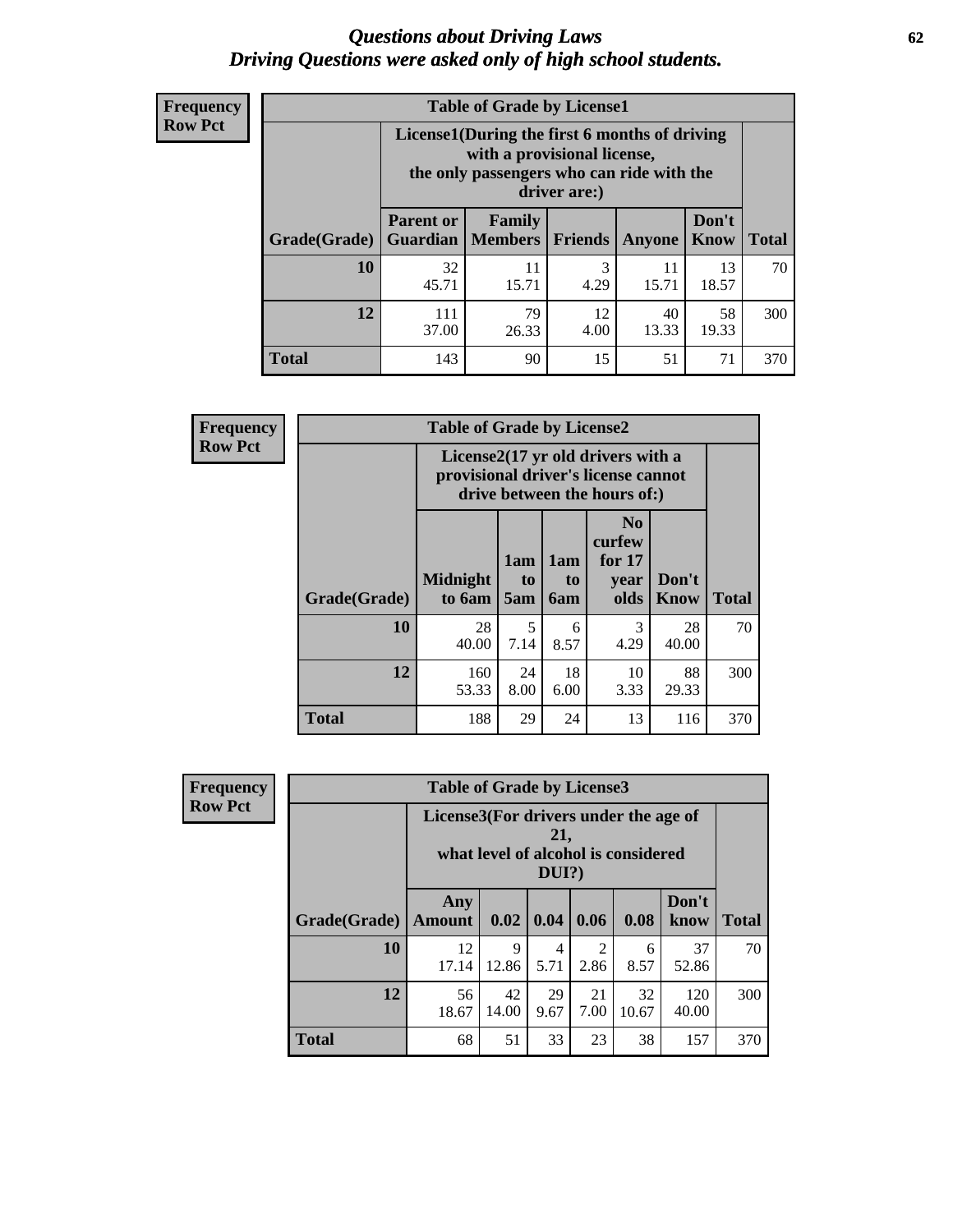#### *Questions about Driving Laws* **63** *Driving Questions were asked only of high school students.*

**Frequency Row Pct**

| <b>Table of Grade by License4</b> |             |                                                                                                                                                                                                                                                                                |             |           |            |             |     |  |  |  |
|-----------------------------------|-------------|--------------------------------------------------------------------------------------------------------------------------------------------------------------------------------------------------------------------------------------------------------------------------------|-------------|-----------|------------|-------------|-----|--|--|--|
|                                   |             | License4(A driver under 21 automatically<br>loses his/her license if caught exceeding the<br>posted speet limit by:)<br>Can't<br>lose<br><b>Depends</b><br>license<br>$15+$<br>$25+$<br>$35+$<br>Don't<br>for<br>on<br><b>Total</b><br>mph<br>speeding<br>know<br>mph<br>judge |             |           |            |             |     |  |  |  |
| Grade(Grade)                      | mph         |                                                                                                                                                                                                                                                                                |             |           |            |             |     |  |  |  |
| 10                                | 8<br>11.43  | 3<br>4.29                                                                                                                                                                                                                                                                      | 14<br>20.00 | 5<br>7.14 | 7<br>10.00 | 33<br>47.14 | 70  |  |  |  |
| 12                                | 44<br>14.67 | 38<br>39<br>46<br>17<br>116<br>13.00<br>12.67<br>15.33<br>5.67<br>38.67                                                                                                                                                                                                        |             |           |            |             |     |  |  |  |
| <b>Total</b>                      | 52          | 41                                                                                                                                                                                                                                                                             | 60          | 44        | 24         | 149         | 370 |  |  |  |

| Frequency      | <b>Table of Grade by License5</b> |                                                                                                                                                             |                |               |       |
|----------------|-----------------------------------|-------------------------------------------------------------------------------------------------------------------------------------------------------------|----------------|---------------|-------|
| <b>Row Pct</b> |                                   | License5(A)<br>Georgia teenager<br>with family<br>connections or a<br>good lawyer can<br>break a teen<br>driving law and<br>keep their driver's<br>license) |                |               |       |
|                | Grade(Grade)                      | Yes                                                                                                                                                         | N <sub>0</sub> | Don't<br>know | Total |
|                | 10                                | 8<br>11.43                                                                                                                                                  | 28<br>40.00    | 34<br>48.57   | 70    |
|                | 12                                | 46<br>15.33                                                                                                                                                 | 130<br>43.33   | 124<br>41.33  | 300   |
|                | Total                             | 54                                                                                                                                                          | 158            | 158           | 370   |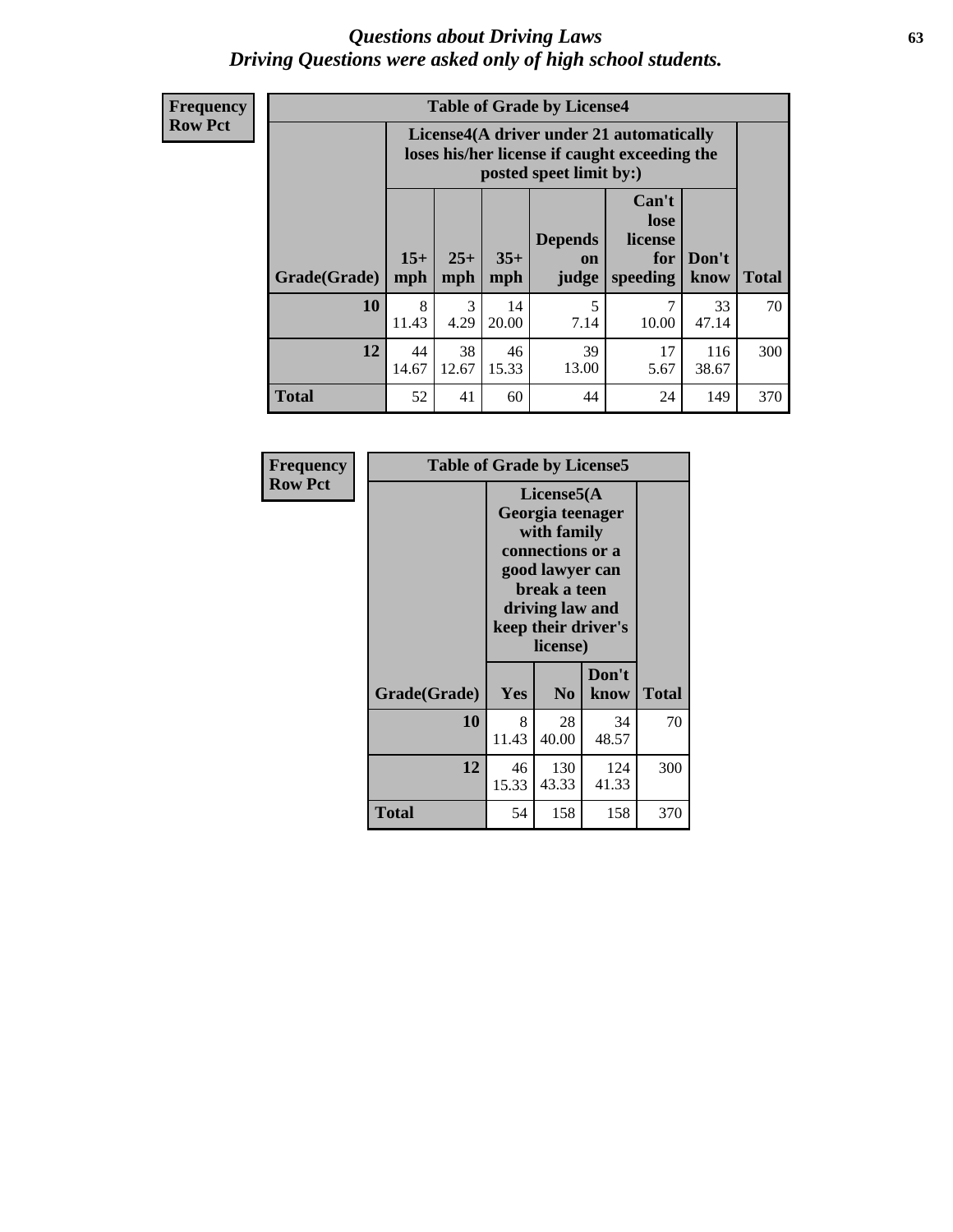#### *Questions about Driving Laws* **64** *Driving Questions were asked only of high school students.*

| <b>Frequency</b> | <b>Table of Grade by License6</b> |                                                                                                                                                 |                |               |              |
|------------------|-----------------------------------|-------------------------------------------------------------------------------------------------------------------------------------------------|----------------|---------------|--------------|
| <b>Row Pct</b>   |                                   | License <sub>6</sub> (I know a<br>friend or<br>classmate that<br>broke a teen<br>driving law,<br>but was allowed to<br>keep his/her<br>license) |                |               |              |
|                  | Grade(Grade)                      | Yes                                                                                                                                             | N <sub>0</sub> | Don't<br>know | <b>Total</b> |
|                  | 10                                | 5<br>7.14                                                                                                                                       | 24<br>34.29    | 41<br>58.57   | 70           |
|                  | 12                                | 57<br>19.00                                                                                                                                     | 300            |               |              |
|                  | <b>Total</b>                      | 62                                                                                                                                              | 157            | 151           | 370          |

| <b>Frequency</b> |              |                                                                             | <b>Table of Grade by License7</b>                                                             |                                            |                        |              |  |
|------------------|--------------|-----------------------------------------------------------------------------|-----------------------------------------------------------------------------------------------|--------------------------------------------|------------------------|--------------|--|
| <b>Row Pct</b>   |              |                                                                             | License7(A student under the age of 18 cam loser<br>his/her driving privileges if he or she:) |                                            |                        |              |  |
|                  | Grade(Grade) | <b>Have</b><br>more than<br>10<br>unexcused<br>absences<br>per school<br>yr | Drop out<br>without  <br>graduating                                                           | Bring<br>alcohol/drugs/weapon<br>to school | All of<br>the<br>above | <b>Total</b> |  |
|                  | 10           | 14<br>20.00                                                                 | 5<br>7.14                                                                                     | 14<br>20.00                                | 37<br>52.86            | 70           |  |
|                  | 12           | 64<br>21.33                                                                 | 25<br>8.33                                                                                    | 21<br>7.00                                 | 190<br>63.33           | 300          |  |
|                  | <b>Total</b> | 78                                                                          | 30                                                                                            | 35                                         | 227                    | 370          |  |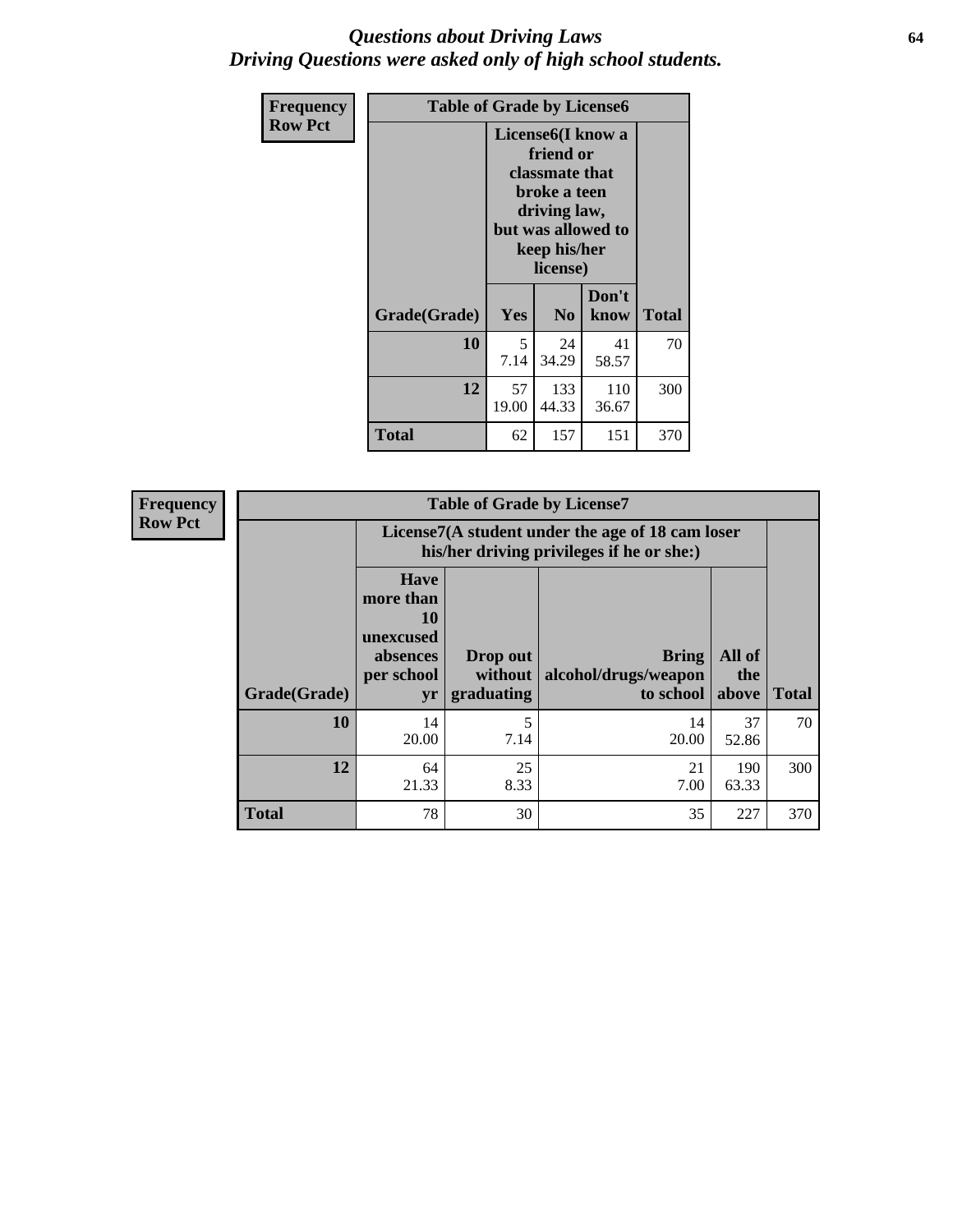# *Select Results by Gender* **65**

| Frequency      | <b>Table of SchoolClimate2 by Gender</b>          |                                 |              |              |
|----------------|---------------------------------------------------|---------------------------------|--------------|--------------|
| <b>Col Pct</b> | SchoolClimate2(I<br>feel successful at<br>school) | Gender(Gender)<br><b>Female</b> | <b>Male</b>  | <b>Total</b> |
|                | <b>Strongly Agree</b>                             | 72<br>42.11                     | 66<br>33.17  | 138          |
|                | <b>Somewhat Agree</b>                             | 81<br>47.37                     | 105<br>52.76 | 186          |
|                | <b>Somewhat Disagree</b>                          | 12<br>7.02                      | 17<br>8.54   | 29           |
|                | <b>Strongly Disagree</b>                          | 6<br>3.51                       | 11<br>5.53   | 17           |
|                | <b>Total</b>                                      | 171                             | 199          | 370          |

| Frequency      | <b>Table of SchoolClimate6 by Gender</b>                 |                                 |             |              |  |
|----------------|----------------------------------------------------------|---------------------------------|-------------|--------------|--|
| <b>Col Pct</b> | <b>SchoolClimate6(Teachers</b><br>treat me with respect) | Gender(Gender)<br><b>Female</b> | <b>Male</b> | <b>Total</b> |  |
|                | <b>Strongly Agree</b>                                    | 65<br>38.01                     | 77<br>38.69 | 142          |  |
|                | <b>Somewhat Agree</b>                                    | 62<br>36.26                     | 71<br>35.68 | 133          |  |
|                | <b>Somewhat Disagree</b>                                 | 30<br>17.54                     | 35<br>17.59 | 65           |  |
|                | <b>Strongly Disagree</b>                                 | 14<br>8.19                      | 16<br>8.04  | 30           |  |
|                | <b>Total</b>                                             | 171                             | 199         | 370          |  |

| Frequency      | <b>Table of SchoolClimate8 by Gender</b>                                             |                                 |             |              |
|----------------|--------------------------------------------------------------------------------------|---------------------------------|-------------|--------------|
| <b>Col Pct</b> | <b>SchoolClimate8(Students</b><br>are frequently<br>recognized for good<br>behavior) | Gender(Gender)<br><b>Female</b> | <b>Male</b> | <b>Total</b> |
|                | <b>Strongly Agree</b>                                                                | 39<br>22.81                     | 57<br>28.64 | 96           |
|                | <b>Somewhat Agree</b>                                                                | 66<br>38.60                     | 66<br>33.17 | 132          |
|                | <b>Somewhat Disagree</b>                                                             | 41<br>23.98                     | 41<br>20.60 | 82           |
|                | <b>Strongly Disagree</b>                                                             | 25<br>14.62                     | 35<br>17.59 | 60           |
|                | Total                                                                                | 171                             | 199         | 370          |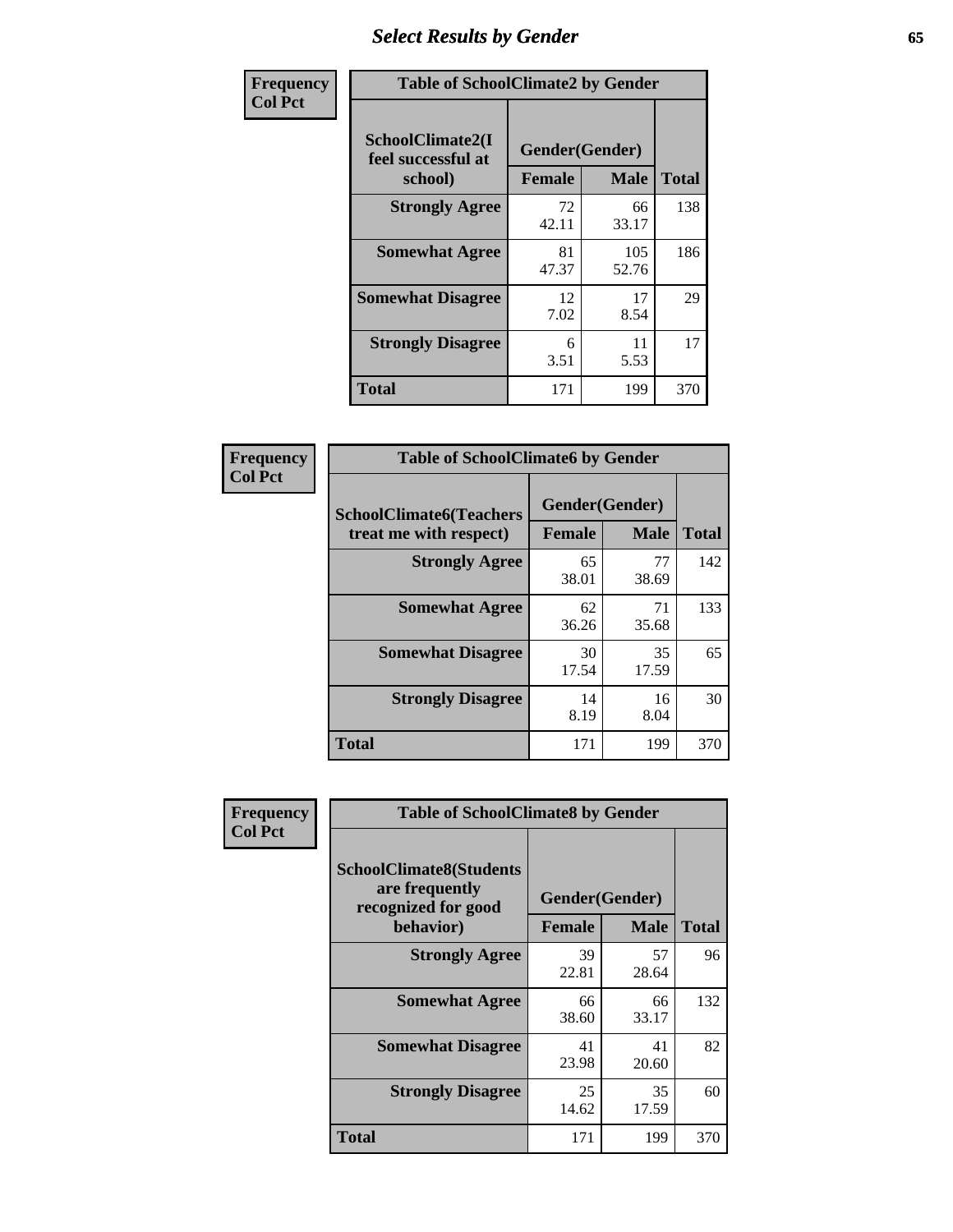# *Select Results by Gender* **66**

| Frequency      | <b>Table of Gender by Dropout</b> |                                                                        |                |              |
|----------------|-----------------------------------|------------------------------------------------------------------------|----------------|--------------|
| <b>Row Pct</b> |                                   | Dropout(I<br>have<br>thought<br>about<br>dropping<br>out of<br>school) |                |              |
|                | Gender(Gender)                    | Yes                                                                    | N <sub>0</sub> | <b>Total</b> |
|                | <b>Female</b>                     | 78<br>45.61                                                            | 93<br>54.39    | 171          |
|                | <b>Male</b>                       | 100<br>50.25                                                           | 99<br>49.75    | 199          |
|                | <b>Total</b>                      | 178                                                                    | 192            | 370          |

| <b>Frequency</b> | <b>Table of Gender by Dropoutreason</b> |                                                                     |              |                          |                                |              |              |
|------------------|-----------------------------------------|---------------------------------------------------------------------|--------------|--------------------------|--------------------------------|--------------|--------------|
| <b>Row Pct</b>   |                                         | Dropoutreason (If I dropped out the<br>reason would most likely be) |              |                          |                                |              |              |
|                  | Gender(Gender)                          | Won't<br><b>Drop</b><br>out                                         | <b>Bored</b> | Family<br><b>Reasons</b> | <b>Being</b><br><b>Bullied</b> | <b>Other</b> | <b>Total</b> |
|                  | <b>Female</b>                           | 61<br>35.67                                                         | 22<br>12.87  | 36<br>21.05              | $\Omega$<br>0.00               | 52<br>30.41  | 171          |
|                  | <b>Male</b>                             | 81<br>40.70                                                         | 28<br>14.07  | 26<br>13.07              | 0.50                           | 63<br>31.66  | 199          |
|                  | <b>Total</b>                            | 142                                                                 | 50           | 62                       |                                | 115          | 370          |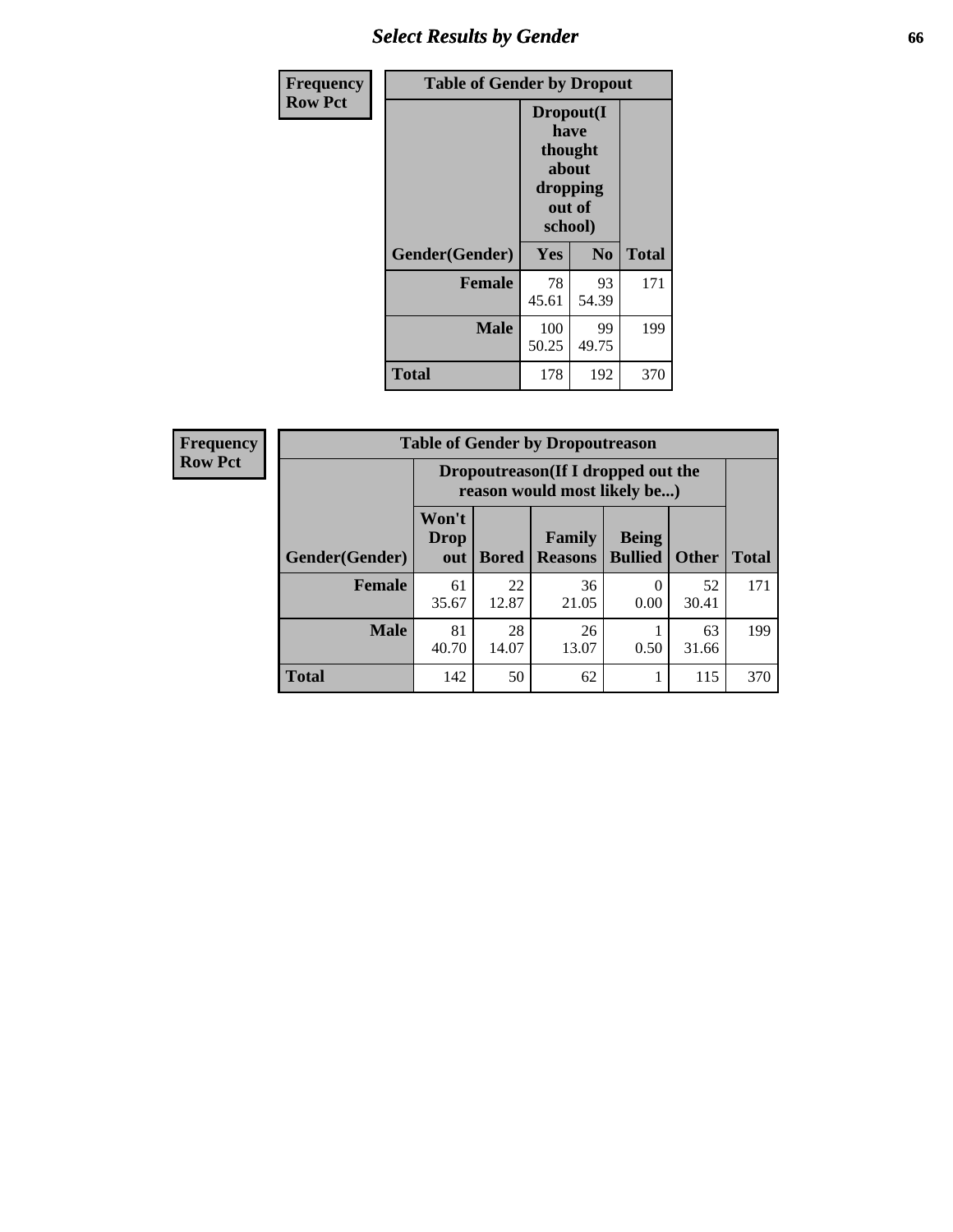*School Safety* **67**

| Frequency      | <b>Table of Gender by Bullied2</b> |                 |                |              |
|----------------|------------------------------------|-----------------|----------------|--------------|
| <b>Row Pct</b> |                                    | <b>Bullied2</b> |                |              |
|                | Gender(Gender)                     | Yes             | N <sub>0</sub> | <b>Total</b> |
|                | <b>Female</b>                      | 13<br>7.60      | 158<br>92.40   | 171          |
|                | <b>Male</b>                        | 17<br>8.54      | 182<br>91.46   | 199          |
|                | <b>Total</b>                       | 30              | 340            | 370          |

| <b>Frequency</b> | <b>Table of Gender by Bulliedothers2</b> |                       |                |       |
|------------------|------------------------------------------|-----------------------|----------------|-------|
| <b>Row Pct</b>   |                                          | <b>Bulliedothers2</b> |                |       |
|                  | Gender(Gender)                           | <b>Yes</b>            | N <sub>0</sub> | Total |
|                  | <b>Female</b>                            | 2.34                  | 167<br>97.66   | 171   |
|                  | <b>Male</b>                              | Q<br>4.52             | 190<br>95.48   | 199   |
|                  | <b>Total</b>                             | 13                    | 357            | 370   |

| Frequency      | <b>Table of Gender by Weaponschool2</b> |               |                |              |
|----------------|-----------------------------------------|---------------|----------------|--------------|
| <b>Row Pct</b> |                                         | Weaponschool2 |                |              |
|                | Gender(Gender)                          | Yes           | N <sub>0</sub> | <b>Total</b> |
|                | <b>Female</b>                           | 3<br>1.75     | 168<br>98.25   | 171          |
|                | <b>Male</b>                             | 12<br>6.03    | 187<br>93.97   | 199          |
|                | <b>Total</b>                            | 15            | 355            | 370          |

| Frequency      | <b>Table of Gender by Absentunsafe2</b> |               |                |              |
|----------------|-----------------------------------------|---------------|----------------|--------------|
| <b>Row Pct</b> |                                         | Absentunsafe2 |                |              |
|                | Gender(Gender)                          | Yes           | N <sub>0</sub> | <b>Total</b> |
|                | <b>Female</b>                           | 1.17          | 169<br>98.83   | 171          |
|                | <b>Male</b>                             | 10<br>5.03    | 189<br>94.97   | 199          |
|                | <b>Total</b>                            | 12            | 358            | 370          |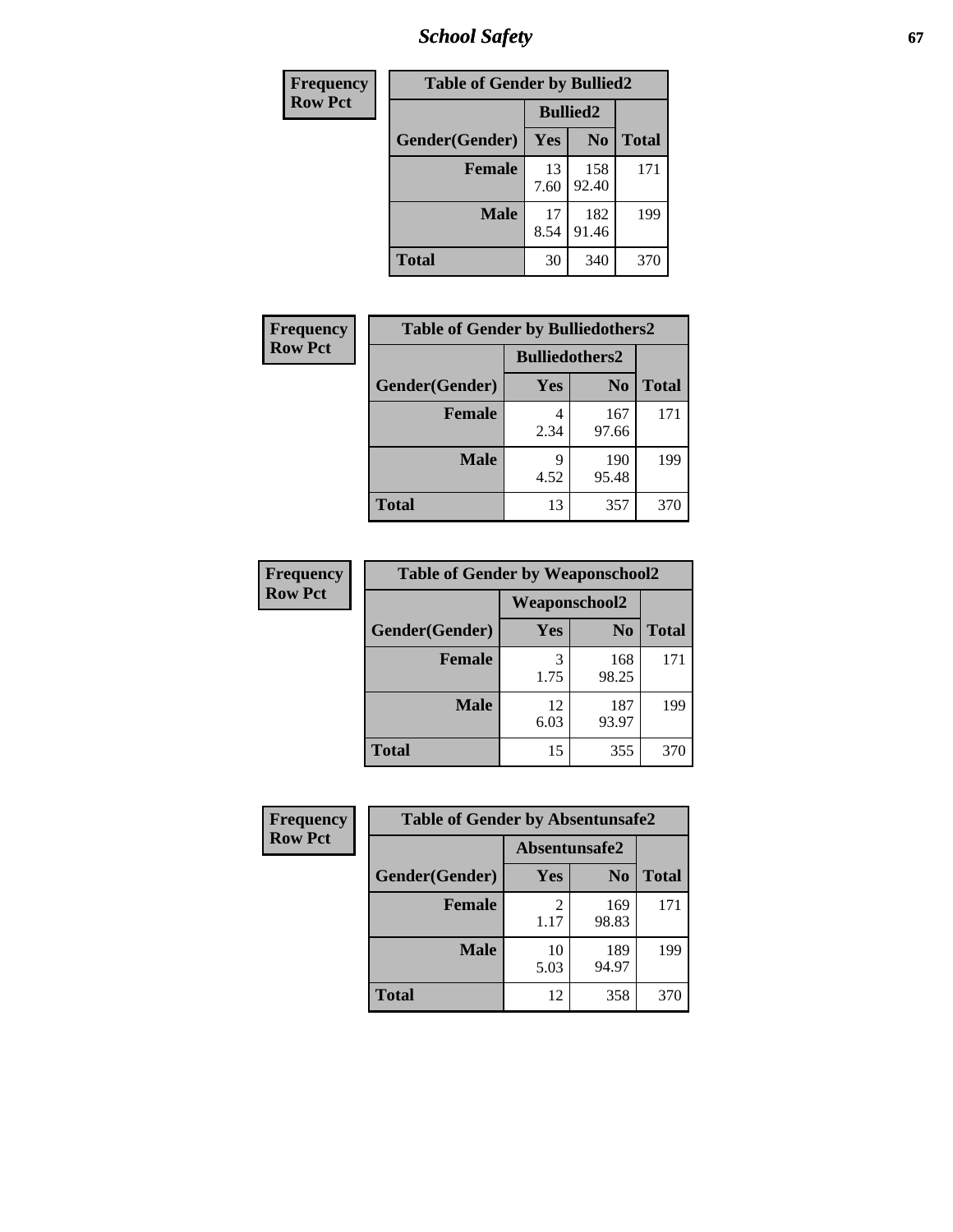*School Safety* **68**

| Frequency      | <b>Table of Gender by Gangself</b> |                                                                                                |                |              |
|----------------|------------------------------------|------------------------------------------------------------------------------------------------|----------------|--------------|
| <b>Row Pct</b> |                                    | Gangself(I<br>have<br>participated<br>in illegal gang<br>activities in<br>the past 30<br>days) |                |              |
|                | Gender(Gender)                     | Yes                                                                                            | N <sub>0</sub> | <b>Total</b> |
|                | <b>Female</b>                      | 2<br>1.17                                                                                      | 169<br>98.83   | 171          |
|                | <b>Male</b>                        | 20<br>10.05                                                                                    | 179<br>89.95   | 199          |
|                | <b>Total</b>                       | 22                                                                                             | 348            | 370          |

| Frequency      |                | <b>Table of Gender by Gangpeers</b>                                                                                         |                |              |
|----------------|----------------|-----------------------------------------------------------------------------------------------------------------------------|----------------|--------------|
| <b>Row Pct</b> |                | <b>Gangpeers</b> (I<br>have friends<br>who have<br>participated<br>in illegal gang<br>activities in<br>the past 30<br>days) |                |              |
|                | Gender(Gender) | <b>Yes</b>                                                                                                                  | N <sub>0</sub> | <b>Total</b> |
|                | <b>Female</b>  | 41<br>23.98                                                                                                                 | 130<br>76.02   | 171          |
|                | <b>Male</b>    | 58<br>29.15                                                                                                                 | 141<br>70.85   | 199          |
|                | Total          | 99                                                                                                                          | 271            | 370          |

| <b>Frequency</b> | <b>Table of Gender by Pickedon2</b> |             |                |              |
|------------------|-------------------------------------|-------------|----------------|--------------|
| <b>Row Pct</b>   |                                     |             | Pickedon2      |              |
|                  | Gender(Gender)                      | Yes         | N <sub>0</sub> | <b>Total</b> |
|                  | <b>Female</b>                       | 18<br>10.53 | 153<br>89.47   | 171          |
|                  | <b>Male</b>                         | 23<br>11.56 | 176<br>88.44   | 199          |
|                  | <b>Total</b>                        | 41          | 329            | 370          |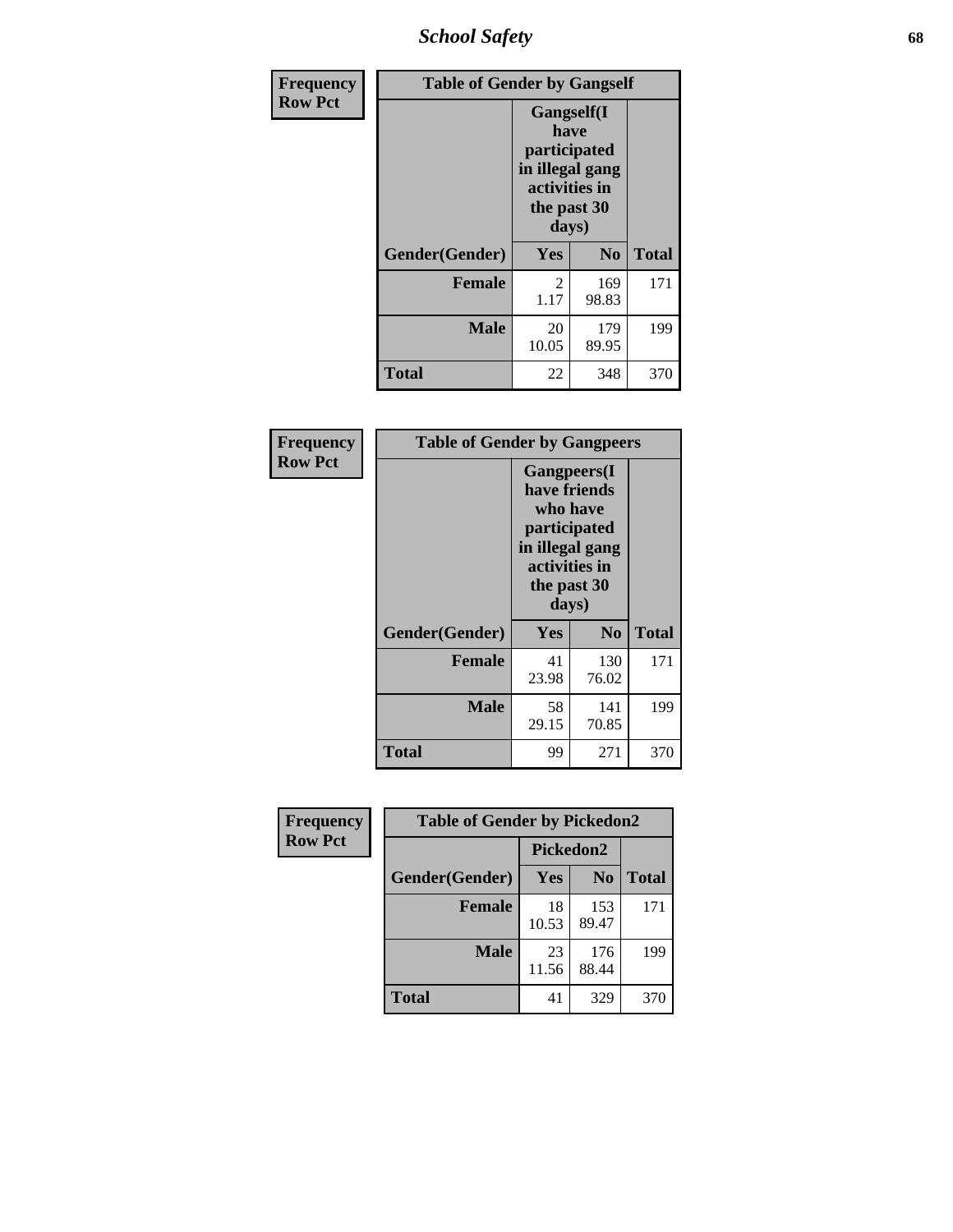*School Safety* **69**

| Frequency      | <b>Table of Gender by Safeschool2</b> |              |                |              |
|----------------|---------------------------------------|--------------|----------------|--------------|
| <b>Row Pct</b> |                                       | Safeschool2  |                |              |
|                | Gender(Gender)                        | <b>Yes</b>   | N <sub>0</sub> | <b>Total</b> |
|                | <b>Female</b>                         | 91<br>53.22  | 80<br>46.78    | 171          |
|                | <b>Male</b>                           | 114<br>57.29 | 85<br>42.71    | 199          |
|                | <b>Total</b>                          | 205          | 165            | 370          |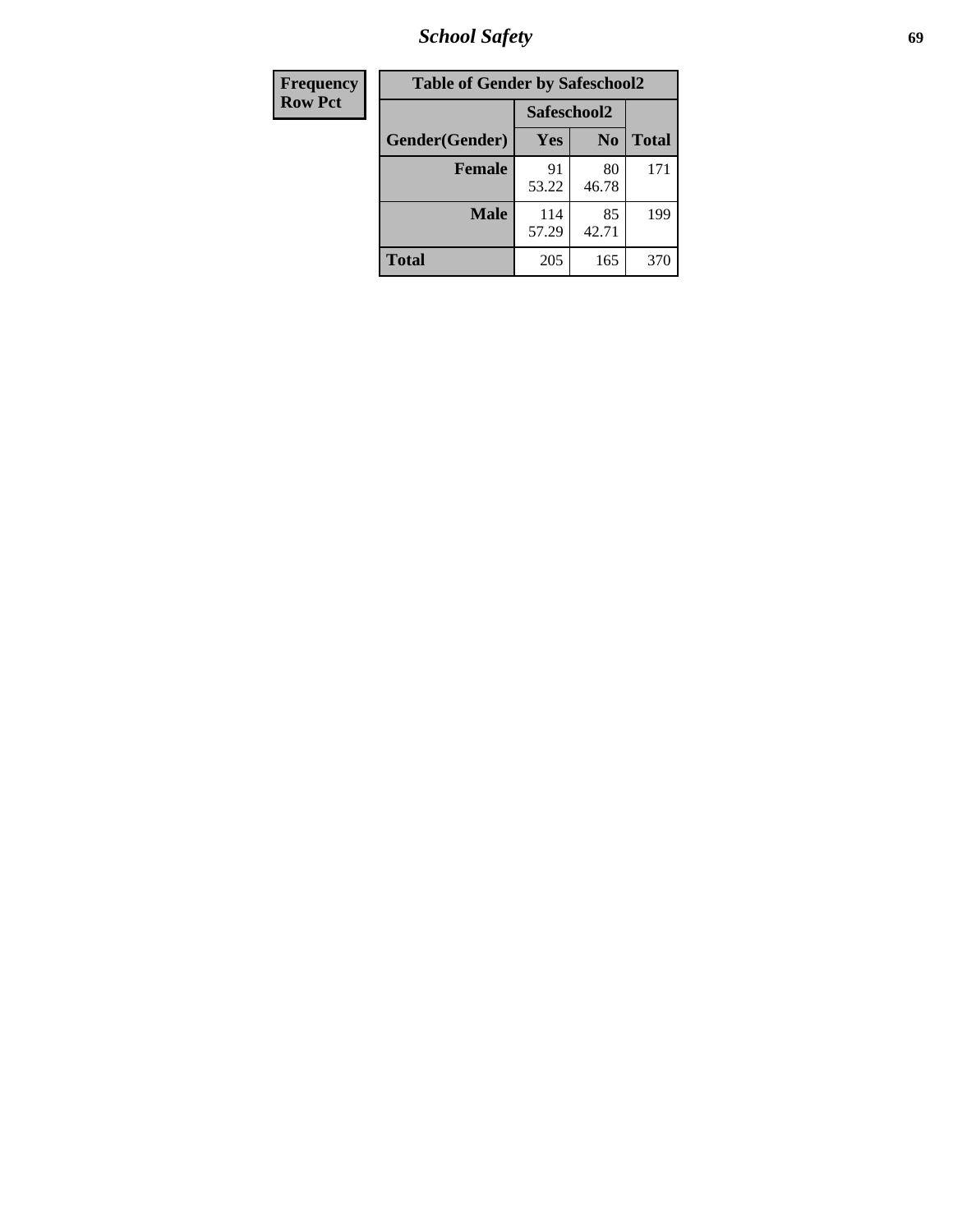# *Incidence of Drug Use* **70**

| <b>Frequency</b> | <b>Table of Gender by AlcoholAlt</b> |                                          |                |              |  |
|------------------|--------------------------------------|------------------------------------------|----------------|--------------|--|
| <b>Row Pct</b>   |                                      | AlcoholAlt(Alcohol<br>use, past 30 days) |                |              |  |
|                  | Gender(Gender)                       | <b>Yes</b>                               | N <sub>0</sub> | <b>Total</b> |  |
|                  | <b>Female</b>                        | 51<br>29.82                              | 120<br>70.18   | 171          |  |
|                  | <b>Male</b>                          | 69<br>34.67                              | 130<br>65.33   | 199          |  |
|                  | <b>Total</b>                         | 120                                      | 250            | 370          |  |

| <b>Frequency</b> | <b>Table of Gender by TobaccoAny</b> |                                          |                |              |  |
|------------------|--------------------------------------|------------------------------------------|----------------|--------------|--|
| <b>Row Pct</b>   |                                      | TobaccoAny(Tobacco<br>use, past 30 days) |                |              |  |
|                  | Gender(Gender)                       | Yes                                      | N <sub>0</sub> | <b>Total</b> |  |
|                  | <b>Female</b>                        | 34<br>19.88                              | 137<br>80.12   | 171          |  |
|                  | <b>Male</b>                          | 50<br>25.13                              | 149<br>74.87   | 199          |  |
|                  | <b>Total</b>                         | 84                                       | 286            | 370          |  |

| <b>Frequency</b> | <b>Table of Gender by MarijuanaAlt</b> |             |                                              |              |
|------------------|----------------------------------------|-------------|----------------------------------------------|--------------|
| <b>Row Pct</b>   |                                        |             | MarijuanaAlt(Marijuana<br>use, past 30 days) |              |
|                  | Gender(Gender)                         | <b>Yes</b>  | N <sub>0</sub>                               | <b>Total</b> |
|                  | <b>Female</b>                          | 39<br>22.81 | 132<br>77.19                                 | 171          |
|                  | <b>Male</b>                            | 61<br>30.65 | 138<br>69.35                                 | 199          |
|                  | <b>Total</b>                           | 100         | 270                                          | 370          |

| <b>Frequency</b> | <b>Table of Gender by OtherDrugAny</b> |                         |                           |              |
|------------------|----------------------------------------|-------------------------|---------------------------|--------------|
| <b>Row Pct</b>   |                                        | drug use, past 30 days) | <b>OtherDrugAny(Other</b> |              |
|                  | Gender(Gender)                         | <b>Yes</b>              | N <sub>0</sub>            | <b>Total</b> |
|                  | <b>Female</b>                          | 16<br>9.36              | 155<br>90.64              | 171          |
|                  | <b>Male</b>                            | 13<br>6.53              | 186<br>93.47              | 199          |
|                  | <b>Total</b>                           | 29                      | 341                       | 370          |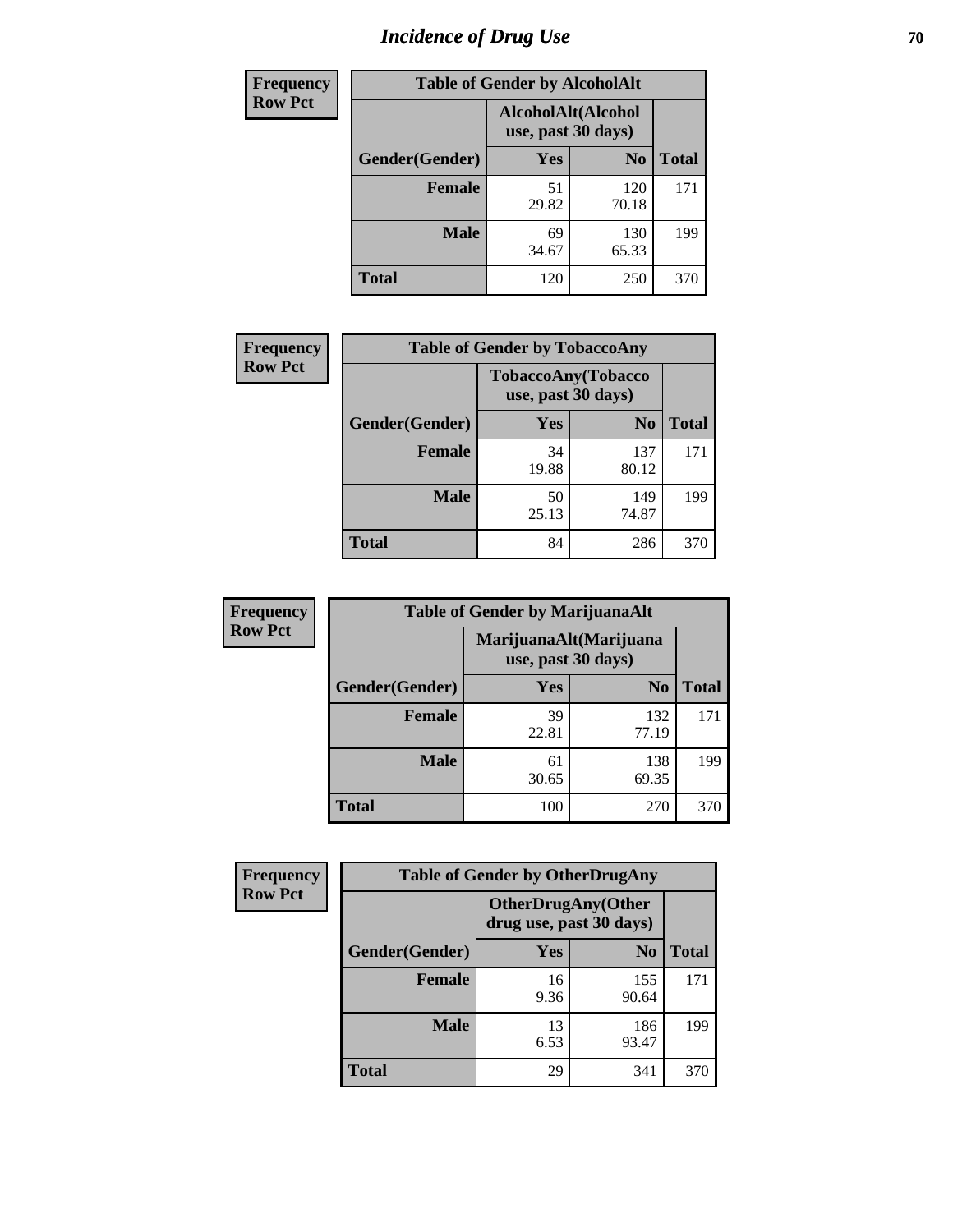#### *Average Age at Onset of Use* **71** *Results for "Average Age at Onset of Use" questions exclude students who said they did not use that substance*

#### **Gender=Female**

| <i><b>Variable</b></i> | Label                                                              | <b>Mean</b> |
|------------------------|--------------------------------------------------------------------|-------------|
| Alcoholinit2           | I started using alcohol when I was                                 | 14.78       |
| Cigarettesinit2        | I started smoking tobacco when I was                               | 14.86       |
| Smokelessinit2         | I started chewing tobacco when I was                               | 16.33       |
| Marijuanainit2         | I started using marijuana when I was                               | 14.73       |
| Cocaineinit2           | I started using cocaine when I was                                 | 13.00       |
| Inhalantsinit2         | I started using inhalants when I was                               | 11.75       |
| Steroidsinit2          | I started using steroids when I was                                |             |
| Ecstasyinit2           | I started using ecstasy when I was                                 | 15.73       |
| Methinit2              | I started using methamphetamines when I was                        | 12.00       |
| Hallucinogensinit2     | I started using hallucinogens when I was                           | 16.00       |
| Prescription in t2     | I started using prescription drugs not prescribed to me when I was | 13.37       |

#### **Gender=Male**

| <b>Variable</b>    | Label                                                              | <b>Mean</b> |
|--------------------|--------------------------------------------------------------------|-------------|
| Alcoholinit2       | I started using alcohol when I was                                 | 15.27       |
| Cigarettesinit2    | I started smoking tobacco when I was                               | 15.39       |
| Smokelessinit2     | I started chewing tobacco when I was                               | 15.25       |
| Marijuanainit2     | I started using marijuana when I was                               | 14.22       |
| Cocaineinit2       | I started using cocaine when I was                                 | 15.75       |
| Inhalantsinit2     | I started using inhalants when I was                               | 16.67       |
| Steroidsinit2      | I started using steroids when I was                                | 14.00       |
| Ecstasyinit2       | I started using ecstasy when I was                                 | 16.00       |
| Methinit2          | I started using methamphetamines when I was                        | 17.00       |
| Hallucinogensinit2 | I started using hallucinogens when I was                           | 16.17       |
| Prescriptioninit2  | I started using prescription drugs not prescribed to me when I was | 13.60       |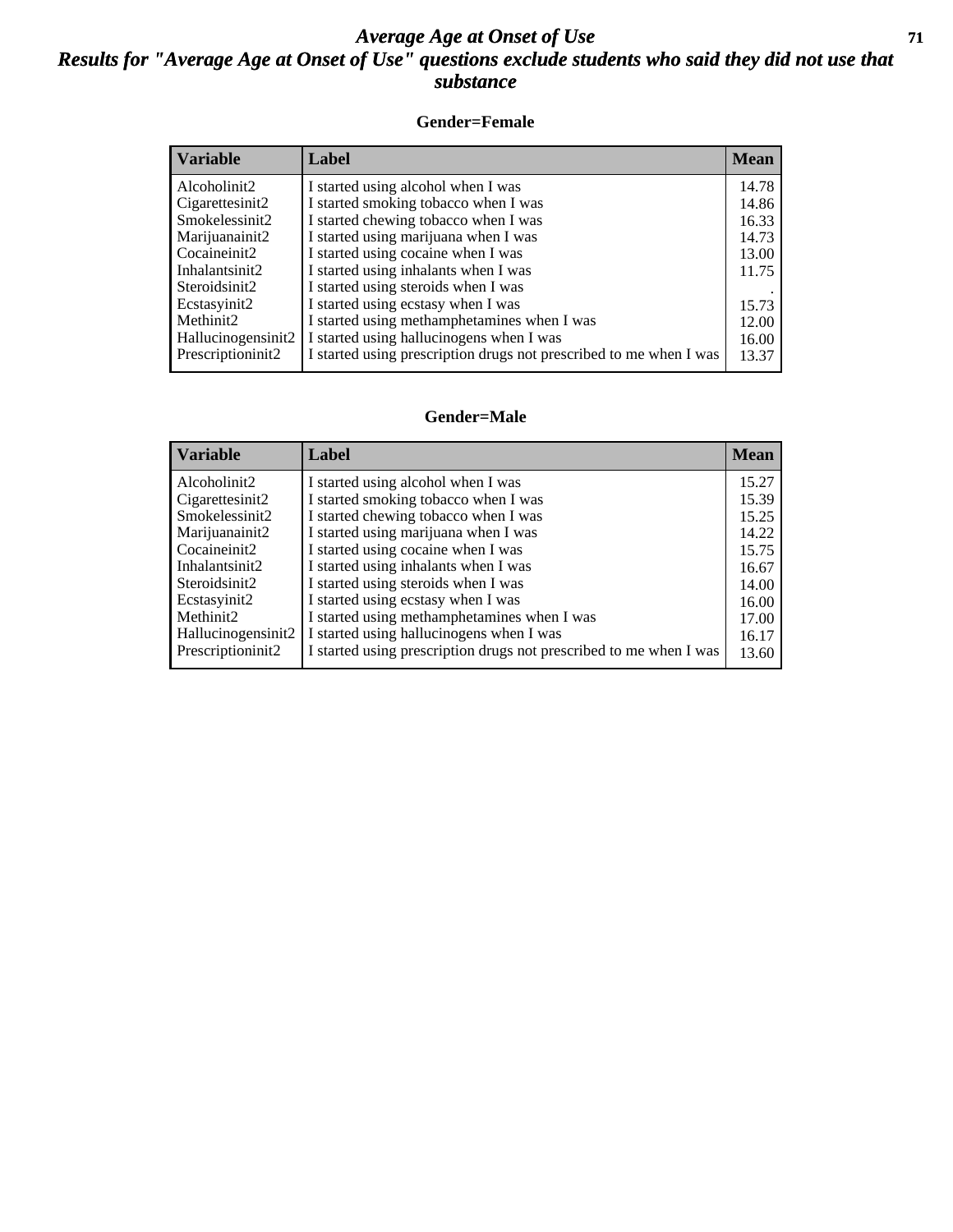# *I Think These Drugs are Harmful* **72**

| <b>Frequency</b> | <b>Table of Gender by Alcoholharmdich</b> |                                                   |                |              |
|------------------|-------------------------------------------|---------------------------------------------------|----------------|--------------|
| <b>Row Pct</b>   |                                           | Alcoholharmdich(I<br>think alcohol is<br>harmful) |                |              |
|                  | Gender(Gender)                            | <b>Yes</b>                                        | N <sub>0</sub> | <b>Total</b> |
|                  | <b>Female</b>                             | 134<br>78.36                                      | 37<br>21.64    | 171          |
|                  | <b>Male</b>                               | 153<br>76.88                                      | 46<br>23.12    | 199          |
|                  | <b>Total</b>                              | 287                                               | 83             | 370          |

| Frequency      | <b>Table of Gender by Tobaccoharmdich</b> |                  |                                       |              |  |
|----------------|-------------------------------------------|------------------|---------------------------------------|--------------|--|
| <b>Row Pct</b> |                                           | think tobacco is | <b>Tobaccoharmdich</b> (I<br>harmful) |              |  |
|                | Gender(Gender)                            | <b>Yes</b>       | N <sub>0</sub>                        | <b>Total</b> |  |
|                | <b>Female</b>                             | 154<br>90.06     | 17<br>9.94                            | 171          |  |
|                | <b>Male</b>                               | 180<br>90.45     | 19<br>9.55                            | 199          |  |
|                | <b>Total</b>                              | 334              | 36                                    | 370          |  |

| Frequency      | <b>Table of Gender by Marijuanaharmdich</b> |                                |                     |              |  |
|----------------|---------------------------------------------|--------------------------------|---------------------|--------------|--|
| <b>Row Pct</b> |                                             | think marijuana is<br>harmful) | Marijuanaharmdich(I |              |  |
|                | Gender(Gender)                              | <b>Yes</b>                     | N <sub>0</sub>      | <b>Total</b> |  |
|                | <b>Female</b>                               | 120<br>70.18                   | 51<br>29.82         | 171          |  |
|                | <b>Male</b>                                 | 124<br>62.31                   | 75<br>37.69         | 199          |  |
|                | <b>Total</b>                                | 244                            | 126                 | 370          |  |

| Frequency      | <b>Table of Gender by Otherdrugharmdich</b> |                                                          |                |              |  |
|----------------|---------------------------------------------|----------------------------------------------------------|----------------|--------------|--|
| <b>Row Pct</b> |                                             | Otherdrugharmdich(I<br>think other drugs are<br>harmful) |                |              |  |
|                | Gender(Gender)                              | <b>Yes</b>                                               | N <sub>0</sub> | <b>Total</b> |  |
|                | <b>Female</b>                               | 155<br>90.64                                             | 16<br>9.36     | 171          |  |
|                | <b>Male</b>                                 | 179<br>89.95                                             | 20<br>10.05    | 199          |  |
|                | <b>Total</b>                                | 334                                                      | 36             | 370          |  |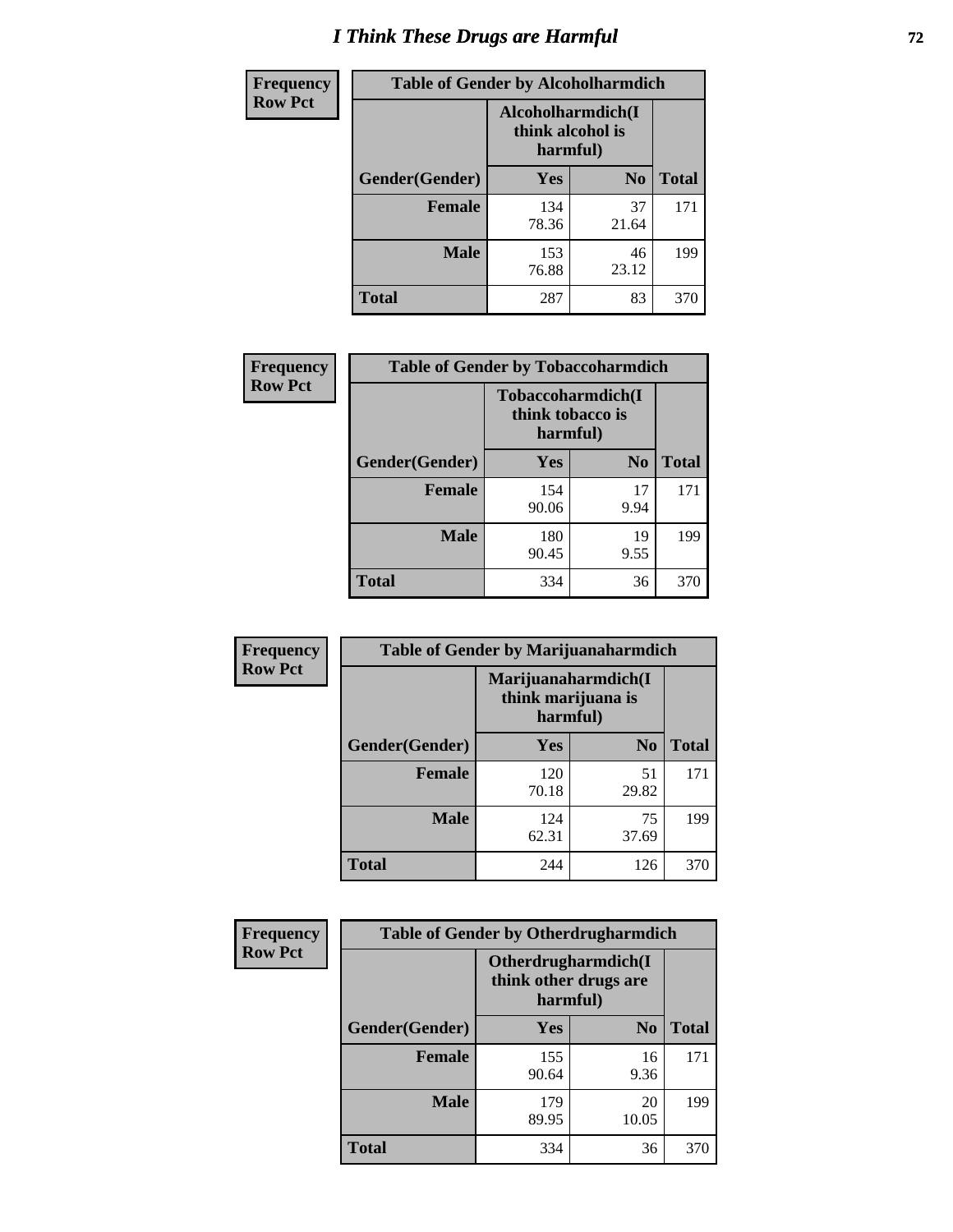| <b>Frequency</b> | <b>Table of Gender by Alcohollocation1</b> |                                                               |             |              |
|------------------|--------------------------------------------|---------------------------------------------------------------|-------------|--------------|
| <b>Row Pct</b>   |                                            | <b>Alcohollocation1(Places</b><br><b>Friends Use Alcohol)</b> |             |              |
|                  | Gender(Gender)                             |                                                               | Do Not Use  | <b>Total</b> |
|                  | <b>Female</b>                              | 113<br>66.08                                                  | 58<br>33.92 | 171          |
|                  | <b>Male</b>                                | 134<br>67.34                                                  | 65<br>32.66 | 199          |
|                  | <b>Total</b>                               | 247                                                           | 123         | 370          |

| <b>Frequency</b> | <b>Table of Gender by Alcohollocation2</b> |              |                                                               |              |
|------------------|--------------------------------------------|--------------|---------------------------------------------------------------|--------------|
| <b>Row Pct</b>   |                                            |              | <b>Alcohollocation2(Places</b><br><b>Friends Use Alcohol)</b> |              |
|                  | Gender(Gender)                             |              | Home                                                          | <b>Total</b> |
|                  | <b>Female</b>                              | 85<br>49.71  | 86<br>50.29                                                   | 171          |
|                  | <b>Male</b>                                | 104<br>52.26 | 95<br>47.74                                                   | 199          |
|                  | <b>Total</b>                               | 189          | 181                                                           | 370          |

| Frequency      | <b>Table of Gender by Alcohollocation3</b> |                                                               |               |              |
|----------------|--------------------------------------------|---------------------------------------------------------------|---------------|--------------|
| <b>Row Pct</b> |                                            | <b>Alcohollocation3(Places</b><br><b>Friends Use Alcohol)</b> |               |              |
|                | Gender(Gender)                             |                                                               | <b>School</b> | <b>Total</b> |
|                | <b>Female</b>                              | 149<br>87.13                                                  | 22<br>12.87   | 171          |
|                | <b>Male</b>                                | 179<br>89.95                                                  | 20<br>10.05   | 199          |
|                | <b>Total</b>                               | 328                                                           | 42            | 370          |

| <b>Frequency</b> | <b>Table of Gender by Alcohollocation4</b> |                                                               |             |              |
|------------------|--------------------------------------------|---------------------------------------------------------------|-------------|--------------|
| <b>Row Pct</b>   |                                            | <b>Alcohollocation4(Places</b><br><b>Friends Use Alcohol)</b> |             |              |
|                  | Gender(Gender)                             |                                                               | Car         | <b>Total</b> |
|                  | <b>Female</b>                              | 144<br>84.21                                                  | 27<br>15.79 | 171          |
|                  | <b>Male</b>                                | 169<br>84.92                                                  | 30<br>15.08 | 199          |
|                  | <b>Total</b>                               | 313                                                           | 57          | 370          |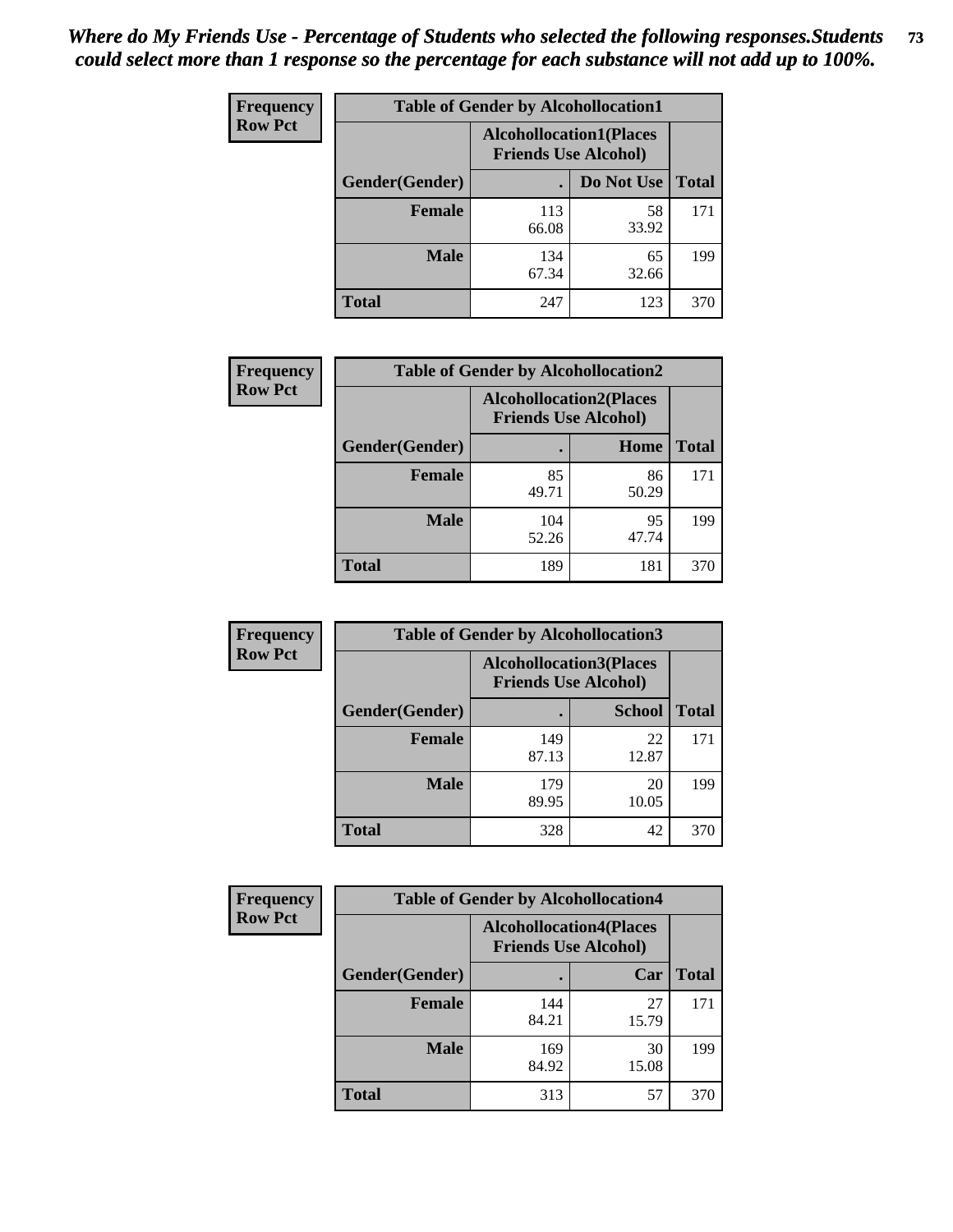| <b>Frequency</b> | <b>Table of Gender by Alcohollocation5</b> |                                                               |                                 |              |
|------------------|--------------------------------------------|---------------------------------------------------------------|---------------------------------|--------------|
| <b>Row Pct</b>   |                                            | <b>Alcohollocation5(Places</b><br><b>Friends Use Alcohol)</b> |                                 |              |
|                  | Gender(Gender)                             |                                                               | <b>Friend's</b><br><b>House</b> | <b>Total</b> |
|                  | <b>Female</b>                              | 97<br>56.73                                                   | 74<br>43.27                     | 171          |
|                  | <b>Male</b>                                | 115<br>57.79                                                  | 84<br>42.21                     | 199          |
|                  | <b>Total</b>                               | 212                                                           | 158                             | 370          |

| Frequency      | <b>Table of Gender by Alcohollocation6</b> |                                                               |              |              |
|----------------|--------------------------------------------|---------------------------------------------------------------|--------------|--------------|
| <b>Row Pct</b> |                                            | <b>Alcohollocation6(Places</b><br><b>Friends Use Alcohol)</b> |              |              |
|                | Gender(Gender)                             |                                                               | <b>Other</b> | <b>Total</b> |
|                | <b>Female</b>                              | 104<br>60.82                                                  | 67<br>39.18  | 171          |
|                | <b>Male</b>                                | 131<br>65.83                                                  | 68<br>34.17  | 199          |
|                | <b>Total</b>                               | 235                                                           | 135          | 370          |

| Frequency      | <b>Table of Gender by Tobaccolocation1</b> |                                                               |             |              |  |
|----------------|--------------------------------------------|---------------------------------------------------------------|-------------|--------------|--|
| <b>Row Pct</b> |                                            | <b>Tobaccolocation1(Places</b><br><b>Friends Use Tobacco)</b> |             |              |  |
|                | Gender(Gender)                             |                                                               | Do Not Use  | <b>Total</b> |  |
|                | <b>Female</b>                              | 82<br>47.95                                                   | 89<br>52.05 | 171          |  |
|                | <b>Male</b>                                | 101<br>50.75                                                  | 98<br>49.25 | 199          |  |
|                | <b>Total</b>                               | 183                                                           | 187         | 370          |  |

| <b>Frequency</b> | <b>Table of Gender by Tobaccolocation2</b> |                                                               |             |              |  |
|------------------|--------------------------------------------|---------------------------------------------------------------|-------------|--------------|--|
| <b>Row Pct</b>   |                                            | <b>Tobaccolocation2(Places</b><br><b>Friends Use Tobacco)</b> |             |              |  |
|                  | Gender(Gender)                             |                                                               | Home        | <b>Total</b> |  |
|                  | Female                                     | 109<br>63.74                                                  | 62<br>36.26 | 171          |  |
|                  | <b>Male</b>                                | 129<br>64.82                                                  | 70<br>35.18 | 199          |  |
|                  | <b>Total</b>                               | 238                                                           | 132         | 370          |  |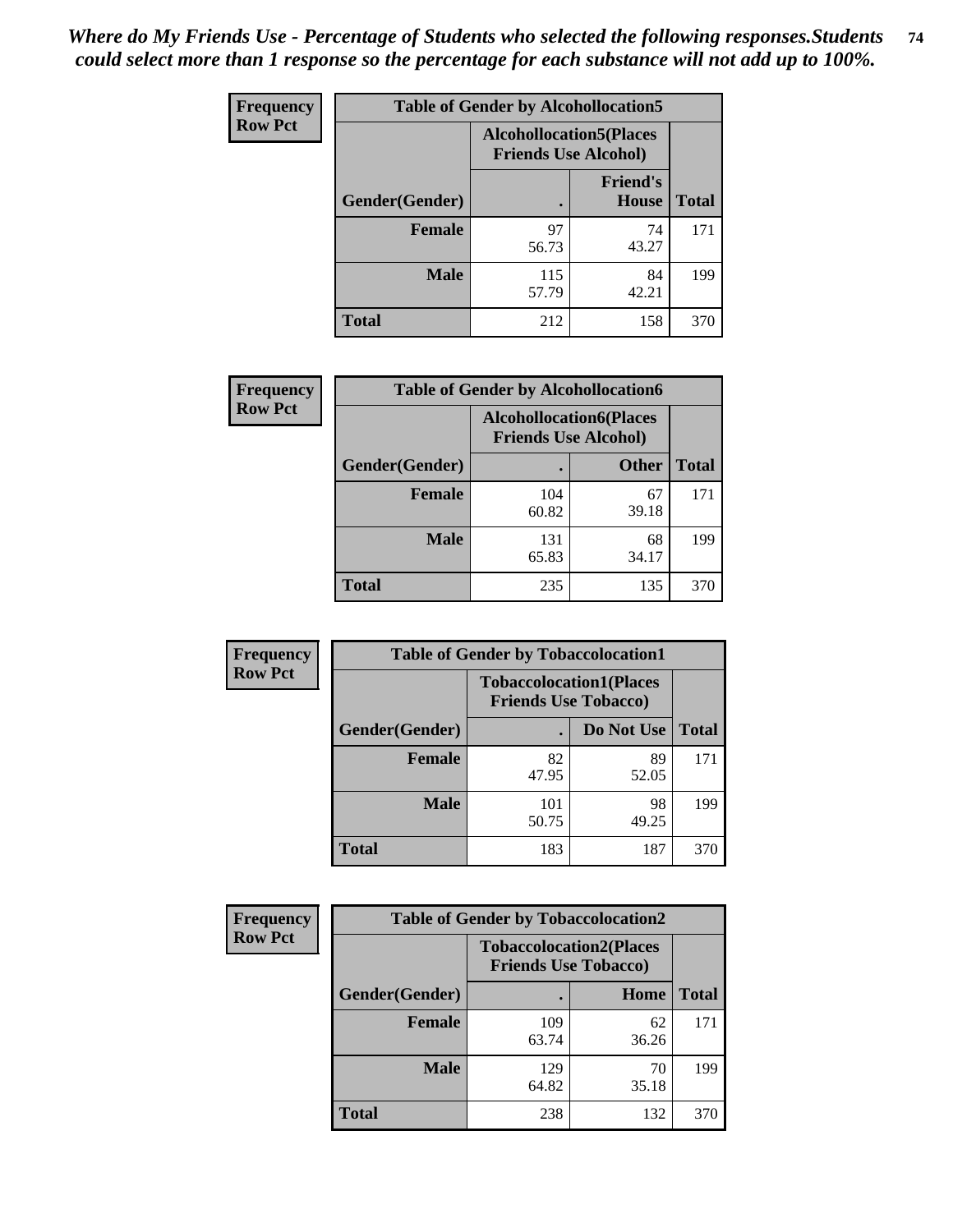| <b>Frequency</b> | <b>Table of Gender by Tobaccolocation3</b> |              |                                                               |              |
|------------------|--------------------------------------------|--------------|---------------------------------------------------------------|--------------|
| <b>Row Pct</b>   |                                            |              | <b>Tobaccolocation3(Places</b><br><b>Friends Use Tobacco)</b> |              |
|                  | Gender(Gender)                             |              | <b>School</b>                                                 | <b>Total</b> |
|                  | <b>Female</b>                              | 128<br>74.85 | 43<br>25.15                                                   | 171          |
|                  | <b>Male</b>                                | 150<br>75.38 | 49<br>24.62                                                   | 199          |
|                  | <b>Total</b>                               | 278          | 92                                                            | 370          |

| <b>Frequency</b> | <b>Table of Gender by Tobaccolocation4</b> |                             |                                |              |
|------------------|--------------------------------------------|-----------------------------|--------------------------------|--------------|
| <b>Row Pct</b>   |                                            | <b>Friends Use Tobacco)</b> | <b>Tobaccolocation4(Places</b> |              |
|                  | Gender(Gender)                             |                             | Car                            | <b>Total</b> |
|                  | Female                                     | 117<br>68.42                | 54<br>31.58                    | 171          |
|                  | <b>Male</b>                                | 141<br>70.85                | 58<br>29.15                    | 199          |
|                  | <b>Total</b>                               | 258                         | 112                            | 370          |

| <b>Frequency</b> | <b>Table of Gender by Tobaccolocation5</b>                    |              |                          |              |
|------------------|---------------------------------------------------------------|--------------|--------------------------|--------------|
| <b>Row Pct</b>   | <b>Tobaccolocation5(Places</b><br><b>Friends Use Tobacco)</b> |              |                          |              |
|                  | Gender(Gender)                                                |              | <b>Friend's</b><br>House | <b>Total</b> |
|                  | <b>Female</b>                                                 | 108<br>63.16 | 63<br>36.84              | 171          |
|                  | <b>Male</b>                                                   | 140<br>70.35 | 59<br>29.65              | 199          |
|                  | <b>Total</b>                                                  | 248          | 122                      | 370          |

| <b>Frequency</b> |                | <b>Table of Gender by Tobaccolocation6</b>                    |              |              |  |
|------------------|----------------|---------------------------------------------------------------|--------------|--------------|--|
| <b>Row Pct</b>   |                | <b>Tobaccolocation6(Places</b><br><b>Friends Use Tobacco)</b> |              |              |  |
|                  | Gender(Gender) |                                                               | <b>Other</b> | <b>Total</b> |  |
|                  | Female         | 123<br>71.93                                                  | 48<br>28.07  | 171          |  |
|                  | <b>Male</b>    | 142<br>71.36                                                  | 57<br>28.64  | 199          |  |
|                  | <b>Total</b>   | 265                                                           | 105          | 370          |  |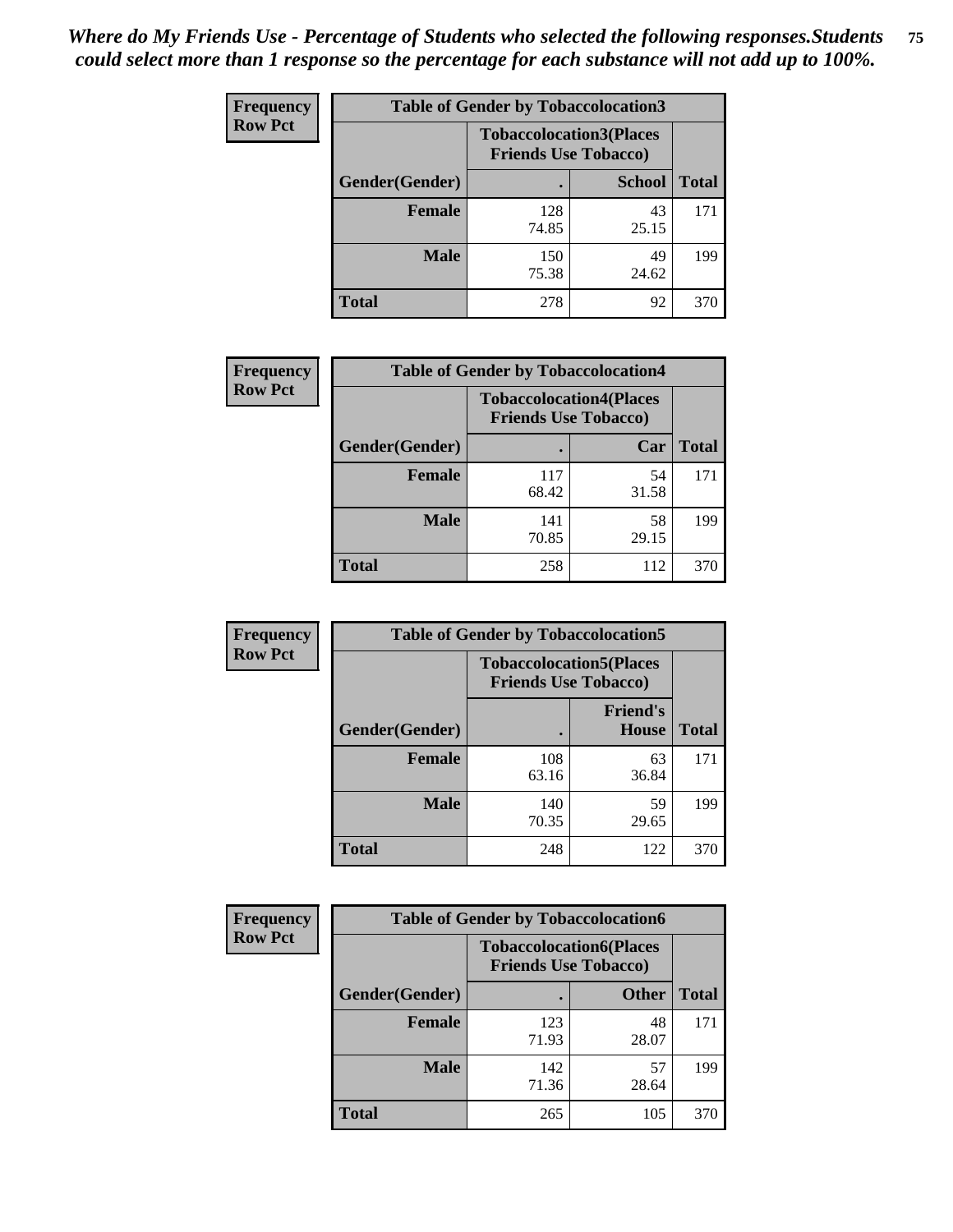| <b>Frequency</b> | <b>Table of Gender by Marijuanalocation1</b> |                                                                    |             |              |
|------------------|----------------------------------------------|--------------------------------------------------------------------|-------------|--------------|
| <b>Row Pct</b>   |                                              | <b>Marijuanalocation1(Places</b><br><b>Friends Use Marijuana</b> ) |             |              |
|                  | Gender(Gender)                               |                                                                    | Do Not Use  | <b>Total</b> |
|                  | <b>Female</b>                                | 99<br>57.89                                                        | 72<br>42.11 | 171          |
|                  | <b>Male</b>                                  | 113<br>56.78                                                       | 86<br>43.22 | 199          |
|                  | Total                                        | 212                                                                | 158         | 370          |

| <b>Frequency</b> | <b>Table of Gender by Marijuanalocation2</b> |                                                                    |             |              |
|------------------|----------------------------------------------|--------------------------------------------------------------------|-------------|--------------|
| <b>Row Pct</b>   |                                              | <b>Marijuanalocation2(Places</b><br><b>Friends Use Marijuana</b> ) |             |              |
|                  | Gender(Gender)                               |                                                                    | Home        | <b>Total</b> |
|                  | Female                                       | 87<br>50.88                                                        | 84<br>49.12 | 171          |
|                  | <b>Male</b>                                  | 113<br>56.78                                                       | 86<br>43.22 | 199          |
|                  | <b>Total</b>                                 | 200                                                                | 170         | 370          |

| Frequency      |                | <b>Table of Gender by Marijuanalocation3</b>                       |               |              |
|----------------|----------------|--------------------------------------------------------------------|---------------|--------------|
| <b>Row Pct</b> |                | <b>Marijuanalocation3(Places</b><br><b>Friends Use Marijuana</b> ) |               |              |
|                | Gender(Gender) |                                                                    | <b>School</b> | <b>Total</b> |
|                | Female         | 116<br>67.84                                                       | 55<br>32.16   | 171          |
|                | <b>Male</b>    | 143<br>71.86                                                       | 56<br>28.14   | 199          |
|                | <b>Total</b>   | 259                                                                | 111           | 370          |

| <b>Frequency</b> | <b>Table of Gender by Marijuanalocation4</b> |                                                                    |             |              |  |
|------------------|----------------------------------------------|--------------------------------------------------------------------|-------------|--------------|--|
| <b>Row Pct</b>   |                                              | <b>Marijuanalocation4(Places</b><br><b>Friends Use Marijuana</b> ) |             |              |  |
|                  | Gender(Gender)                               |                                                                    | Car         | <b>Total</b> |  |
|                  | <b>Female</b>                                | 109<br>63.74                                                       | 62<br>36.26 | 171          |  |
|                  | <b>Male</b>                                  | 127<br>63.82                                                       | 72<br>36.18 | 199          |  |
|                  | <b>Total</b>                                 | 236                                                                | 134         | 370          |  |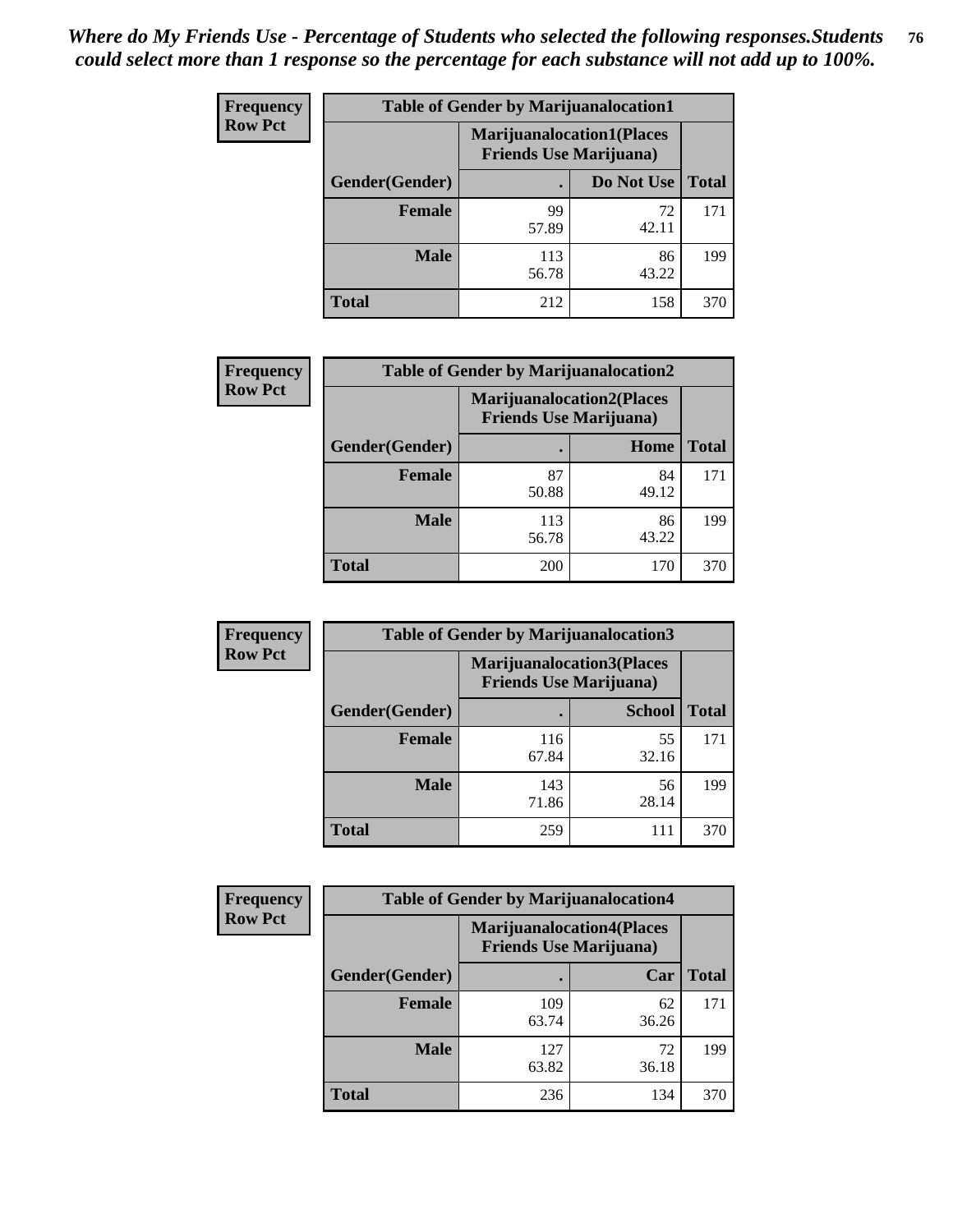| <b>Frequency</b> | <b>Table of Gender by Marijuanalocation5</b> |                                |                                   |              |
|------------------|----------------------------------------------|--------------------------------|-----------------------------------|--------------|
| <b>Row Pct</b>   |                                              | <b>Friends Use Marijuana</b> ) | <b>Marijuanalocation5</b> (Places |              |
|                  | Gender(Gender)                               |                                | <b>Friend's</b><br>House          | <b>Total</b> |
|                  | <b>Female</b>                                | 96<br>56.14                    | 75<br>43.86                       | 171          |
|                  | <b>Male</b>                                  | 118<br>59.30                   | 81<br>40.70                       | 199          |
|                  | <b>Total</b>                                 | 214                            | 156                               | 370          |

| <b>Frequency</b> | <b>Table of Gender by Marijuanalocation6</b> |                                |                                  |              |
|------------------|----------------------------------------------|--------------------------------|----------------------------------|--------------|
| <b>Row Pct</b>   |                                              | <b>Friends Use Marijuana</b> ) | <b>Marijuanalocation6(Places</b> |              |
|                  | <b>Gender</b> (Gender)                       |                                | <b>Other</b>                     | <b>Total</b> |
|                  | <b>Female</b>                                | 113<br>66.08                   | 58<br>33.92                      | 171          |
|                  | <b>Male</b>                                  | 126<br>63.32                   | 73<br>36.68                      | 199          |
|                  | <b>Total</b>                                 | 239                            | 131                              | 370          |

| <b>Frequency</b> | <b>Table of Gender by Otherdruglocation1</b> |                                                                                |              |              |
|------------------|----------------------------------------------|--------------------------------------------------------------------------------|--------------|--------------|
| <b>Row Pct</b>   |                                              | <b>Otherdruglocation1(Places</b><br><b>Friends Use Other Illegal</b><br>Drugs) |              |              |
|                  | Gender(Gender)                               |                                                                                | Do Not Use   | <b>Total</b> |
|                  | <b>Female</b>                                | 36<br>21.05                                                                    | 135<br>78.95 | 171          |
|                  | <b>Male</b>                                  | 45<br>22.61                                                                    | 154<br>77.39 | 199          |
|                  | <b>Total</b>                                 | 81                                                                             | 289          | 370          |

| <b>Frequency</b> | <b>Table of Gender by Otherdruglocation2</b> |              |                                                                                |              |
|------------------|----------------------------------------------|--------------|--------------------------------------------------------------------------------|--------------|
| <b>Row Pct</b>   |                                              |              | <b>Otherdruglocation2(Places</b><br><b>Friends Use Other Illegal</b><br>Drugs) |              |
|                  | Gender(Gender)                               |              | Home                                                                           | <b>Total</b> |
|                  | Female                                       | 147<br>85.96 | 24<br>14.04                                                                    | 171          |
|                  | <b>Male</b>                                  | 174<br>87.44 | 25<br>12.56                                                                    | 199          |
|                  | <b>Total</b>                                 | 321          | 49                                                                             | 370          |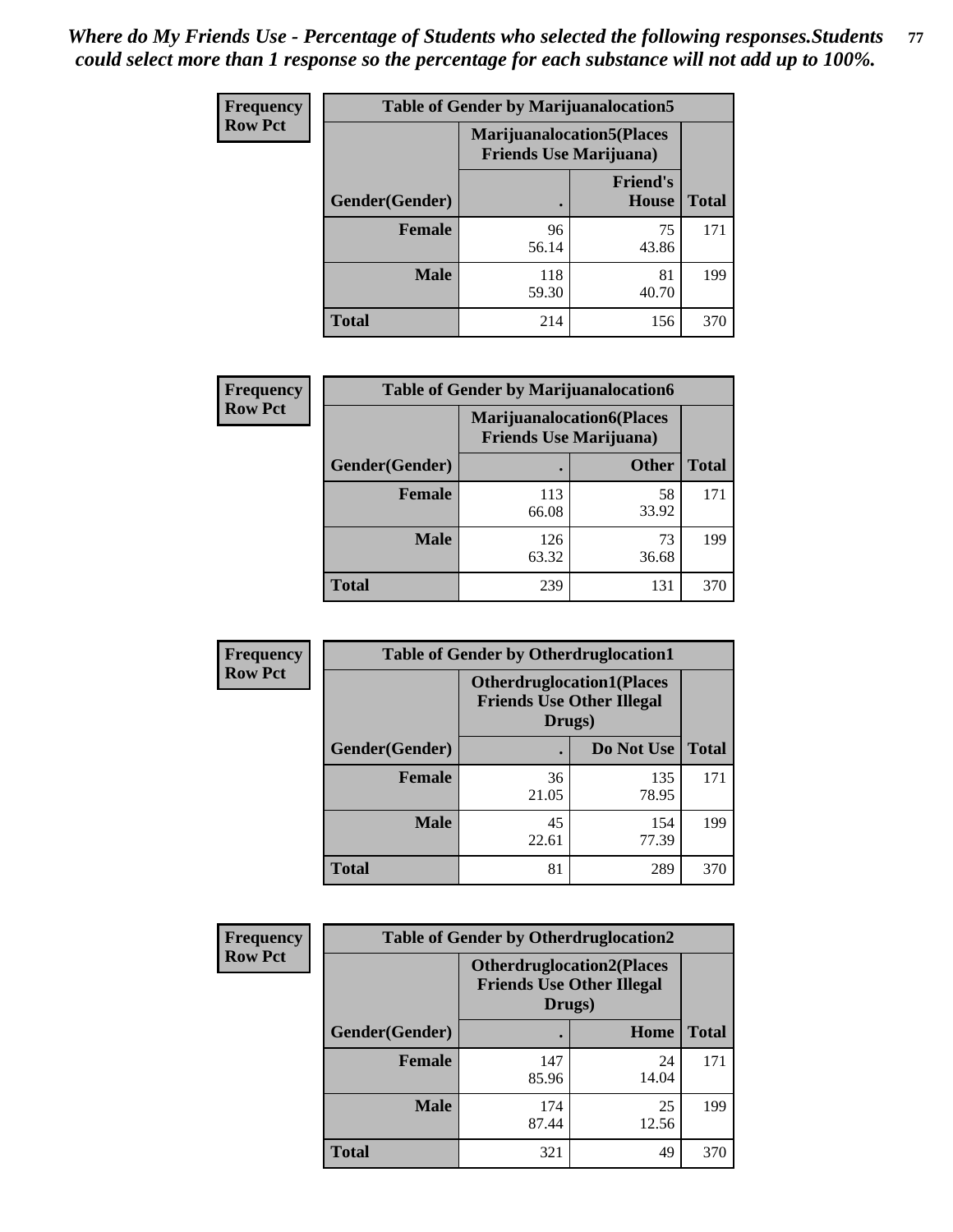| <b>Frequency</b> | <b>Table of Gender by Otherdruglocation3</b> |                                                                                |               |              |
|------------------|----------------------------------------------|--------------------------------------------------------------------------------|---------------|--------------|
| <b>Row Pct</b>   |                                              | <b>Otherdruglocation3(Places</b><br><b>Friends Use Other Illegal</b><br>Drugs) |               |              |
|                  | Gender(Gender)                               |                                                                                | <b>School</b> | <b>Total</b> |
|                  | <b>Female</b>                                | 155<br>90.64                                                                   | 16<br>9.36    | 171          |
|                  | <b>Male</b>                                  | 185<br>92.96                                                                   | 14<br>7.04    | 199          |
|                  | <b>Total</b>                                 | 340                                                                            | 30            | 370          |

| Frequency      | <b>Table of Gender by Otherdruglocation4</b> |                                                                                |            |              |
|----------------|----------------------------------------------|--------------------------------------------------------------------------------|------------|--------------|
| <b>Row Pct</b> |                                              | <b>Otherdruglocation4(Places</b><br><b>Friends Use Other Illegal</b><br>Drugs) |            |              |
|                | Gender(Gender)                               |                                                                                | Car        | <b>Total</b> |
|                | <b>Female</b>                                | 154<br>90.06                                                                   | 17<br>9.94 | 171          |
|                | <b>Male</b>                                  | 180<br>90.45                                                                   | 19<br>9.55 | 199          |
|                | <b>Total</b>                                 | 334                                                                            | 36         | 370          |

| Frequency      | <b>Table of Gender by Otherdruglocation5</b>                                   |              |                          |              |
|----------------|--------------------------------------------------------------------------------|--------------|--------------------------|--------------|
| <b>Row Pct</b> | <b>Otherdruglocation5(Places</b><br><b>Friends Use Other Illegal</b><br>Drugs) |              |                          |              |
|                | Gender(Gender)                                                                 |              | <b>Friend's</b><br>House | <b>Total</b> |
|                | <b>Female</b>                                                                  | 146<br>85.38 | 25<br>14.62              | 171          |
|                | <b>Male</b>                                                                    | 177<br>88.94 | 22<br>11.06              | 199          |
|                | <b>Total</b>                                                                   | 323          | 47                       | 370          |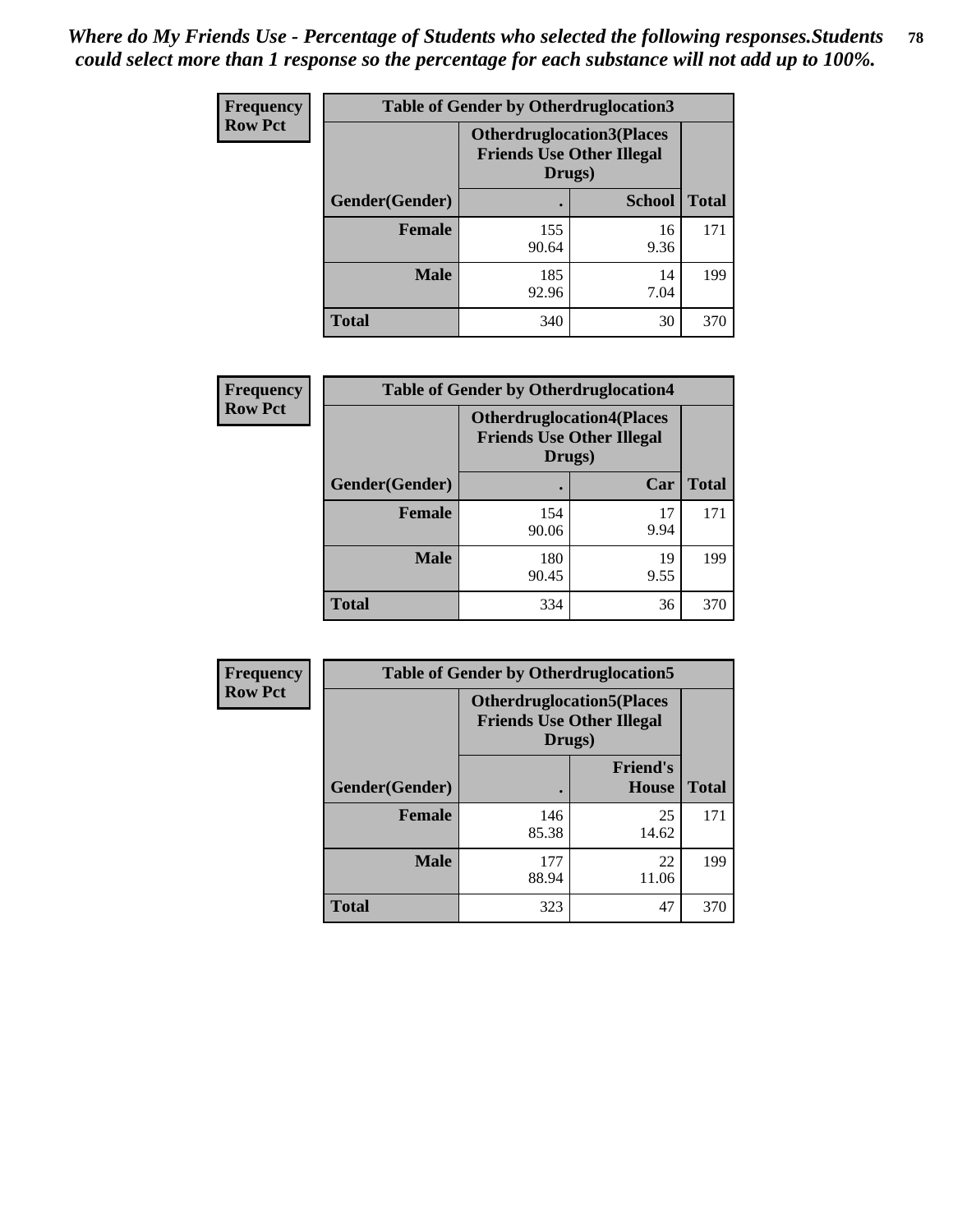| Frequency      | <b>Table of Gender by Otherdruglocation6</b> |                                            |                                  |              |
|----------------|----------------------------------------------|--------------------------------------------|----------------------------------|--------------|
| <b>Row Pct</b> |                                              | <b>Friends Use Other Illegal</b><br>Drugs) | <b>Otherdruglocation6(Places</b> |              |
|                | Gender(Gender)                               |                                            | <b>Other</b>                     | <b>Total</b> |
|                | <b>Female</b>                                | 145<br>84.80                               | 26<br>15.20                      | 171          |
|                | <b>Male</b>                                  | 166<br>83.42                               | 33<br>16.58                      | 199          |
|                | <b>Total</b>                                 | 311                                        | 59                               | 370          |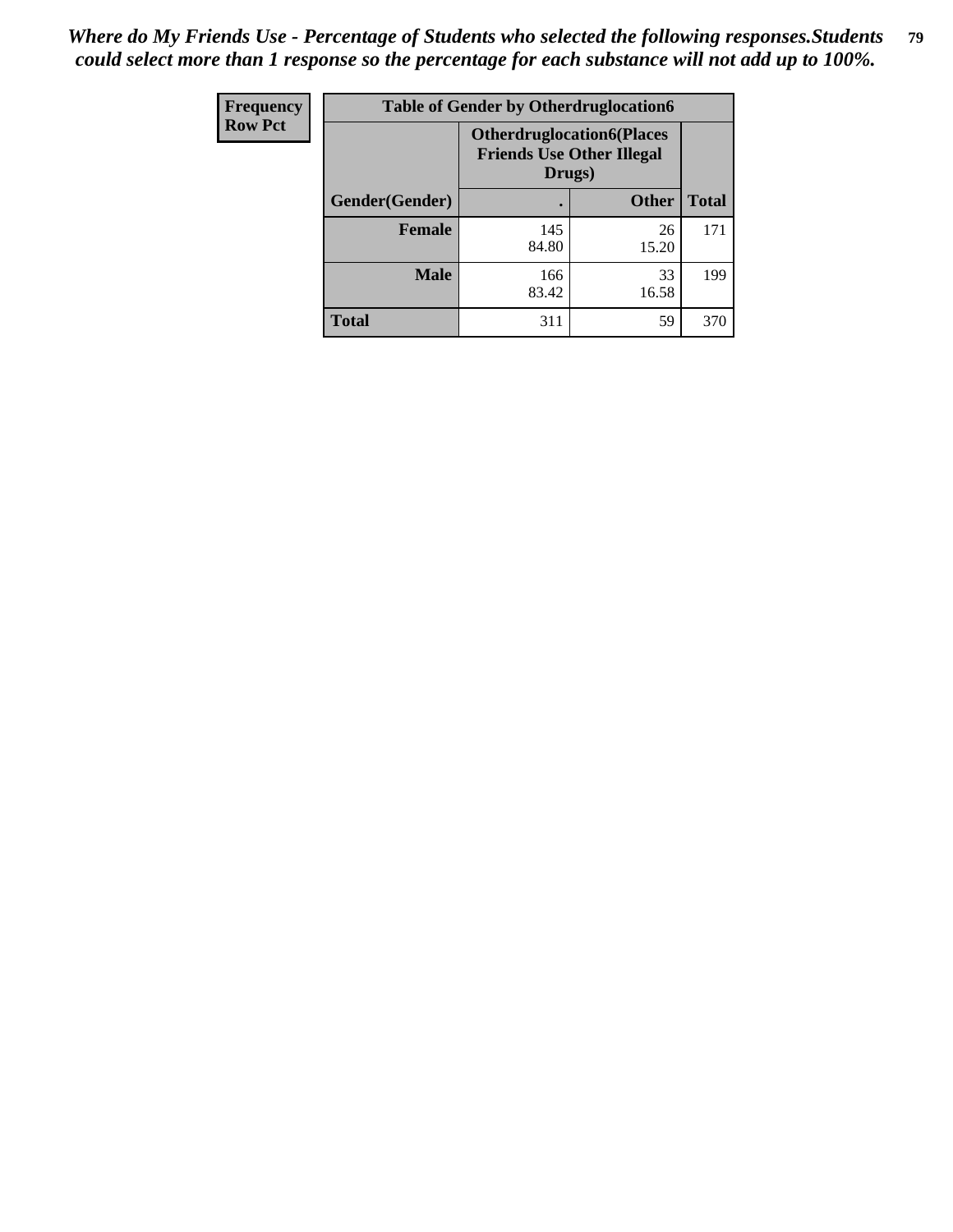| <b>Frequency</b> | <b>Table of Gender by Alcoholtime1</b> |                                                          |                      |              |
|------------------|----------------------------------------|----------------------------------------------------------|----------------------|--------------|
| <b>Row Pct</b>   |                                        | <b>Alcoholtime1(Times</b><br><b>Friends Use Alcohol)</b> |                      |              |
|                  | Gender(Gender)                         | $\bullet$                                                | Do Not<br><b>Use</b> | <b>Total</b> |
|                  | <b>Female</b>                          | 115<br>67.25                                             | 56<br>32.75          | 171          |
|                  | <b>Male</b>                            | 133<br>66.83                                             | 66<br>33.17          | 199          |
|                  | <b>Total</b>                           | 248                                                      | 122                  | 370          |

| <b>Frequency</b> | <b>Table of Gender by Alcoholtime2</b> |                                                          |                            |              |
|------------------|----------------------------------------|----------------------------------------------------------|----------------------------|--------------|
| <b>Row Pct</b>   |                                        | <b>Alcoholtime2(Times</b><br><b>Friends Use Alcohol)</b> |                            |              |
|                  | Gender(Gender)                         |                                                          | <b>On Way</b><br>to School | <b>Total</b> |
|                  | <b>Female</b>                          | 156<br>91.23                                             | 15<br>8.77                 | 171          |
|                  | <b>Male</b>                            | 174<br>87.44                                             | 25<br>12.56                | 199          |
|                  | <b>Total</b>                           | 330                                                      | 40                         | 370          |

| <b>Frequency</b> | <b>Table of Gender by Alcoholtime3</b> |                                                          |                                |              |
|------------------|----------------------------------------|----------------------------------------------------------|--------------------------------|--------------|
| <b>Row Pct</b>   |                                        | <b>Alcoholtime3(Times</b><br><b>Friends Use Alcohol)</b> |                                |              |
|                  | Gender(Gender)                         |                                                          | <b>During</b><br><b>School</b> | <b>Total</b> |
|                  | Female                                 | 157<br>91.81                                             | 14<br>8.19                     | 171          |
|                  | <b>Male</b>                            | 179<br>89.95                                             | 20<br>10.05                    | 199          |
|                  | <b>Total</b>                           | 336                                                      | 34                             | 370          |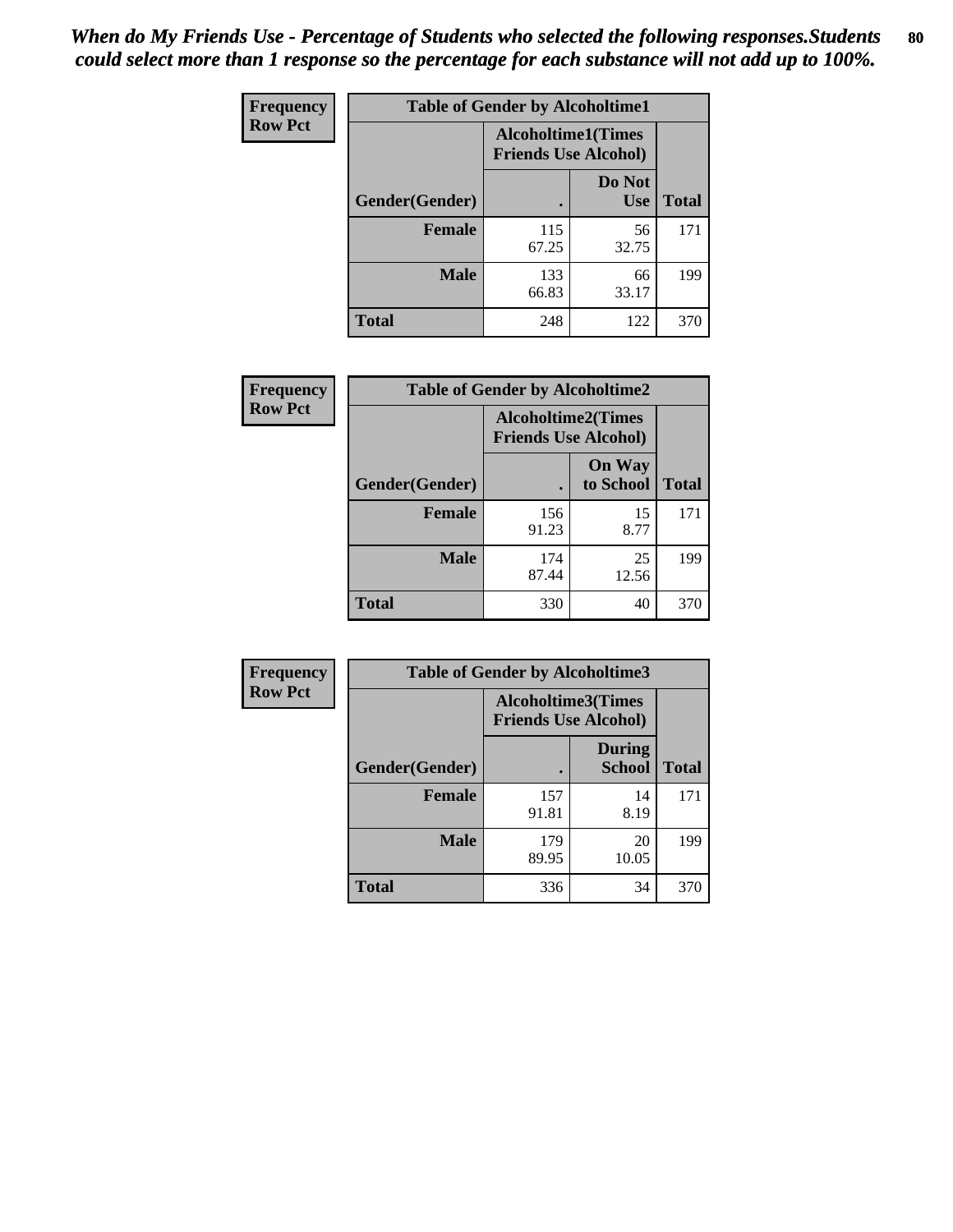*When do My Friends Use - Percentage of Students who selected the following responses.Students could select more than 1 response so the percentage for each substance will not add up to 100%.* **81**

| <b>Frequency</b> | <b>Table of Gender by Alcoholtime4</b> |                                                          |                                                |              |
|------------------|----------------------------------------|----------------------------------------------------------|------------------------------------------------|--------------|
| <b>Row Pct</b>   |                                        | <b>Alcoholtime4(Times</b><br><b>Friends Use Alcohol)</b> |                                                |              |
|                  | Gender(Gender)                         |                                                          | <b>On Way</b><br>Home<br>From<br><b>School</b> | <b>Total</b> |
|                  | <b>Female</b>                          | 152<br>88.89                                             | 19<br>11.11                                    | 171          |
|                  | <b>Male</b>                            | 175<br>87.94                                             | 24<br>12.06                                    | 199          |
|                  | <b>Total</b>                           | 327                                                      | 43                                             | 370          |

| <b>Frequency</b> | <b>Table of Gender by Alcoholtime5</b> |                                                           |             |              |
|------------------|----------------------------------------|-----------------------------------------------------------|-------------|--------------|
| <b>Row Pct</b>   |                                        | <b>Alcoholtime5</b> (Times<br><b>Friends Use Alcohol)</b> |             |              |
|                  | Gender(Gender)                         |                                                           | Weeknights  | <b>Total</b> |
|                  | <b>Female</b>                          | 119<br>69.59                                              | 52<br>30.41 | 171          |
|                  | <b>Male</b>                            | 134<br>67.34                                              | 65<br>32.66 | 199          |
|                  | <b>Total</b>                           | 253                                                       | 117         | 370          |

| <b>Frequency</b> | <b>Table of Gender by Alcoholtime6</b> |             |                                                          |              |
|------------------|----------------------------------------|-------------|----------------------------------------------------------|--------------|
| <b>Row Pct</b>   |                                        |             | <b>Alcoholtime6(Times</b><br><b>Friends Use Alcohol)</b> |              |
|                  | Gender(Gender)                         |             | Weekends                                                 | <b>Total</b> |
|                  | Female                                 | 58<br>33.92 | 113<br>66.08                                             | 171          |
|                  | <b>Male</b>                            | 71<br>35.68 | 128<br>64.32                                             | 199          |
|                  | <b>Total</b>                           | 129         | 241                                                      | 370          |

| <b>Frequency</b> | <b>Table of Gender by Tobaccotime1</b> |                                                          |                      |              |
|------------------|----------------------------------------|----------------------------------------------------------|----------------------|--------------|
| <b>Row Pct</b>   |                                        | <b>Tobaccotime1(Times</b><br><b>Friends Use Tobacco)</b> |                      |              |
|                  | Gender(Gender)                         |                                                          | Do Not<br><b>Use</b> | <b>Total</b> |
|                  | <b>Female</b>                          | 81<br>47.37                                              | 90<br>52.63          | 171          |
|                  | <b>Male</b>                            | 95<br>47.74                                              | 104<br>52.26         | 199          |
|                  | <b>Total</b>                           | 176                                                      | 194                  | 370          |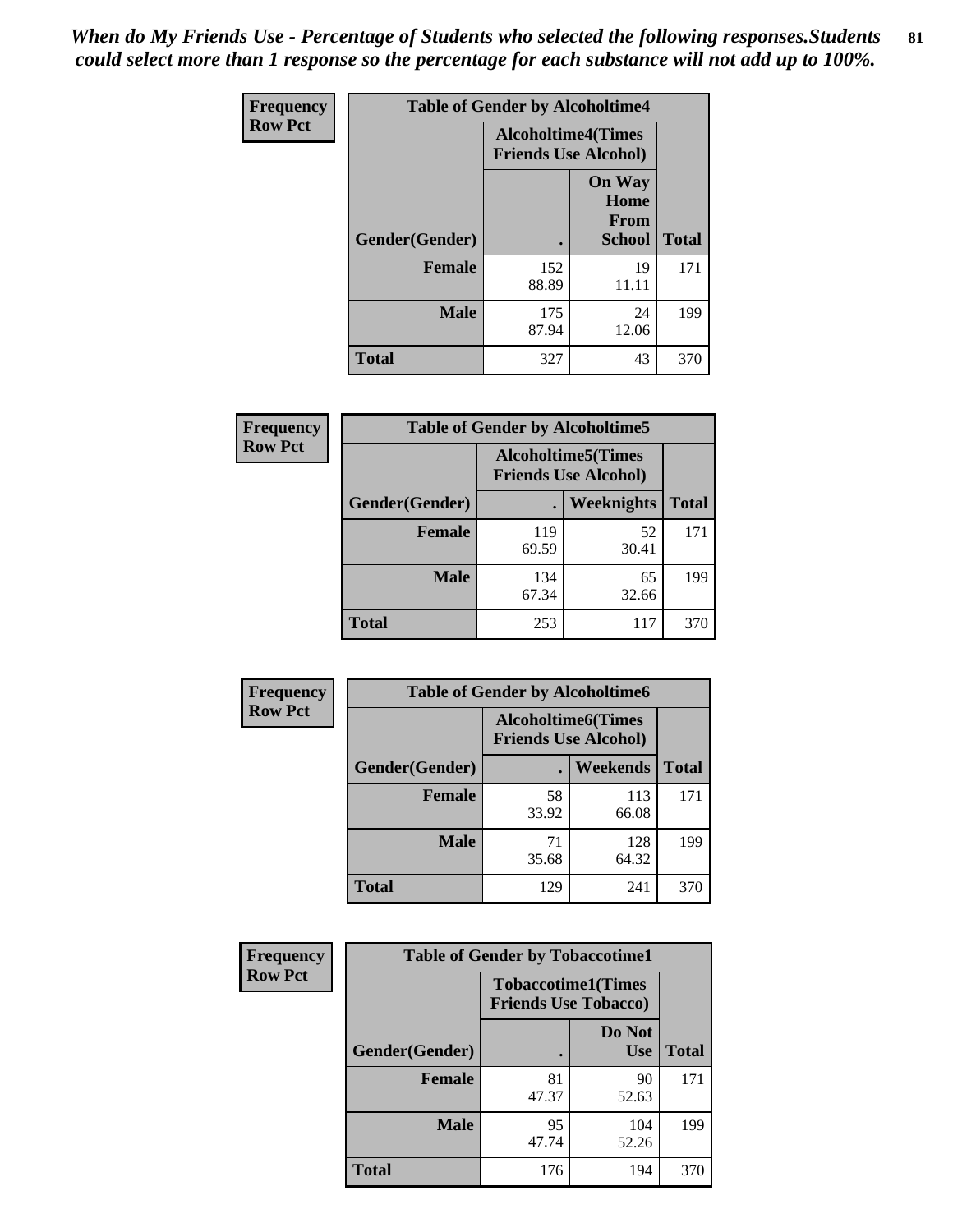*When do My Friends Use - Percentage of Students who selected the following responses.Students could select more than 1 response so the percentage for each substance will not add up to 100%.* **82**

| Frequency      | <b>Table of Gender by Tobaccotime2</b> |                                                          |                            |              |
|----------------|----------------------------------------|----------------------------------------------------------|----------------------------|--------------|
| <b>Row Pct</b> |                                        | <b>Tobaccotime2(Times</b><br><b>Friends Use Tobacco)</b> |                            |              |
|                | Gender(Gender)                         | $\bullet$                                                | <b>On Way</b><br>to School | <b>Total</b> |
|                | <b>Female</b>                          | 120<br>70.18                                             | 51<br>29.82                | 171          |
|                | <b>Male</b>                            | 140<br>70.35                                             | 59<br>29.65                | 199          |
|                | <b>Total</b>                           | 260                                                      | 110                        | 370          |

| Frequency      | <b>Table of Gender by Tobaccotime3</b> |                                                          |                                |              |
|----------------|----------------------------------------|----------------------------------------------------------|--------------------------------|--------------|
| <b>Row Pct</b> |                                        | <b>Tobaccotime3(Times</b><br><b>Friends Use Tobacco)</b> |                                |              |
|                | Gender(Gender)                         |                                                          | <b>During</b><br><b>School</b> | <b>Total</b> |
|                | Female                                 | 133<br>77.78                                             | 38<br>22.22                    | 171          |
|                | <b>Male</b>                            | 148<br>74.37                                             | 51<br>25.63                    | 199          |
|                | <b>Total</b>                           | 281                                                      | 89                             | 370          |

| <b>Frequency</b> | <b>Table of Gender by Tobaccotime4</b> |                                                          |                                                |              |
|------------------|----------------------------------------|----------------------------------------------------------|------------------------------------------------|--------------|
| <b>Row Pct</b>   |                                        | <b>Tobaccotime4(Times</b><br><b>Friends Use Tobacco)</b> |                                                |              |
|                  | Gender(Gender)                         |                                                          | <b>On Way</b><br>Home<br><b>From</b><br>School | <b>Total</b> |
|                  | <b>Female</b>                          | 152<br>88.89                                             | 19<br>11.11                                    | 171          |
|                  | <b>Male</b>                            | 175<br>87.94                                             | 24<br>12.06                                    | 199          |
|                  | <b>Total</b>                           | 327                                                      | 43                                             | 370          |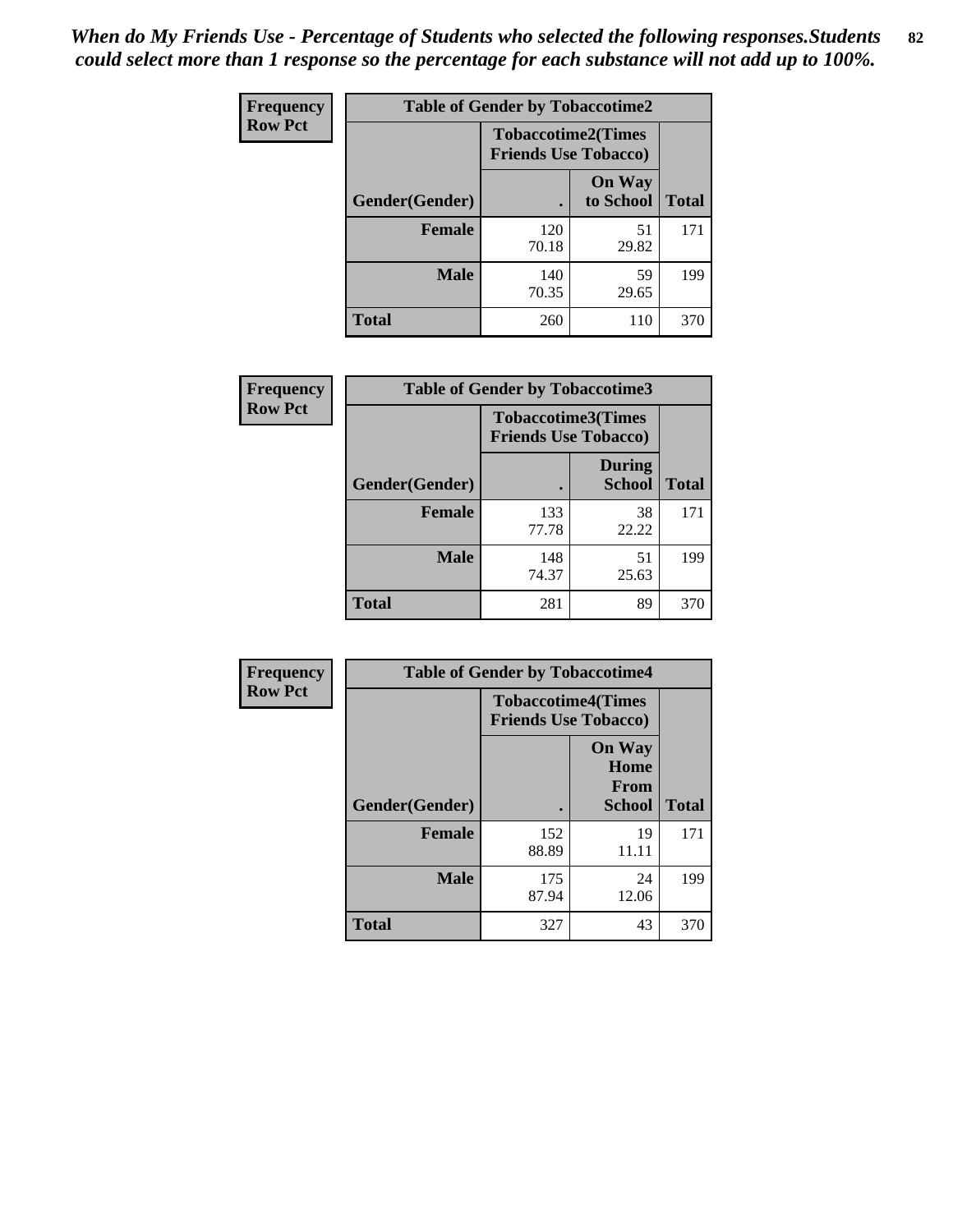| <b>Frequency</b> | <b>Table of Gender by Tobaccotime5</b> |                                                          |                   |              |  |
|------------------|----------------------------------------|----------------------------------------------------------|-------------------|--------------|--|
| <b>Row Pct</b>   |                                        | <b>Tobaccotime5(Times</b><br><b>Friends Use Tobacco)</b> |                   |              |  |
|                  | <b>Gender</b> (Gender)                 |                                                          | <b>Weeknights</b> | <b>Total</b> |  |
|                  | <b>Female</b>                          | 107<br>62.57                                             | 64<br>37.43       | 171          |  |
|                  | <b>Male</b>                            | 131<br>65.83                                             | 68<br>34.17       | 199          |  |
|                  | <b>Total</b>                           | 238                                                      | 132               | 370          |  |

| Frequency      | <b>Table of Gender by Tobaccotime6</b> |                                                          |             |              |
|----------------|----------------------------------------|----------------------------------------------------------|-------------|--------------|
| <b>Row Pct</b> |                                        | <b>Tobaccotime6(Times</b><br><b>Friends Use Tobacco)</b> |             |              |
|                | Gender(Gender)                         |                                                          | Weekends    | <b>Total</b> |
|                | <b>Female</b>                          | 103<br>60.23                                             | 68<br>39.77 | 171          |
|                | <b>Male</b>                            | 117<br>58.79                                             | 82<br>41.21 | 199          |
|                | <b>Total</b>                           | 220                                                      | 150         | 370          |

| Frequency      | <b>Table of Gender by Marijuanatime1</b> |                                |                             |              |
|----------------|------------------------------------------|--------------------------------|-----------------------------|--------------|
| <b>Row Pct</b> |                                          | <b>Friends Use Marijuana</b> ) | <b>Marijuanatime1(Times</b> |              |
|                | Gender(Gender)                           |                                | Do Not Use                  | <b>Total</b> |
|                | <b>Female</b>                            | 97<br>56.73                    | 74<br>43.27                 | 171          |
|                | <b>Male</b>                              | 112<br>56.28                   | 87<br>43.72                 | 199          |
|                | <b>Total</b>                             | 209                            | 161                         | 370          |

| <b>Frequency</b> | <b>Table of Gender by Marijuanatime2</b> |                                                               |                            |              |
|------------------|------------------------------------------|---------------------------------------------------------------|----------------------------|--------------|
| <b>Row Pct</b>   |                                          | <b>Marijuanatime2(Times</b><br><b>Friends Use Marijuana</b> ) |                            |              |
|                  | Gender(Gender)                           |                                                               | On Way to<br><b>School</b> | <b>Total</b> |
|                  | Female                                   | 115<br>67.25                                                  | 56<br>32.75                | 171          |
|                  | <b>Male</b>                              | 127<br>63.82                                                  | 72<br>36.18                | 199          |
|                  | <b>Total</b>                             | 242                                                           | 128                        | 370          |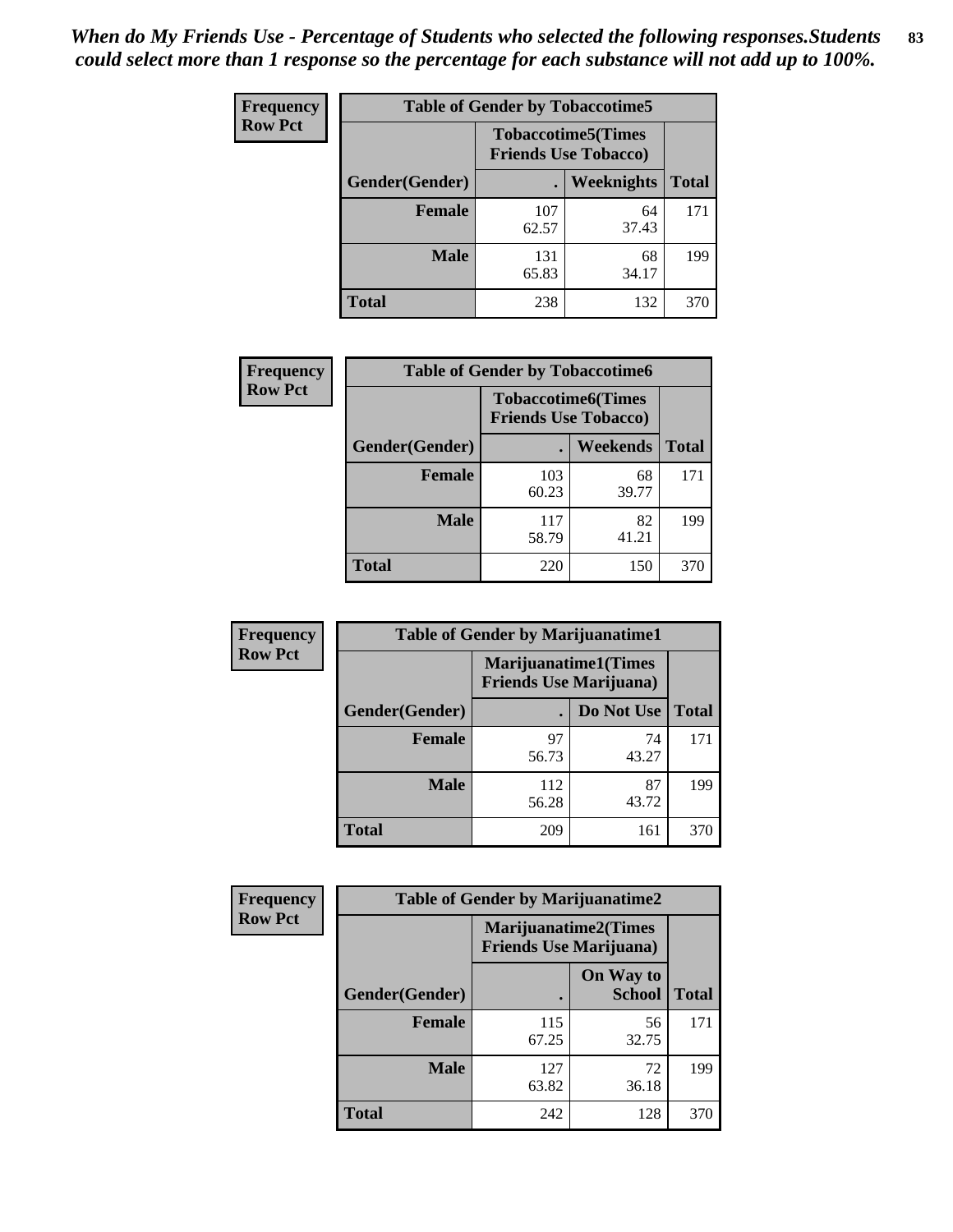*When do My Friends Use - Percentage of Students who selected the following responses.Students could select more than 1 response so the percentage for each substance will not add up to 100%.* **84**

| <b>Frequency</b> | <b>Table of Gender by Marijuanatime3</b> |                                                        |                                |              |
|------------------|------------------------------------------|--------------------------------------------------------|--------------------------------|--------------|
| <b>Row Pct</b>   |                                          | Marijuanatime3(Times<br><b>Friends Use Marijuana</b> ) |                                |              |
|                  | Gender(Gender)                           | $\bullet$                                              | <b>During</b><br><b>School</b> | <b>Total</b> |
|                  | <b>Female</b>                            | 124<br>72.51                                           | 47<br>27.49                    | 171          |
|                  | <b>Male</b>                              | 139<br>69.85                                           | 60<br>30.15                    | 199          |
|                  | <b>Total</b>                             | 263                                                    | 107                            | 370          |

| Frequency      | <b>Table of Gender by Marijuanatime4</b> |              |                                                                |              |
|----------------|------------------------------------------|--------------|----------------------------------------------------------------|--------------|
| <b>Row Pct</b> |                                          |              | <b>Marijuanatime4</b> (Times<br><b>Friends Use Marijuana</b> ) |              |
|                | <b>Gender</b> (Gender)                   |              | <b>On Way</b><br>Home<br><b>From</b><br><b>School</b>          | <b>Total</b> |
|                |                                          |              |                                                                |              |
|                | <b>Female</b>                            | 109<br>63.74 | 62<br>36.26                                                    | 171          |
|                | <b>Male</b>                              | 125<br>62.81 | 74<br>37.19                                                    | 199          |
|                | <b>Total</b>                             | 234          | 136                                                            | 370          |

| Frequency      | <b>Table of Gender by Marijuanatime5</b> |                                                                |             |              |  |
|----------------|------------------------------------------|----------------------------------------------------------------|-------------|--------------|--|
| <b>Row Pct</b> |                                          | <b>Marijuanatime5</b> (Times<br><b>Friends Use Marijuana</b> ) |             |              |  |
|                | Gender(Gender)                           |                                                                | Weeknights  | <b>Total</b> |  |
|                | <b>Female</b>                            | 95<br>55.56                                                    | 76<br>44.44 | 171          |  |
|                | <b>Male</b>                              | 115<br>57.79                                                   | 84<br>42.21 | 199          |  |
|                | <b>Total</b>                             | 210                                                            | 160         | 370          |  |

| Frequency      | <b>Table of Gender by Marijuanatime6</b> |                                                        |                 |              |  |
|----------------|------------------------------------------|--------------------------------------------------------|-----------------|--------------|--|
| <b>Row Pct</b> |                                          | Marijuanatime6(Times<br><b>Friends Use Marijuana</b> ) |                 |              |  |
|                | <b>Gender</b> (Gender)                   |                                                        | <b>Weekends</b> | <b>Total</b> |  |
|                | Female                                   | 81<br>47.37                                            | 90<br>52.63     | 171          |  |
|                | <b>Male</b>                              | 92<br>46.23                                            | 107<br>53.77    | 199          |  |
|                | <b>Total</b>                             | 173                                                    | 197             | 370          |  |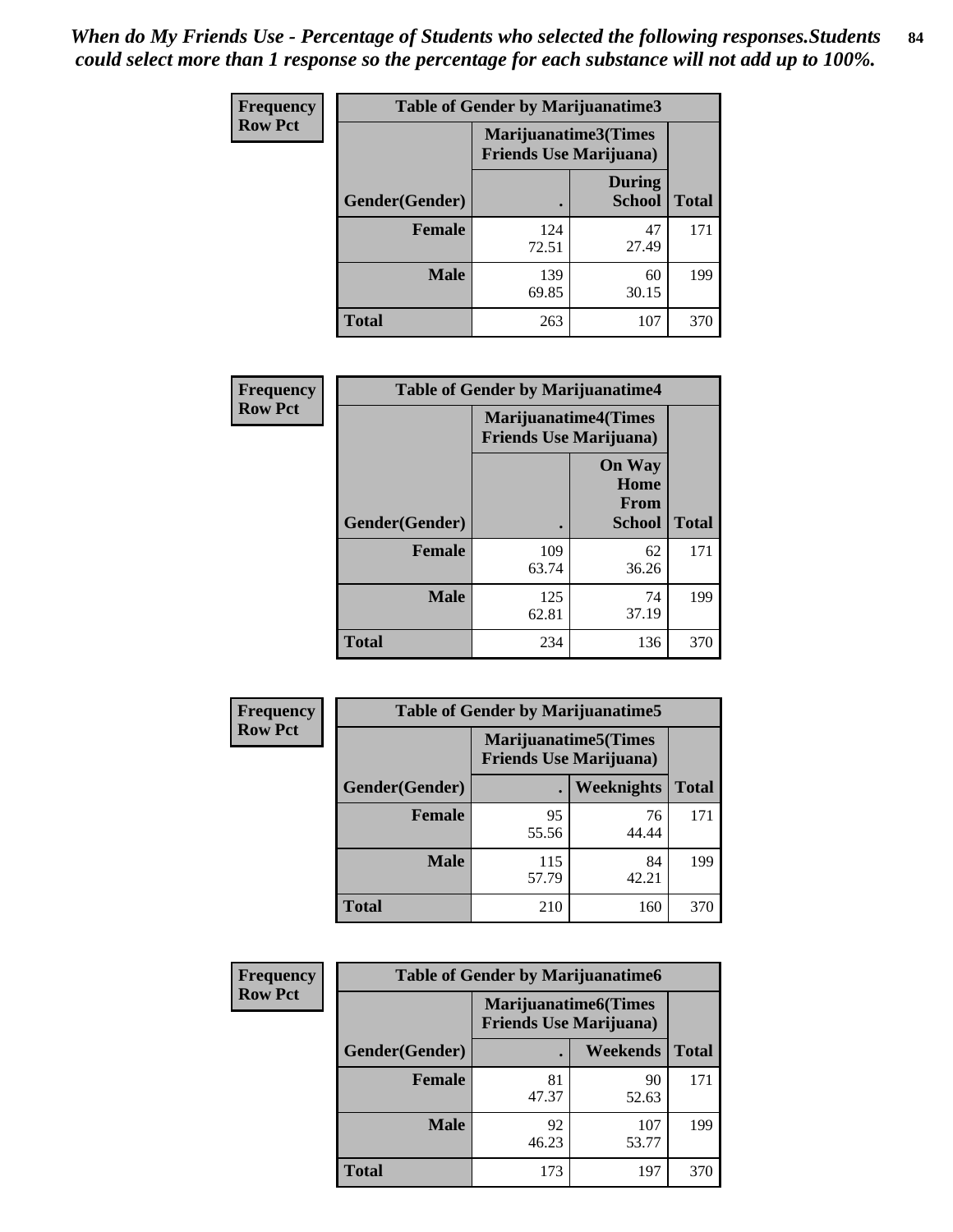| <b>Frequency</b> | <b>Table of Gender by Otherdrugtime1</b> |                                                                                   |              |              |
|------------------|------------------------------------------|-----------------------------------------------------------------------------------|--------------|--------------|
| <b>Row Pct</b>   |                                          | <b>Otherdrugtime1</b> (Times<br><b>Friends Use Other</b><br><b>Illegal Drugs)</b> |              |              |
|                  | Gender(Gender)                           |                                                                                   | Do Not Use   | <b>Total</b> |
|                  | <b>Female</b>                            | 33<br>19.30                                                                       | 138<br>80.70 | 171          |
|                  | Male                                     | 33<br>16.58                                                                       | 166<br>83.42 | 199          |
|                  | <b>Total</b>                             | 66                                                                                | 304          | 370          |

| Frequency      | <b>Table of Gender by Otherdrugtime2</b> |                                                                                   |                            |              |
|----------------|------------------------------------------|-----------------------------------------------------------------------------------|----------------------------|--------------|
| <b>Row Pct</b> |                                          | <b>Otherdrugtime2(Times</b><br><b>Friends Use Other</b><br><b>Illegal Drugs</b> ) |                            |              |
|                | Gender(Gender)                           |                                                                                   | On Way to<br><b>School</b> | <b>Total</b> |
|                | <b>Female</b>                            | 158<br>92.40                                                                      | 13<br>7.60                 | 171          |
|                | <b>Male</b>                              | 185<br>92.96                                                                      | 14<br>7.04                 | 199          |
|                | <b>Total</b>                             | 343                                                                               | 27                         | 370          |

| Frequency      | <b>Table of Gender by Otherdrugtime3</b> |                        |                                                  |              |
|----------------|------------------------------------------|------------------------|--------------------------------------------------|--------------|
| <b>Row Pct</b> |                                          | <b>Illegal Drugs</b> ) | Otherdrugtime3(Times<br><b>Friends Use Other</b> |              |
|                | Gender(Gender)                           |                        | <b>During</b><br><b>School</b>                   | <b>Total</b> |
|                | <b>Female</b>                            | 159<br>92.98           | 12<br>7.02                                       | 171          |
|                | <b>Male</b>                              | 185<br>92.96           | 14<br>7.04                                       | 199          |
|                | <b>Total</b>                             | 344                    | 26                                               | 370          |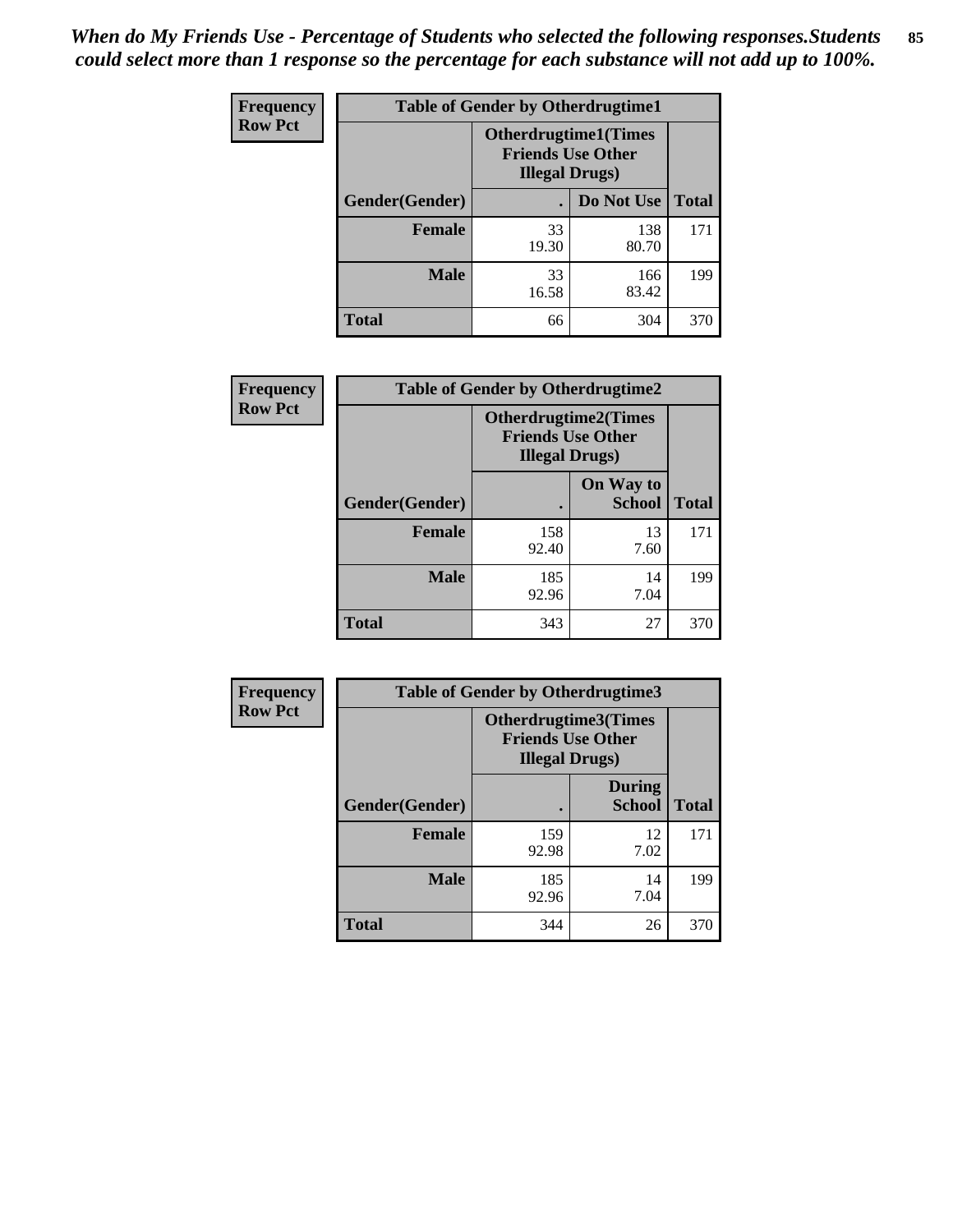*When do My Friends Use - Percentage of Students who selected the following responses.Students could select more than 1 response so the percentage for each substance will not add up to 100%.* **86**

| <b>Frequency</b> | <b>Table of Gender by Otherdrugtime4</b> |                                                    |                                                       |              |
|------------------|------------------------------------------|----------------------------------------------------|-------------------------------------------------------|--------------|
| <b>Row Pct</b>   |                                          | <b>Friends Use Other</b><br><b>Illegal Drugs</b> ) | <b>Otherdrugtime4(Times</b>                           |              |
|                  | <b>Gender</b> (Gender)                   |                                                    | <b>On Way</b><br>Home<br><b>From</b><br><b>School</b> | <b>Total</b> |
|                  | <b>Female</b>                            | 156<br>91.23                                       | 15<br>8.77                                            | 171          |
|                  | <b>Male</b>                              | 184<br>92.46                                       | 15<br>7.54                                            | 199          |
|                  | Total                                    | 340                                                | 30                                                    | 370          |

| Frequency      | <b>Table of Gender by Otherdrugtime5</b> |                                                                                    |                   |              |
|----------------|------------------------------------------|------------------------------------------------------------------------------------|-------------------|--------------|
| <b>Row Pct</b> |                                          | <b>Otherdrugtime5</b> (Times<br><b>Friends Use Other</b><br><b>Illegal Drugs</b> ) |                   |              |
|                | Gender(Gender)                           |                                                                                    | <b>Weeknights</b> | <b>Total</b> |
|                | <b>Female</b>                            | 149<br>87.13                                                                       | 22<br>12.87       | 171          |
|                | <b>Male</b>                              | 180<br>90.45                                                                       | 19<br>9.55        | 199          |
|                | <b>Total</b>                             | 329                                                                                | 41                | 370          |

| <b>Frequency</b> | <b>Table of Gender by Otherdrugtime6</b> |                                                                                   |             |              |
|------------------|------------------------------------------|-----------------------------------------------------------------------------------|-------------|--------------|
| <b>Row Pct</b>   |                                          | <b>Otherdrugtime6(Times</b><br><b>Friends Use Other</b><br><b>Illegal Drugs</b> ) |             |              |
|                  | Gender(Gender)                           |                                                                                   | Weekends    | <b>Total</b> |
|                  | <b>Female</b>                            | 141<br>82.46                                                                      | 30<br>17.54 | 171          |
|                  | <b>Male</b>                              | 167<br>83.92                                                                      | 32<br>16.08 | 199          |
|                  | <b>Total</b>                             | 308                                                                               | 62          | 370          |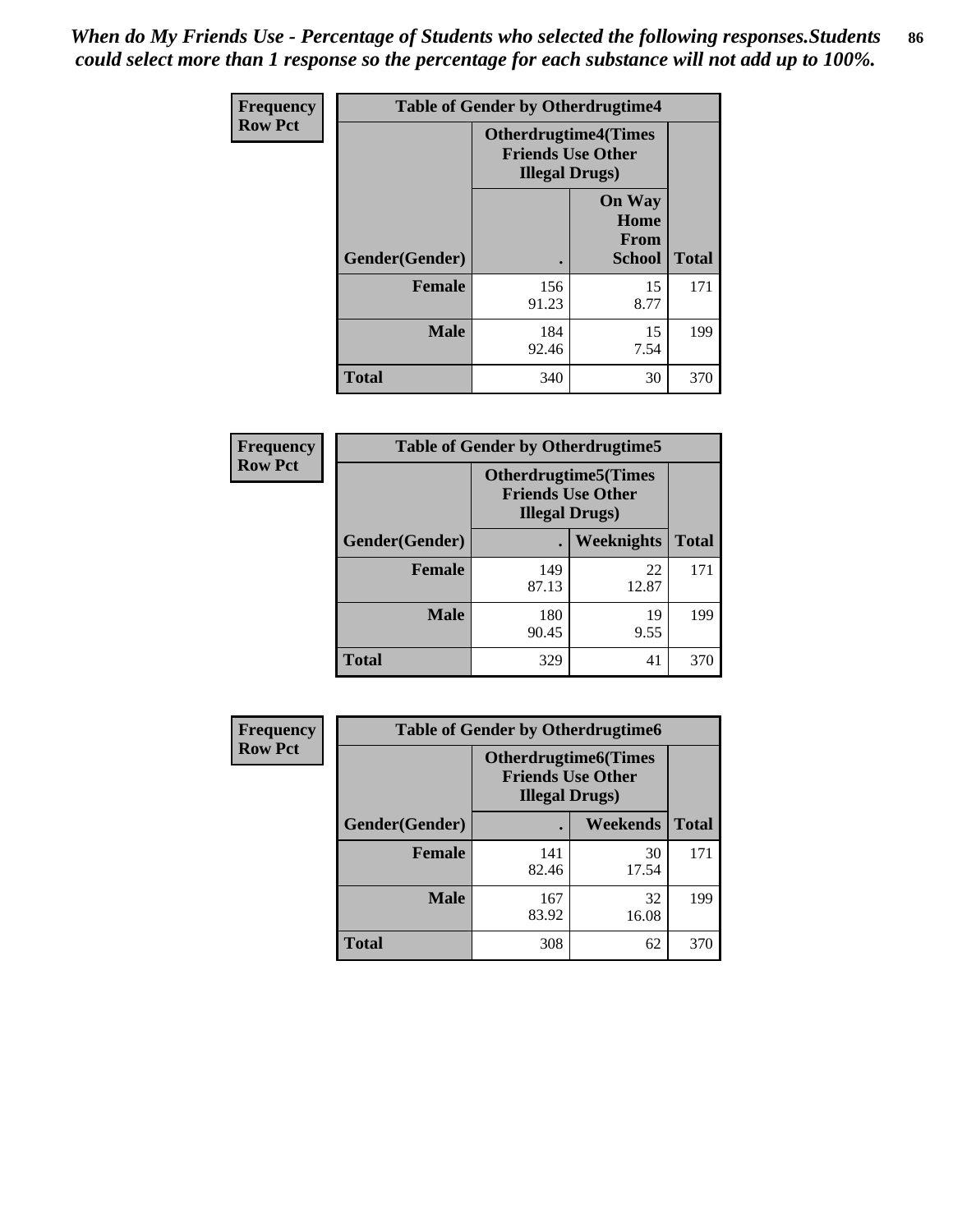# *Other Questions* **87**

| <b>Frequency</b> | <b>Table of Gender by Educationalcohol</b> |                                                                                                                                       |                |              |  |
|------------------|--------------------------------------------|---------------------------------------------------------------------------------------------------------------------------------------|----------------|--------------|--|
| <b>Row Pct</b>   |                                            | <b>Educationalcohol</b> (I<br>have been taught<br>about alcohol,<br>tobacco,<br>and other drugs<br>within the last year<br>at school) |                |              |  |
|                  | Gender(Gender)                             | <b>Yes</b>                                                                                                                            | N <sub>0</sub> | <b>Total</b> |  |
|                  | <b>Female</b>                              | 106<br>61.99                                                                                                                          | 65<br>38.01    | 171          |  |
|                  | <b>Male</b>                                | 136<br>68.34                                                                                                                          | 63<br>31.66    | 199          |  |
|                  | <b>Total</b>                               | 242                                                                                                                                   | 128            | 370          |  |

| Frequency      | <b>Table of Gender by Rodedrinking</b> |                                                                                                                     |                |              |  |
|----------------|----------------------------------------|---------------------------------------------------------------------------------------------------------------------|----------------|--------------|--|
| <b>Row Pct</b> |                                        | Rodedrinking(In<br>the past 30 days I<br>have ridden in a<br>car with a driver<br>who had been<br>drinking alcohol) |                |              |  |
|                | Gender(Gender)                         | Yes                                                                                                                 | N <sub>0</sub> | <b>Total</b> |  |
|                | <b>Female</b>                          | 28<br>16.37                                                                                                         | 143<br>83.63   | 171          |  |
|                | <b>Male</b>                            | 38<br>19.10                                                                                                         | 161<br>80.90   | 199          |  |
|                | <b>Total</b>                           | 66                                                                                                                  | 304            | 370          |  |

| Frequency      | <b>Table of Gender by Drugsschool</b> |                                                                                                                                     |                |              |  |
|----------------|---------------------------------------|-------------------------------------------------------------------------------------------------------------------------------------|----------------|--------------|--|
| <b>Row Pct</b> |                                       | <b>Drugsschool</b> (During<br>the past 12 months,<br>I have been offered,<br>sold,<br>or given illegal drugs<br>on school property) |                |              |  |
|                | Gender(Gender)                        | <b>Yes</b>                                                                                                                          | N <sub>0</sub> | <b>Total</b> |  |
|                | <b>Female</b>                         | 41<br>23.98                                                                                                                         | 130<br>76.02   | 171          |  |
|                | <b>Male</b>                           | 61<br>30.65                                                                                                                         | 138<br>69.35   | 199          |  |
|                | <b>Total</b>                          | 102                                                                                                                                 | 268            | 370          |  |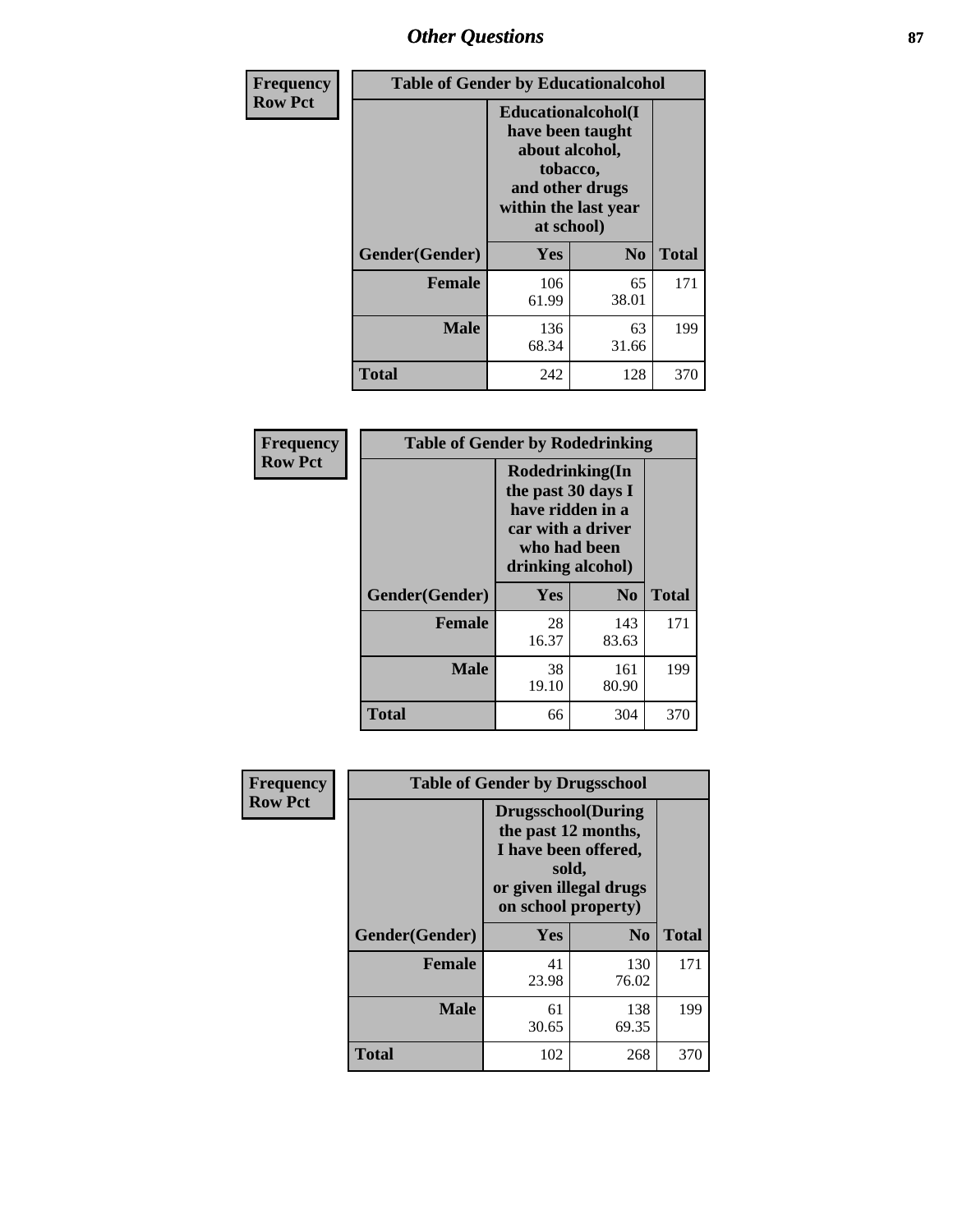## *Other Questions* **88**

**Frequency Row Pct**

| <b>Table of Gender by Bingedrinking</b> |              |                                                                                                         |                   |                   |                        |                               |                          |       |
|-----------------------------------------|--------------|---------------------------------------------------------------------------------------------------------|-------------------|-------------------|------------------------|-------------------------------|--------------------------|-------|
|                                         |              | Bingedrinking(I have drunk five or more<br>drinks of alcohol at one sitting during the<br>last 30 days) |                   |                   |                        |                               |                          |       |
| <b>Gender</b> (Gender)   Days           | $\mathbf 0$  | 1 or<br>days                                                                                            | 3 to<br>5<br>days | 6 to<br>q<br>days | 10<br>to<br>19<br>days | <b>20</b><br>to<br>29<br>days | All<br><b>30</b><br>days | Total |
| <b>Female</b>                           | 151<br>88.30 | 5<br>2.92                                                                                               | 7<br>4.09         | 3<br>1.75         | 3<br>1.75              | 0.58                          | 0.58                     | 171   |
| <b>Male</b>                             | 157<br>78.89 | 17<br>8.54                                                                                              | 13<br>6.53        | 6<br>3.02         | 5<br>2.51              | $\Omega$<br>0.00              | 0.50                     | 199   |
|                                         |              |                                                                                                         |                   |                   |                        |                               |                          |       |

| Frequency      | <b>Table of Gender by Educationaids</b> |                                                                                                 |                |              |  |  |
|----------------|-----------------------------------------|-------------------------------------------------------------------------------------------------|----------------|--------------|--|--|
| <b>Row Pct</b> |                                         | <b>Educationaids</b> (I<br>have been taught<br>about HIV/AIDS<br>at school in the<br>past year) |                |              |  |  |
|                | Gender(Gender)                          | Yes                                                                                             | N <sub>0</sub> | <b>Total</b> |  |  |
|                | <b>Female</b>                           | 120<br>70.18                                                                                    | 51<br>29.82    | 171          |  |  |
|                | <b>Male</b>                             | 146<br>73.37                                                                                    | 53<br>26.63    | 199          |  |  |
|                | <b>Total</b>                            | 266                                                                                             | 104            | 370          |  |  |

| <b>Frequency</b> | <b>Table of Gender by Suicideconsider</b> |                 |                |              |  |
|------------------|-------------------------------------------|-----------------|----------------|--------------|--|
| <b>Row Pct</b>   |                                           | Suicideconsider |                |              |  |
|                  | Gender(Gender)                            | Yes             | N <sub>0</sub> | <b>Total</b> |  |
|                  | <b>Female</b>                             | 17<br>9.94      | 154<br>90.06   | 171          |  |
|                  | <b>Male</b>                               | 24<br>12.06     | 175<br>87.94   | 199          |  |
|                  | Total                                     | 41              | 329            | 370          |  |